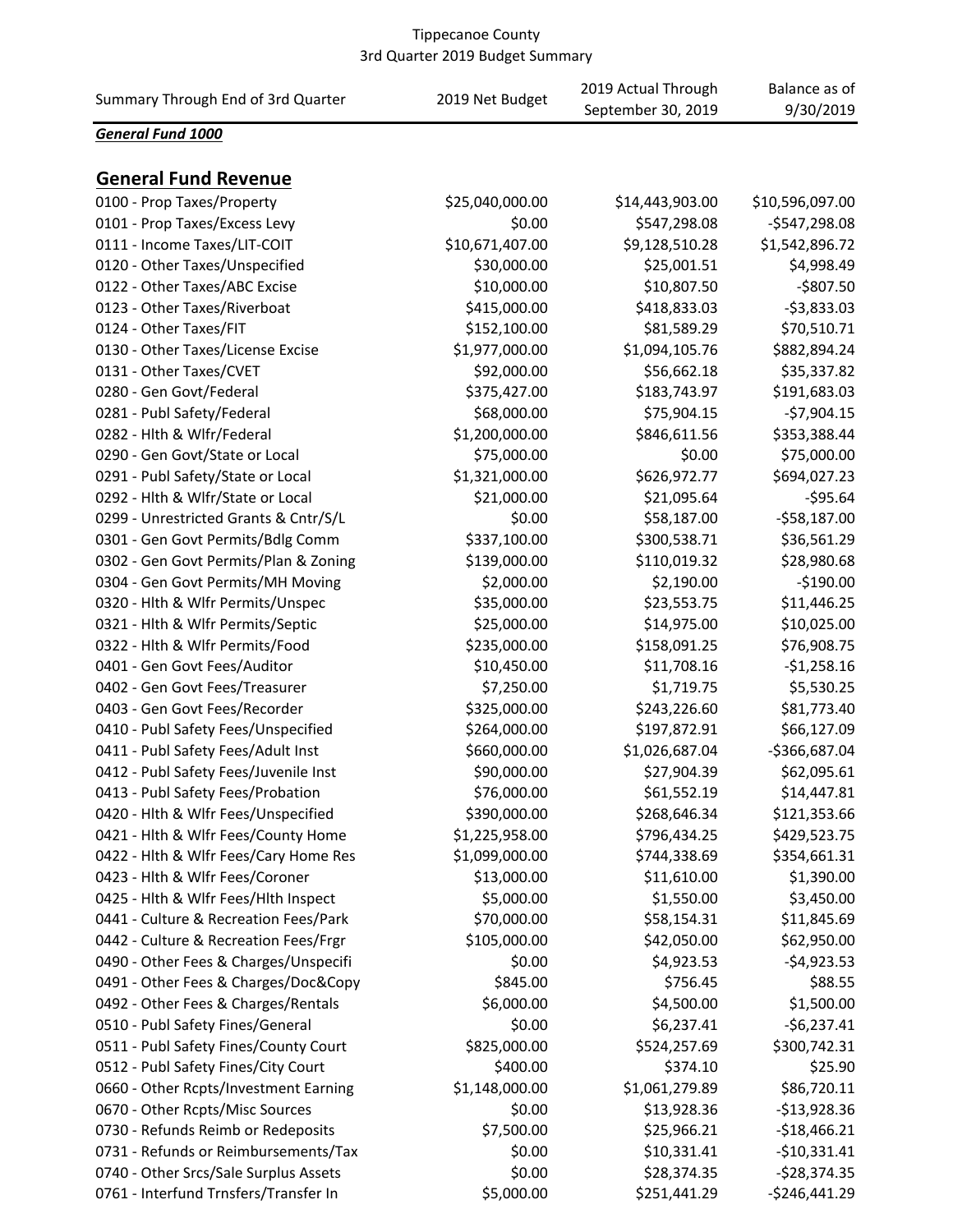| Summary Through End of 3rd Quarter                                | 2019 Net Budget           | 2019 Actual Through<br>September 30, 2019 | Balance as of<br>9/30/2019 |
|-------------------------------------------------------------------|---------------------------|-------------------------------------------|----------------------------|
| Revenue Total:                                                    | \$48,554,437.00           | \$33,654,419.07                           | \$14,900,017.93            |
| <b>General Fund Expenditures</b>                                  |                           |                                           |                            |
| <b>General Fund 1000-0110 Auditor</b>                             |                           |                                           |                            |
| 1110 - Sal & Wages/Full Time                                      | \$354,534.00              | \$249,277.98                              | \$105,256.02               |
| 1111 - Sal & Wages/Elected Official                               | \$69,745.00               | \$50,967.50                               | \$18,777.50                |
| 1112 - Sal & Wages/Chief Dep & Appt                               | \$52,841.00               | \$37,598.48                               | \$15,242.52                |
| 1130 - Sal & Wages/Part Time                                      | \$16,000.00               | \$10,424.40                               | \$5,575.60                 |
| 1210 - EE Benefits/Social Security                                | \$37,724.00               | \$25,519.45                               | \$12,204.55                |
| 1220 - EE Benefits/PERF Retirement                                | \$45,626.00               | \$32,129.78                               | \$13,496.22                |
| <b>Expenditure Total:</b>                                         | \$576,470.00              | \$405,917.59                              | \$170,552.41               |
|                                                                   |                           |                                           |                            |
| <b>General Fund 1000-0210 Treasurer</b>                           |                           |                                           |                            |
| 1110 - Sal & Wages/Full Time                                      | \$87,708.00               | \$64,092.70                               | \$23,615.30                |
| 1111 - Sal & Wages/Elected Official                               | \$69,745.00               | \$50,967.50                               | \$18,777.50                |
| 1112 - Sal & Wages/Chief Dep & Appt                               | \$52,841.00               | \$38,614.65                               | \$14,226.35                |
| 1130 - Sal & Wages/Part Time                                      | \$23,500.00               | \$16,429.50                               | \$7,070.50                 |
| 1210 - EE Benefits/Social Security                                | \$17,886.00               | \$12,266.86                               | \$5,619.14                 |
| 1220 - EE Benefits/PERF Retirement                                | \$23,553.00               | \$17,211.34                               | \$6,341.66                 |
| 2110 - Office Supplies/General                                    | \$1,438.00                | \$866.82                                  | \$571.18                   |
| 2120 - Office Supplies/Forms                                      | \$3,362.00                | \$2,718.80                                | \$643.20                   |
| 3210 - Comm & Transp/Travel/Training                              | \$400.00                  | \$280.00                                  | \$120.00                   |
| 3910 - Other Disb/Dues & Subscription                             | \$738.00                  | \$358.73                                  | \$379.27                   |
| <b>Expenditure Total:</b>                                         | \$281,171.00              | \$203,806.90                              | \$77,364.10                |
| General Fund 1000-0310 Recorder                                   |                           |                                           |                            |
| 1111 - Sal & Wages/Elected Official                               | \$69,745.00               | \$50,967.50                               | \$18,777.50                |
| 1210 - EE Benefits/Social Security                                | \$5,336.00                | \$3,661.46                                | \$1,674.54                 |
| 1220 - EE Benefits/PERF Retirement                                | \$7,812.00                | \$5,708.36                                | \$2,103.64                 |
| <b>Expenditure Total:</b>                                         | \$82,893.00               | \$60,337.32                               | \$22,555.68                |
|                                                                   |                           |                                           |                            |
| General Fund 1000-0410 Surveyor                                   |                           |                                           |                            |
| 1110 - Sal & Wages/Full Time                                      | \$37,484.00<br>\$1,000.00 | \$27,304.01                               | \$10,179.99                |
| 1150 - Sal & Wages/Overtime<br>1210 - EE Benefits/Social Security |                           | \$142.16                                  | \$857.84                   |
|                                                                   | \$2,945.00                | \$2,036.21                                | \$908.79                   |
| 1220 - EE Benefits/PERF Retirement                                | \$4,311.00                | \$3,100.66                                | \$1,210.34                 |
| 2110 - Office Supplies/General                                    | \$641.00                  | \$641.00                                  | \$0.00                     |
| 2210 - Oper Supplies/Gasoline & Oil                               | \$4,895.00                | \$4,895.00                                | \$0.00                     |
| 2290 - Oper Supplies/Other                                        | \$1,259.00                | \$942.67                                  | \$316.33                   |
| 2990 - Other Supplies/Non-specified                               | \$500.00                  | \$474.70                                  | \$25.30                    |
| 3120 - Prof Svcs/Engineer & Architect                             | \$8,150.00                | \$2,500.00                                | \$5,650.00                 |
| 3210 - Comm & Transp/Travel/Training                              | \$500.00                  | \$487.69                                  | \$12.31                    |
| 3310 - Printing & Advertising/Legal                               | \$300.00                  | \$0.00                                    | \$300.00                   |
| 3320 - Printing & Advertising/Duplica                             | \$150.00                  | \$125.00                                  | \$25.00                    |
| 3510 - Utility Service/Utilities                                  | \$800.00                  | \$576.03                                  | \$223.97                   |
| 3620 - Rep & Maint/Vehicle & Equip                                | \$500.00                  | \$93.33                                   | \$406.67                   |
| 3910 - Other Disb/Dues & Subscription                             | \$700.00                  | \$700.00                                  | \$0.00                     |
| <b>Expenditure Total:</b>                                         | \$64,135.00               | \$44,018.46                               | \$20,116.54                |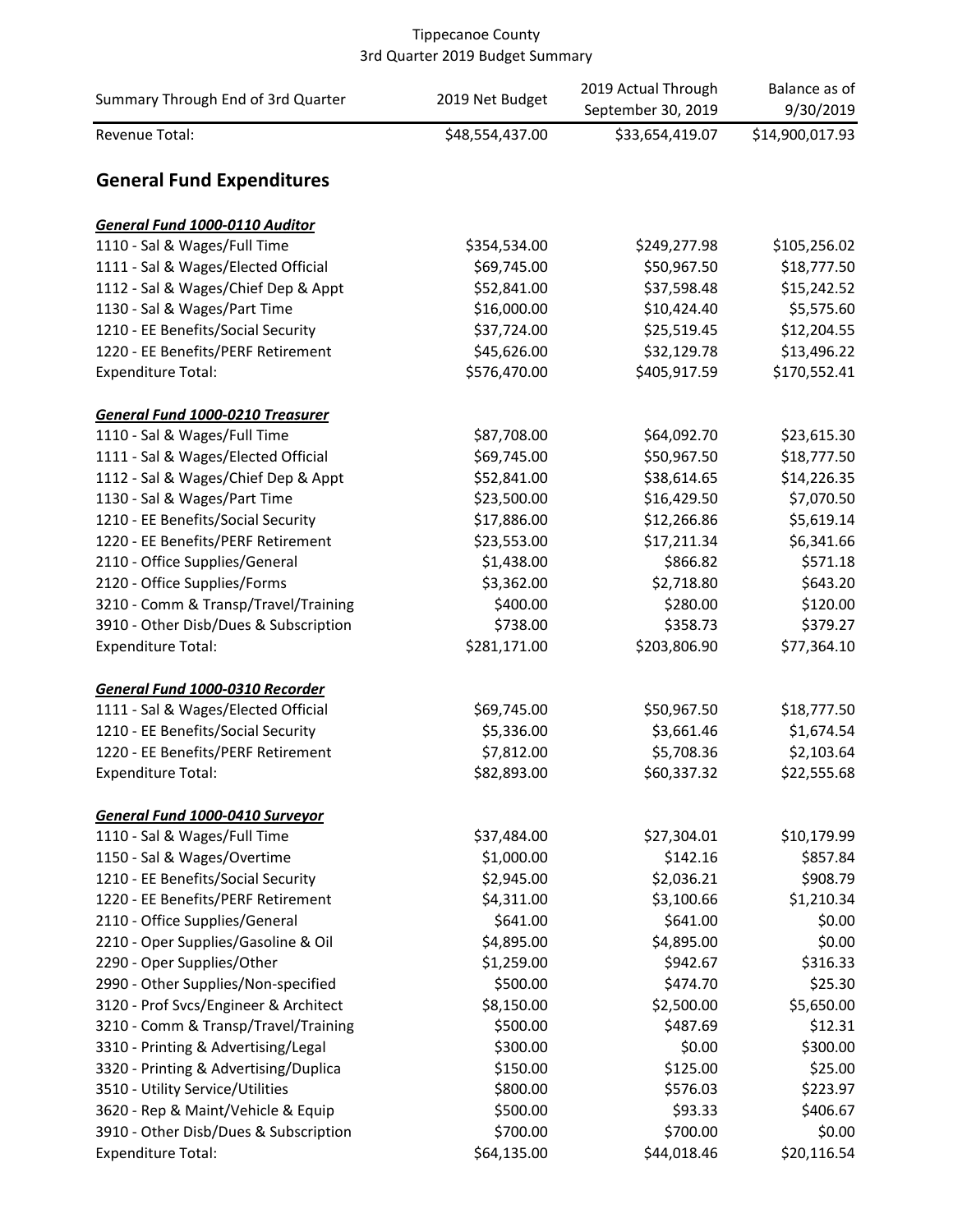| Summary Through End of 3rd Quarter           |                 | 2019 Actual Through | Balance as of |
|----------------------------------------------|-----------------|---------------------|---------------|
|                                              | 2019 Net Budget | September 30, 2019  | 9/30/2019     |
| General Fund 1000-0430 Drainage Board        |                 |                     |               |
| 1110 - Sal & Wages/Full Time                 | \$52,789.00     | \$37,379.54         | \$15,409.46   |
| 1150 - Sal & Wages/Overtime                  | \$1,000.00      | \$421.67            | \$578.33      |
| 1210 - EE Benefits/Social Security           | \$4,115.00      | \$2,820.63          | \$1,294.37    |
| 1220 - EE Benefits/PERF Retirement           | \$6,025.00      | \$4,247.02          | \$1,777.98    |
| 2110 - Office Supplies/General               | \$4,663.00      | \$4,439.11          | \$223.89      |
| 2210 - Oper Supplies/Gasoline & Oil          | \$1,500.00      | \$1,500.00          | \$0.00        |
| 3110 - Prof Svcs/Legal                       | \$14,500.00     | \$11,034.00         | \$3,466.00    |
| 3120 - Prof Svcs/Engineer & Architect        | \$12,000.00     | \$9,565.00          | \$2,435.00    |
| 3150 - Prof Svcs/Training                    | \$200.00        | \$171.00            | \$29.00       |
| 3190 - Prof Svcs/Other                       | \$2,500.00      | \$1,950.13          | \$549.87      |
| 3210 - Comm & Transp/Travel/Training         | \$300.00        | \$0.00              | \$300.00      |
| 3310 - Printing & Advertising/Legal          | \$700.00        | \$220.44            | \$479.56      |
| 3610 - Rep & Maint/Buildings & Proper        | \$1,000.00      | \$250.00            | \$750.00      |
| 3620 - Rep & Maint/Vehicle & Equip           | \$500.00        | \$61.49             | \$438.51      |
| <b>Expenditure Total:</b>                    | \$101,792.00    | \$74,060.03         | \$27,731.97   |
| General Fund 1000-0510 Assessor              |                 |                     |               |
| 1110 - Sal & Wages/Full Time                 | \$516,985.00    | \$354,639.37        | \$162,345.63  |
| 1111 - Sal & Wages/Elected Official          | \$69,745.00     | \$50,967.50         | \$18,777.50   |
| 1112 - Sal & Wages/Chief Dep & Appt          | \$52,840.00     | \$38,614.67         | \$14,225.33   |
| 1210 - EE Benefits/Social Security           | \$48,928.00     | \$31,482.72         | \$17,445.28   |
| 1220 - EE Benefits/PERF Retirement           | \$71,632.00     | \$49,752.44         | \$21,879.56   |
| <b>Expenditure Total:</b>                    | \$760,130.00    | \$525,456.70        | \$234,673.30  |
| <b>General Fund 1000-1010 County Council</b> |                 |                     |               |
| 1111 - Sal & Wages/Elected Official          | \$97,916.00     | \$71,554.00         | \$26,362.00   |
| 1210 - EE Benefits/Social Security           | \$7,491.00      | \$4,863.26          | \$2,627.74    |
| 3210 - Comm & Transp/Travel/Training         | \$2,000.00      | \$60.00             | \$1,940.00    |
| 3910 - Other Disb/Dues & Subscription        | \$140.00        | \$140.00            | \$0.00        |
| <b>Expenditure Total:</b>                    | \$107,547.00    | \$76,617.26         | \$30,929.74   |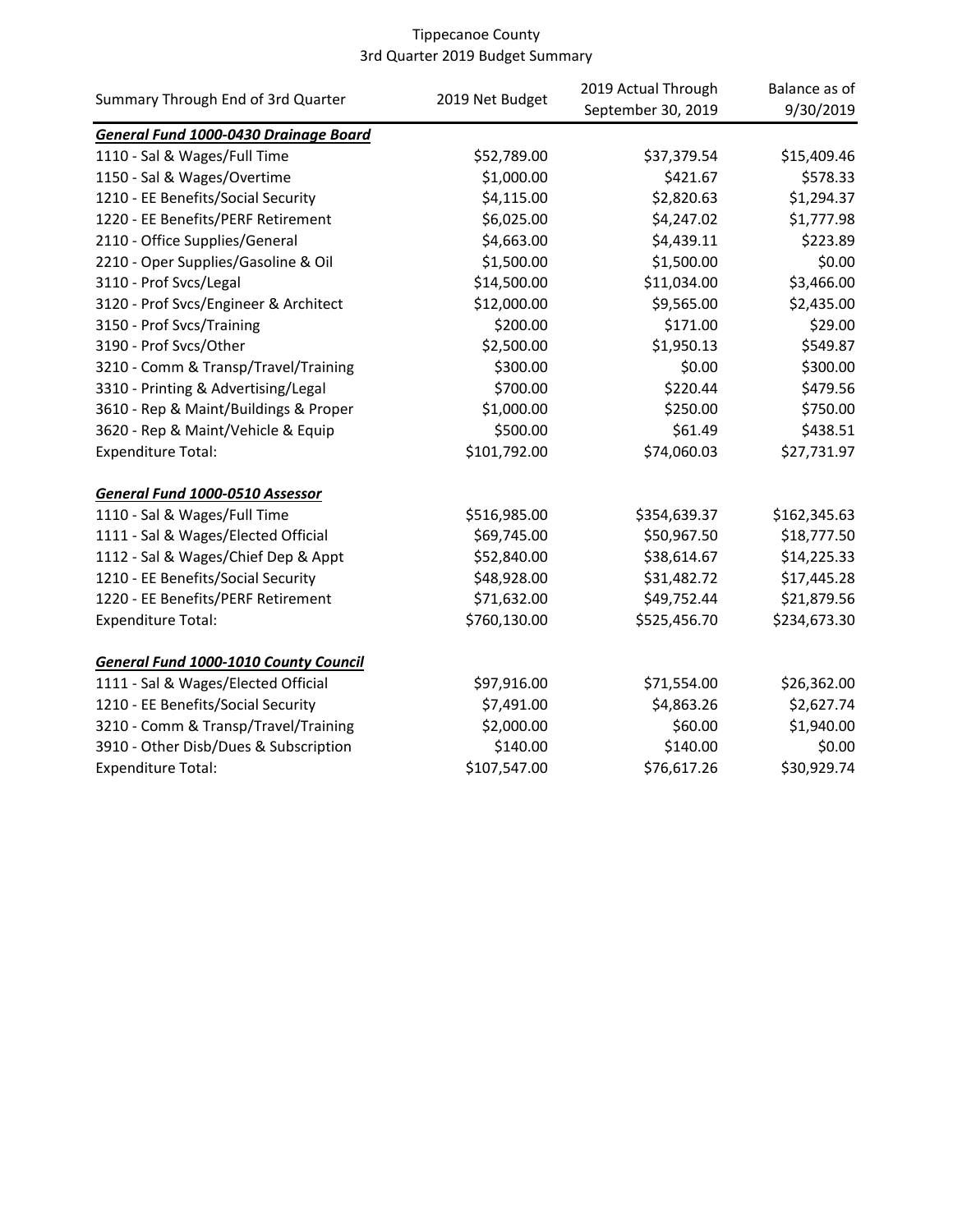|                                               |                 | 2019 Actual Through | Balance as of  |
|-----------------------------------------------|-----------------|---------------------|----------------|
| Summary Through End of 3rd Quarter            | 2019 Net Budget | September 30, 2019  | 9/30/2019      |
| <b>General Fund 1000-1110 Commissioners</b>   |                 |                     |                |
| 1110 - Sal & Wages/Full Time                  | \$79,259.00     | \$56,294.32         | \$22,964.68    |
| 1111 - Sal & Wages/Elected Official           | \$186,540.00    | \$136,317.78        | \$50,222.22    |
| 1112 - Sal & Wages/Chief Dep & Appt           | \$62,833.00     | \$45,916.35         | \$16,916.65    |
| 1130 - Sal & Wages/Part Time                  | \$2,500.00      | \$0.00              | \$2,500.00     |
| 1210 - EE Benefits/Social Security            | \$25,332.00     | \$16,997.40         | \$8,334.60     |
| 1220 - EE Benefits/PERF Retirement            | \$36,807.00     | \$23,529.81         | \$13,277.19    |
| 2110 - Office Supplies/General                | \$31,939.00     | \$29,355.44         | \$2,583.56     |
| 2140 - Office Supplies/Minor Equip            | \$261.00        | \$260.99            | \$0.01         |
| 2990 - Other Supplies/Non-specified           | \$1,500.00      | \$250.00            | \$1,250.00     |
| 3145 - Prof Svcs/Hlth & Med Prof              | \$4,000.00      | \$3,321.53          | \$678.47       |
| 3230 - Comm & Transp/Postage & Frght          | \$235,380.00    | \$140,613.44        | \$94,766.56    |
| 3310 - Printing & Advertising/Legal           | \$9,000.00      | \$5,119.07          | \$3,880.93     |
| 3410 - Insur/Building & Property              | \$180,410.00    | \$180,410.00        | \$0.00         |
| 3430 - Insur/Liability                        | \$13,090.00     | \$13,089.25         | \$0.75         |
| 3440 - Insur/Public Official Bonds            | \$6,925.00      | \$2,475.00          | \$4,450.00     |
| 3930 - Other Disb/Tax Levies                  | \$2,106,662.00  | \$1,075,481.00      | \$1,031,181.00 |
| <b>Expenditure Total:</b>                     | \$2,982,438.00  | \$1,729,431.38      | \$1,253,006.62 |
|                                               |                 |                     |                |
| <b>General Fund 1000-1120 Human Resources</b> |                 |                     |                |
| 1110 - Sal & Wages/Full Time                  | \$46,369.00     | \$33,884.22         | \$12,484.78    |
| 1112 - Sal & Wages/Chief Dep & Appt           | \$70,531.00     | \$51,541.87         | \$18,989.13    |
| 1210 - EE Benefits/Social Security            | \$8,943.00      | \$6,114.91          | \$2,828.09     |
| 1220 - EE Benefits/PERF Retirement            | \$13,093.00     | \$9,567.83          | \$3,525.17     |
| <b>Expenditure Total:</b>                     | \$138,936.00    | \$101,108.83        | \$37,827.17    |
|                                               |                 |                     |                |
| <b>General Fund 1000-1130 Maintenance</b>     |                 |                     |                |
| 1110 - Sal & Wages/Full Time                  | \$617,111.00    | \$441,984.15        | \$175,126.85   |
| 1112 - Sal & Wages/Chief Dep & Appt           | \$68,665.00     | \$50,178.24         | \$18,486.76    |
| 1150 - Sal & Wages/Overtime                   | \$2,000.00      | \$1,149.61          | \$850.39       |
| 1210 - EE Benefits/Social Security            | \$52,615.00     | \$35,414.75         | \$17,200.25    |
| 1220 - EE Benefits/PERF Retirement            | \$77,031.00     | \$55,340.21         | \$21,690.79    |
| 2220 - Oper Supplies/Inst'l or Med            | \$2,500.00      | \$394.00            | \$2,106.00     |
| 3210 - Comm & Transp/Travel/Training          | \$1,200.00      | \$974.46            | \$225.54       |
| 3510 - Utility Service/Utilities              | \$529,161.00    | \$379,914.51        | \$149,246.49   |
| <b>Expenditure Total:</b>                     | \$1,350,283.00  | \$965,349.93        | \$384,933.07   |
|                                               |                 |                     |                |
| General Fund 1000-1140 Soil & Water           |                 |                     |                |
| 1110 - Sal & Wages/Full Time                  | \$99,345.00     | \$72,596.72         | \$26,748.28    |
| 1210 - EE Benefits/Social Security            | \$7,600.00      | \$5,311.85          | \$2,288.15     |
| 1220 - EE Benefits/PERF Retirement            | \$11,127.00     | \$8,130.86          | \$2,996.14     |
| 3920 - Other Disb/Grants & Cmnty Supp         | \$15,000.00     | \$15,000.00         | \$0.00         |
| <b>Expenditure Total:</b>                     | \$133,072.00    | \$101,039.43        | \$32,032.57    |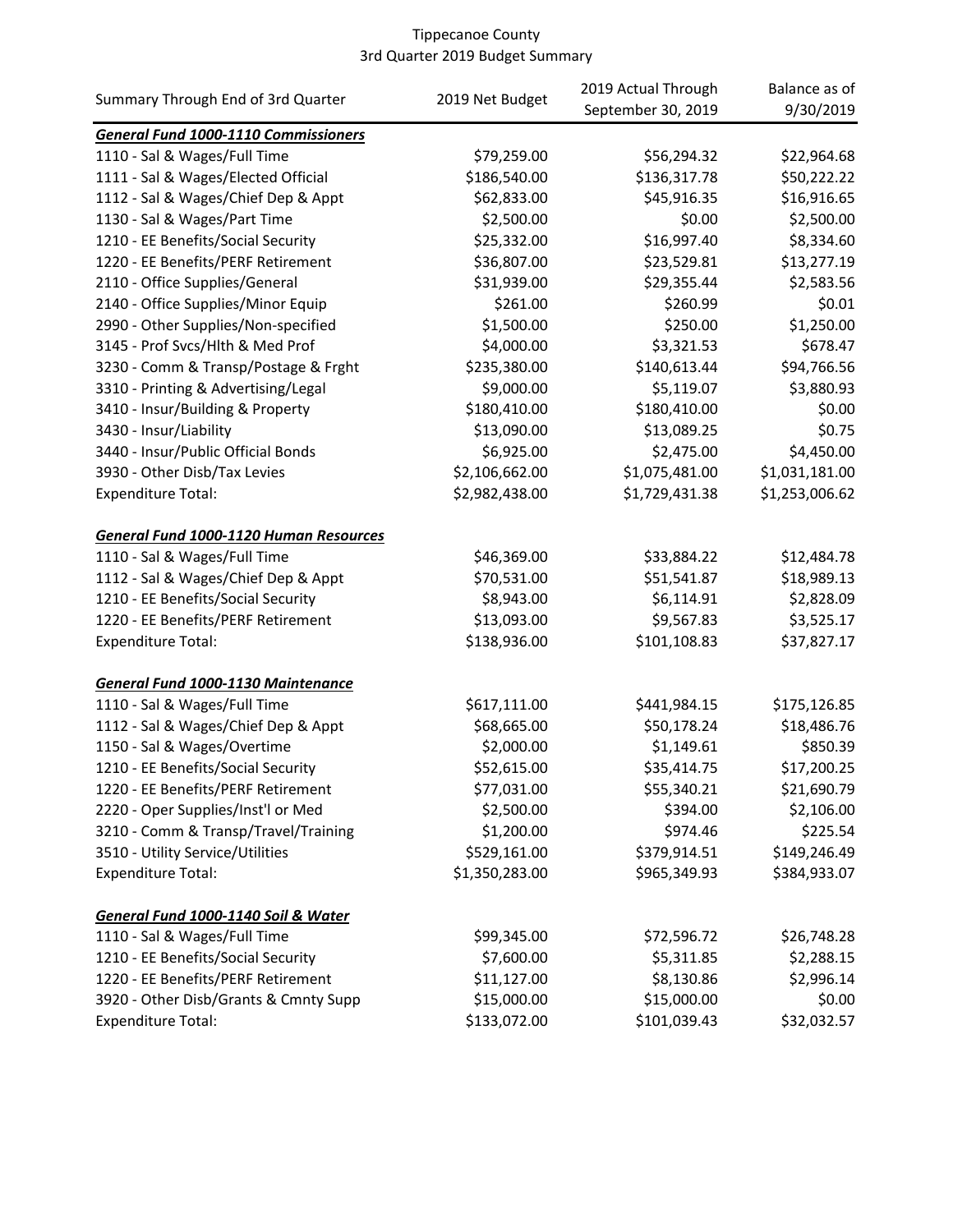|                                                           | 2019 Net Budget | 2019 Actual Through | Balance as of |
|-----------------------------------------------------------|-----------------|---------------------|---------------|
| Summary Through End of 3rd Quarter                        |                 | September 30, 2019  | 9/30/2019     |
| General Fund 1000-1410 DoIT (MITS)                        |                 |                     |               |
| 1110 - Sal & Wages/Full Time                              | \$244,547.00    | \$176,523.11        | \$68,023.89   |
| 1112 - Sal & Wages/Chief Dep & Appt                       | \$38,750.00     | \$28,317.41         | \$10,432.59   |
| 1130 - Sal & Wages/Part Time                              | \$19,500.00     | \$12,954.00         | \$6,546.00    |
| 1210 - EE Benefits/Social Security                        | \$23,164.00     | \$15,962.75         | \$7,201.25    |
| 1220 - EE Benefits/PERF Retirement                        | \$31,730.00     | \$23,019.89         | \$8,710.11    |
| 2110 - Office Supplies/General                            | \$1,300.00      | \$615.89            | \$684.11      |
| 2130 - Office Supplies/Printing                           | \$20,114.00     | \$7,731.49          | \$12,382.51   |
| 3150 - Prof Svcs/Training                                 | \$4,400.00      | \$1,740.00          | \$2,660.00    |
| 3210 - Comm & Transp/Travel/Training                      | \$3,300.00      | \$2,127.10          | \$1,172.90    |
| 3910 - Other Disb/Dues & Subscription                     | \$985.00        | \$0.00              | \$985.00      |
| <b>Expenditure Total:</b>                                 | \$387,790.00    | \$268,991.64        | \$118,798.36  |
| <b>General Fund 1000-2010 Election/Voter Registration</b> |                 |                     |               |
| 1112 - Sal & Wages/Chief Dep & Appt                       | \$61,380.00     | \$45,733.90         | \$15,646.10   |
| 1130 - Sal & Wages/Part Time                              | \$19,036.00     | \$3,506.25          | \$15,529.75   |
| 1131 - Sal & Wages/Election Workers                       | \$15,464.00     | \$7,463.25          | \$8,000.75    |
| 1132 - Sal & Wages/Board Members                          | \$21,200.00     | \$10,600.00         | \$10,600.00   |
| 1150 - Sal & Wages/Overtime                               | \$3,000.00      | \$556.31            | \$2,443.69    |
| 1210 - EE Benefits/Social Security                        | \$9,187.00      | \$4,490.13          | \$4,696.87    |
| 1220 - EE Benefits/PERF Retirement                        | \$10,243.00     | \$5,475.70          | \$4,767.30    |
| 2110 - Office Supplies/General                            | \$1,500.00      | \$453.66            | \$1,046.34    |
| 2120 - Office Supplies/Forms                              | \$1,200.00      | \$662.25            | \$537.75      |
| 2250 - Oper Supplies/Food                                 | \$1,050.00      | \$271.22            | \$778.78      |
| 2290 - Oper Supplies/Other                                | \$2,300.00      | \$1,237.68          | \$1,062.32    |
| 3190 - Prof Svcs/Other                                    | \$45,000.00     | \$17,950.00         | \$27,050.00   |
| 3210 - Comm & Transp/Travel/Training                      | \$1,900.00      | \$828.73            | \$1,071.27    |
| 3230 - Comm & Transp/Postage & Frght                      | \$2,000.00      | \$251.93            | \$1,748.07    |
| 3240 - Comm & Transp/Software                             | \$14,000.00     | \$3,600.00          | \$10,400.00   |
| 3310 - Printing & Advertising/Legal                       | \$1,417.00      | \$29.05             | \$1,387.95    |
| 3620 - Rep & Maint/Vehicle & Equip                        | \$15,000.00     | \$0.00              | \$15,000.00   |
| 3730 - Rentals & Leases/Minor Equip                       | \$3,150.00      | \$707.87            | \$2,442.13    |
| 3955 - Other Disb/Poll Worker Expense                     | \$35,000.00     | \$5,436.25          | \$29,563.75   |
| Expenditure Total:                                        | \$263,027.00    | \$109,254.18        | \$153,772.82  |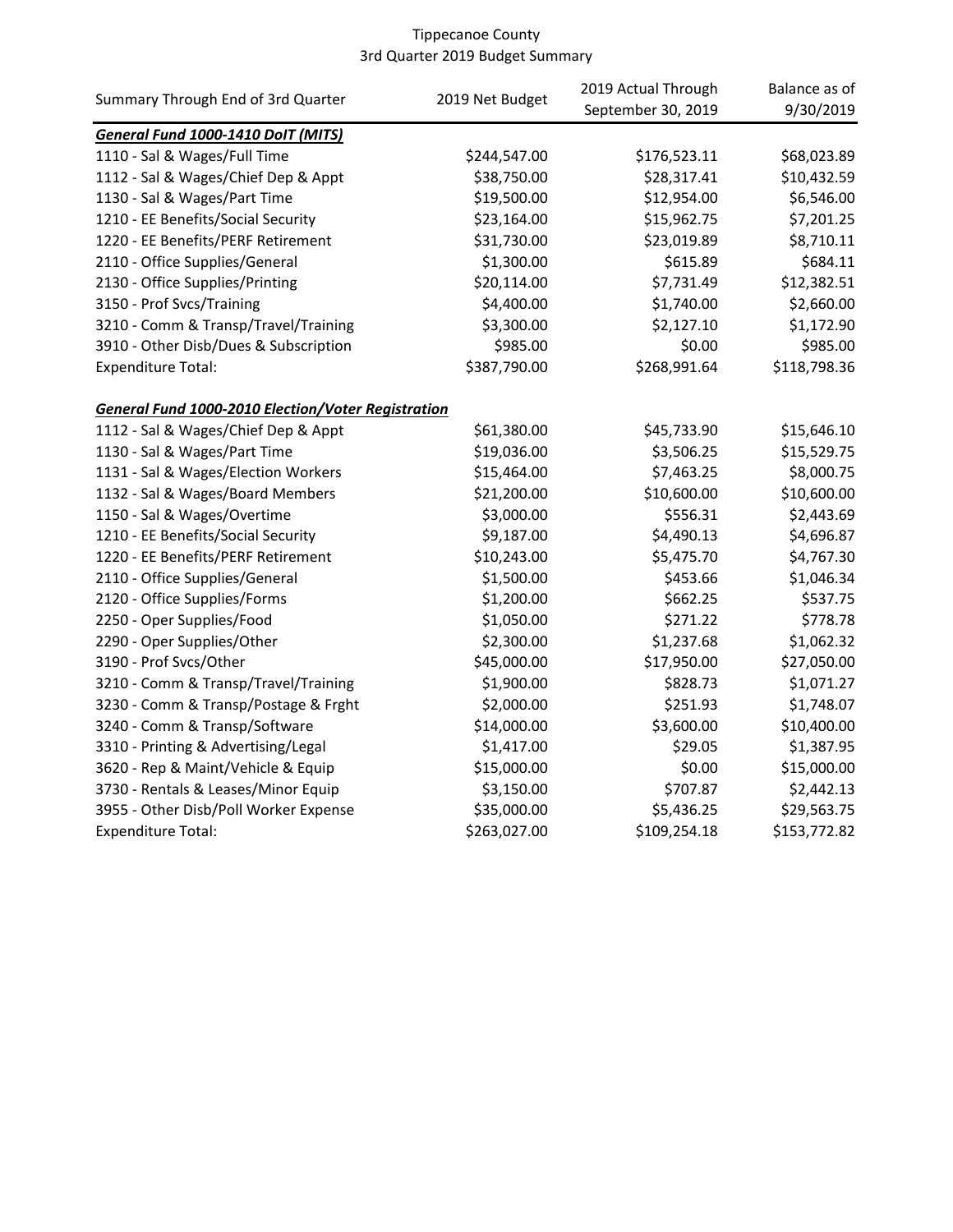| Summary Through End of 3rd Quarter                | 2019 Net Budget | 2019 Actual Through<br>September 30, 2019 | Balance as of<br>9/30/2019 |
|---------------------------------------------------|-----------------|-------------------------------------------|----------------------------|
| General Fund 1000-2510 Area Plan                  |                 |                                           |                            |
| 1110 - Sal & Wages/Full Time                      | \$728,965.00    | \$464,875.32                              | \$264,089.68               |
| 1112 - Sal & Wages/Chief Dep & Appt               | \$85,151.00     | \$62,225.76                               | \$22,925.24                |
| 1130 - Sal & Wages/Part Time                      | \$5,000.00      | \$2,124.50                                | \$2,875.50                 |
| 1210 - EE Benefits/Social Security                | \$62,663.00     | \$38,428.26                               | \$24,234.74                |
| 1220 - EE Benefits/PERF Retirement                | \$91,181.00     | \$59,034.90                               | \$32,146.10                |
| 2110 - Office Supplies/General                    | \$2,917.00      | \$257.13                                  | \$2,659.87                 |
| 2130 - Office Supplies/Printing                   | \$2,000.00      | \$0.00                                    | \$2,000.00                 |
| 2140 - Office Supplies/Minor Equip                | \$2,558.00      | \$1,399.69                                | \$1,158.31                 |
| 3110 - Prof Svcs/Legal                            | \$28,756.00     | \$16,262.00                               | \$12,494.00                |
| 3190 - Prof Svcs/Other                            | \$500.00        | \$75.00                                   | \$425.00                   |
| 3210 - Comm & Transp/Travel/Training              | \$8,000.00      | \$1,791.26                                | \$6,208.74                 |
| 3310 - Printing & Advertising/Legal               | \$850.00        | \$386.86                                  | \$463.14                   |
| 3620 - Rep & Maint/Vehicle & Equip                | \$1,500.00      | \$0.00                                    | \$1,500.00                 |
| 3910 - Other Disb/Dues & Subscription             | \$5,300.00      | \$2,288.00                                | \$3,012.00                 |
| <b>Expenditure Total:</b>                         | \$1,025,341.00  | \$649,148.68                              | \$376,192.32               |
| <b>General Fund 1000-2610 Building Commission</b> |                 |                                           |                            |
| 1110 - Sal & Wages/Full Time                      | \$231,057.00    | \$161,626.07                              | \$69,430.93                |
| 1112 - Sal & Wages/Chief Dep & Appt               | \$62,833.00     | \$45,916.35                               | \$16,916.65                |
| 1210 - EE Benefits/Social Security                | \$22,483.00     | \$14,420.66                               | \$8,062.34                 |
| 1220 - EE Benefits/PERF Retirement                | \$32,916.00     | \$23,244.57                               | \$9,671.43                 |
| 2110 - Office Supplies/General                    | \$4,500.00      | \$1,605.41                                | \$2,894.59                 |
| 2210 - Oper Supplies/Gasoline & Oil               | \$7,500.00      | \$0.00                                    | \$7,500.00                 |
| 3210 - Comm & Transp/Travel/Training              | \$2,500.00      | \$0.00                                    | \$2,500.00                 |
| 3510 - Utility Service/Utilities                  | \$1,500.00      | \$938.25                                  | \$561.75                   |
| 3620 - Rep & Maint/Vehicle & Equip                | \$4,500.00      | \$399.77                                  | \$4,100.23                 |
| 3910 - Other Disb/Dues & Subscription             | \$1,700.00      | \$0.00                                    | \$1,700.00                 |
| <b>Expenditure Total:</b>                         | \$371,489.00    | \$248,151.08                              | \$123,337.92               |
| General Fund 1000-2810 Veteran Service            |                 |                                           |                            |
| 1110 - Sal & Wages/Full Time                      | \$41,079.00     | \$30,018.48                               | \$11,060.52                |
| 1112 - Sal & Wages/Chief Dep & Appt               | \$47,470.00     | \$34,688.87                               | \$12,781.13                |
| 1210 - EE Benefits/Social Security                | \$6,774.00      | \$4,567.63                                | \$2,206.37                 |
| 1220 - EE Benefits/PERF Retirement                | \$9,918.00      | \$7,247.17                                | \$2,670.83                 |
| 2110 - Office Supplies/General                    | \$3,000.00      | \$2,691.39                                | \$308.61                   |
| 3190 - Prof Svcs/Other                            | \$12,500.00     | \$6,050.00                                | \$6,450.00                 |
| 3210 - Comm & Transp/Travel/Training              | \$800.00        | \$246.68                                  | \$553.32                   |
| 3925 - Other Disb/Burial Allowance                | \$20,000.00     | \$10,685.00                               | \$9,315.00                 |
| <b>Expenditure Total:</b>                         | \$141,541.00    | \$96,195.22                               | \$45,345.78                |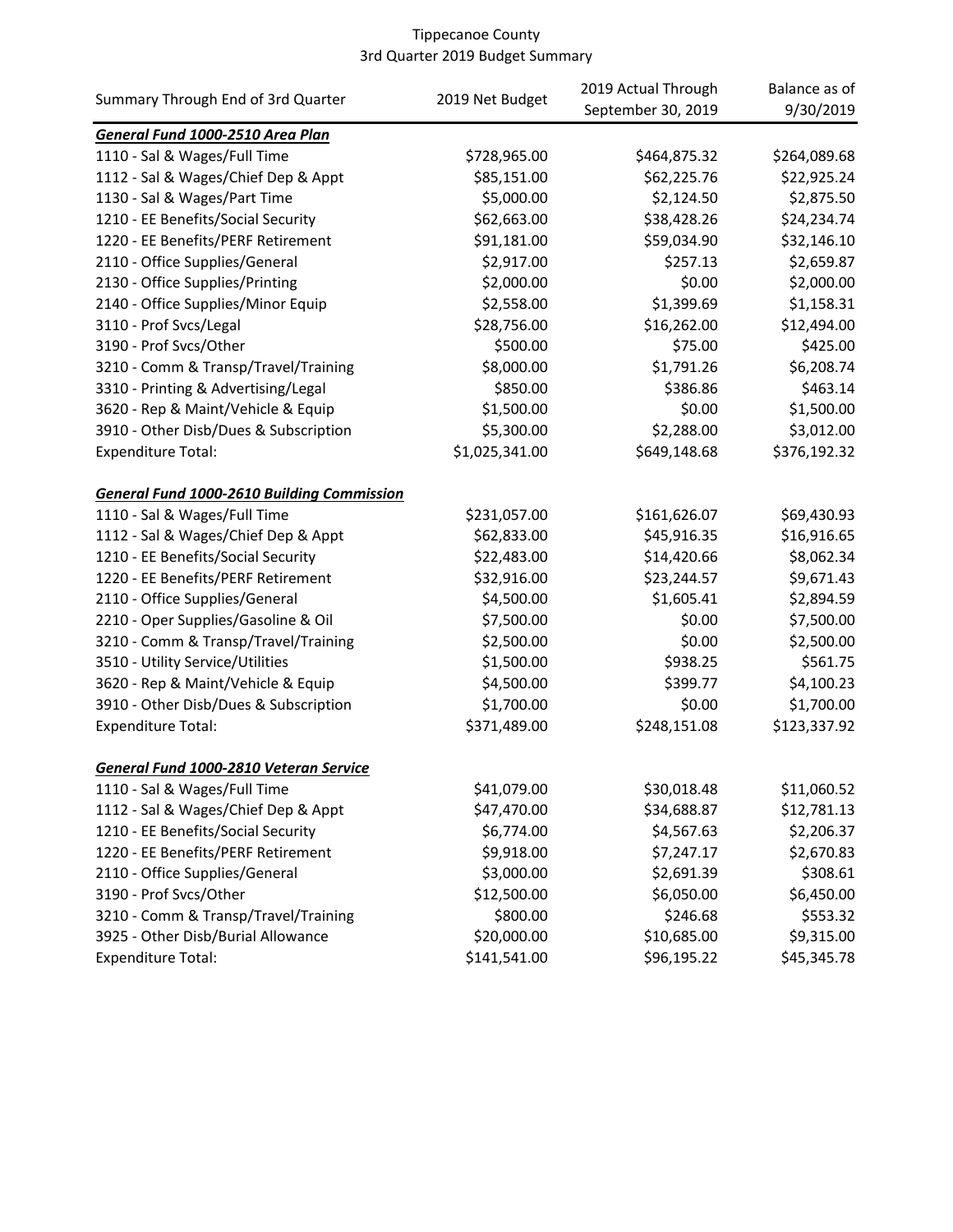|                                                      |                 | 2019 Actual Through | Balance as of |
|------------------------------------------------------|-----------------|---------------------|---------------|
| Summary Through End of 3rd Quarter                   | 2019 Net Budget | September 30, 2019  | 9/30/2019     |
| <b>General Fund 1000-2910 Weights &amp; Measures</b> |                 |                     |               |
| 1112 - Sal & Wages/Chief Dep & Appt                  | \$57,875.00     | \$44,302.94         | \$13,572.06   |
| 1210 - EE Benefits/Social Security                   | \$4,429.00      | \$3,312.15          | \$1,116.85    |
| 1220 - EE Benefits/PERF Retirement                   | \$6,483.00      | \$4,961.87          | \$1,521.13    |
| 2110 - Office Supplies/General                       | \$700.00        | \$257.12            | \$442.88      |
| 2210 - Oper Supplies/Gasoline & Oil                  | \$722.00        | \$0.00              | \$722.00      |
| 3210 - Comm & Transp/Travel/Training                 | \$750.00        | \$337.05            | \$412.95      |
| 3620 - Rep & Maint/Vehicle & Equip                   | \$842.00        | \$841.50            | \$0.50        |
| 3910 - Other Disb/Dues & Subscription                | \$136.00        | \$75.00             | \$61.00       |
| <b>Expenditure Total:</b>                            | \$71,937.00     | \$54,087.63         | \$17,849.37   |
| General Fund 1000-3510 Tippecanoe Villa              |                 |                     |               |
| Expenditure                                          |                 |                     |               |
| 1110 - Sal & Wages/Full Time                         | \$801,896.00    | \$574,368.04        | \$227,527.96  |
| 1112 - Sal & Wages/Chief Dep & Appt                  | \$70,531.00     | \$51,541.87         | \$18,989.13   |
| 1130 - Sal & Wages/Part Time                         | \$32,500.00     | \$14,050.50         | \$18,449.50   |
| 1150 - Sal & Wages/Overtime                          | \$17,500.00     | \$12,559.10         | \$4,940.90    |
| 1210 - EE Benefits/Social Security                   | \$70,566.00     | \$46,535.53         | \$24,030.47   |
| 1220 - EE Benefits/PERF Retirement                   | \$99,392.00     | \$71,508.66         | \$27,883.34   |
| 2110 - Office Supplies/General                       | \$800.00        | \$371.30            | \$428.70      |
| 2220 - Oper Supplies/Inst'l or Med                   | \$20,000.00     | \$14,122.48         | \$5,877.52    |
| 2250 - Oper Supplies/Food                            | \$118,767.00    | \$77,620.68         | \$41,146.32   |
| 2990 - Other Supplies/Non-specified                  | \$69,923.00     | \$49,110.20         | \$20,812.80   |
| 3145 - Prof Svcs/Hlth & Med Prof                     | \$19,500.00     | \$11,088.08         | \$8,411.92    |
| 3150 - Prof Svcs/Training                            | \$700.00        | \$665.75            | \$34.25       |
| 3210 - Comm & Transp/Travel/Training                 | \$800.00        | \$0.00              | \$800.00      |
| 3510 - Utility Service/Utilities                     | \$109,180.00    | \$78,587.46         | \$30,592.54   |
| 3610 - Rep & Maint/Buildings & Proper                | \$10,152.00     | \$3,529.76          | \$6,622.24    |
| 3620 - Rep & Maint/Vehicle & Equip                   | \$6,763.00      | \$4,420.85          | \$2,342.15    |
| 3730 - Rentals & Leases/Minor Equip                  | \$1,129.00      | \$862.40            | \$266.60      |
| <b>Expenditure Total:</b>                            | \$1,450,099.00  | \$1,010,942.66      | \$439,156.34  |
| <b>General Fund 1000-3610 Cary Home for Children</b> |                 |                     |               |
| 1110 - Sal & Wages/Full Time                         | \$1,059,658.00  | \$755,186.85        | \$304,471.15  |
| 1112 - Sal & Wages/Chief Dep & Appt                  | \$89,928.00     | \$65,716.63         | \$24,211.37   |
| 1113 - Sal & Wages/Benefit Elig PT                   | \$23,936.00     | \$11,162.25         | \$12,773.75   |
| 1130 - Sal & Wages/Part Time                         | \$110,000.00    | \$68,974.65         | \$41,025.35   |
| 1150 - Sal & Wages/Overtime                          | \$50,000.00     | \$37,518.53         | \$12,481.47   |
| 1210 - EE Benefits/Social Security                   | \$102,015.00    | \$67,012.17         | \$35,002.83   |
| 1220 - EE Benefits/PERF Retirement                   | \$134,354.00    | \$96,038.76         | \$38,315.24   |
| 2110 - Office Supplies/General                       | \$5,743.00      | \$5,133.92          | \$609.08      |
| 2220 - Oper Supplies/Inst'l or Med                   | \$8,126.00      | \$4,599.40          | \$3,526.60    |
| 2230 - Oper Supplies/Cleaning                        | \$5,500.00      | \$2,724.80          | \$2,775.20    |
| 2245 - Oper Supplies/Grounds                         | \$22,418.00     | \$9,250.89          | \$13,167.11   |
| 2250 - Oper Supplies/Food                            | \$45,326.00     | \$28,330.14         | \$16,995.86   |
| 2270 - Oper Supplies/Educational Mtls                | \$1,920.00      | \$1,828.88          | \$91.12       |
| 2340 - Rep & Maint/Minor Equipment                   | \$12,891.00     | \$5,353.21          | \$7,537.79    |
| 3140 - Prof Svcs/Counselng Consults                  | \$124,528.00    | \$72,475.10         | \$52,052.90   |
| 3150 - Prof Svcs/Training                            | \$7,425.00      | \$1,887.00          | \$5,538.00    |
| 3210 - Comm & Transp/Travel/Training                 | \$1,575.00      | \$630.85            | \$944.15      |
| 3510 - Utility Service/Utilities                     | \$40,000.00     | \$31,647.95         | \$8,352.05    |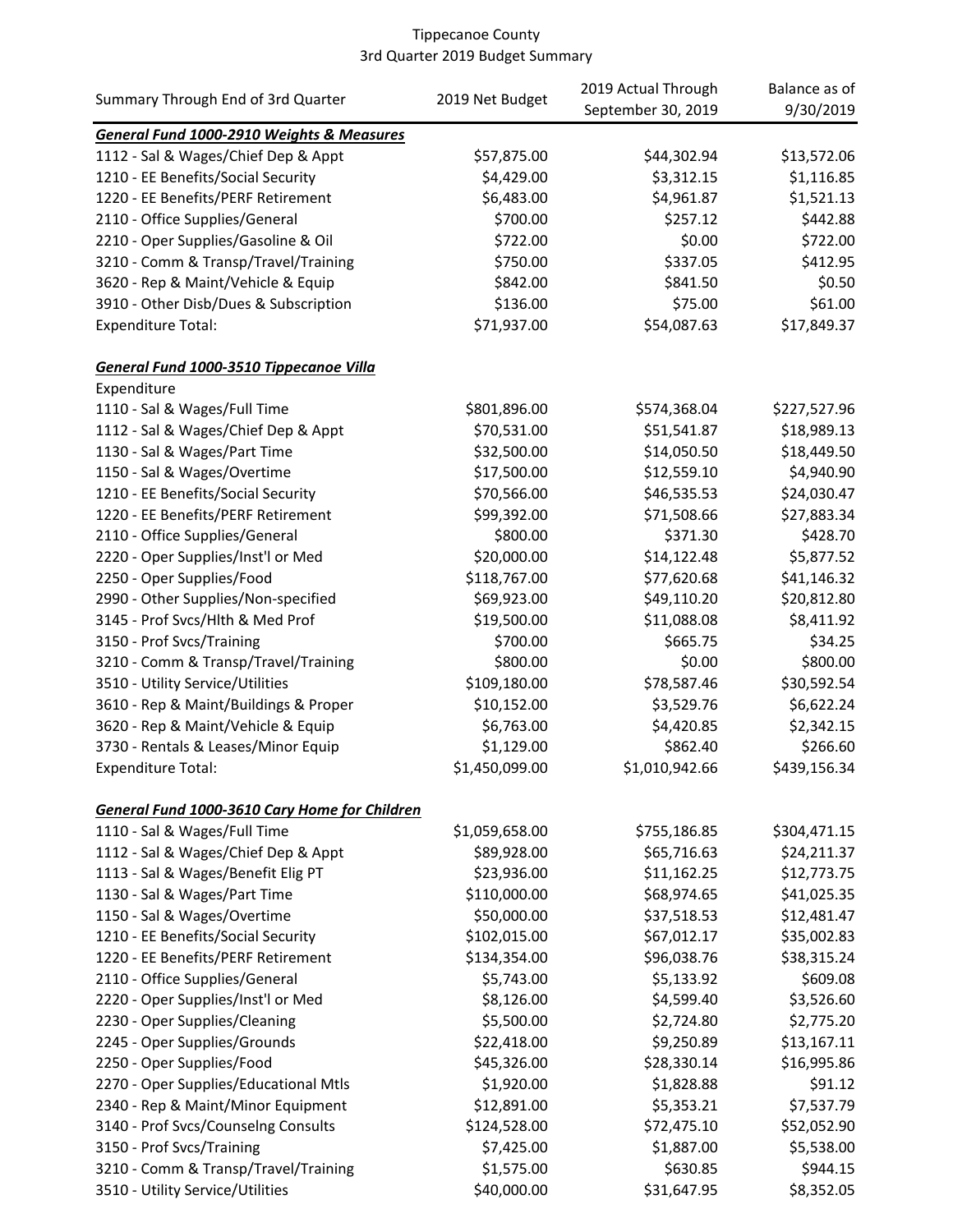|                                                     |                 | 2019 Actual Through | Balance as of |
|-----------------------------------------------------|-----------------|---------------------|---------------|
| Summary Through End of 3rd Quarter                  | 2019 Net Budget | September 30, 2019  | 9/30/2019     |
| 3610 - Rep & Maint/Buildings & Proper               | \$100,284.00    | \$64,405.15         | \$35,878.85   |
| 3620 - Rep & Maint/Vehicle & Equip                  | \$7,776.00      | \$3,985.35          | \$3,790.65    |
| 3910 - Other Disb/Dues & Subscription               | \$4,724.00      | \$4,724.00          | \$0.00        |
| <b>Expenditure Total:</b>                           | \$1,958,127.00  | \$1,338,586.48      | \$619,540.52  |
| <b>General Fund 1000-3710 Juvenile Alternatives</b> |                 |                     |               |
| 1110 - Sal & Wages/Full Time                        | \$90,196.00     | \$52,083.60         | \$38,112.40   |
| 1113 - Sal & Wages/Benefit Elig PT                  | \$31,057.00     | \$19,679.60         | \$11,377.40   |
| 1130 - Sal & Wages/Part Time                        | \$15,000.00     | \$8,908.38          | \$6,091.62    |
| 1210 - EE Benefits/Social Security                  | \$10,424.00     | \$5,794.35          | \$4,629.65    |
| 1220 - EE Benefits/PERF Retirement                  | \$10,102.00     | \$5,833.39          | \$4,268.61    |
| 2110 - Office Supplies/General                      | \$903.00        | \$787.20            | \$115.80      |
| 3210 - Comm & Transp/Travel/Training                | \$500.00        | \$104.88            | \$395.12      |
| Expenditure Total:                                  | \$158,182.00    | \$93,191.40         | \$64,990.60   |
|                                                     |                 |                     |               |
| General Fund 1000-4310 Parks & Recreation           |                 |                     |               |
| 1110 - Sal & Wages/Full Time                        | \$514,195.00    | \$370,379.70        | \$143,815.30  |
| 1112 - Sal & Wages/Chief Dep & Appt                 | \$70,531.00     | \$51,541.87         | \$18,989.13   |
| 1130 - Sal & Wages/Part Time                        | \$45,000.00     | \$24,192.25         | \$20,807.75   |
| 1210 - EE Benefits/Social Security                  | \$48,175.00     | \$31,764.50         | \$16,410.50   |
| 1220 - EE Benefits/PERF Retirement                  | \$65,490.00     | \$47,643.41         | \$17,846.59   |
| 1910 - Other Personal Services/WC                   | \$17,500.00     | \$17,134.00         | \$366.00      |
| 2110 - Office Supplies/General                      | \$3,500.00      | \$1,214.56          | \$2,285.44    |
| 2210 - Oper Supplies/Gasoline & Oil                 | \$29,457.00     | \$16,941.33         | \$12,515.67   |
| 2215 - Oper Supplies/Garage & Fleet                 | \$7,200.00      | \$3,895.44          | \$3,304.56    |
| 2220 - Oper Supplies/Inst'l or Med                  | \$450.00        | \$340.71            | \$109.29      |
| 2245 - Oper Supplies/Grounds                        | \$10,400.00     | \$9,864.38          | \$535.62      |
| 2310 - Rep & Maint/Building Mtls                    | \$39,400.00     | \$14,627.94         | \$24,772.06   |
| 2320 - Rep & Maint/Street Mtls                      | \$5,000.00      | \$3,048.15          | \$1,951.85    |
| 2340 - Rep & Maint/Minor Equipment                  | \$3,000.00      | \$1,055.88          | \$1,944.12    |
| 3110 - Prof Svcs/Legal                              | \$6,500.00      | \$1,128.50          | \$5,371.50    |
| 3190 - Prof Svcs/Other                              | \$5,000.00      | \$896.00            | \$4,104.00    |
| 3210 - Comm & Transp/Travel/Training                | \$1,250.00      | \$380.00            | \$870.00      |
| 3230 - Comm & Transp/Postage & Frght                | \$200.00        | \$20.30             | \$179.70      |
| 3410 - Insur/Building & Property                    | \$32,000.00     | \$28,623.00         | \$3,377.00    |
| 3510 - Utility Service/Utilities                    | \$115,500.00    | \$97,306.92         | \$18,193.08   |
| 3610 - Rep & Maint/Buildings & Proper               | \$123,673.00    | \$81,707.71         | \$41,965.29   |
| 3620 - Rep & Maint/Vehicle & Equip                  | \$8,000.00      | \$6,811.24          | \$1,188.76    |
| 3910 - Other Disb/Dues & Subscription               | \$800.00        | \$0.00              | \$800.00      |
| 3970 - Other Disb/Costs of Business                 | \$250.00        | \$0.00              | \$250.00      |
| 4590 - Machinery & Equipment/Other                  | \$4,186.00      | \$4,186.00          | \$0.00        |
| <b>Expenditure Total:</b>                           | \$1,156,657.00  | \$814,703.79        | \$341,953.21  |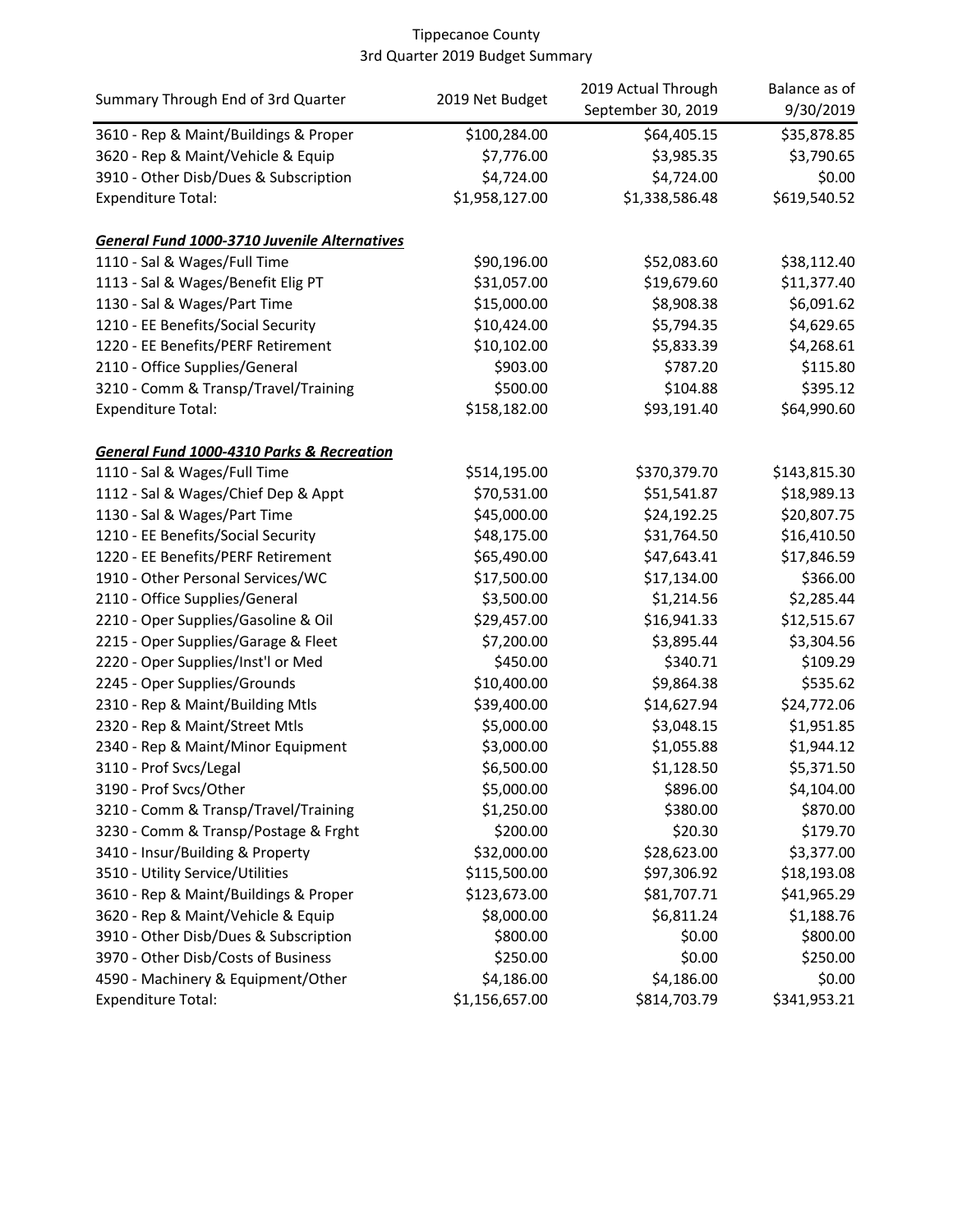| Summary Through End of 3rd Quarter        | 2019 Net Budget | 2019 Actual Through<br>September 30, 2019 | Balance as of<br>9/30/2019 |
|-------------------------------------------|-----------------|-------------------------------------------|----------------------------|
| General Fund 1000-4410 County Extension   |                 |                                           |                            |
| 1110 - Sal & Wages/Full Time              | \$115,004.00    | \$83,971.34                               | \$31,032.66                |
| 1130 - Sal & Wages/Part Time              | \$14,400.00     | \$10,761.87                               | \$3,638.13                 |
| 1150 - Sal & Wages/Overtime               | \$8,000.00      | \$4,461.19                                | \$3,538.81                 |
| 1210 - EE Benefits/Social Security        | \$10,512.00     | \$7,323.55                                | \$3,188.45                 |
| 1220 - EE Benefits/PERF Retirement        | \$13,777.00     | \$9,847.17                                | \$3,929.83                 |
| 2110 - Office Supplies/General            | \$11,000.00     | \$7,926.88                                | \$3,073.12                 |
| 2230 - Oper Supplies/Cleaning             | \$1,500.00      | \$826.98                                  | \$673.02                   |
| 2330 - Rep & Maint/Small Tools            | \$400.00        | \$173.53                                  | \$226.47                   |
| 3150 - Prof Svcs/Training                 | \$5,000.00      | \$4,110.42                                | \$889.58                   |
| 3190 - Prof Svcs/Other                    | \$212,245.00    | \$211,080.90                              | \$1,164.10                 |
| 3210 - Comm & Transp/Travel/Training      | \$8,000.00      | \$3,373.76                                | \$4,626.24                 |
| 3230 - Comm & Transp/Postage & Frght      | \$8,000.00      | \$4,337.76                                | \$3,662.24                 |
| 3510 - Utility Service/Utilities          | \$17,200.00     | \$11,570.70                               | \$5,629.30                 |
| 3610 - Rep & Maint/Buildings & Proper     | \$4,000.00      | \$572.73                                  | \$3,427.27                 |
| 3730 - Rentals & Leases/Minor Equip       | \$6,800.00      | \$5,822.95                                | \$977.05                   |
| 3910 - Other Disb/Dues & Subscription     | \$1,000.00      | \$343.52                                  | \$656.48                   |
| <b>Expenditure Total:</b>                 | \$436,838.00    | \$366,505.25                              | \$70,332.75                |
| <b>General Fund 1000-4510 Fairgrounds</b> |                 |                                           |                            |
| 1110 - Sal & Wages/Full Time              | \$33,524.00     | \$24,355.40                               | \$9,168.60                 |
| 1112 - Sal & Wages/Chief Dep & Appt       | \$53,309.00     | \$38,955.89                               | \$14,353.11                |
| 1150 - Sal & Wages/Overtime               | \$3,500.00      | \$0.00                                    | \$3,500.00                 |
| 1210 - EE Benefits/Social Security        | \$6,911.00      | \$4,305.11                                | \$2,605.89                 |
| 1220 - EE Benefits/PERF Retirement        | \$10,118.00     | \$7,090.79                                | \$3,027.21                 |
| 2110 - Office Supplies/General            | \$1,000.00      | \$160.53                                  | \$839.47                   |
| 2210 - Oper Supplies/Gasoline & Oil       | \$7,000.00      | \$4,699.23                                | \$2,300.77                 |
| 2215 - Oper Supplies/Garage & Fleet       | \$4,000.00      | \$2,920.66                                | \$1,079.34                 |
| 2230 - Oper Supplies/Cleaning             | \$6,000.00      | \$3,301.66                                | \$2,698.34                 |
| 2240 - Oper Supplies/Snow Removal         | \$1,000.00      | \$431.74                                  | \$568.26                   |
| 2330 - Rep & Maint/Small Tools            | \$2,500.00      | \$1,622.61                                | \$877.39                   |
| 2340 - Rep & Maint/Minor Equipment        | \$1,500.00      | \$1,124.89                                | \$375.11                   |
| 2990 - Other Supplies/Non-specified       | \$2,500.00      | \$2,169.77                                | \$330.23                   |
| 3210 - Comm & Transp/Travel/Training      | \$450.00        | \$88.16                                   | \$361.84                   |
| 3510 - Utility Service/Utilities          | \$70,000.00     | \$48,892.69                               | \$21,107.31                |
| 3610 - Rep & Maint/Buildings & Proper     | \$27,100.00     | \$11,941.42                               | \$15,158.58                |
| 3620 - Rep & Maint/Vehicle & Equip        | \$5,950.00      | \$2,223.06                                | \$3,726.94                 |
| <b>Expenditure Total:</b>                 | \$236,362.00    | \$154,283.61                              | \$82,078.39                |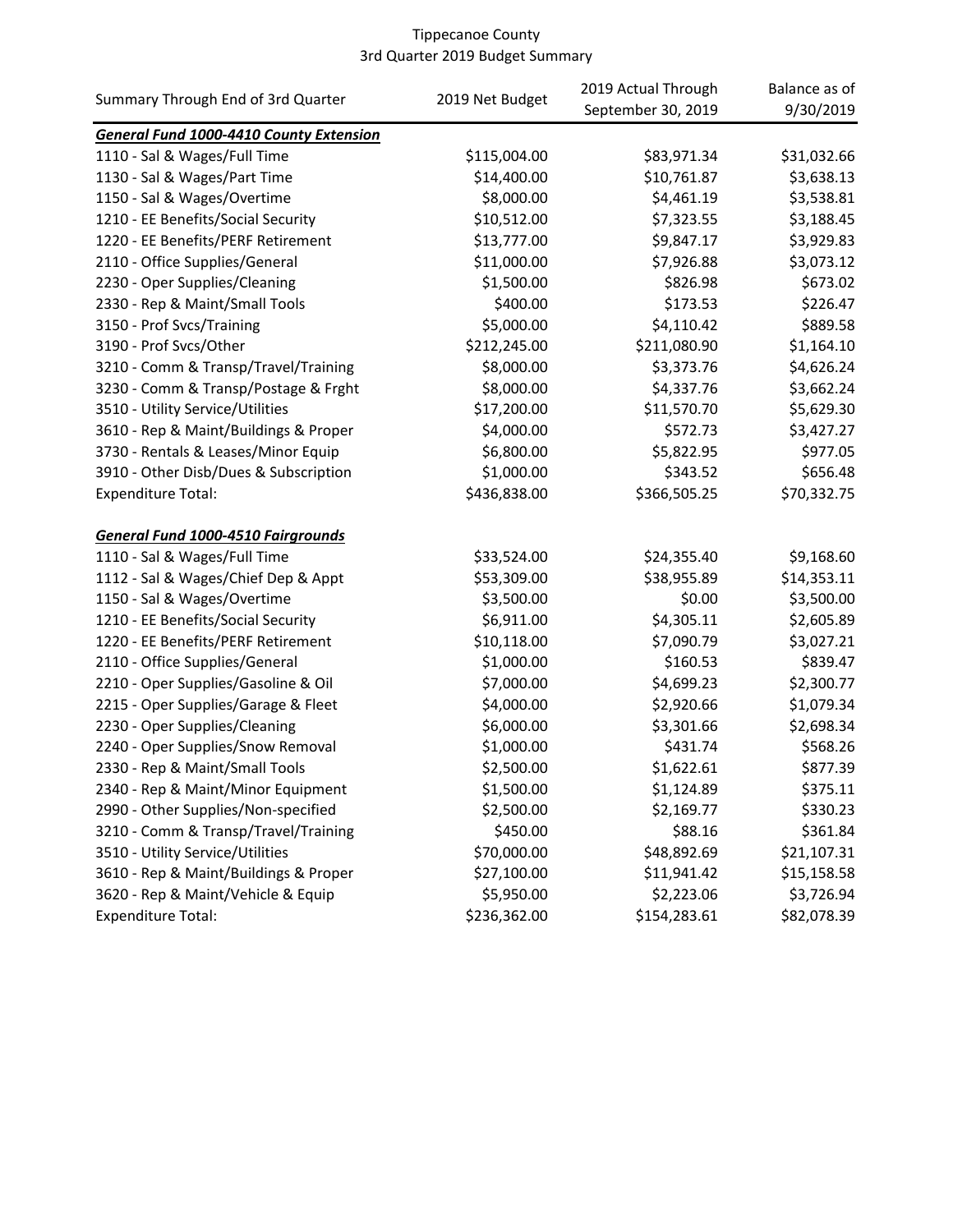| Summary Through End of 3rd Quarter                 | 2019 Net Budget | 2019 Actual Through | Balance as of |
|----------------------------------------------------|-----------------|---------------------|---------------|
|                                                    |                 | September 30, 2019  | 9/30/2019     |
| <b>County General 1000-5010 Coroner</b>            |                 |                     |               |
| 1110 - Sal & Wages/Full Time                       | \$41,079.00     | \$30,018.48         | \$11,060.52   |
| 1111 - Sal & Wages/Elected Official                | \$30,578.00     | \$22,345.52         | \$8,232.48    |
| 1130 - Sal & Wages/Part Time                       | \$40,000.00     | \$20,675.00         | \$19,325.00   |
| 1190 - Sal & Wages/Other Wages                     | \$37,016.00     | \$28,895.13         | \$8,120.87    |
| 1210 - EE Benefits/Social Security                 | \$11,374.00     | \$7,729.09          | \$3,644.91    |
| 1220 - EE Benefits/PERF Retirement                 | \$8,026.00      | \$5,960.89          | \$2,065.11    |
| 2110 - Office Supplies/General                     | \$5,285.00      | \$1,109.50          | \$4,175.50    |
| 2220 - Oper Supplies/Inst'l or Med                 | \$41,052.00     | \$27,718.67         | \$13,333.33   |
| 3145 - Prof Svcs/Hlth & Med Prof                   | \$54,046.00     | \$32,462.00         | \$21,584.00   |
| 3146 - Prof Svcs/Autopsies                         | \$191,875.00    | \$159,125.00        | \$32,750.00   |
| 3147 - Prof Svcs/Body Transfer                     | \$54,200.00     | \$32,925.00         | \$21,275.00   |
| 3210 - Comm & Transp/Travel/Training               | \$18,630.00     | \$5,836.91          | \$12,793.09   |
| 3910 - Other Disb/Dues & Subscription              | \$2,000.00      | \$490.74            | \$1,509.26    |
| <b>Expenditure Total:</b>                          | \$535,161.00    | \$375,291.93        | \$159,869.07  |
| <b>General Fund 1000-5210 Emergency Management</b> |                 |                     |               |
| 1110 - Sal & Wages/Full Time                       | \$135,886.00    | \$99,286.56         | \$36,599.44   |
| 1112 - Sal & Wages/Chief Dep & Appt                | \$62,833.00     | \$45,916.35         | \$16,916.65   |
| 1150 - Sal & Wages/Overtime                        | \$2,000.00      | \$1,527.03          | \$472.97      |
| 1210 - EE Benefits/Social Security                 | \$15,356.00     | \$10,654.37         | \$4,701.63    |
| 1220 - EE Benefits/PERF Retirement                 | \$22,481.00     | \$16,433.63         | \$6,047.37    |
| 2110 - Office Supplies/General                     | \$1,108.00      | \$383.66            | \$724.34      |
| 2210 - Oper Supplies/Gasoline & Oil                | \$10,088.00     | \$9,143.15          | \$944.85      |
| 2220 - Oper Supplies/Inst'l or Med                 | \$1,460.00      | \$660.01            | \$799.99      |
| 2340 - Rep & Maint/Minor Equipment                 | \$15,975.00     | \$8,510.79          | \$7,464.21    |
| 3145 - Prof Svcs/Hlth & Med Prof                   | \$1,500.00      | \$0.00              | \$1,500.00    |
| 3210 - Comm & Transp/Travel/Training               | \$1,200.00      | \$0.00              | \$1,200.00    |
| 3510 - Utility Service/Utilities                   | \$10,340.00     | \$7,031.95          | \$3,308.05    |
| 3620 - Rep & Maint/Vehicle & Equip                 | \$14,844.00     | \$14,261.50         | \$582.50      |
| 3910 - Other Disb/Dues & Subscription              | \$5,700.00      | \$395.00            | \$5,305.00    |
| <b>Expenditure Total:</b>                          | \$300,771.00    | \$214,204.00        | \$86,567.00   |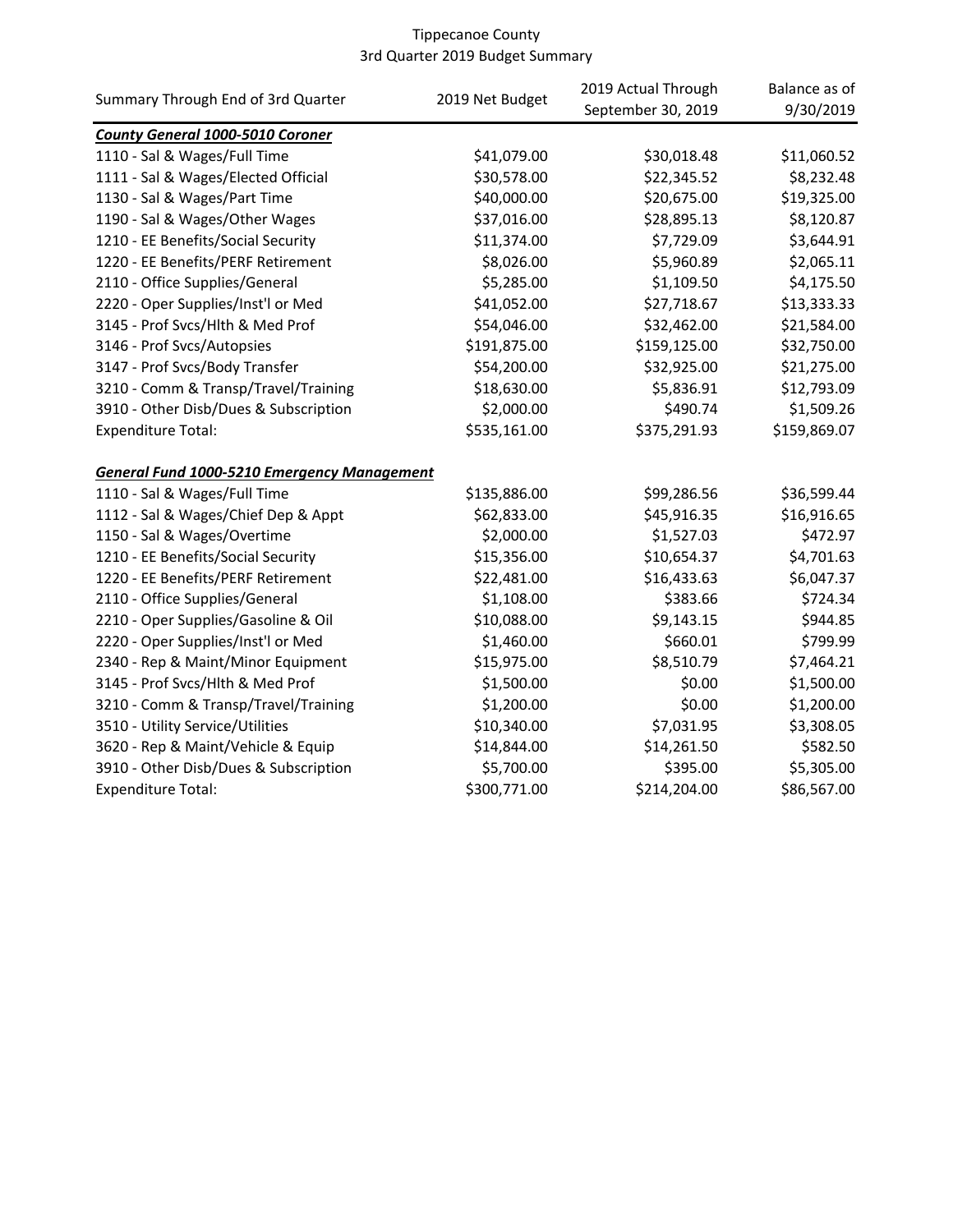|                                       | 2019 Net Budget | 2019 Actual Through | Balance as of  |
|---------------------------------------|-----------------|---------------------|----------------|
| Summary Through End of 3rd Quarter    |                 | September 30, 2019  | 9/30/2019      |
| <b>General Fund 1000-5410 Sheriff</b> |                 |                     |                |
| 1110 - Sal & Wages/Full Time          | \$4,473,762.00  | \$3,135,880.31      | \$1,337,881.69 |
| 1111 - Sal & Wages/Elected Official   | \$118,937.00    | \$86,915.41         | \$32,021.59    |
| 1112 - Sal & Wages/Chief Dep & Appt   | \$76,500.00     | \$55,903.89         | \$20,596.11    |
| 1115 - Sal & Wages/Merit Deputies     | \$3,365,277.00  | \$2,357,918.31      | \$1,007,358.69 |
| 1130 - Sal & Wages/Part Time          | \$60,000.00     | \$22,053.90         | \$37,946.10    |
| 1132 - Sal & Wages/Board Members      | \$3,000.00      | \$1,500.00          | \$1,500.00     |
| 1150 - Sal & Wages/Overtime           | \$275,000.00    | \$266,494.88        | \$8,505.12     |
| 1160 - Sal & Wages/Additional Pay     | \$40,000.00     | \$0.00              | \$40,000.00    |
| 1210 - EE Benefits/Social Security    | \$643,555.00    | \$425,713.22        | \$217,841.78   |
| 1220 - EE Benefits/PERF Retirement    | \$512,262.00    | \$375,858.16        | \$136,403.84   |
| 1221 - EE Benefits/Sheriff Retirement | \$900,555.00    | \$900,555.00        | \$0.00         |
| 2110 - Office Supplies/General        | \$29,912.00     | \$25,413.67         | \$4,498.33     |
| 2215 - Oper Supplies/Garage & Fleet   | \$340,000.00    | \$224,695.74        | \$115,304.26   |
| 2220 - Oper Supplies/Inst'l or Med    | \$125,000.00    | \$55,323.60         | \$69,676.40    |
| 2230 - Oper Supplies/Cleaning         | \$5,340.00      | \$3,293.22          | \$2,046.78     |
| 2250 - Oper Supplies/Food             | \$557,152.00    | \$503,183.22        | \$53,968.78    |
| 2990 - Other Supplies/Non-specified   | \$40,219.00     | \$14,555.79         | \$25,663.21    |
| 3145 - Prof Svcs/Hlth & Med Prof      | \$171,319.00    | \$79,865.62         | \$91,453.38    |
| 3150 - Prof Svcs/Training             | \$25,140.00     | \$15,914.21         | \$9,225.79     |
| 3190 - Prof Svcs/Other                | \$849,802.00    | \$709,681.30        | \$140,120.70   |
| 3210 - Comm & Transp/Travel/Training  | \$13,000.00     | \$3,380.00          | \$9,620.00     |
| 3230 - Comm & Transp/Postage & Frght  | \$2,314.00      | \$500.80            | \$1,813.20     |
| 3510 - Utility Service/Utilities      | \$36,031.00     | \$14,710.00         | \$21,321.00    |
| 3610 - Rep & Maint/Buildings & Proper | \$177,943.00    | \$118,231.63        | \$59,711.37    |
| 3620 - Rep & Maint/Vehicle & Equip    | \$25,104.00     | \$12,179.58         | \$12,924.42    |
| <b>Expenditure Total:</b>             | \$12,867,124.00 | \$9,409,721.46      | \$3,457,402.54 |
| General Fund 1000-5420 Jail           |                 |                     |                |
| 2110 - Office Supplies/General        | \$150,000.00    | \$141,478.30        | \$8,521.70     |
| 2220 - Oper Supplies/Inst'l or Med    | \$10,000.00     | \$9,781.28          | \$218.72       |
| 3510 - Utility Service/Utilities      | \$400,000.00    | \$364,281.59        | \$35,718.41    |
| <b>Expenditure Total:</b>             | \$560,000.00    | \$515,541.17        | \$44,458.83    |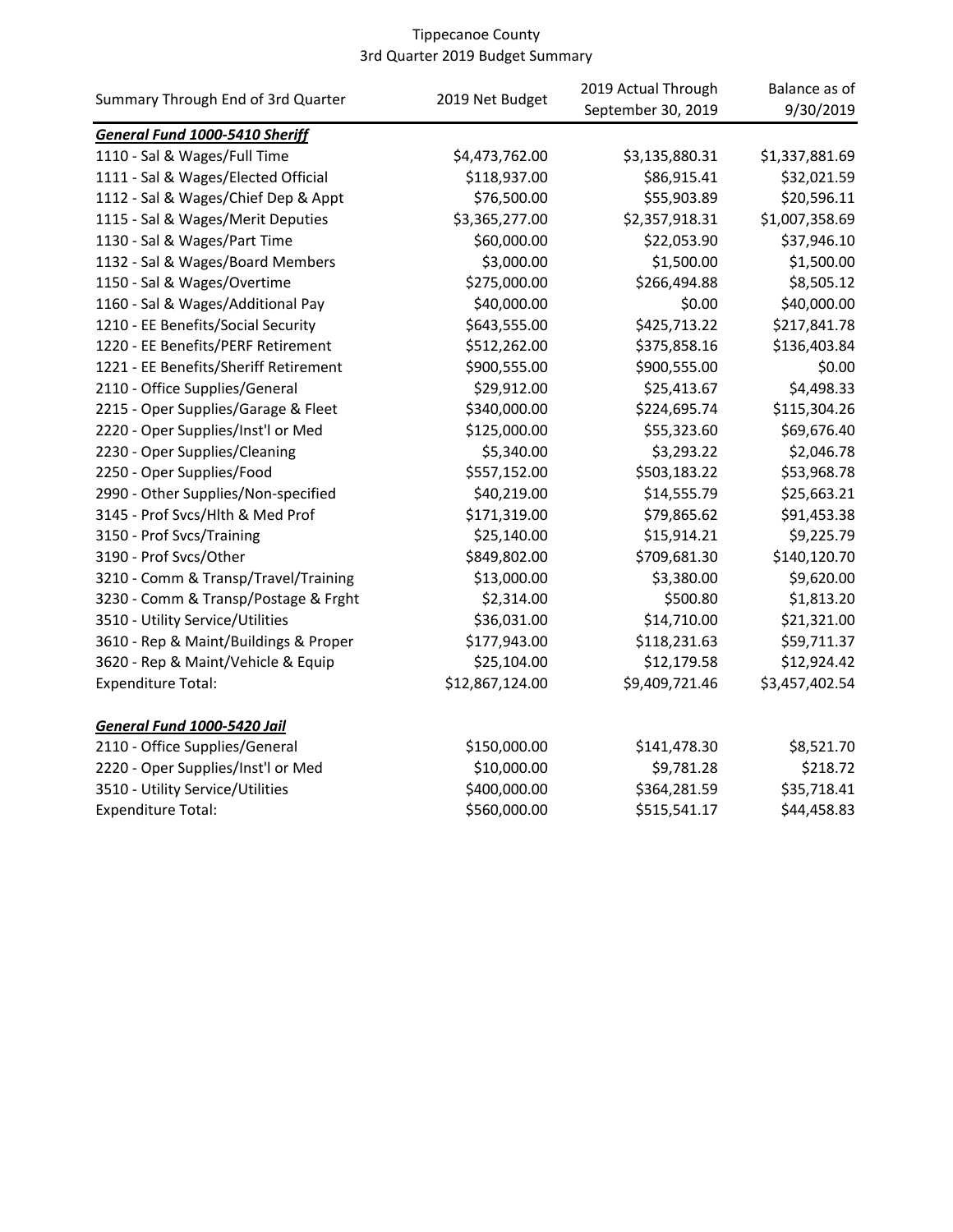| September 30, 2019<br>9/30/2019<br><b>General Fund 1000-5510 Community Corrections</b><br>\$195,482.00<br>\$133,752.71<br>\$61,729.29<br>1110 - Sal & Wages/Full Time<br>\$9,579.50<br>1130 - Sal & Wages/Part Time<br>\$27,144.00<br>\$17,564.50<br>\$7,500.00<br>\$3,584.80<br>\$3,915.20<br>1150 - Sal & Wages/Overtime<br>1210 - EE Benefits/Social Security<br>\$17,605.00<br>\$10,933.49<br>\$6,671.51<br>1220 - EE Benefits/PERF Retirement<br>\$22,734.00<br>\$15,381.70<br>\$7,352.30<br>\$4,000.00<br>\$1,309.09<br>\$2,690.91<br>2220 - Oper Supplies/Inst'l or Med<br>\$30,000.00<br>\$20,496.23<br>2230 - Oper Supplies/Cleaning<br>\$9,503.77<br>\$45,000.00<br>\$7,430.54<br>2250 - Oper Supplies/Food<br>\$37,569.46<br>\$3,000.00<br>\$2,033.85<br>2340 - Rep & Maint/Minor Equipment<br>\$966.15<br>\$16,000.00<br>\$13,693.12<br>\$2,306.88<br>2990 - Other Supplies/Non-specified<br>\$0.00<br>3110 - Prof Svcs/Legal<br>\$28,800.00<br>\$28,800.00<br>3145 - Prof Svcs/Hlth & Med Prof<br>\$26,000.00<br>\$8,425.32<br>\$17,574.68<br>\$100,000.00<br>\$2,570.09<br>3190 - Prof Svcs/Other<br>\$97,429.91<br>\$5,000.00<br>\$1,036.09<br>\$3,963.91<br>3210 - Comm & Transp/Travel/Training<br>\$15,000.00<br>\$64.93<br>3510 - Utility Service/Utilities<br>\$14,935.07<br>\$14,400.00<br>\$13,331.66<br>3620 - Rep & Maint/Vehicle & Equip<br>\$1,068.34<br>\$557,665.00<br>\$190,511.48<br>Expenditure Total:<br>\$367,153.52<br>General Fund 1000-5810 Clerk<br>1110 - Sal & Wages/Full Time<br>\$820,553.00<br>\$259,644.50<br>\$560,908.50<br>\$69,745.00<br>\$18,777.50<br>1111 - Sal & Wages/Elected Official<br>\$50,967.50<br>\$52,841.00<br>\$14,226.35<br>1112 - Sal & Wages/Chief Dep & Appt<br>\$38,614.65<br>\$53.50<br>1130 - Sal & Wages/Part Time<br>\$30,000.00<br>\$29,946.50<br>1210 - EE Benefits/Social Security<br>\$74,446.00<br>\$48,137.19<br>\$26,308.81<br>\$105,632.00<br>\$32,777.70<br>1220 - EE Benefits/PERF Retirement<br>\$72,854.30<br>\$6,000.00<br>\$4,549.36<br>\$1,450.64<br>2110 - Office Supplies/General<br>\$6,000.00<br>2120 - Office Supplies/Forms<br>\$3,795.56<br>\$2,204.44<br>\$12,000.00<br>3190 - Prof Svcs/Other<br>\$6,129.10<br>\$5,870.90<br>\$4,500.00<br>\$2,360.54<br>\$2,139.46<br>3210 - Comm & Transp/Travel/Training<br>\$200.00<br>\$0.00<br>\$200.00<br>3230 - Comm & Transp/Postage & Frght<br>\$1,500.00<br>\$842.53<br>3620 - Rep & Maint/Vehicle & Equip<br>\$657.47<br>\$1,500.00<br>\$960.00<br>3910 - Other Disb/Dues & Subscription<br>\$540.00<br>\$1,184,917.00<br><b>Expenditure Total:</b><br>\$819,460.67<br>\$365,456.33<br>General Fund 1000-5910 Prosecutor<br>\$2,428,244.00<br>1110 - Sal & Wages/Full Time<br>\$1,775,460.31<br>\$652,783.69<br>\$10,000.00<br>\$4,780.00<br>1130 - Sal & Wages/Part Time<br>\$5,220.00<br>\$186,526.00<br>\$130,256.93<br>\$56,269.07<br>1210 - EE Benefits/Social Security<br>1220 - EE Benefits/PERF Retirement<br>\$273,084.00<br>\$198,851.63<br>\$74,232.37<br><b>Expenditure Total:</b><br>\$2,897,854.00<br>\$2,109,788.87<br>\$788,065.13<br>General Fund 1000-5920 Prosecutor IV-D<br>1110 - Sal & Wages/Full Time<br>\$683,690.00<br>\$191,827.29<br>\$491,862.71<br>1210 - EE Benefits/Social Security<br>\$52,303.00<br>\$34,600.26<br>\$17,702.74<br>\$21,485.64<br>1220 - EE Benefits/PERF Retirement<br>\$76,574.00<br>\$55,088.36 |                                    | 2019 Net Budget | 2019 Actual Through | Balance as of |
|-----------------------------------------------------------------------------------------------------------------------------------------------------------------------------------------------------------------------------------------------------------------------------------------------------------------------------------------------------------------------------------------------------------------------------------------------------------------------------------------------------------------------------------------------------------------------------------------------------------------------------------------------------------------------------------------------------------------------------------------------------------------------------------------------------------------------------------------------------------------------------------------------------------------------------------------------------------------------------------------------------------------------------------------------------------------------------------------------------------------------------------------------------------------------------------------------------------------------------------------------------------------------------------------------------------------------------------------------------------------------------------------------------------------------------------------------------------------------------------------------------------------------------------------------------------------------------------------------------------------------------------------------------------------------------------------------------------------------------------------------------------------------------------------------------------------------------------------------------------------------------------------------------------------------------------------------------------------------------------------------------------------------------------------------------------------------------------------------------------------------------------------------------------------------------------------------------------------------------------------------------------------------------------------------------------------------------------------------------------------------------------------------------------------------------------------------------------------------------------------------------------------------------------------------------------------------------------------------------------------------------------------------------------------------------------------------------------------------------------------------------------------------------------------------------------------------------------------------------------------------------------------------------------------------------------------------------------------------------------------------------------------------------------------------------------------------------------------------------------------------------------------------------------------------------------------------------------------------------------------------------------------------------------------------------------------------------------------------------------------------------------------------|------------------------------------|-----------------|---------------------|---------------|
|                                                                                                                                                                                                                                                                                                                                                                                                                                                                                                                                                                                                                                                                                                                                                                                                                                                                                                                                                                                                                                                                                                                                                                                                                                                                                                                                                                                                                                                                                                                                                                                                                                                                                                                                                                                                                                                                                                                                                                                                                                                                                                                                                                                                                                                                                                                                                                                                                                                                                                                                                                                                                                                                                                                                                                                                                                                                                                                                                                                                                                                                                                                                                                                                                                                                                                                                                                                               | Summary Through End of 3rd Quarter |                 |                     |               |
|                                                                                                                                                                                                                                                                                                                                                                                                                                                                                                                                                                                                                                                                                                                                                                                                                                                                                                                                                                                                                                                                                                                                                                                                                                                                                                                                                                                                                                                                                                                                                                                                                                                                                                                                                                                                                                                                                                                                                                                                                                                                                                                                                                                                                                                                                                                                                                                                                                                                                                                                                                                                                                                                                                                                                                                                                                                                                                                                                                                                                                                                                                                                                                                                                                                                                                                                                                                               |                                    |                 |                     |               |
|                                                                                                                                                                                                                                                                                                                                                                                                                                                                                                                                                                                                                                                                                                                                                                                                                                                                                                                                                                                                                                                                                                                                                                                                                                                                                                                                                                                                                                                                                                                                                                                                                                                                                                                                                                                                                                                                                                                                                                                                                                                                                                                                                                                                                                                                                                                                                                                                                                                                                                                                                                                                                                                                                                                                                                                                                                                                                                                                                                                                                                                                                                                                                                                                                                                                                                                                                                                               |                                    |                 |                     |               |
|                                                                                                                                                                                                                                                                                                                                                                                                                                                                                                                                                                                                                                                                                                                                                                                                                                                                                                                                                                                                                                                                                                                                                                                                                                                                                                                                                                                                                                                                                                                                                                                                                                                                                                                                                                                                                                                                                                                                                                                                                                                                                                                                                                                                                                                                                                                                                                                                                                                                                                                                                                                                                                                                                                                                                                                                                                                                                                                                                                                                                                                                                                                                                                                                                                                                                                                                                                                               |                                    |                 |                     |               |
|                                                                                                                                                                                                                                                                                                                                                                                                                                                                                                                                                                                                                                                                                                                                                                                                                                                                                                                                                                                                                                                                                                                                                                                                                                                                                                                                                                                                                                                                                                                                                                                                                                                                                                                                                                                                                                                                                                                                                                                                                                                                                                                                                                                                                                                                                                                                                                                                                                                                                                                                                                                                                                                                                                                                                                                                                                                                                                                                                                                                                                                                                                                                                                                                                                                                                                                                                                                               |                                    |                 |                     |               |
|                                                                                                                                                                                                                                                                                                                                                                                                                                                                                                                                                                                                                                                                                                                                                                                                                                                                                                                                                                                                                                                                                                                                                                                                                                                                                                                                                                                                                                                                                                                                                                                                                                                                                                                                                                                                                                                                                                                                                                                                                                                                                                                                                                                                                                                                                                                                                                                                                                                                                                                                                                                                                                                                                                                                                                                                                                                                                                                                                                                                                                                                                                                                                                                                                                                                                                                                                                                               |                                    |                 |                     |               |
|                                                                                                                                                                                                                                                                                                                                                                                                                                                                                                                                                                                                                                                                                                                                                                                                                                                                                                                                                                                                                                                                                                                                                                                                                                                                                                                                                                                                                                                                                                                                                                                                                                                                                                                                                                                                                                                                                                                                                                                                                                                                                                                                                                                                                                                                                                                                                                                                                                                                                                                                                                                                                                                                                                                                                                                                                                                                                                                                                                                                                                                                                                                                                                                                                                                                                                                                                                                               |                                    |                 |                     |               |
|                                                                                                                                                                                                                                                                                                                                                                                                                                                                                                                                                                                                                                                                                                                                                                                                                                                                                                                                                                                                                                                                                                                                                                                                                                                                                                                                                                                                                                                                                                                                                                                                                                                                                                                                                                                                                                                                                                                                                                                                                                                                                                                                                                                                                                                                                                                                                                                                                                                                                                                                                                                                                                                                                                                                                                                                                                                                                                                                                                                                                                                                                                                                                                                                                                                                                                                                                                                               |                                    |                 |                     |               |
|                                                                                                                                                                                                                                                                                                                                                                                                                                                                                                                                                                                                                                                                                                                                                                                                                                                                                                                                                                                                                                                                                                                                                                                                                                                                                                                                                                                                                                                                                                                                                                                                                                                                                                                                                                                                                                                                                                                                                                                                                                                                                                                                                                                                                                                                                                                                                                                                                                                                                                                                                                                                                                                                                                                                                                                                                                                                                                                                                                                                                                                                                                                                                                                                                                                                                                                                                                                               |                                    |                 |                     |               |
|                                                                                                                                                                                                                                                                                                                                                                                                                                                                                                                                                                                                                                                                                                                                                                                                                                                                                                                                                                                                                                                                                                                                                                                                                                                                                                                                                                                                                                                                                                                                                                                                                                                                                                                                                                                                                                                                                                                                                                                                                                                                                                                                                                                                                                                                                                                                                                                                                                                                                                                                                                                                                                                                                                                                                                                                                                                                                                                                                                                                                                                                                                                                                                                                                                                                                                                                                                                               |                                    |                 |                     |               |
|                                                                                                                                                                                                                                                                                                                                                                                                                                                                                                                                                                                                                                                                                                                                                                                                                                                                                                                                                                                                                                                                                                                                                                                                                                                                                                                                                                                                                                                                                                                                                                                                                                                                                                                                                                                                                                                                                                                                                                                                                                                                                                                                                                                                                                                                                                                                                                                                                                                                                                                                                                                                                                                                                                                                                                                                                                                                                                                                                                                                                                                                                                                                                                                                                                                                                                                                                                                               |                                    |                 |                     |               |
|                                                                                                                                                                                                                                                                                                                                                                                                                                                                                                                                                                                                                                                                                                                                                                                                                                                                                                                                                                                                                                                                                                                                                                                                                                                                                                                                                                                                                                                                                                                                                                                                                                                                                                                                                                                                                                                                                                                                                                                                                                                                                                                                                                                                                                                                                                                                                                                                                                                                                                                                                                                                                                                                                                                                                                                                                                                                                                                                                                                                                                                                                                                                                                                                                                                                                                                                                                                               |                                    |                 |                     |               |
|                                                                                                                                                                                                                                                                                                                                                                                                                                                                                                                                                                                                                                                                                                                                                                                                                                                                                                                                                                                                                                                                                                                                                                                                                                                                                                                                                                                                                                                                                                                                                                                                                                                                                                                                                                                                                                                                                                                                                                                                                                                                                                                                                                                                                                                                                                                                                                                                                                                                                                                                                                                                                                                                                                                                                                                                                                                                                                                                                                                                                                                                                                                                                                                                                                                                                                                                                                                               |                                    |                 |                     |               |
|                                                                                                                                                                                                                                                                                                                                                                                                                                                                                                                                                                                                                                                                                                                                                                                                                                                                                                                                                                                                                                                                                                                                                                                                                                                                                                                                                                                                                                                                                                                                                                                                                                                                                                                                                                                                                                                                                                                                                                                                                                                                                                                                                                                                                                                                                                                                                                                                                                                                                                                                                                                                                                                                                                                                                                                                                                                                                                                                                                                                                                                                                                                                                                                                                                                                                                                                                                                               |                                    |                 |                     |               |
|                                                                                                                                                                                                                                                                                                                                                                                                                                                                                                                                                                                                                                                                                                                                                                                                                                                                                                                                                                                                                                                                                                                                                                                                                                                                                                                                                                                                                                                                                                                                                                                                                                                                                                                                                                                                                                                                                                                                                                                                                                                                                                                                                                                                                                                                                                                                                                                                                                                                                                                                                                                                                                                                                                                                                                                                                                                                                                                                                                                                                                                                                                                                                                                                                                                                                                                                                                                               |                                    |                 |                     |               |
|                                                                                                                                                                                                                                                                                                                                                                                                                                                                                                                                                                                                                                                                                                                                                                                                                                                                                                                                                                                                                                                                                                                                                                                                                                                                                                                                                                                                                                                                                                                                                                                                                                                                                                                                                                                                                                                                                                                                                                                                                                                                                                                                                                                                                                                                                                                                                                                                                                                                                                                                                                                                                                                                                                                                                                                                                                                                                                                                                                                                                                                                                                                                                                                                                                                                                                                                                                                               |                                    |                 |                     |               |
|                                                                                                                                                                                                                                                                                                                                                                                                                                                                                                                                                                                                                                                                                                                                                                                                                                                                                                                                                                                                                                                                                                                                                                                                                                                                                                                                                                                                                                                                                                                                                                                                                                                                                                                                                                                                                                                                                                                                                                                                                                                                                                                                                                                                                                                                                                                                                                                                                                                                                                                                                                                                                                                                                                                                                                                                                                                                                                                                                                                                                                                                                                                                                                                                                                                                                                                                                                                               |                                    |                 |                     |               |
|                                                                                                                                                                                                                                                                                                                                                                                                                                                                                                                                                                                                                                                                                                                                                                                                                                                                                                                                                                                                                                                                                                                                                                                                                                                                                                                                                                                                                                                                                                                                                                                                                                                                                                                                                                                                                                                                                                                                                                                                                                                                                                                                                                                                                                                                                                                                                                                                                                                                                                                                                                                                                                                                                                                                                                                                                                                                                                                                                                                                                                                                                                                                                                                                                                                                                                                                                                                               |                                    |                 |                     |               |
|                                                                                                                                                                                                                                                                                                                                                                                                                                                                                                                                                                                                                                                                                                                                                                                                                                                                                                                                                                                                                                                                                                                                                                                                                                                                                                                                                                                                                                                                                                                                                                                                                                                                                                                                                                                                                                                                                                                                                                                                                                                                                                                                                                                                                                                                                                                                                                                                                                                                                                                                                                                                                                                                                                                                                                                                                                                                                                                                                                                                                                                                                                                                                                                                                                                                                                                                                                                               |                                    |                 |                     |               |
|                                                                                                                                                                                                                                                                                                                                                                                                                                                                                                                                                                                                                                                                                                                                                                                                                                                                                                                                                                                                                                                                                                                                                                                                                                                                                                                                                                                                                                                                                                                                                                                                                                                                                                                                                                                                                                                                                                                                                                                                                                                                                                                                                                                                                                                                                                                                                                                                                                                                                                                                                                                                                                                                                                                                                                                                                                                                                                                                                                                                                                                                                                                                                                                                                                                                                                                                                                                               |                                    |                 |                     |               |
|                                                                                                                                                                                                                                                                                                                                                                                                                                                                                                                                                                                                                                                                                                                                                                                                                                                                                                                                                                                                                                                                                                                                                                                                                                                                                                                                                                                                                                                                                                                                                                                                                                                                                                                                                                                                                                                                                                                                                                                                                                                                                                                                                                                                                                                                                                                                                                                                                                                                                                                                                                                                                                                                                                                                                                                                                                                                                                                                                                                                                                                                                                                                                                                                                                                                                                                                                                                               |                                    |                 |                     |               |
|                                                                                                                                                                                                                                                                                                                                                                                                                                                                                                                                                                                                                                                                                                                                                                                                                                                                                                                                                                                                                                                                                                                                                                                                                                                                                                                                                                                                                                                                                                                                                                                                                                                                                                                                                                                                                                                                                                                                                                                                                                                                                                                                                                                                                                                                                                                                                                                                                                                                                                                                                                                                                                                                                                                                                                                                                                                                                                                                                                                                                                                                                                                                                                                                                                                                                                                                                                                               |                                    |                 |                     |               |
|                                                                                                                                                                                                                                                                                                                                                                                                                                                                                                                                                                                                                                                                                                                                                                                                                                                                                                                                                                                                                                                                                                                                                                                                                                                                                                                                                                                                                                                                                                                                                                                                                                                                                                                                                                                                                                                                                                                                                                                                                                                                                                                                                                                                                                                                                                                                                                                                                                                                                                                                                                                                                                                                                                                                                                                                                                                                                                                                                                                                                                                                                                                                                                                                                                                                                                                                                                                               |                                    |                 |                     |               |
|                                                                                                                                                                                                                                                                                                                                                                                                                                                                                                                                                                                                                                                                                                                                                                                                                                                                                                                                                                                                                                                                                                                                                                                                                                                                                                                                                                                                                                                                                                                                                                                                                                                                                                                                                                                                                                                                                                                                                                                                                                                                                                                                                                                                                                                                                                                                                                                                                                                                                                                                                                                                                                                                                                                                                                                                                                                                                                                                                                                                                                                                                                                                                                                                                                                                                                                                                                                               |                                    |                 |                     |               |
|                                                                                                                                                                                                                                                                                                                                                                                                                                                                                                                                                                                                                                                                                                                                                                                                                                                                                                                                                                                                                                                                                                                                                                                                                                                                                                                                                                                                                                                                                                                                                                                                                                                                                                                                                                                                                                                                                                                                                                                                                                                                                                                                                                                                                                                                                                                                                                                                                                                                                                                                                                                                                                                                                                                                                                                                                                                                                                                                                                                                                                                                                                                                                                                                                                                                                                                                                                                               |                                    |                 |                     |               |
|                                                                                                                                                                                                                                                                                                                                                                                                                                                                                                                                                                                                                                                                                                                                                                                                                                                                                                                                                                                                                                                                                                                                                                                                                                                                                                                                                                                                                                                                                                                                                                                                                                                                                                                                                                                                                                                                                                                                                                                                                                                                                                                                                                                                                                                                                                                                                                                                                                                                                                                                                                                                                                                                                                                                                                                                                                                                                                                                                                                                                                                                                                                                                                                                                                                                                                                                                                                               |                                    |                 |                     |               |
|                                                                                                                                                                                                                                                                                                                                                                                                                                                                                                                                                                                                                                                                                                                                                                                                                                                                                                                                                                                                                                                                                                                                                                                                                                                                                                                                                                                                                                                                                                                                                                                                                                                                                                                                                                                                                                                                                                                                                                                                                                                                                                                                                                                                                                                                                                                                                                                                                                                                                                                                                                                                                                                                                                                                                                                                                                                                                                                                                                                                                                                                                                                                                                                                                                                                                                                                                                                               |                                    |                 |                     |               |
|                                                                                                                                                                                                                                                                                                                                                                                                                                                                                                                                                                                                                                                                                                                                                                                                                                                                                                                                                                                                                                                                                                                                                                                                                                                                                                                                                                                                                                                                                                                                                                                                                                                                                                                                                                                                                                                                                                                                                                                                                                                                                                                                                                                                                                                                                                                                                                                                                                                                                                                                                                                                                                                                                                                                                                                                                                                                                                                                                                                                                                                                                                                                                                                                                                                                                                                                                                                               |                                    |                 |                     |               |
|                                                                                                                                                                                                                                                                                                                                                                                                                                                                                                                                                                                                                                                                                                                                                                                                                                                                                                                                                                                                                                                                                                                                                                                                                                                                                                                                                                                                                                                                                                                                                                                                                                                                                                                                                                                                                                                                                                                                                                                                                                                                                                                                                                                                                                                                                                                                                                                                                                                                                                                                                                                                                                                                                                                                                                                                                                                                                                                                                                                                                                                                                                                                                                                                                                                                                                                                                                                               |                                    |                 |                     |               |
|                                                                                                                                                                                                                                                                                                                                                                                                                                                                                                                                                                                                                                                                                                                                                                                                                                                                                                                                                                                                                                                                                                                                                                                                                                                                                                                                                                                                                                                                                                                                                                                                                                                                                                                                                                                                                                                                                                                                                                                                                                                                                                                                                                                                                                                                                                                                                                                                                                                                                                                                                                                                                                                                                                                                                                                                                                                                                                                                                                                                                                                                                                                                                                                                                                                                                                                                                                                               |                                    |                 |                     |               |
|                                                                                                                                                                                                                                                                                                                                                                                                                                                                                                                                                                                                                                                                                                                                                                                                                                                                                                                                                                                                                                                                                                                                                                                                                                                                                                                                                                                                                                                                                                                                                                                                                                                                                                                                                                                                                                                                                                                                                                                                                                                                                                                                                                                                                                                                                                                                                                                                                                                                                                                                                                                                                                                                                                                                                                                                                                                                                                                                                                                                                                                                                                                                                                                                                                                                                                                                                                                               |                                    |                 |                     |               |
|                                                                                                                                                                                                                                                                                                                                                                                                                                                                                                                                                                                                                                                                                                                                                                                                                                                                                                                                                                                                                                                                                                                                                                                                                                                                                                                                                                                                                                                                                                                                                                                                                                                                                                                                                                                                                                                                                                                                                                                                                                                                                                                                                                                                                                                                                                                                                                                                                                                                                                                                                                                                                                                                                                                                                                                                                                                                                                                                                                                                                                                                                                                                                                                                                                                                                                                                                                                               |                                    |                 |                     |               |
|                                                                                                                                                                                                                                                                                                                                                                                                                                                                                                                                                                                                                                                                                                                                                                                                                                                                                                                                                                                                                                                                                                                                                                                                                                                                                                                                                                                                                                                                                                                                                                                                                                                                                                                                                                                                                                                                                                                                                                                                                                                                                                                                                                                                                                                                                                                                                                                                                                                                                                                                                                                                                                                                                                                                                                                                                                                                                                                                                                                                                                                                                                                                                                                                                                                                                                                                                                                               |                                    |                 |                     |               |
|                                                                                                                                                                                                                                                                                                                                                                                                                                                                                                                                                                                                                                                                                                                                                                                                                                                                                                                                                                                                                                                                                                                                                                                                                                                                                                                                                                                                                                                                                                                                                                                                                                                                                                                                                                                                                                                                                                                                                                                                                                                                                                                                                                                                                                                                                                                                                                                                                                                                                                                                                                                                                                                                                                                                                                                                                                                                                                                                                                                                                                                                                                                                                                                                                                                                                                                                                                                               |                                    |                 |                     |               |
|                                                                                                                                                                                                                                                                                                                                                                                                                                                                                                                                                                                                                                                                                                                                                                                                                                                                                                                                                                                                                                                                                                                                                                                                                                                                                                                                                                                                                                                                                                                                                                                                                                                                                                                                                                                                                                                                                                                                                                                                                                                                                                                                                                                                                                                                                                                                                                                                                                                                                                                                                                                                                                                                                                                                                                                                                                                                                                                                                                                                                                                                                                                                                                                                                                                                                                                                                                                               |                                    |                 |                     |               |
|                                                                                                                                                                                                                                                                                                                                                                                                                                                                                                                                                                                                                                                                                                                                                                                                                                                                                                                                                                                                                                                                                                                                                                                                                                                                                                                                                                                                                                                                                                                                                                                                                                                                                                                                                                                                                                                                                                                                                                                                                                                                                                                                                                                                                                                                                                                                                                                                                                                                                                                                                                                                                                                                                                                                                                                                                                                                                                                                                                                                                                                                                                                                                                                                                                                                                                                                                                                               |                                    |                 |                     |               |
|                                                                                                                                                                                                                                                                                                                                                                                                                                                                                                                                                                                                                                                                                                                                                                                                                                                                                                                                                                                                                                                                                                                                                                                                                                                                                                                                                                                                                                                                                                                                                                                                                                                                                                                                                                                                                                                                                                                                                                                                                                                                                                                                                                                                                                                                                                                                                                                                                                                                                                                                                                                                                                                                                                                                                                                                                                                                                                                                                                                                                                                                                                                                                                                                                                                                                                                                                                                               |                                    |                 |                     |               |
|                                                                                                                                                                                                                                                                                                                                                                                                                                                                                                                                                                                                                                                                                                                                                                                                                                                                                                                                                                                                                                                                                                                                                                                                                                                                                                                                                                                                                                                                                                                                                                                                                                                                                                                                                                                                                                                                                                                                                                                                                                                                                                                                                                                                                                                                                                                                                                                                                                                                                                                                                                                                                                                                                                                                                                                                                                                                                                                                                                                                                                                                                                                                                                                                                                                                                                                                                                                               |                                    |                 |                     |               |
|                                                                                                                                                                                                                                                                                                                                                                                                                                                                                                                                                                                                                                                                                                                                                                                                                                                                                                                                                                                                                                                                                                                                                                                                                                                                                                                                                                                                                                                                                                                                                                                                                                                                                                                                                                                                                                                                                                                                                                                                                                                                                                                                                                                                                                                                                                                                                                                                                                                                                                                                                                                                                                                                                                                                                                                                                                                                                                                                                                                                                                                                                                                                                                                                                                                                                                                                                                                               |                                    |                 |                     |               |
|                                                                                                                                                                                                                                                                                                                                                                                                                                                                                                                                                                                                                                                                                                                                                                                                                                                                                                                                                                                                                                                                                                                                                                                                                                                                                                                                                                                                                                                                                                                                                                                                                                                                                                                                                                                                                                                                                                                                                                                                                                                                                                                                                                                                                                                                                                                                                                                                                                                                                                                                                                                                                                                                                                                                                                                                                                                                                                                                                                                                                                                                                                                                                                                                                                                                                                                                                                                               |                                    |                 |                     |               |
|                                                                                                                                                                                                                                                                                                                                                                                                                                                                                                                                                                                                                                                                                                                                                                                                                                                                                                                                                                                                                                                                                                                                                                                                                                                                                                                                                                                                                                                                                                                                                                                                                                                                                                                                                                                                                                                                                                                                                                                                                                                                                                                                                                                                                                                                                                                                                                                                                                                                                                                                                                                                                                                                                                                                                                                                                                                                                                                                                                                                                                                                                                                                                                                                                                                                                                                                                                                               |                                    |                 |                     |               |
|                                                                                                                                                                                                                                                                                                                                                                                                                                                                                                                                                                                                                                                                                                                                                                                                                                                                                                                                                                                                                                                                                                                                                                                                                                                                                                                                                                                                                                                                                                                                                                                                                                                                                                                                                                                                                                                                                                                                                                                                                                                                                                                                                                                                                                                                                                                                                                                                                                                                                                                                                                                                                                                                                                                                                                                                                                                                                                                                                                                                                                                                                                                                                                                                                                                                                                                                                                                               |                                    |                 |                     |               |
|                                                                                                                                                                                                                                                                                                                                                                                                                                                                                                                                                                                                                                                                                                                                                                                                                                                                                                                                                                                                                                                                                                                                                                                                                                                                                                                                                                                                                                                                                                                                                                                                                                                                                                                                                                                                                                                                                                                                                                                                                                                                                                                                                                                                                                                                                                                                                                                                                                                                                                                                                                                                                                                                                                                                                                                                                                                                                                                                                                                                                                                                                                                                                                                                                                                                                                                                                                                               |                                    |                 |                     |               |
|                                                                                                                                                                                                                                                                                                                                                                                                                                                                                                                                                                                                                                                                                                                                                                                                                                                                                                                                                                                                                                                                                                                                                                                                                                                                                                                                                                                                                                                                                                                                                                                                                                                                                                                                                                                                                                                                                                                                                                                                                                                                                                                                                                                                                                                                                                                                                                                                                                                                                                                                                                                                                                                                                                                                                                                                                                                                                                                                                                                                                                                                                                                                                                                                                                                                                                                                                                                               |                                    |                 |                     |               |
|                                                                                                                                                                                                                                                                                                                                                                                                                                                                                                                                                                                                                                                                                                                                                                                                                                                                                                                                                                                                                                                                                                                                                                                                                                                                                                                                                                                                                                                                                                                                                                                                                                                                                                                                                                                                                                                                                                                                                                                                                                                                                                                                                                                                                                                                                                                                                                                                                                                                                                                                                                                                                                                                                                                                                                                                                                                                                                                                                                                                                                                                                                                                                                                                                                                                                                                                                                                               |                                    |                 |                     |               |
|                                                                                                                                                                                                                                                                                                                                                                                                                                                                                                                                                                                                                                                                                                                                                                                                                                                                                                                                                                                                                                                                                                                                                                                                                                                                                                                                                                                                                                                                                                                                                                                                                                                                                                                                                                                                                                                                                                                                                                                                                                                                                                                                                                                                                                                                                                                                                                                                                                                                                                                                                                                                                                                                                                                                                                                                                                                                                                                                                                                                                                                                                                                                                                                                                                                                                                                                                                                               |                                    |                 |                     |               |
| \$812,567.00<br>\$231,015.67<br><b>Expenditure Total:</b><br>\$581,551.33                                                                                                                                                                                                                                                                                                                                                                                                                                                                                                                                                                                                                                                                                                                                                                                                                                                                                                                                                                                                                                                                                                                                                                                                                                                                                                                                                                                                                                                                                                                                                                                                                                                                                                                                                                                                                                                                                                                                                                                                                                                                                                                                                                                                                                                                                                                                                                                                                                                                                                                                                                                                                                                                                                                                                                                                                                                                                                                                                                                                                                                                                                                                                                                                                                                                                                                     |                                    |                 |                     |               |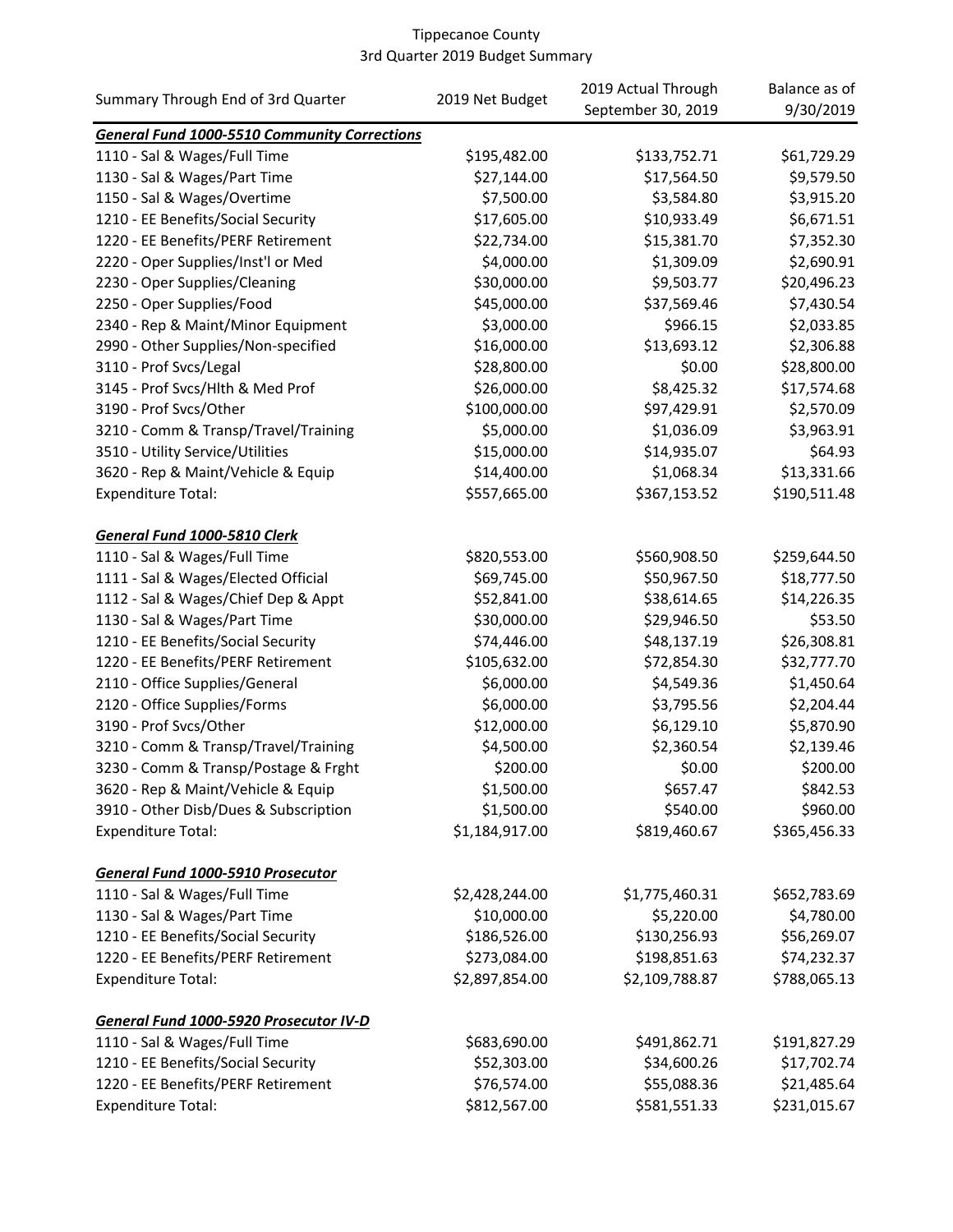|                                               |                 | 2019 Actual Through | Balance as of |
|-----------------------------------------------|-----------------|---------------------|---------------|
| Summary Through End of 3rd Quarter            | 2019 Net Budget | September 30, 2019  | 9/30/2019     |
| <b>General Fund 1000-6010 Ancillary Court</b> |                 |                     |               |
| 1110 - Sal & Wages/Full Time                  | \$93,503.00     | \$68,174.05         | \$25,328.95   |
| 1210 - EE Benefits/Social Security            | \$7,153.00      | \$5,044.51          | \$2,108.49    |
| 1220 - EE Benefits/PERF Retirement            | \$10,473.00     | \$7,635.35          | \$2,837.65    |
| 2110 - Office Supplies/General                | \$500.00        | \$0.00              | \$500.00      |
| 3170 - Prof Svcs/Translator                   | \$1,000.00      | \$0.00              | \$1,000.00    |
| <b>Expenditure Total:</b>                     | \$112,629.00    | \$80,853.91         | \$31,775.09   |
| General Fund 1000-6310 Public Defender        |                 |                     |               |
| 1110 - Sal & Wages/Full Time                  | \$551,829.00    | \$384,804.21        | \$167,024.79  |
| 1112 - Sal & Wages/Chief Dep & Appt           | \$257,287.00    | \$188,017.35        | \$69,269.65   |
| 1113 - Sal & Wages/Benefit Elig PT            | \$1,394,108.00  | \$1,010,202.60      | \$383,905.40  |
| 1130 - Sal & Wages/Part Time                  | \$103,016.00    | \$60,787.62         | \$42,228.38   |
| 1210 - EE Benefits/Social Security            | \$180,533.00    | \$118,463.65        | \$62,069.35   |
| 1220 - EE Benefits/PERF Retirement            | \$90,621.00     | \$64,155.73         | \$26,465.27   |
| 2110 - Office Supplies/General                | \$17,628.00     | \$5,241.96          | \$12,386.04   |
| 3110 - Prof Svcs/Legal                        | \$90,130.00     | \$63,842.04         | \$26,287.96   |
| 3150 - Prof Svcs/Training                     | \$18,000.00     | \$6,003.00          | \$11,997.00   |
| 3190 - Prof Svcs/Other                        | \$319,479.00    | \$316,826.26        | \$2,652.74    |
| 3210 - Comm & Transp/Travel/Training          | \$15,130.00     | \$1,999.50          | \$13,130.50   |
| 3510 - Utility Service/Utilities              | \$140.00        | \$92.67             | \$47.33       |
| 3910 - Other Disb/Dues & Subscription         | \$18,000.00     | \$13,767.42         | \$4,232.58    |
| <b>Expenditure Total:</b>                     | \$3,055,901.00  | \$2,234,204.01      | \$821,696.99  |
| General Fund 1000-6410 Probation              |                 |                     |               |
| 1110 - Sal & Wages/Full Time                  | \$1,415,768.00  | \$1,000,493.24      | \$415,274.76  |
| 1112 - Sal & Wages/Chief Dep & Appt           | \$78,489.00     | \$57,357.39         | \$21,131.61   |
| 1130 - Sal & Wages/Part Time                  | \$50,000.00     | \$26,887.01         | \$23,112.99   |
| 1210 - EE Benefits/Social Security            | \$118,136.00    | \$76,921.87         | \$41,214.13   |
| 1220 - EE Benefits/PERF Retirement            | \$167,357.00    | \$118,517.84        | \$48,839.16   |
| <b>Expenditure Total:</b>                     | \$1,829,750.00  | \$1,280,177.35      | \$549,572.65  |
| <b>General Fund 1000-6510 Magistrate</b>      |                 |                     |               |
| 1110 - Sal & Wages/Full Time                  | \$92,738.00     | \$65,906.83         | \$26,831.17   |
| 1150 - Sal & Wages/Overtime                   | \$2,000.00      | \$1,997.39          | \$2.61        |
| 1210 - EE Benefits/Social Security            | \$7,201.00      | \$4,788.91          | \$2,412.09    |
| 1220 - EE Benefits/PERF Retirement            | \$10,611.00     | \$7,605.31          | \$3,005.69    |
| 2110 - Office Supplies/General                | \$800.00        | \$212.83            | \$587.17      |
| 3210 - Comm & Transp/Travel/Training          | \$800.00        | \$191.71            | \$608.29      |
| 3910 - Other Disb/Dues & Subscription         | \$875.00        | \$462.00            | \$413.00      |
| <b>Expenditure Total:</b>                     | \$115,025.00    | \$81,164.98         | \$33,860.02   |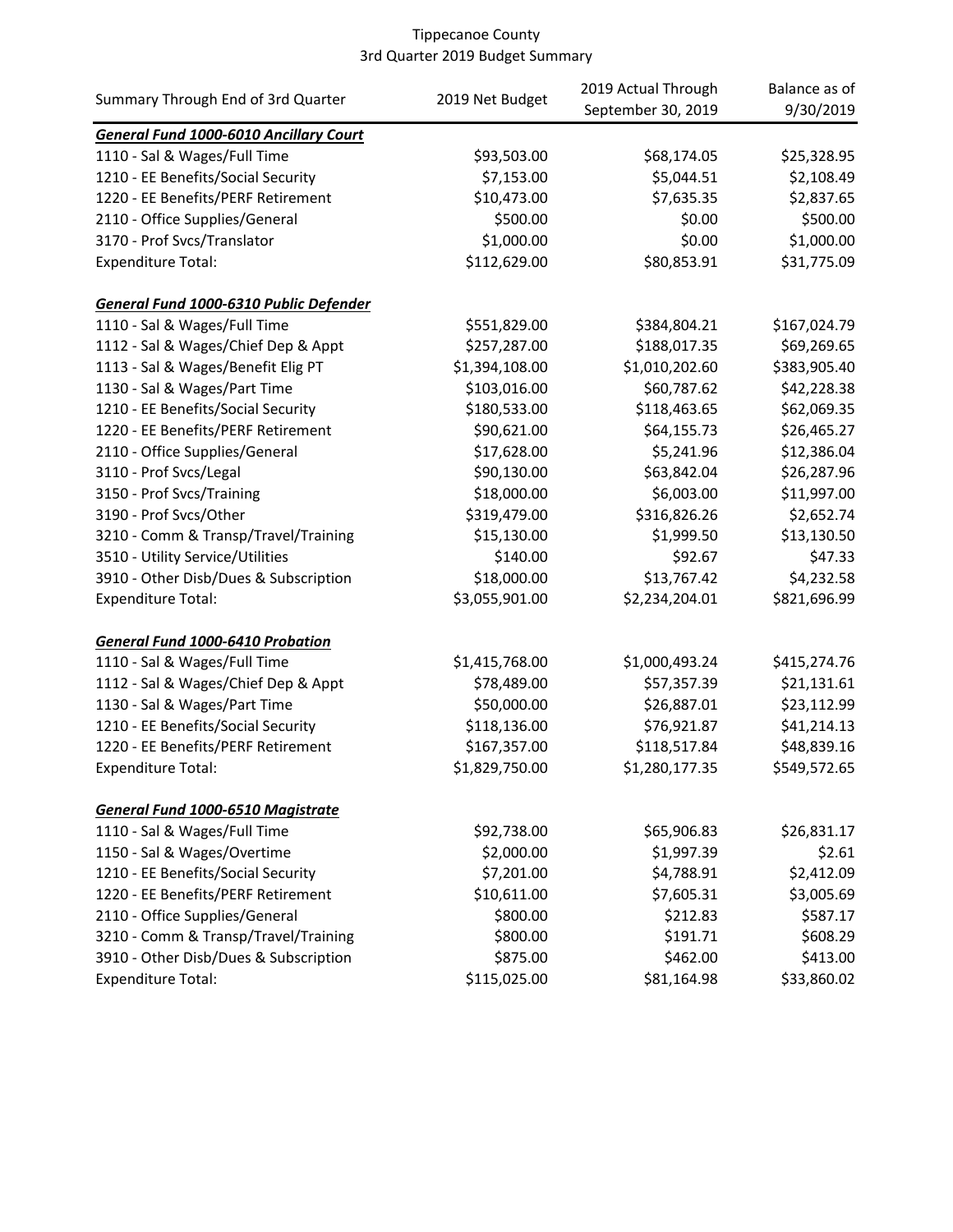|                                         |                 | 2019 Actual Through | Balance as of |
|-----------------------------------------|-----------------|---------------------|---------------|
| Summary Through End of 3rd Quarter      | 2019 Net Budget | September 30, 2019  | 9/30/2019     |
| General Fund 1000-6520 IV-D Magistrate  |                 |                     |               |
| 1110 - Sal & Wages/Full Time            | \$46,369.00     | \$33,884.22         | \$12,484.78   |
| 1112 - Sal & Wages/Chief Dep & Appt     | \$63,000.00     | \$46,038.33         | \$16,961.67   |
| 1130 - Sal & Wages/Part Time            | \$23,000.00     | \$7,096.76          | \$15,903.24   |
| 1210 - EE Benefits/Social Security      | \$10,223.00     | \$6,396.63          | \$3,826.37    |
| 1220 - EE Benefits/PERF Retirement      | \$5,194.00      | \$3,795.06          | \$1,398.94    |
| 2110 - Office Supplies/General          | \$250.00        | \$144.03            | \$105.97      |
| 3160 - Prof Svcs/Judge Pro-Tem          | \$250.00        | \$75.00             | \$175.00      |
| 3210 - Comm & Transp/Travel/Training    | \$805.00        | \$432.38            | \$372.62      |
| 3910 - Other Disb/Dues & Subscription   | \$195.00        | \$0.00              | \$195.00      |
| <b>Expenditure Total:</b>               | \$149,286.00    | \$97,862.41         | \$51,423.59   |
| General Fund 1000-7010 Circuit Court    |                 |                     |               |
| 1110 - Sal & Wages/Full Time            | \$144,089.00    | \$105,294.20        | \$38,794.80   |
| 1210 - EE Benefits/Social Security      | \$11,023.00     | \$7,249.63          | \$3,773.37    |
| 1220 - EE Benefits/PERF Retirement      | \$16,138.00     | \$11,792.92         | \$4,345.08    |
| 2110 - Office Supplies/General          | \$1,000.00      | \$483.71            | \$516.29      |
| 3115 - Prof Svcs/Pauper Atty            | \$80,595.00     | \$42,007.71         | \$38,587.29   |
| 3160 - Prof Svcs/Judge Pro-Tem          | \$525.00        | \$225.00            | \$300.00      |
| 3190 - Prof Svcs/Other                  | \$5,748.00      | \$5,747.50          | \$0.50        |
| 3210 - Comm & Transp/Travel/Training    | \$250.00        | \$169.00            | \$81.00       |
| 3910 - Other Disb/Dues & Subscription   | \$2,709.00      | \$1,018.22          | \$1,690.78    |
| 3950 - Other Disb/Jury Expense          | \$21,937.00     | \$10,120.11         | \$11,816.89   |
| <b>Expenditure Total:</b>               | \$284,014.00    | \$184,108.00        | \$99,906.00   |
| General Fund 1000-7101 Superior Court 1 |                 |                     |               |
| 1110 - Sal & Wages/Full Time            | \$90,223.00     | \$65,930.57         | \$24,292.43   |
| 1113 - Sal & Wages/Benefit Elig PT      | \$33,039.00     | \$22,781.27         | \$10,257.73   |
| 1150 - Sal & Wages/Overtime             | \$3,899.00      | \$3,244.95          | \$654.05      |
| 1210 - EE Benefits/Social Security      | \$9,660.00      | \$6,234.25          | \$3,425.75    |
| 1220 - EE Benefits/PERF Retirement      | \$10,542.00     | \$7,735.59          | \$2,806.41    |
| 2110 - Office Supplies/General          | \$1,353.00      | \$127.30            | \$1,225.70    |
| 2130 - Office Supplies/Printing         | \$300.00        | \$19.09             | \$280.91      |
| 3115 - Prof Svcs/Pauper Atty            | \$55,118.00     | \$53,777.89         | \$1,340.11    |
| 3140 - Prof Svcs/Counselng Consults     | \$7,232.00      | \$7,231.25          | \$0.75        |
| 3160 - Prof Svcs/Judge Pro-Tem          | \$300.00        | \$200.00            | \$100.00      |
| 3190 - Prof Svcs/Other                  | \$100.00        | \$0.00              | \$100.00      |
| 3210 - Comm & Transp/Travel/Training    | \$500.00        | \$128.08            | \$371.92      |
| 3910 - Other Disb/Dues & Subscription   | \$1,746.00      | \$1,745.27          | \$0.73        |
| 3950 - Other Disb/Jury Expense          | \$24,839.00     | \$20,278.81         | \$4,560.19    |
| <b>Expenditure Total:</b>               | \$238,851.00    | \$189,434.32        | \$49,416.68   |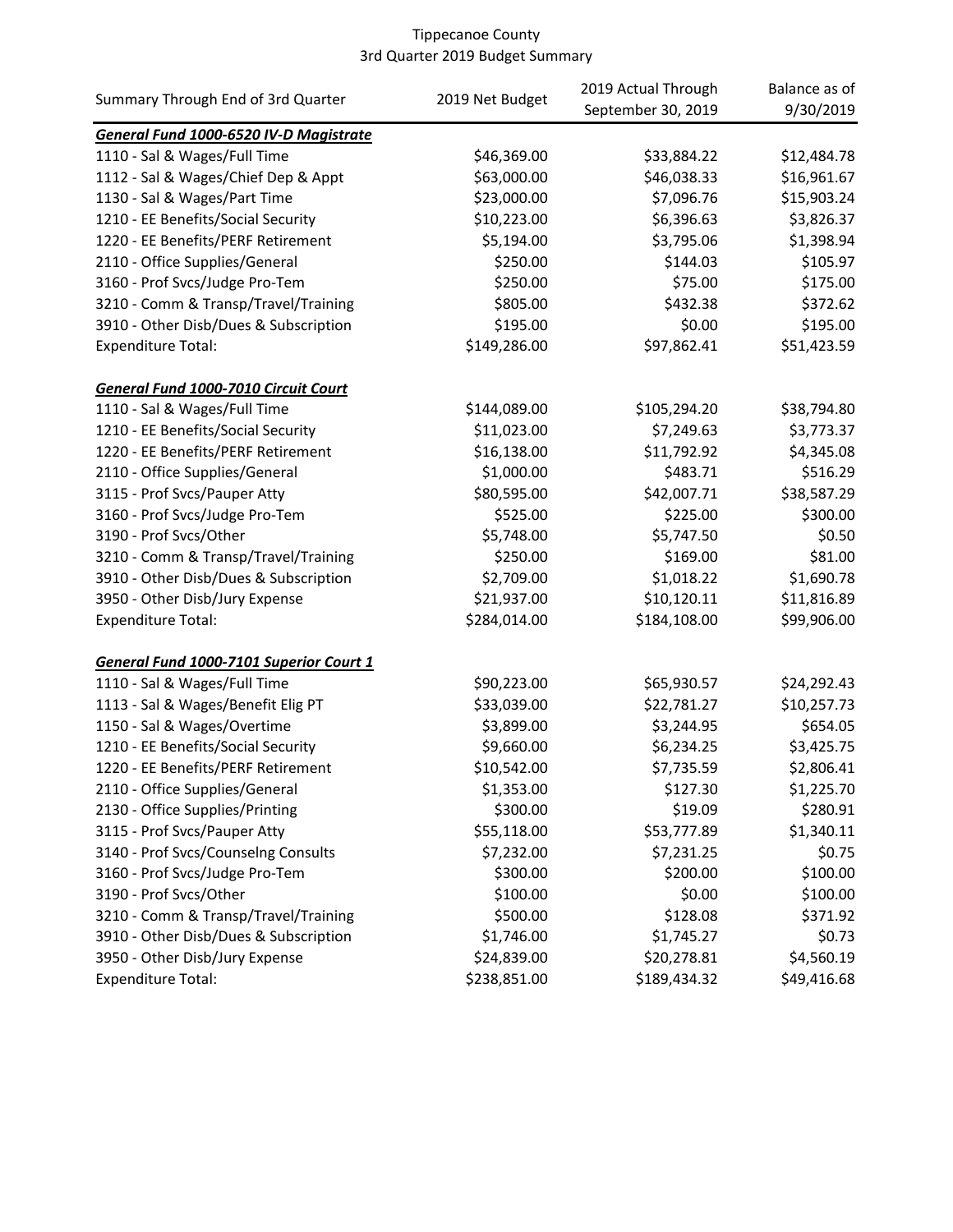|                                         | 2019 Net Budget | 2019 Actual Through | Balance as of |
|-----------------------------------------|-----------------|---------------------|---------------|
| Summary Through End of 3rd Quarter      |                 | September 30, 2019  | 9/30/2019     |
| General Fund 1000-7102 Superior Court 2 |                 |                     |               |
| 1110 - Sal & Wages/Full Time            | \$88,872.00     | \$64,757.49         | \$24,114.51   |
| 1113 - Sal & Wages/Benefit Elig PT      | \$33,039.00     | \$23,497.14         | \$9,541.86    |
| 1130 - Sal & Wages/Part Time            | \$1,000.00      | \$0.00              | \$1,000.00    |
| 1150 - Sal & Wages/Overtime             | \$4,000.00      | \$1,672.64          | \$2,327.36    |
| 1210 - EE Benefits/Social Security      | \$9,709.00      | \$6,327.51          | \$3,381.49    |
| 1220 - EE Benefits/PERF Retirement      | \$10,402.00     | \$7,368.96          | \$3,033.04    |
| 2110 - Office Supplies/General          | \$1,734.00      | \$997.08            | \$736.92      |
| 3115 - Prof Svcs/Pauper Atty            | \$65,263.00     | \$61,208.35         | \$4,054.65    |
| 3145 - Prof Svcs/Hlth & Med Prof        | \$11,825.00     | \$11,825.00         | \$0.00        |
| 3160 - Prof Svcs/Judge Pro-Tem          | \$500.00        | \$50.00             | \$450.00      |
| 3165 - Prof Svcs/Transcriptionist       | \$75,000.00     | \$55,190.50         | \$19,809.50   |
| 3190 - Prof Svcs/Other                  | \$945.00        | \$945.00            | \$0.00        |
| 3210 - Comm & Transp/Travel/Training    | \$400.00        | \$95.76             | \$304.24      |
| 3910 - Other Disb/Dues & Subscription   | \$2,405.00      | \$2,317.69          | \$87.31       |
| 3950 - Other Disb/Jury Expense          | \$14,177.00     | \$13,676.19         | \$500.81      |
| <b>Expenditure Total:</b>               | \$319,271.00    | \$249,929.31        | \$69,341.69   |
|                                         |                 |                     |               |
| General Fund 1000-7104 Superior Court 4 |                 |                     |               |
| 1110 - Sal & Wages/Full Time            | \$177,441.00    | \$129,603.07        | \$47,837.93   |
| 1150 - Sal & Wages/Overtime             | \$1,200.00      | \$0.00              | \$1,200.00    |
| 1210 - EE Benefits/Social Security      | \$13,667.00     | \$9,349.76          | \$4,317.24    |
| 1220 - EE Benefits/PERF Retirement      | \$20,008.00     | \$14,515.47         | \$5,492.53    |
| 2110 - Office Supplies/General          | \$750.00        | \$609.68            | \$140.32      |
| 3115 - Prof Svcs/Pauper Atty            | \$97,178.00     | \$59,692.29         | \$37,485.71   |
| 3145 - Prof Svcs/Hlth & Med Prof        | \$3,114.00      | \$3,112.50          | \$1.50        |
| 3160 - Prof Svcs/Judge Pro-Tem          | \$500.00        | \$400.00            | \$100.00      |
| 3210 - Comm & Transp/Travel/Training    | \$500.00        | \$71.96             | \$428.04      |
| 3910 - Other Disb/Dues & Subscription   | \$300.00        | \$200.00            | \$100.00      |
| 3950 - Other Disb/Jury Expense          | \$2,000.00      | \$1,190.00          | \$810.00      |
| <b>Expenditure Total:</b>               | \$316,658.00    | \$218,744.73        | \$97,913.27   |
|                                         |                 |                     |               |
| General Fund 1000-7105 Superior Court 5 |                 |                     |               |
| 1110 - Sal & Wages/Full Time            | \$177,498.00    | \$129,206.26        | \$48,291.74   |
| 1210 - EE Benefits/Social Security      | \$13,579.00     | \$9,137.70          | \$4,441.30    |
| 1220 - EE Benefits/PERF Retirement      | \$19,880.00     | \$14,471.13         | \$5,408.87    |
| 2110 - Office Supplies/General          | \$2,000.00      | \$434.43            | \$1,565.57    |
| 3115 - Prof Svcs/Pauper Atty            | \$60,000.00     | \$45,888.40         | \$14,111.60   |
| 3140 - Prof Svcs/Counselng Consults     | \$40,000.00     | \$34,038.75         | \$5,961.25    |
| 3160 - Prof Svcs/Judge Pro-Tem          | \$400.00        | \$100.00            | \$300.00      |
| 3210 - Comm & Transp/Travel/Training    | \$238.00        | \$0.00              | \$238.00      |
| 3910 - Other Disb/Dues & Subscription   | \$462.00        | \$462.00            | \$0.00        |
| 3950 - Other Disb/Jury Expense          | \$1,500.00      | \$951.32            | \$548.68      |
| <b>Expenditure Total:</b>               | \$315,557.00    | \$234,689.99        | \$80,867.01   |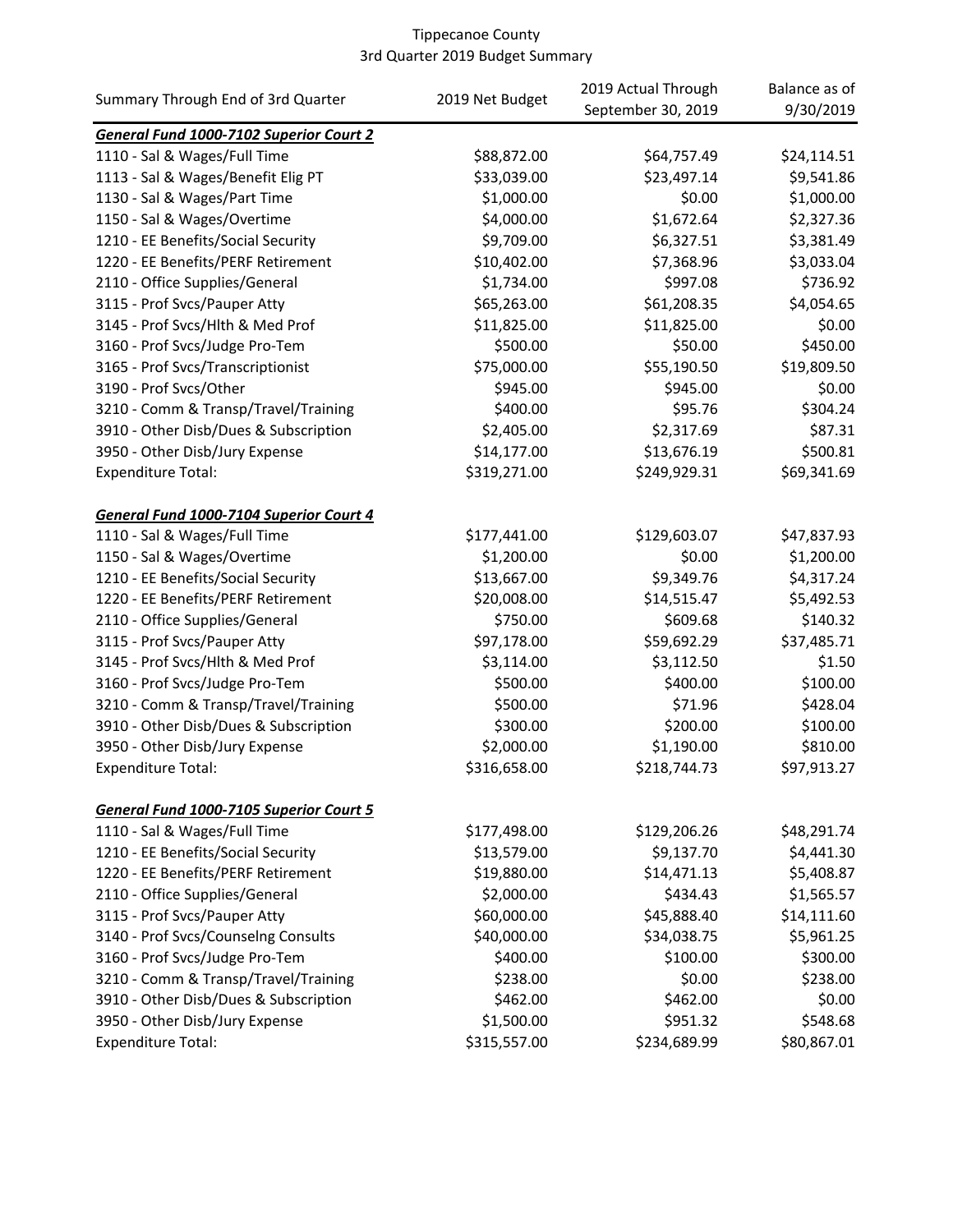| Summary Through End of 3rd Quarter                 | 2019 Net Budget | 2019 Actual Through | Balance as of |
|----------------------------------------------------|-----------------|---------------------|---------------|
|                                                    |                 | September 30, 2019  | 9/30/2019     |
| General Fund 1000-7106 Superior Court 6            |                 |                     |               |
| 1110 - Sal & Wages/Full Time                       | \$219,988.00    | \$160,756.53        | \$59,231.47   |
| 1130 - Sal & Wages/Part Time                       | \$500.00        | \$0.00              | \$500.00      |
| 1150 - Sal & Wages/Overtime                        | \$500.00        | \$0.00              | \$500.00      |
| 1210 - EE Benefits/Social Security                 | \$16,906.00     | \$11,521.19         | \$5,384.81    |
| 1220 - EE Benefits/PERF Retirement                 | \$24,695.00     | \$18,004.59         | \$6,690.41    |
| 2110 - Office Supplies/General                     | \$1,500.00      | \$631.06            | \$868.94      |
| 3115 - Prof Svcs/Pauper Atty                       | \$41,600.00     | \$34,864.50         | \$6,735.50    |
| 3145 - Prof Svcs/Hlth & Med Prof                   | \$400.00        | \$400.00            | \$0.00        |
| 3160 - Prof Svcs/Judge Pro-Tem                     | \$500.00        | \$350.00            | \$150.00      |
| 3210 - Comm & Transp/Travel/Training               | \$500.00        | \$470.52            | \$29.48       |
| 3910 - Other Disb/Dues & Subscription              | \$850.00        | \$793.00            | \$57.00       |
| 3950 - Other Disb/Jury Expense                     | \$1,000.00      | \$169.36            | \$830.64      |
| <b>Expenditure Total:</b>                          | \$308,939.00    | \$227,960.75        | \$80,978.25   |
| General Fund 1000-7203 Superior Court 3 (Juvenile) |                 |                     |               |
| 1110 - Sal & Wages/Full Time                       | \$233,182.00    | \$167,783.49        | \$65,398.51   |
| 1112 - Sal & Wages/Chief Dep & Appt                | \$41,393.00     | \$30,248.76         | \$11,144.24   |
| 1130 - Sal & Wages/Part Time                       | \$30,000.00     | \$15,618.50         | \$14,381.50   |
| 1210 - EE Benefits/Social Security                 | \$23,300.00     | \$15,600.64         | \$7,699.36    |
| 1220 - EE Benefits/PERF Retirement                 | \$26,117.00     | \$18,791.69         | \$7,325.31    |
| 2110 - Office Supplies/General                     | \$4,200.00      | \$896.38            | \$3,303.62    |
| 2220 - Oper Supplies/Inst'l or Med                 | \$7,907.00      | \$7,702.99          | \$204.01      |
| 3115 - Prof Svcs/Pauper Atty                       | \$58,767.00     | \$31,415.12         | \$27,351.88   |
| 3145 - Prof Svcs/Hlth & Med Prof                   | \$295,000.00    | \$133,771.00        | \$161,229.00  |
| 3160 - Prof Svcs/Judge Pro-Tem                     | \$1,000.00      | \$325.00            | \$675.00      |
| 3190 - Prof Svcs/Other                             | \$14,150.00     | \$9,450.00          | \$4,700.00    |
| 3210 - Comm & Transp/Travel/Training               | \$5,000.00      | \$1,578.48          | \$3,421.52    |
| 3730 - Rentals & Leases/Minor Equip                | \$30,000.00     | \$15,867.00         | \$14,133.00   |
| 3910 - Other Disb/Dues & Subscription              | \$1,250.00      | \$326.95            | \$923.05      |
| <b>Expenditure Total:</b>                          | \$771,266.00    | \$449,376.00        | \$321,890.00  |
| General Fund 1000-7310 CASA                        |                 |                     |               |
| 1110 - Sal & Wages/Full Time                       | \$343,400.00    | \$222,382.30        | \$121,017.70  |
| 1113 - Sal & Wages/Benefit Elig PT                 | \$77,013.00     | \$61,489.77         | \$15,523.23   |
| 1210 - EE Benefits/Social Security                 | \$32,162.00     | \$20,158.01         | \$12,003.99   |
| 1220 - EE Benefits/PERF Retirement                 | \$41,648.00     | \$24,906.90         | \$16,741.10   |
| 2110 - Office Supplies/General                     | \$3,000.00      | \$574.16            | \$2,425.84    |
| 3115 - Prof Svcs/Pauper Atty                       | \$5,445.00      | \$5,445.00          | \$0.00        |
| 3190 - Prof Svcs/Other                             | \$555.00        | \$0.00              | \$555.00      |
| 3210 - Comm & Transp/Travel/Training               | \$2,500.00      | \$2,334.26          | \$165.74      |
| <b>Expenditure Total:</b>                          | \$505,723.00    | \$337,290.40        | \$168,432.60  |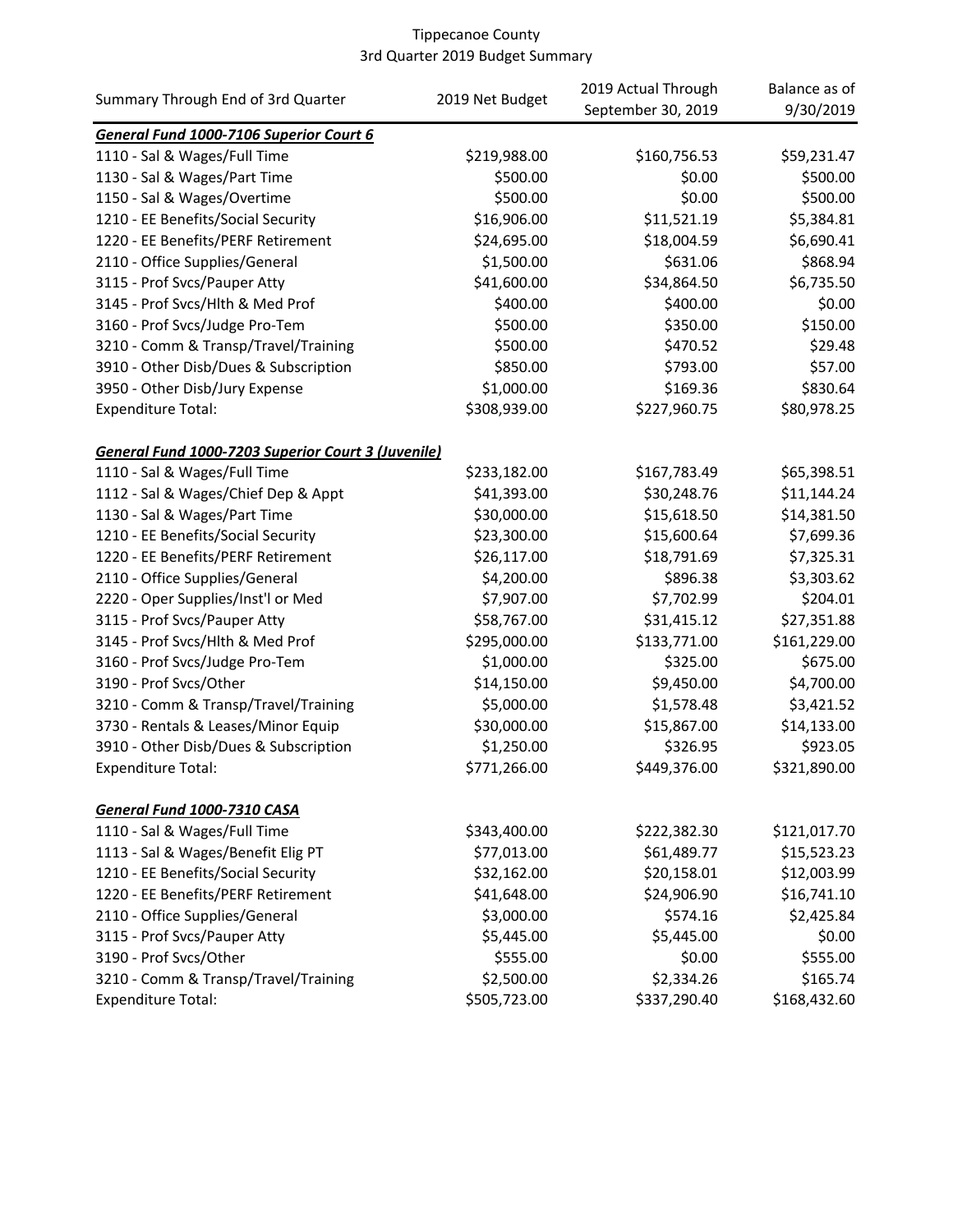|                                                        | 2019 Net Budget | 2019 Actual Through | Balance as of  |
|--------------------------------------------------------|-----------------|---------------------|----------------|
| Summary Through End of 3rd Quarter                     |                 | September 30, 2019  | 9/30/2019      |
| General Fund 1000-9010 Health Department               |                 |                     |                |
| 1110 - Sal & Wages/Full Time                           | \$819,315.00    | \$588,060.84        | \$231,254.16   |
| 1112 - Sal & Wages/Chief Dep & Appt                    | \$53,605.00     | \$39,172.87         | \$14,432.13    |
| 1130 - Sal & Wages/Part Time                           | \$576.00        | \$576.00            | \$0.00         |
| 1210 - EE Benefits/Social Security                     | \$66,823.00     | \$44,915.56         | \$21,907.44    |
| 1220 - EE Benefits/PERF Retirement                     | \$91,829.00     | \$65,862.62         | \$25,966.38    |
| 2110 - Office Supplies/General                         | \$7,421.00      | \$4,527.38          | \$2,893.62     |
| 2120 - Office Supplies/Forms                           | \$4,110.00      | \$1,563.93          | \$2,546.07     |
| 2210 - Oper Supplies/Gasoline & Oil                    | \$3,100.00      | \$1,138.25          | \$1,961.75     |
| 2220 - Oper Supplies/Inst'l or Med                     | \$143,760.00    | \$102,310.07        | \$41,449.93    |
| 2340 - Rep & Maint/Minor Equipment                     | \$7,658.00      | \$7,027.16          | \$630.84       |
| 2990 - Other Supplies/Non-specified                    | \$5,500.00      | \$3,292.85          | \$2,207.15     |
| 3110 - Prof Svcs/Legal                                 | \$10,237.00     | \$4,512.50          | \$5,724.50     |
| 3150 - Prof Svcs/Training                              | \$2,500.00      | \$1,175.00          | \$1,325.00     |
| 3170 - Prof Svcs/Translator                            | \$584.00        | \$92.00             | \$492.00       |
| 3190 - Prof Svcs/Other                                 | \$3,088.00      | \$188.00            | \$2,900.00     |
| 3210 - Comm & Transp/Travel/Training                   | \$11,802.00     | \$2,348.88          | \$9,453.12     |
| 3240 - Comm & Transp/Software                          | \$975.00        | \$975.00            | \$0.00         |
| 3310 - Printing & Advertising/Legal                    | \$200.00        | \$68.13             | \$131.87       |
| 3510 - Utility Service/Utilities                       | \$3,900.00      | \$2,100.50          | \$1,799.50     |
| 3620 - Rep & Maint/Vehicle & Equip                     | \$2,290.00      | \$339.97            | \$1,950.03     |
| 3720 - Rentals & Leases/Heavy Mach                     | \$6,395.00      | \$3,558.15          | \$2,836.85     |
| 3910 - Other Disb/Dues & Subscription                  | \$9,249.00      | \$4,910.04          | \$4,338.96     |
| <b>Expenditure Total:</b>                              | \$1,254,917.00  | \$878,715.70        | \$376,201.30   |
| <b>General Fund 1000-9410 Employee Benefits</b>        |                 |                     |                |
| 1222 - EE Benefits/Hoosier Start 401a                  | \$8,000.00      | \$5,772.00          | \$2,228.00     |
| 1230 - EE Benefits/Health                              | \$6,997,362.00  | \$5,190,935.07      | \$1,806,426.93 |
| 1231 - EE Benefits/LTD                                 | \$93,203.00     | \$71,276.01         | \$21,926.99    |
| 1232 - EE Benefits/Life                                | \$59,078.00     | \$42,205.76         | \$16,872.24    |
| 1910 - Other Personal Services/WC                      | \$350,300.00    | \$321,425.00        | \$28,875.00    |
| 1920 - Other Personal Services/Unempl                  | \$22,200.00     | \$5,375.91          | \$16,824.09    |
| <b>Expenditure Total:</b>                              | \$7,530,143.00  | \$5,636,989.75      | \$1,893,153.25 |
|                                                        |                 |                     |                |
| <b>General Fund 1000-9600 Miscellaneous Refunds</b>    |                 |                     |                |
| 3945 - Other Disb/Refund of Prop Tax                   | \$0.00          | \$4,769.77          | $-$4,769.77$   |
| General Fund 1000-9601 Property Tax Refunds Tax Set 01 |                 |                     |                |
| 3945 - Other Disb/Refund of Prop Tax                   | \$0.00          | \$87.03             | $-587.03$      |
|                                                        |                 |                     |                |
| General Fund 1000-9603 Property Tax Refunds Tax Set 03 |                 |                     |                |
| 3945 - Other Disb/Refund of Prop Tax                   | \$0.00          | \$2,133.28          | $-52,133.28$   |
| General Fund 1000-9604 Property Tax Refunds Tax Set 04 |                 |                     |                |
| 3945 - Other Disb/Refund of Prop Tax                   | \$0.00          | \$716,472.13        | $-$716,472.13$ |
| General Fund 1000-9605 Property Tax Refunds Tax Set 05 |                 |                     |                |
| 3945 - Other Disb/Refund of Prop Tax                   | \$0.00          | \$56,714.82         | $-556,714.82$  |
|                                                        |                 |                     |                |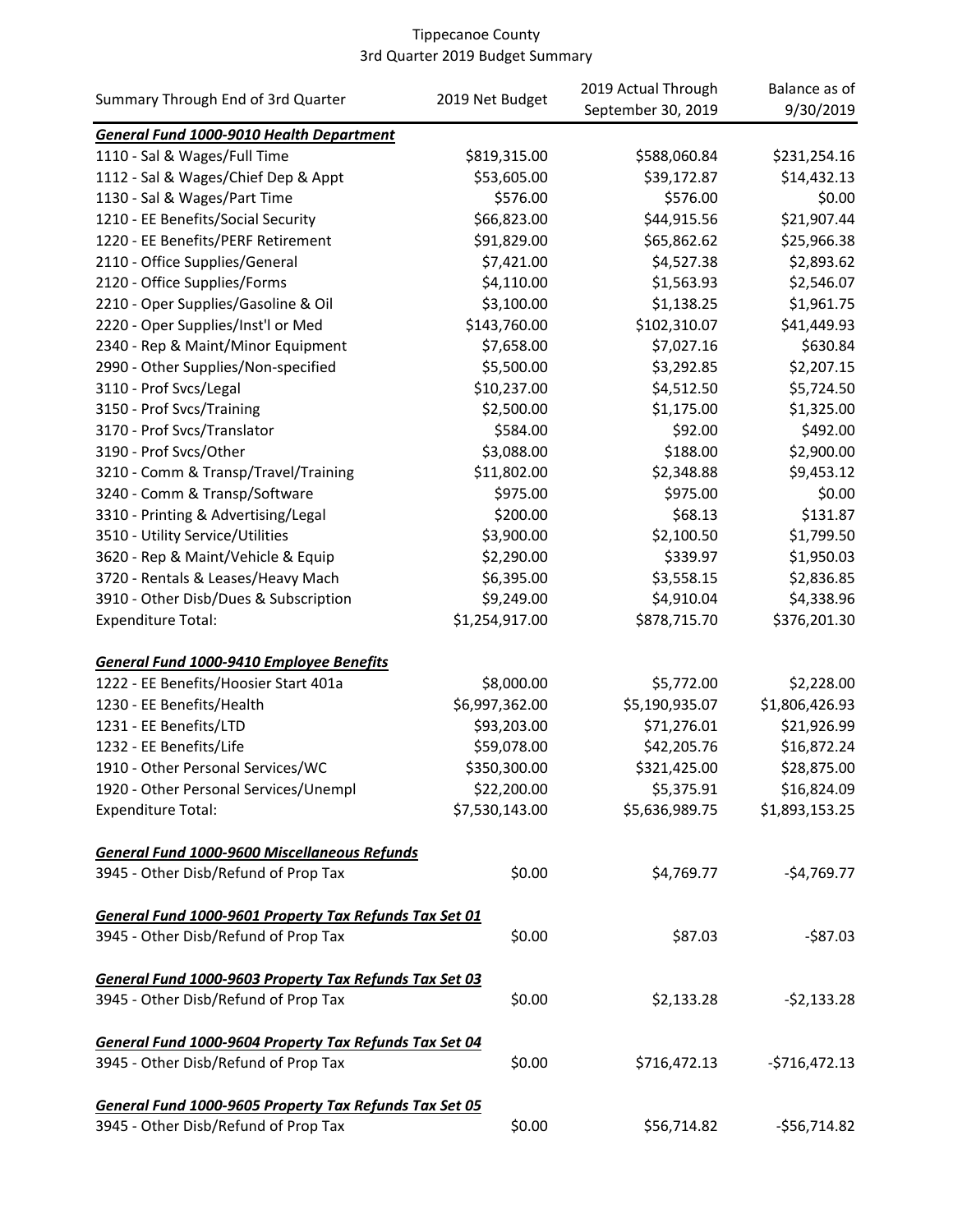| Summary Through End of 3rd Quarter                     | 2019 Net Budget | 2019 Actual Through<br>September 30, 2019 | Balance as of<br>9/30/2019 |
|--------------------------------------------------------|-----------------|-------------------------------------------|----------------------------|
| General Fund 1000-9607 Property Tax Refunds Tax Set 07 |                 |                                           |                            |
| 3945 - Other Disb/Refund of Prop Tax                   | \$0.00          | \$1,529.79                                | $-$1,529.79$               |
| General Fund 1000-9608 Property Tax Refunds Tax Set 08 |                 |                                           |                            |
| 3945 - Other Disb/Refund of Prop Tax                   | \$0.00          | \$306.71                                  | $-5306.71$                 |
| General Fund 1000-9609 Property Tax Refunds Tax Set 09 |                 |                                           |                            |
| 3945 - Other Disb/Refund of Prop Tax                   | \$0.00          | \$11,168.40                               | $-$11,168.40$              |
| General Fund 1000-9611 Property Tax Refunds Tax Set 11 |                 |                                           |                            |
| 3945 - Other Disb/Refund of Prop Tax                   | \$0.00          | \$115.05                                  | $-$115.05$                 |
| General Fund 1000-9612 Property Tax Refunds Tax Set 12 |                 |                                           |                            |
| 3945 - Other Disb/Refund of Prop Tax                   | \$0.00          | \$486.94                                  | $-5486.94$                 |
| General Fund 1000-9617 Property Tax Refunds Tax Set 17 |                 |                                           |                            |
| 3945 - Other Disb/Refund of Prop Tax                   | \$0.00          | \$3,106.30                                | $-53,106.30$               |
| General Fund 1000-9618 Property Tax Refunds Tax Set 18 |                 |                                           |                            |
| 3945 - Other Disb/Refund of Prop Tax                   | \$0.00          | \$4,762.40                                | $-54,762.40$               |
| General Fund 1000-9620 Property Tax Refunds Tax Set 20 |                 |                                           |                            |
| 3945 - Other Disb/Refund of Prop Tax                   | \$0.00          | \$128.89                                  | $-$128.89$                 |
| General Fund 1000-9622 Property Tax Refunds Tax Set 22 |                 |                                           |                            |
| 3945 - Other Disb/Refund of Prop Tax                   | \$0.00          | \$261.63                                  | $-5261.63$                 |
| General Fund 1000-9623 Property Tax Refunds Tax Set 23 |                 |                                           |                            |
| 3945 - Other Disb/Refund of Prop Tax                   | \$0.00          | \$30,754.18                               | $-530,754.18$              |
| General Fund 1000-9626 Property Tax Refunds Tax Set 26 |                 |                                           |                            |
| 3945 - Other Disb/Refund of Prop Tax                   | \$0.00          | \$121,035.91                              | $-$121,035.91$             |
| General Fund 1000-9627 Property Tax Refunds Tax Set 27 |                 |                                           |                            |
| 3945 - Other Disb/Refund of Prop Tax                   | \$0.00          | \$815.64                                  | $-$ \$815.64               |
| General Fund 1000-9628 Property Tax Refunds Tax Set 28 |                 |                                           |                            |
| 3945 - Other Disb/Refund of Prop Tax                   | \$0.00          | \$1,814.05                                | $-$1,814.05$               |
| General Fund 1000-9630 Property Tax Refunds Tax Set 30 |                 |                                           |                            |
| 3945 - Other Disb/Refund of Prop Tax                   | \$0.00          | \$70.84                                   | $-570.84$                  |
| General Fund 1000-9631 Property Tax Refunds Tax Set 31 |                 |                                           |                            |
| 3945 - Other Disb/Refund of Prop Tax                   | \$0.00          | \$9,709.26                                | $-$9,709.26$               |
| General Fund 1000-9632 Property Tax Refunds Tax Set 32 |                 |                                           |                            |
| 3945 - Other Disb/Refund of Prop Tax                   | \$0.00          | \$4,546.24                                | $-54,546.24$               |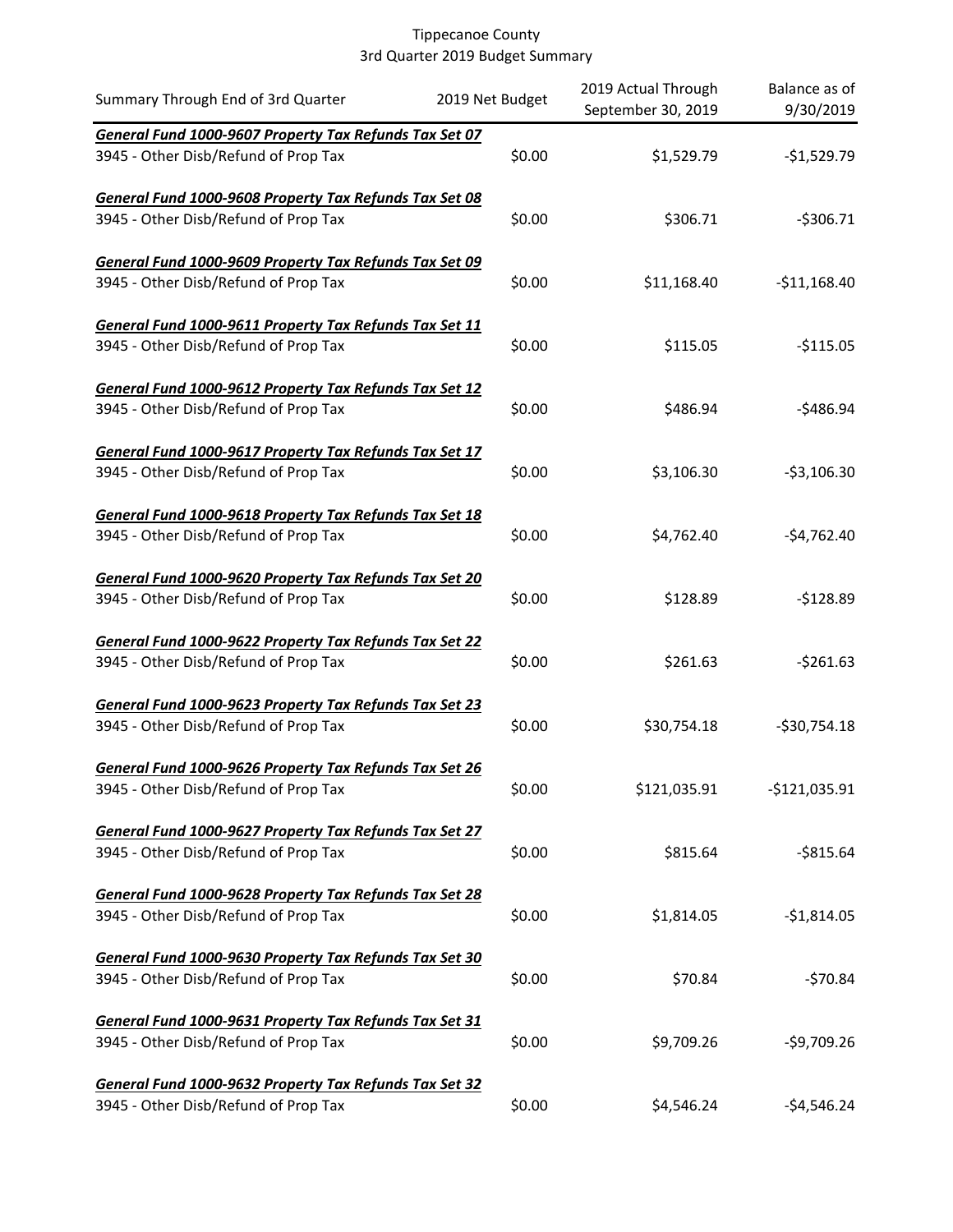| Summary Through End of 3rd Quarter                                | 2019 Net Budget | 2019 Actual Through<br>September 30, 2019 | Balance as of<br>9/30/2019 |
|-------------------------------------------------------------------|-----------------|-------------------------------------------|----------------------------|
| General Fund 1000-9633 Property Tax Refunds Tax Set 33            |                 |                                           |                            |
| 3945 - Other Disb/Refund of Prop Tax                              | \$0.00          | \$1,047.38                                | $-$1,047.38$               |
| General Fund 1000-9635 Property Tax Refunds Tax Set 35            |                 |                                           |                            |
| 3945 - Other Disb/Refund of Prop Tax                              | \$0.00          | \$747.87                                  | -\$747.87                  |
| General Fund 1000-9639 Property Tax Refunds Tax Set 39            |                 |                                           |                            |
| 3945 - Other Disb/Refund of Prop Tax                              | \$0.00          | \$2,899.04                                | $-$2,899.04$               |
| <b>General Fund 1000-9800 Unappropriated Miscellaneous</b>        |                 |                                           |                            |
| 3190 - Prof Svcs/Other                                            | \$0.00          | \$85,763.85                               | $-$ \$85,763.85            |
| 3940 - Other Disb/General Refunds                                 | \$0.00          | \$2,900.50                                | $-$2,900.50$               |
| 3970 - Other Disb/Costs of Business                               | \$0.00          | \$50.00                                   | $-550.00$                  |
| <b>Expenditure Total:</b>                                         | \$0.00          | \$88,714.35                               | $-$ \$88,714.35            |
| <b>General Fund 1000-9881 Miscellaneous State Called Meetings</b> |                 |                                           |                            |
| 3210 - Comm & Transp/Travel/Training                              | \$0.00          | \$273.68                                  | $-5273.68$                 |
| <b>County General Expenditure Totals</b>                          | \$51,060,246.00 | \$37,329,871.59                           | \$13,730,374.41            |
| <b>Accident Report 1101</b>                                       |                 |                                           |                            |
| Revenue                                                           |                 |                                           |                            |
| 0491 - Other Fees & Charges/Doc&Copy                              | \$0.00          | \$9,578.00                                | $-59,578.00$               |
| <b>Accident Report 1101-5410 Sheriff</b>                          |                 |                                           |                            |
| Expenditure                                                       |                 |                                           |                            |
| 3190 - Prof Svcs/Other                                            | \$45,000.00     | \$5,013.00                                | \$39,987.00                |
| <b>Bid Deposits &amp; Bond Holding 1108</b>                       |                 |                                           |                            |
| Revenue                                                           |                 |                                           |                            |
| 0990 - Funds Held on Behalf of Others                             | \$0.00          | \$236,994.76                              | $-$236,994.76$             |
| <b>Bid Deposits &amp; Bond Holding 1108-0110 Auditor</b>          |                 |                                           |                            |
| Expenditure                                                       |                 |                                           |                            |
| 3190 - Prof Svcs/Other                                            | \$0.00          | \$2,689.26                                | $-52,689.26$               |
| 3940 - Other Disb/General Refunds                                 | \$0.00          | \$175,687.50                              | $-$175,687.50$             |
| <b>Expenditure Total:</b>                                         | \$0.00          | \$178,376.76                              | $-$178,376.76$             |
| <b>EDIT 1112</b>                                                  |                 |                                           |                            |
| Revenue                                                           |                 |                                           |                            |
| 0112 - Income Taxes/LIT-CEDIT                                     | \$8,579,954.00  | \$7,334,738.53                            | \$1,245,215.47             |
| 0282 - Hlth & Wlfr/Federal                                        | \$0.00          | \$30,000.00                               | $-530,000.00$              |
| 0290 - Gen Govt/State or Local                                    | \$0.00          | \$36,474.52                               | $-536,474.52$              |
| 0291 - Publ Safety/State or Local                                 | \$0.00          | \$7,253.82                                | $-57,253.82$               |
| 0660 - Other Rcpts/Investment Earning                             | \$291,580.00    | \$271,353.27                              | \$20,226.73                |
| 0730 - Refunds Reimb or Redeposits                                | \$0.00          | \$10,665.54                               | $-$10,665.54$              |
| 0740 - Other Srcs/Sale Surplus Assets                             | \$0.00          | \$235.00                                  | $-5235.00$                 |
| Revenue Total:                                                    | \$8,871,534.00  | \$7,690,720.68                            | \$1,180,813.32             |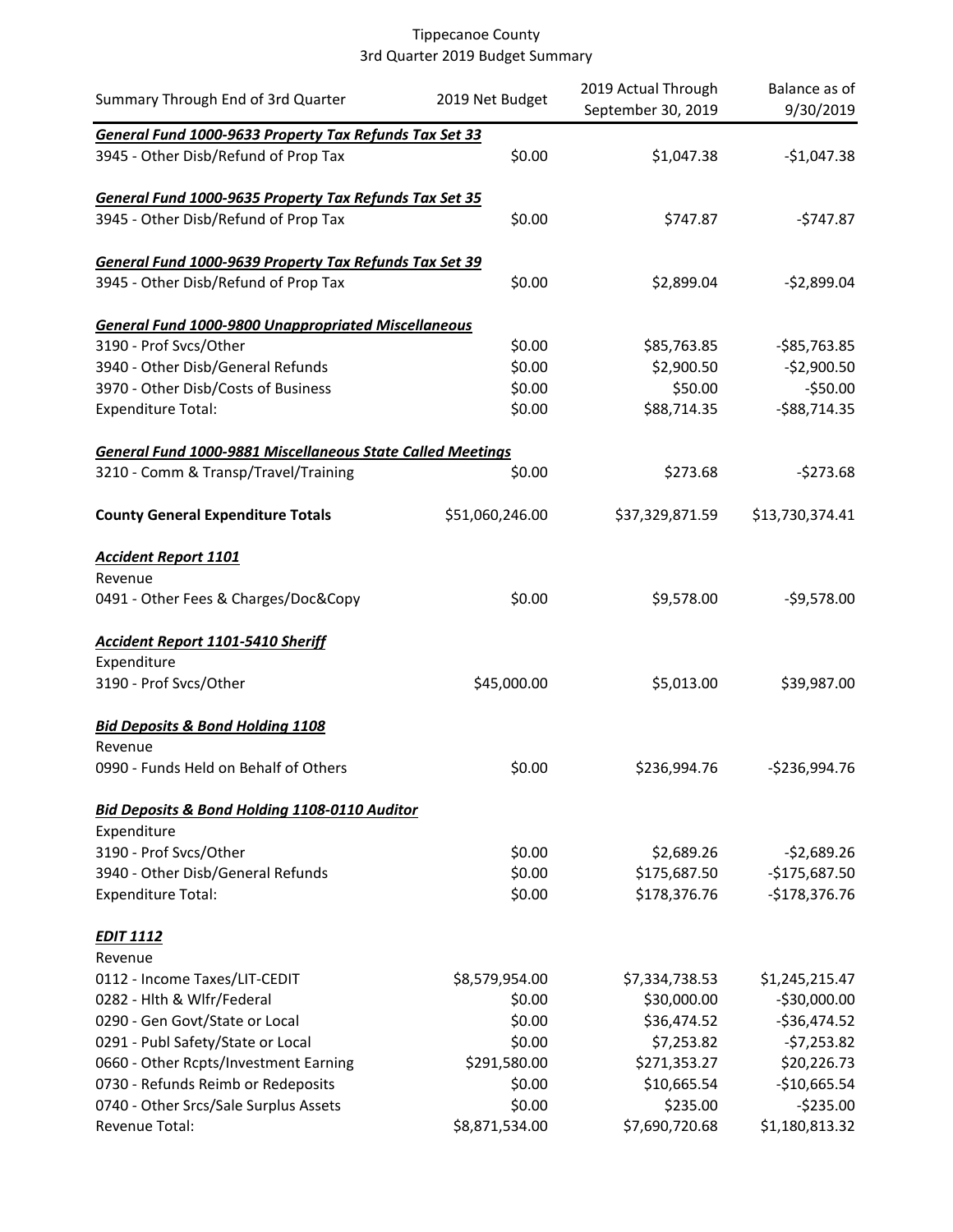| Summary Through End of 3rd Quarter    | 2019 Net Budget | 2019 Actual Through | Balance as of  |
|---------------------------------------|-----------------|---------------------|----------------|
|                                       |                 | September 30, 2019  | 9/30/2019      |
| <b>EDIT 1112-0420 Surveyor</b>        |                 |                     |                |
| Expenditure                           |                 |                     |                |
| 1110 - Sal & Wages/Full Time          | \$135,359.00    | \$97,339.76         | \$38,019.24    |
| 1111 - Sal & Wages/Elected Official   | \$19,290.00     | \$14,096.29         | \$5,193.71     |
| 1130 - Sal & Wages/Part Time          | \$8,000.00      | \$0.00              | \$8,000.00     |
| 1150 - Sal & Wages/Overtime           | \$4,000.00      | \$0.00              | \$4,000.00     |
| 1210 - EE Benefits/Social Security    | \$12,749.00     | \$8,193.27          | \$4,555.73     |
| 1220 - EE Benefits/PERF Retirement    | \$17,769.00     | \$12,480.72         | \$5,288.28     |
| <b>Expenditure Total:</b>             | \$197,167.00    | \$132,110.04        | \$65,056.96    |
| <b>EDIT 1112-0430 Drainage Board</b>  | \$11,120,430.00 |                     |                |
| Expenditure                           |                 |                     |                |
| 4240 - Infrastructure/Culverts & Drai | \$4,163,587.00  | \$5,000.00          | \$4,158,587.00 |
| 6100 - Interfund Transfers/Transfer O | \$813,484.00    | \$73,484.00         | \$740,000.00   |
| <b>Expenditure Total:</b>             | \$4,977,071.00  | \$78,484.00         | \$4,898,587.00 |
| <b>EDIT 1112-1110 Commissioners</b>   |                 |                     |                |
| Expenditure                           |                 |                     |                |
| 1110 - Sal & Wages/Full Time          | \$88,748.00     | \$56,285.76         | \$32,462.24    |
| 1210 - EE Benefits/Social Security    | \$6,790.00      | \$3,978.00          | \$2,812.00     |
| 1220 - EE Benefits/PERF Retirement    | \$9,941.00      | \$6,303.99          | \$3,637.01     |
| 2140 - Office Supplies/Minor Equip    | \$0.00          | \$299.99            | $-5299.99$     |
| 2990 - Other Supplies/Non-specified   | \$25,000.00     | \$5,360.50          | \$19,639.50    |
| 3110 - Prof Svcs/Legal                | \$200,000.00    | \$172,495.50        | \$27,504.50    |
| 3150 - Prof Svcs/Training             | \$11,471.00     | \$11,011.00         | \$460.00       |
| 3190 - Prof Svcs/Other                | \$1,091,966.00  | \$834,548.80        | \$257,417.20   |
| 3210 - Comm & Transp/Travel/Training  | \$21,029.00     | \$20,970.60         | \$58.40        |
| 3510 - Utility Service/Utilities      | \$13,080.00     | \$4,458.24          | \$8,621.76     |
| 3910 - Other Disb/Dues & Subscription | \$15,456.00     | \$14,816.17         | \$639.83       |
| 3920 - Other Disb/Grants & Cmnty Supp | \$2,000,000.00  | \$914,268.72        | \$1,085,731.28 |
| 4115 - Land/Other Land                | \$45,000.00     | \$41,419.50         | \$3,580.50     |
| 4210 - Infrastructure/Roads & Streets | \$1,953,882.00  | \$681,684.98        | \$1,272,197.02 |
| 4310 - Buildings/Municipal            | \$2,650,947.00  | \$675,702.80        | \$1,975,244.20 |
| 4330 - Buildings/Housing              | \$626,179.00    | \$40,677.45         | \$585,501.55   |
| 4410 - Impr Other Than Bldgs/Parking  |                 |                     | \$0.55         |
|                                       | \$26,118.00     | \$26,117.45         |                |
| 4510 - Machinery & Equipment/General  | \$25,196.00     | \$10,918.11         | \$14,277.89    |
| 4520 - Machinery & Equipment/Vehicle  | \$5,000.00      | \$0.00              | \$5,000.00     |
| 4590 - Machinery & Equipment/Other    | \$134,939.00    | \$57,593.10         | \$77,345.90    |
| 5300 - Bond & Loan/Principal          | \$1,010,922.00  | \$510,922.23        | \$499,999.77   |
| 6100 - Interfund Transfers/Transfer O | \$215,000.00    | \$215,000.00        | \$0.00         |
| <b>Expenditure Total:</b>             | \$10,176,664.00 | \$4,304,832.89      | \$5,871,831.11 |
| <b>EDIT 1112-1410 DoIT</b>            |                 |                     |                |
| Expenditure                           |                 |                     |                |
| 3150 - Prof Svcs/Training             | \$10,000.00     | \$1,599.83          | \$8,400.17     |
| 3240 - Comm & Transp/Software         | \$866,696.00    | \$546,151.07        | \$320,544.93   |
| 4510 - Machinery & Equipment/General  | \$522,881.00    | \$211,871.59        | \$311,009.41   |
| <b>Expenditure Total:</b>             | \$1,399,577.00  | \$759,622.49        | \$639,954.51   |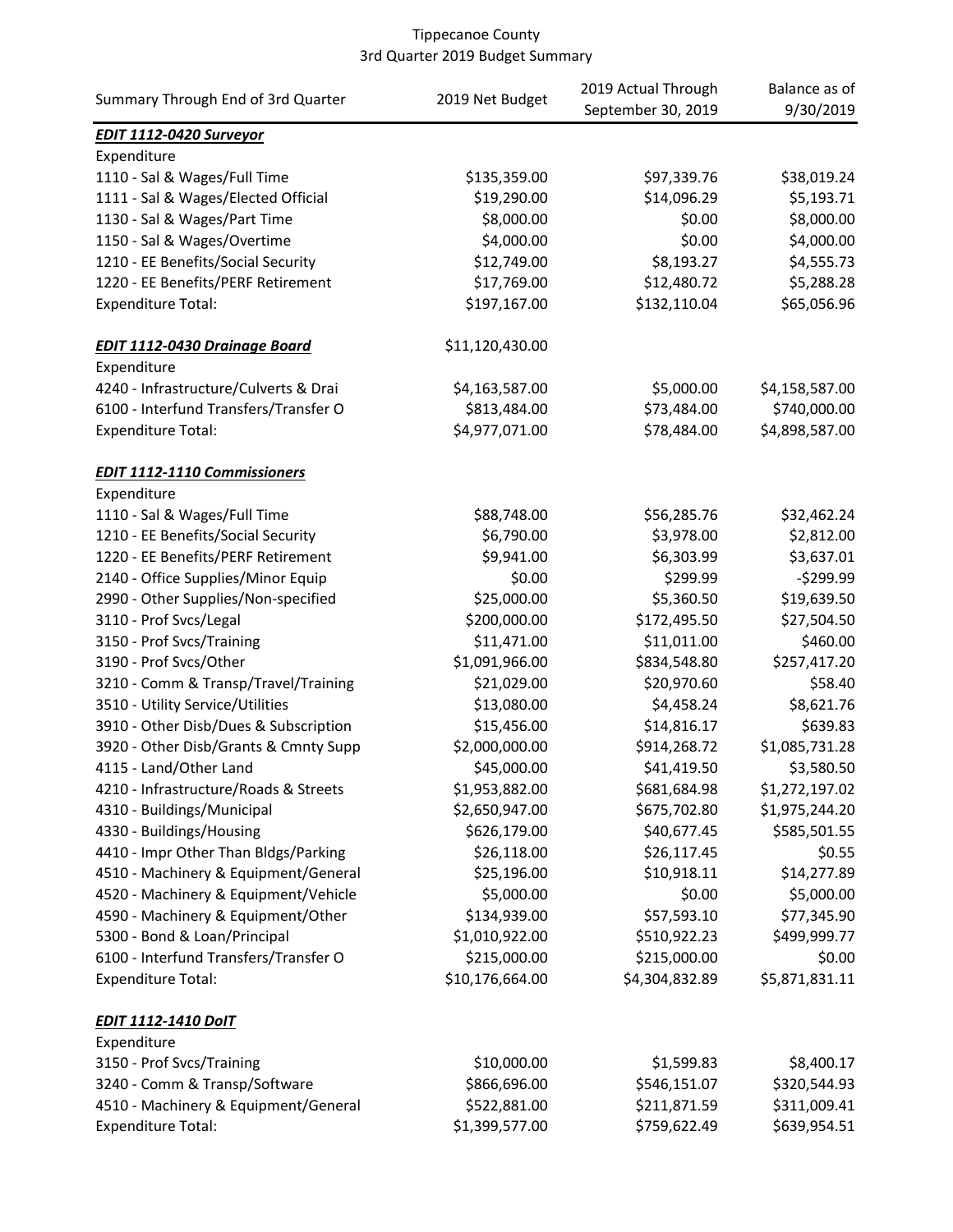|                                                 | 2019 Net Budget | 2019 Actual Through | Balance as of   |
|-------------------------------------------------|-----------------|---------------------|-----------------|
| Summary Through End of 3rd Quarter              |                 | September 30, 2019  | 9/30/2019       |
| <b>EDIT 1112-1420 GIS</b>                       |                 |                     |                 |
| Expenditure                                     |                 |                     |                 |
| 1110 - Sal & Wages/Full Time                    | \$123,257.00    | \$84,182.70         | \$39,074.30     |
| 1112 - Sal & Wages/Chief Dep & Appt             | \$38,750.00     | \$28,317.22         | \$10,432.78     |
| 1210 - EE Benefits/Social Security              | \$12,394.00     | \$7,750.74          | \$4,643.26      |
| 1220 - EE Benefits/PERF Retirement              | \$18,145.00     | \$12,611.01         | \$5,533.99      |
| 2110 - Office Supplies/General                  | \$4,000.00      | \$346.97            | \$3,653.03      |
| 3150 - Prof Svcs/Training                       | \$3,715.00      | \$929.00            | \$2,786.00      |
| 3190 - Prof Svcs/Other                          | \$93,520.00     | \$90,644.00         | \$2,876.00      |
| 3210 - Comm & Transp/Travel/Training            | \$3,846.00      | \$2,241.48          | \$1,604.52      |
| 3240 - Comm & Transp/Software                   | \$75,400.00     | \$52,186.50         | \$23,213.50     |
| <b>Expenditure Total:</b>                       | \$373,027.00    | \$279,209.62        | \$93,817.38     |
| <b>EDIT 1112-9410 Enployee Insurance</b>        |                 |                     |                 |
| Expenditure                                     |                 |                     |                 |
| 1230 - EE Benefits/Health                       | \$116,340.00    | \$61,201.96         | \$55,138.04     |
| 1231 - EE Benefits/LTD                          | \$1,533.00      | \$1,042.21          | \$490.79        |
| 1232 - EE Benefits/Life                         | \$816.00        | \$531.06            | \$284.94        |
| 1910 - Other Personal Services/WC               | \$13,263.00     | \$0.00              | \$13,263.00     |
| <b>Expenditure Total:</b>                       | \$131,952.00    | \$62,775.23         | \$69,176.77     |
| <b>EDIT Total Expenditures 1112</b>             | \$17,255,458.00 | \$5,617,034.27      | \$11,638,423.73 |
| Court Costs 1116                                |                 |                     |                 |
| Revenue                                         |                 |                     |                 |
| 0490 - Other Fees & Charges/Unspecifi           | \$0.00          | \$109.90            | $-$109.90$      |
| 0807 - Settlement/Local Certified Col           | \$0.00          | \$39,424.90         | $-$ \$39,424.90 |
| Revenue Total:                                  | \$0.00          | \$39,534.80         | -\$39,534.80    |
| <b>Court Costs 1116-0120 Auditor Settlement</b> |                 |                     |                 |
| Expenditure                                     |                 |                     |                 |
| 8007 - Settlement/Local Disbursements           | \$0.00          | \$21,097.06         | $-$21,097.06$   |
| <b>Clerk Record Perpetuation 1119</b>           |                 |                     |                 |
| Revenue                                         |                 |                     |                 |
| 0282 - Hlth & Wlfr/Federal                      | \$8,000.00      | \$835.35            | \$7,164.65      |
| 0408 - Gen Govt Fees/Clerk                      | \$180,000.00    | \$121,316.38        | \$58,683.62     |
| Revenue Total:                                  | \$188,000.00    | \$122,151.73        | \$65,848.27     |
| <b>Clerk Record Perpetuation 1119-5810</b>      |                 |                     |                 |
| Expenditure                                     |                 |                     |                 |
| 1130 - Sal & Wages/Part Time                    | \$60,000.00     | \$35,824.00         | \$24,176.00     |
| 1210 - EE Benefits/Social Security              | \$4,591.00      | \$2,717.40          | \$1,873.60      |
| 2110 - Office Supplies/General                  | \$2,000.00      | \$90.80             | \$1,909.20      |
| 2340 - Rep & Maint/Minor Equipment              | \$5,000.00      | \$0.00              | \$5,000.00      |
| 3240 - Comm & Transp/Software                   | \$10,000.00     | \$4,135.15          | \$5,864.85      |
| <b>Expenditure Total:</b>                       | \$81,591.00     | \$42,767.35         | \$38,823.65     |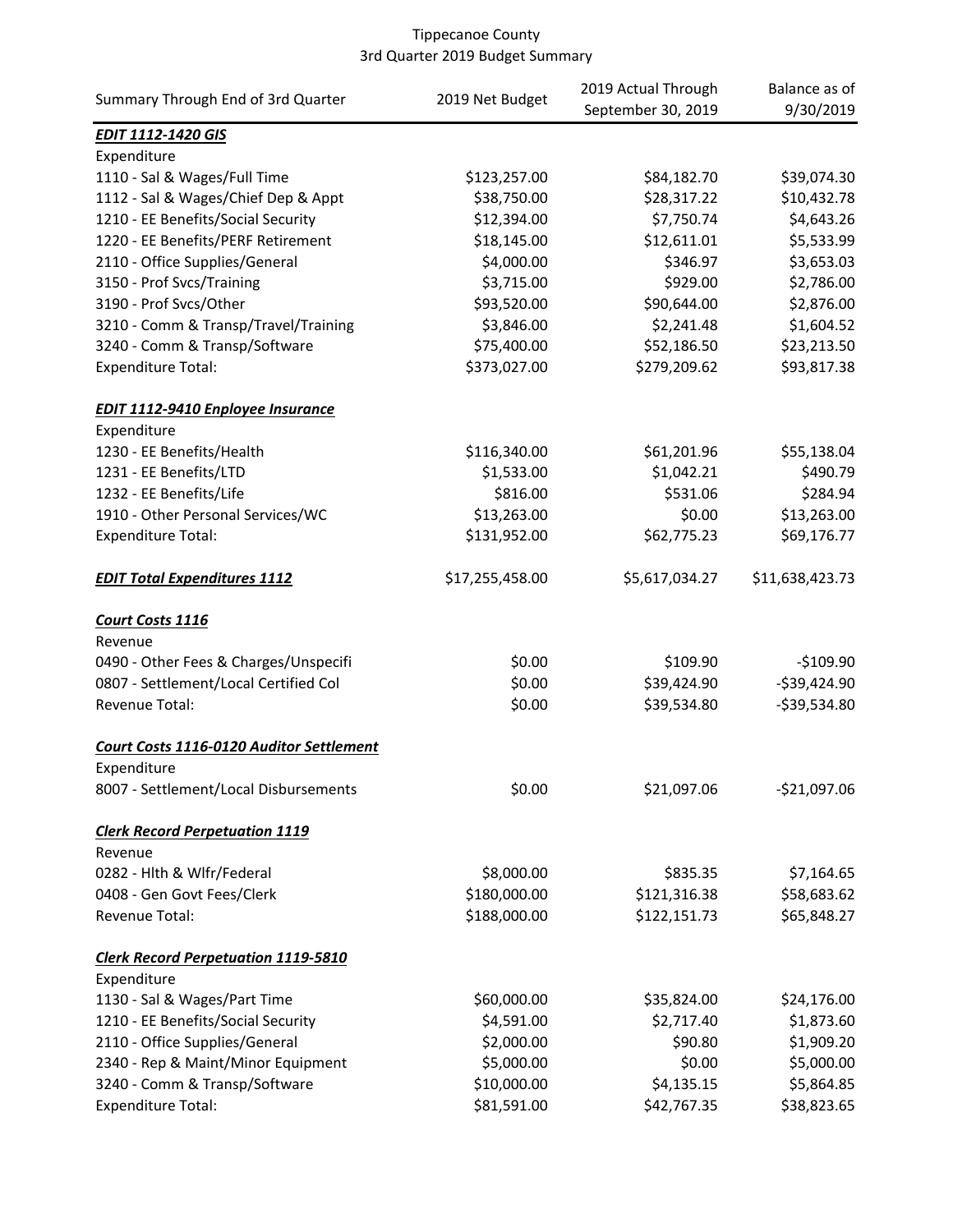|                                                                   |                 | 2019 Actual Through | Balance as of    |
|-------------------------------------------------------------------|-----------------|---------------------|------------------|
| Summary Through End of 3rd Quarter                                | 2019 Net Budget | September 30, 2019  | 9/30/2019        |
| <b>Community Corrections 1122</b>                                 |                 |                     |                  |
| Revenue                                                           |                 |                     |                  |
| 0410 - Publ Safety Fees/Unspecified                               | \$0.00          | \$1,978,869.59      | $-$1,978,869.59$ |
| 0670 - Other Rcpts/Misc Sources                                   | \$0.00          | \$1,891.47          | $-$1,891.47$     |
| 0730 - Refunds Reimb or Redeposits                                | \$0.00          | \$1,351.54          | $-$1,351.54$     |
| Revenue Total:                                                    | \$0.00          | \$1,982,112.60      | $-$1,982,112.60$ |
| <b>Community Corrections 1122-5510</b>                            |                 |                     |                  |
| Expenditure                                                       |                 |                     |                  |
| 1110 - Sal & Wages/Full Time                                      | \$1,330,349.35  | \$970,181.47        | \$360,167.88     |
| 1112 - Sal & Wages/Chief Dep & Appt                               | \$57,544.33     | \$42,578.43         | \$14,965.90      |
| 1130 - Sal & Wages/Part Time                                      | \$143,644.11    | \$65,356.06         | \$78,288.05      |
| 1210 - EE Benefits/Social Security                                | \$119,408.98    | \$76,616.90         | \$42,792.08      |
| 1220 - EE Benefits/PERF Retirement                                | \$155,441.60    | \$113,427.84        | \$42,013.76      |
| 2990 - Other Supplies/Non-specified                               | \$56,849.84     | \$54,610.16         | \$2,239.68       |
| 3150 - Prof Svcs/Training                                         | \$20,000.00     | \$0.00              | \$20,000.00      |
| 3190 - Prof Svcs/Other                                            | \$308,880.07    | \$260,194.12        | \$48,685.95      |
| 3510 - Utility Service/Utilities                                  | \$47,672.92     | \$47,557.09         | \$115.83         |
| 3940 - Other Disb/General Refunds                                 | $-$3,441.30$    | \$2,972.88          | $-56,414.18$     |
| 4530 - Machinery & Equipment/Safety                               | \$150,000.00    | \$149,000.00        | \$1,000.00       |
| <b>Expenditure Total:</b>                                         | \$2,386,349.90  | \$1,782,494.95      | \$603,854.95     |
| <b>Community Corrections 1122-5510 Employee Benefits</b>          |                 |                     |                  |
| Expenditure                                                       |                 |                     |                  |
| 1230 - EE Benefits/Health                                         | \$461,033.54    | \$318,823.47        | \$142,210.07     |
| 1231 - EE Benefits/LTD                                            | \$5,718.83      | \$3,800.35          | \$1,918.48       |
| 1232 - EE Benefits/Life                                           | \$4,229.28      | \$2,595.14          | \$1,634.14       |
| 1910 - Other Personal Services/WC                                 | \$11,223.06     | \$24,168.76         | $-$12,945.70$    |
| <b>Expenditure Total:</b>                                         | \$482,204.71    | \$349,387.72        | \$132,816.99     |
| <b>Community Corrections Community Transitions 1123</b>           |                 |                     |                  |
| Revenue                                                           |                 |                     |                  |
| 0411 - Publ Safety Fees/Adult Inst                                | \$0.00          | \$91,200.00         | $-591,200.00$    |
| <b>Community Corrections Community Transitions 1123-5510</b>      |                 |                     |                  |
| Expenditure                                                       |                 |                     |                  |
| 2990 - Other Supplies/Non-specified                               | \$50,000.00     | \$17,111.55         | \$32,888.45      |
| 3190 - Prof Svcs/Other                                            | \$31,312.36     | \$28,127.00         | \$3,185.36       |
| 3510 - Utility Service/Utilities                                  | \$50,000.00     | \$9,085.19          | \$40,914.81      |
| <b>Expenditure Total:</b>                                         | \$131,312.36    | \$54,323.74         | \$76,988.62      |
| <b>Congressional School Interest 1124</b>                         |                 |                     |                  |
| Revenue                                                           |                 |                     |                  |
| 0660 - Other Rcpts/Investment Earning                             | \$0.00          | \$813.66            | $-$ \$813.66     |
| <b>Congressional School Interest 1124-0120 Auditor Settlement</b> |                 |                     |                  |
| Expenditure                                                       |                 |                     |                  |
| 8007 - Settlement/Local Disbursements                             | \$0.00          | \$1,740.42          | -\$1,740.42      |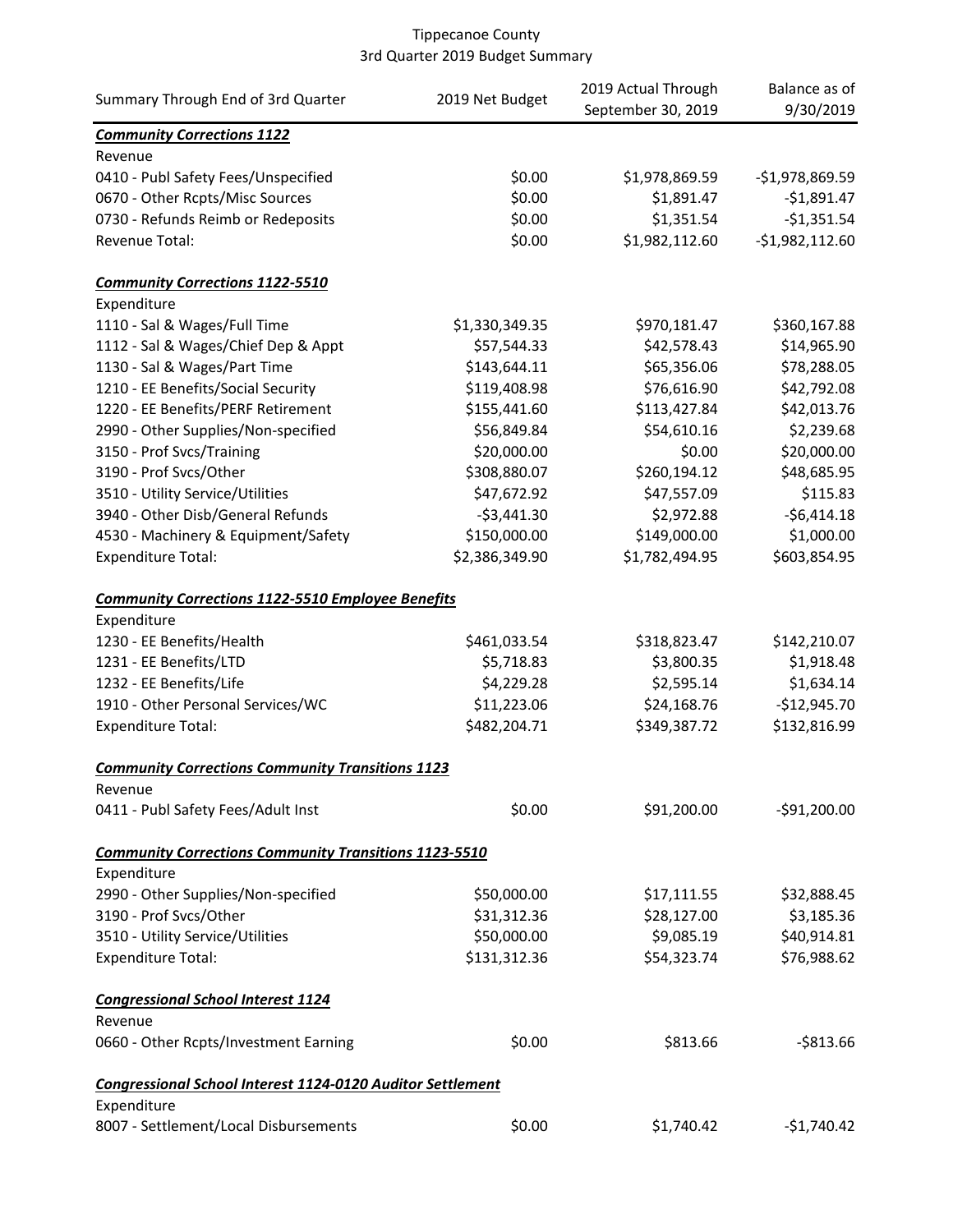| Summary Through End of 3rd Quarter             | 2019 Net Budget | 2019 Actual Through<br>September 30, 2019 | Balance as of<br>9/30/2019 |
|------------------------------------------------|-----------------|-------------------------------------------|----------------------------|
| <b>Sales Disclosure 1131</b>                   |                 |                                           |                            |
| Revenue                                        |                 |                                           |                            |
| 0490 - Other Fees & Charges/Unspecifi          | \$40,000.00     | \$30,425.00                               | \$9,575.00                 |
| Sales Disclosure 1131-0120 Auditor Settlement  |                 |                                           |                            |
| Expenditure                                    |                 |                                           |                            |
| 8007 - Settlement/Local Disbursements          | \$20,000.00     | \$8,362.50                                | \$11,637.50                |
| Sales Disclosure 1131-0510 Assessor            |                 |                                           |                            |
| Expenditure                                    |                 |                                           |                            |
| 1110 - Sal & Wages/Full Time                   | \$9,000.00      | \$5,980.00                                | \$3,020.00                 |
| 1111 - Sal & Wages/Elected Official            | \$2,500.00      | \$1,800.00                                | \$700.00                   |
| 1112 - Sal & Wages/Chief Dep & Appt            | \$1,000.00      | \$400.00                                  | \$600.00                   |
| 1113 - Sal & Wages/Benefit Elig PT             | \$500.00        | \$360.00                                  | \$140.00                   |
| 1210 - EE Benefits/Social Security             | \$995.00        | \$609.46                                  | \$385.54                   |
| 1220 - EE Benefits/PERF Retirement             | \$1,400.00      | \$916.16                                  | \$483.84                   |
| 3240 - Comm & Transp/Software                  | \$8,500.00      | \$8,500.00                                | \$0.00                     |
| <b>Expenditure Total:</b>                      | \$23,895.00     | \$18,565.62                               | \$5,329.38                 |
| <b>Cumulative Bridge 1135</b>                  |                 |                                           |                            |
| Revenue                                        |                 |                                           |                            |
| 0100 - Prop Taxes/Property                     | \$2,626,000.00  | \$1,436,043.36                            | \$1,189,956.64             |
| 0124 - Other Taxes/FIT                         | \$20,000.00     | \$8,112.57                                | \$11,887.43                |
| 0130 - Other Taxes/License Excise              | \$200,000.00    | \$108,788.94                              | \$91,211.06                |
| 0131 - Other Taxes/CVET                        | \$10,300.00     | \$5,634.02                                | \$4,665.98                 |
| 0289 - Unrestricted Grants & Cntr/Fed          | \$0.00          | \$437,168.22                              | $-$437,168.22$             |
| 0430 - Hwys & Strts Fees/Unspecified           | \$0.00          | \$5,089.41                                | $-55,089.41$               |
| 0660 - Other Rcpts/Investment Earning          | \$23,543.00     | \$34,980.03                               | $-$11,437.03$              |
| Revenue Total:                                 | \$2,879,843.00  | \$2,035,816.55                            | \$844,026.45               |
| Cumulative Bridge 1135-8058 Maintenance/Garage |                 |                                           |                            |
| Expenditure                                    |                 |                                           |                            |
| 1110 - Sal & Wages/Full Time                   | \$288,954.00    | \$147,875.42                              | \$141,078.58               |
| 1150 - Sal & Wages/Overtime                    | \$19,380.00     | \$10,898.82                               | \$8,481.18                 |
| 1210 - EE Benefits/Social Security             | \$23,588.00     | \$11,481.16                               | \$12,106.84                |
| 1220 - EE Benefits/PERF Retirement             | \$34,534.00     | \$17,876.30                               | \$16,657.70                |
| <b>Expenditure Total:</b>                      | \$366,456.00    | \$188,131.70                              | \$178,324.30               |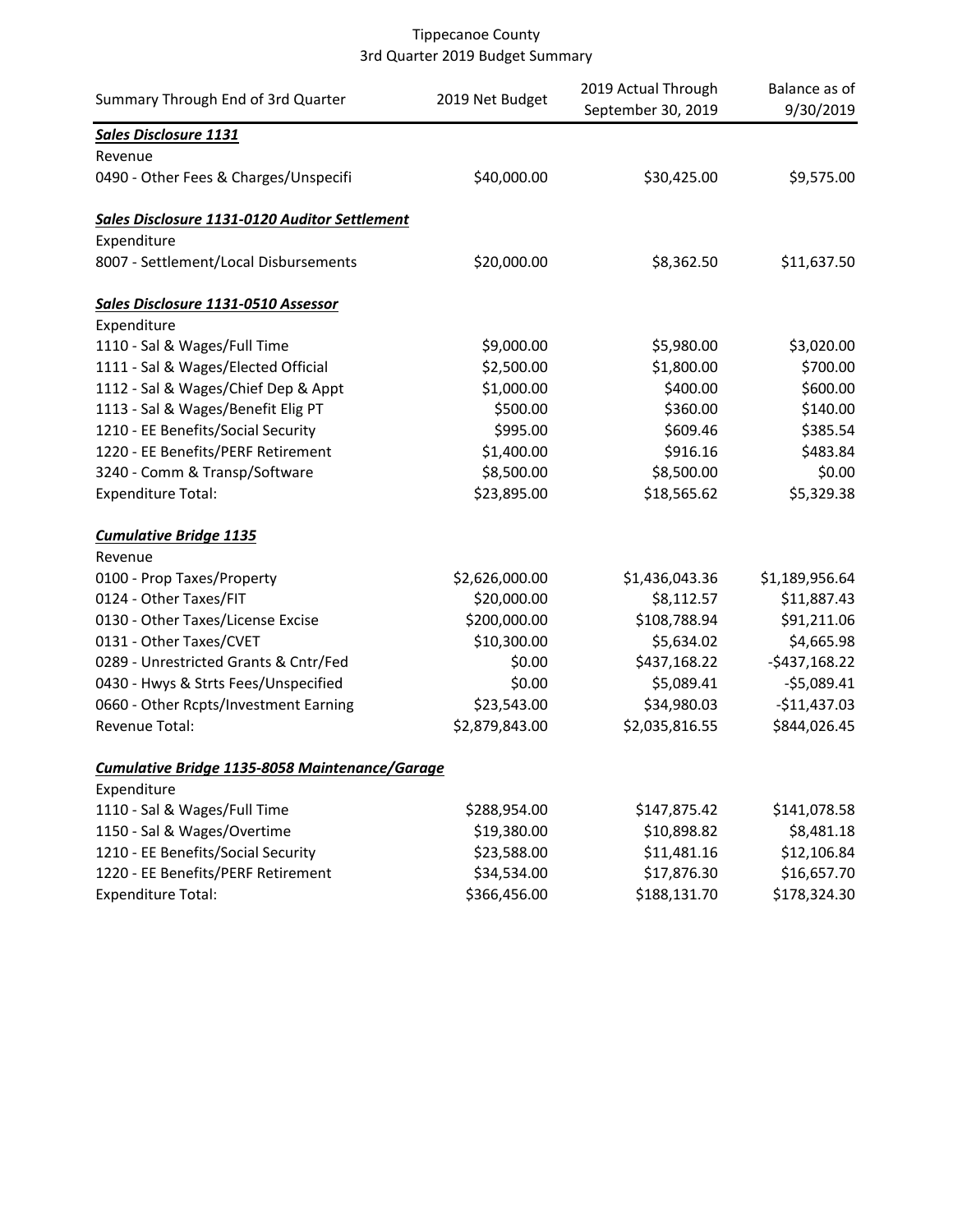|                                                      |                 | 2019 Actual Through      | Balance as of  |
|------------------------------------------------------|-----------------|--------------------------|----------------|
| Summary Through End of 3rd Quarter                   | 2019 Net Budget | September 30, 2019       | 9/30/2019      |
| Cumulative Bridge 1135-8161 CCB/Repair               |                 |                          |                |
| Expenditure                                          |                 |                          |                |
| 1110 - Sal & Wages/Full Time                         | \$499,178.00    | \$358,308.89             | \$140,869.11   |
| 1130 - Sal & Wages/Part Time                         | \$35,700.00     | \$0.00                   | \$35,700.00    |
| 1150 - Sal & Wages/Overtime                          | \$32,651.00     | \$10,861.34              | \$21,789.66    |
| 1210 - EE Benefits/Social Security                   | \$43,416.00     | \$26,362.48              | \$17,053.52    |
| 1220 - EE Benefits/PERF Retirement                   | \$59,565.00     | \$40,528.23              | \$19,036.77    |
| 2110 - Office Supplies/General                       | \$3,482.00      | \$913.27                 | \$2,568.73     |
| 2140 - Office Supplies/Minor Equip                   | \$1,696.00      | \$196.38                 | \$1,499.62     |
| 2220 - Oper Supplies/Inst'l or Med                   | \$3,784.00      | \$204.88                 | \$3,579.12     |
| 2310 - Rep & Maint/Building Mtls                     | \$27,791.00     | \$350.90                 | \$27,440.10    |
| 2320 - Rep & Maint/Street Mtls                       | \$12,000.00     | \$327.71                 | \$11,672.29    |
| 2340 - Rep & Maint/Minor Equipment                   | \$1,000.00      | $-5332.02$               | \$1,332.02     |
| 2990 - Other Supplies/Non-specified                  | \$2,000.00      | \$0.00                   | \$2,000.00     |
| 3110 - Prof Svcs/Legal                               | \$2,500.00      | \$0.00                   | \$2,500.00     |
| 3120 - Prof Svcs/Engineer & Architect                | \$794,957.00    | \$610,635.07             | \$184,321.93   |
| 3190 - Prof Svcs/Other                               | \$68,143.00     | \$68,142.50              | \$0.50         |
| 3210 - Comm & Transp/Travel/Training                 | \$2,500.00      | \$280.00                 | \$2,220.00     |
| 3230 - Comm & Transp/Postage & Frght                 | \$500.00        | \$0.00                   | \$500.00       |
| 3430 - Insur/Liability                               | \$5,000.00      | \$5,000.00               | \$0.00         |
| 3510 - Utility Service/Utilities                     | \$6,500.00      | \$4,435.18               | \$2,064.82     |
| 3620 - Rep & Maint/Vehicle & Equip                   | \$46.00         | \$45.10                  | \$0.90         |
| 3630 - Rep & Maint/Roads & Streets                   | \$104,500.00    | \$75,363.19              | \$29,136.81    |
| 3910 - Other Disb/Dues & Subscription                | \$38,000.00     | \$5,476.35               | \$32,523.65    |
| 6100 - Interfund Transfers/Transfer O                | \$5,000.00      | \$0.00                   | \$5,000.00     |
| <b>Expenditure Total:</b>                            | \$1,749,909.00  | \$1,207,099.45           | \$542,809.55   |
| <b>Cumulative Bridge 1135-8162 Construction</b>      |                 |                          |                |
| Expenditure<br>4110 - Land/Right-of-Way              | \$35,000.00     | \$0.00                   | \$35,000.00    |
| 4220 - Infrastructure/Bridges                        | \$810,000.00    | \$281,575.22             | \$528,424.78   |
| 4240 - Infrastructure/Culverts & Drai                | \$10,000.00     | \$0.00                   | \$10,000.00    |
| <b>Expenditure Total:</b>                            | \$855,000.00    | \$281,575.22             | \$573,424.78   |
|                                                      |                 |                          |                |
| <b>Cumulative Bridge 1135-9410 Employee Benefits</b> |                 |                          |                |
| Expenditure                                          |                 |                          |                |
| 1230 - EE Benefits/Health                            | \$234,206.00    | \$171,928.84             | \$62,277.16    |
| 1231 - EE Benefits/LTD                               | \$2,648.00      | \$1,940.93<br>\$1,263.84 | \$707.07       |
| 1232 - EE Benefits/Life                              | \$1,732.00      |                          | \$468.16       |
| 1910 - Other Personal Services/WC                    | \$22,000.00     | \$20,463.00              | \$1,537.00     |
| 1920 - Other Personal Services/Unempl                | \$1,500.00      | \$0.00                   | \$1,500.00     |
| <b>Expenditure Total:</b>                            | \$262,086.00    | \$195,596.61             | \$66,489.39    |
| <b>Cumulative Bridge Total Expenditures</b>          | \$3,233,451.00  | \$1,872,402.98           | \$1,361,048.02 |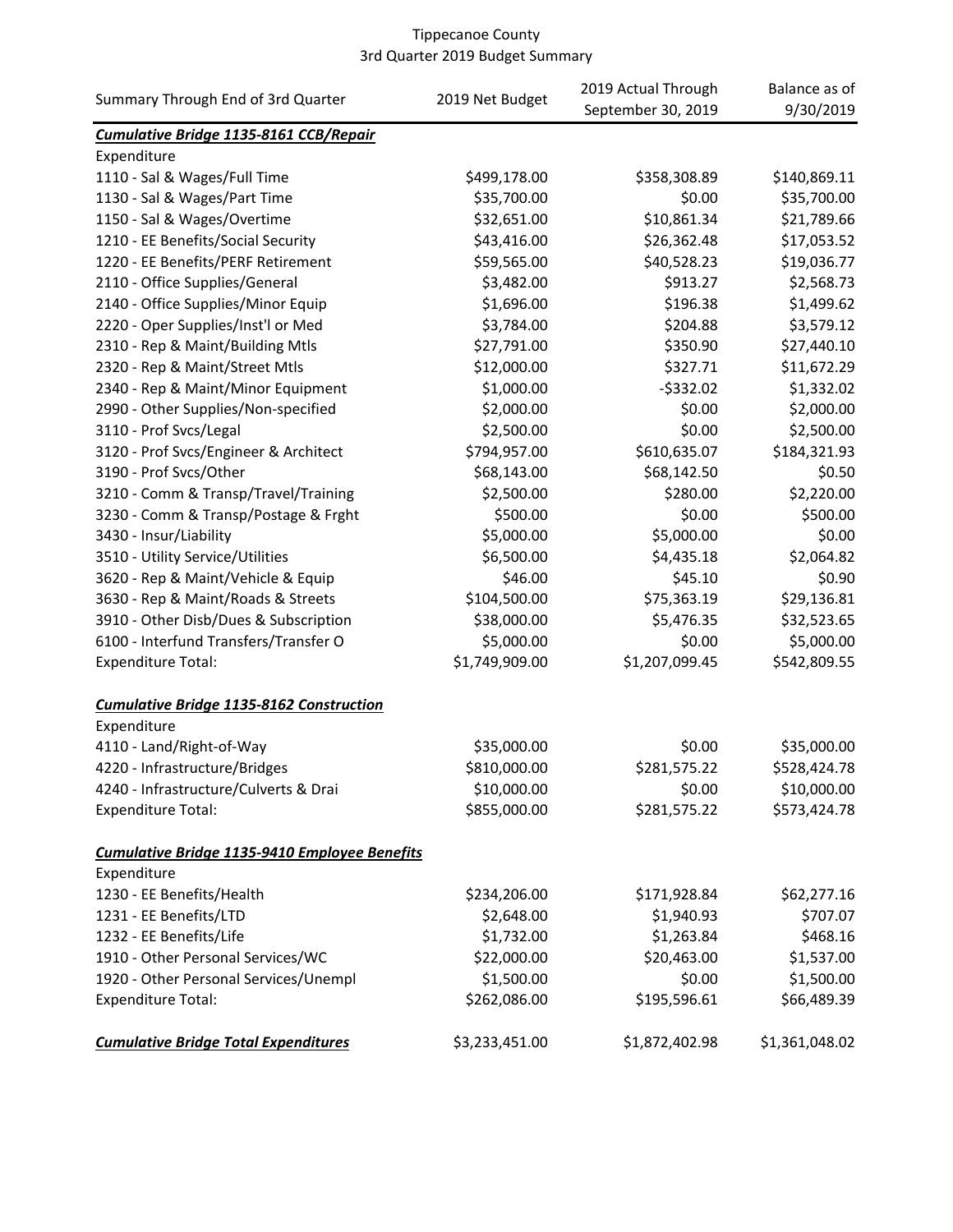| Summary Through End of 3rd Quarter                            | 2019 Net Budget | 2019 Actual Through<br>September 30, 2019 | Balance as of<br>9/30/2019 |
|---------------------------------------------------------------|-----------------|-------------------------------------------|----------------------------|
| <b>Cumulative Capital Development 1138</b>                    |                 |                                           |                            |
| Revenue                                                       |                 |                                           |                            |
| 0100 - Prop Taxes/Property                                    | \$1,870,000.00  | \$1,025,747.07                            | \$844,252.93               |
| 0124 - Other Taxes/FIT                                        | \$10,900.00     | \$5,794.69                                | \$5,105.31                 |
| 0130 - Other Taxes/License Excise                             | \$142,800.00    | \$77,706.35                               | \$65,093.65                |
| 0131 - Other Taxes/CVET                                       | \$5,200.00      | \$4,024.30                                | \$1,175.70                 |
| 0291 - Publ Safety/State or Local                             | \$0.00          | \$24,399.22                               | $-$24,399.22$              |
| 0490 - Other Fees & Charges/Unspecifi                         | \$0.00          | \$169.41                                  | $-$169.41$                 |
| 0660 - Other Rcpts/Investment Earning                         | \$33,510.00     | \$25,244.91                               | \$8,265.09                 |
| 0730 - Refunds Reimb or Redeposits                            | \$0.00          | \$77.04                                   | $-577.04$                  |
| Revenue Total:                                                | \$2,062,410.00  | \$1,163,162.99                            | \$899,247.01               |
| <b>Cumulative Capital Development 1138-1110 Commissioners</b> |                 |                                           |                            |
| Expenditure                                                   |                 |                                           |                            |
| 2230 - Oper Supplies/Cleaning                                 | \$7,400.00      | \$7,371.20                                | \$28.80                    |
| 3410 - Insur/Building & Property                              | \$193,500.00    | \$193,500.00                              | \$0.00                     |
| 3420 - Insur/Vehicle & Equipment                              | \$90,200.00     | \$37,792.00                               | \$52,408.00                |
| 3610 - Rep & Maint/Buildings & Proper                         | \$23,447.00     | \$23,446.90                               | \$0.10                     |
| 3620 - Rep & Maint/Vehicle & Equip                            | \$20,397.00     | \$10,202.36                               | \$10,194.64                |
| 3730 - Rentals & Leases/Minor Equip                           | \$23,663.00     | \$23,662.92                               | \$0.08                     |
| 4310 - Buildings/Municipal                                    | \$98,963.00     | \$63,012.78                               | \$35,950.22                |
| 4410 - Impr Other Than Bldgs/Parking                          | \$1,056.00      | \$0.00                                    | \$1,056.00                 |
| 4510 - Machinery & Equipment/General                          | \$930,083.00    | \$329,279.12                              | \$600,803.88               |
| 4520 - Machinery & Equipment/Vehicle                          | \$282,180.00    | \$235,643.00                              | \$46,537.00                |
| 4530 - Machinery & Equipment/Safety                           | \$492,355.00    | \$451,574.24                              | \$40,780.76                |
| 4590 - Machinery & Equipment/Other                            | \$10,000.00     | \$4,029.19                                | \$5,970.81                 |
| <b>Expenditure Total:</b>                                     | \$2,173,244.00  | \$1,379,513.71                            | \$793,730.29               |
| <b>Cumulative Capital Development 1138-1130 Maintenance</b>   |                 |                                           |                            |
| Expenditure                                                   |                 |                                           |                            |
| 1150 - Sal & Wages/Overtime                                   | \$10,000.00     | \$1,908.18                                | \$8,091.82                 |
| 1210 - EE Benefits/Social Security                            | \$765.00        | \$137.18                                  | \$627.82                   |
| 1220 - EE Benefits/PERF Retirement                            | \$1,120.00      | \$213.71                                  | \$906.29                   |
| 2230 - Oper Supplies/Cleaning                                 | \$52,600.00     | \$14,608.93                               | \$37,991.07                |
| 2310 - Rep & Maint/Building Mtls                              | \$34,755.00     | \$33,747.13                               | \$1,007.87                 |
| 2330 - Rep & Maint/Small Tools                                | \$5,000.00      | \$2,315.33                                | \$2,684.67                 |
| 2340 - Rep & Maint/Minor Equipment                            | \$15,000.00     | \$14,168.35                               | \$831.65                   |
| 3610 - Rep & Maint/Buildings & Proper                         | \$196,798.00    | \$121,099.63                              | \$75,698.37                |
| 4510 - Machinery & Equipment/General                          | \$15,000.00     | \$4,298.00                                | \$10,702.00                |
| <b>Expenditure Total:</b>                                     | \$331,038.00    | \$192,496.44                              | \$138,541.56               |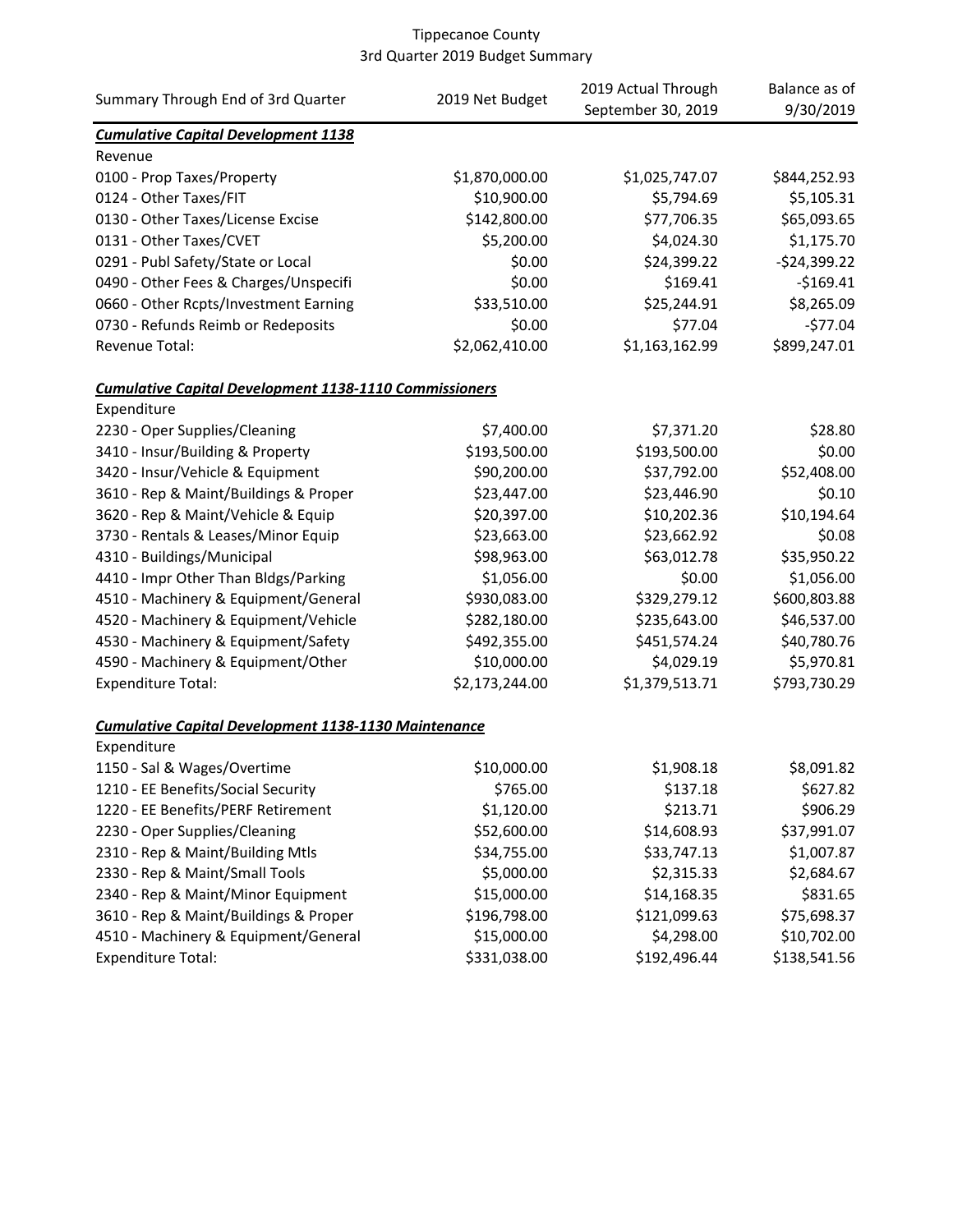| Summary Through End of 3rd Quarter                                     | 2019 Net Budget | 2019 Actual Through<br>September 30, 2019 | Balance as of<br>9/30/2019 |
|------------------------------------------------------------------------|-----------------|-------------------------------------------|----------------------------|
| <b>Cumulative Capital Development 1138-1410 DoIT</b>                   |                 |                                           |                            |
| Expenditure                                                            |                 |                                           |                            |
| 1110 - Sal & Wages/Full Time                                           | \$152,602.00    | \$112,626.11                              | \$39,975.89                |
| 1210 - EE Benefits/Social Security                                     | \$11,675.00     | \$8,142.31                                | \$3,532.69                 |
| 1220 - EE Benefits/PERF Retirement                                     | \$17,092.00     | \$12,680.60                               | \$4,411.40                 |
| 3240 - Comm & Transp/Software                                          | \$10,000.00     | \$119.88                                  | \$9,880.12                 |
| 3510 - Utility Service/Utilities                                       | \$22,050.00     | \$14,605.58                               | \$7,444.42                 |
| 3620 - Rep & Maint/Vehicle & Equip                                     | \$208,687.00    | \$60,014.49                               | \$148,672.51               |
| 3730 - Rentals & Leases/Minor Equip                                    | \$157,575.00    | \$102,887.15                              | \$54,687.85                |
| <b>Expenditure Total:</b>                                              | \$579,681.00    | \$311,076.12                              | \$268,604.88               |
| <b>Cumulative Capital Development 1138-9410 Employee Benefits</b>      |                 |                                           |                            |
| Expenditure                                                            |                 |                                           |                            |
| 1230 - EE Benefits/Health                                              | \$53,995.00     | \$24,555.24                               | \$29,439.76                |
| 1231 - EE Benefits/LTD                                                 | \$656.00        | \$433.62                                  | \$222.38                   |
| 1232 - EE Benefits/Life                                                | \$393.00        | \$217.44                                  | \$175.56                   |
| <b>Expenditure Total:</b>                                              | \$55,044.00     | \$25,206.30                               | \$29,837.70                |
| <b>CCD Total Expenditures</b>                                          | \$3,139,007.00  | \$1,908,292.57                            | \$1,230,714.43             |
| <b>Drug Free Community 1148</b>                                        |                 |                                           |                            |
| Revenue                                                                |                 |                                           |                            |
| 0511 - Publ Safety Fines/County Court                                  | \$0.00          | \$163,743.28                              | $-$163,743.28$             |
| Drug Free Community 1148-0120 Auditor Settlement                       |                 |                                           |                            |
| Expenditure                                                            |                 |                                           |                            |
| 3190 - Prof Svcs/Other                                                 | \$188,944.00    | \$167,007.00                              | \$21,937.00                |
| <b>Electronic Map Generation 1150</b>                                  |                 |                                           |                            |
| Revenue                                                                |                 |                                           |                            |
| 0490 - Other Fees & Charges/Unspecifi                                  | \$0.00          | \$884.00                                  | $-5884.00$                 |
| <b>Emergency Planning Right to Know 1152</b>                           |                 |                                           |                            |
| Revenue                                                                |                 |                                           |                            |
| 0291 - Publ Safety/State or Local                                      | \$0.00          | \$8,873.26                                | $-$ \$8,873.26             |
| 0660 - Other Rcpts/Investment Earning                                  | \$0.00          | \$280.49                                  | $-5280.49$                 |
| Revenue Total:                                                         | \$0.00          | \$9,153.75                                | $-59,153.75$               |
| <b>Emergency Planning Right to Know 1152-5210 Emergency Management</b> |                 |                                           |                            |
| Expenditure                                                            |                 |                                           |                            |
| 3150 - Prof Svcs/Training                                              | \$9,783.00      | \$8,750.00                                | \$1,033.00                 |
| 3190 - Prof Svcs/Other                                                 | \$2,240.00      | \$1,370.64                                | \$869.36                   |
| 3210 - Comm & Transp/Travel/Training                                   | \$1,600.00      | \$274.89                                  | \$1,325.11                 |
| 3310 - Printing & Advertising/Legal                                    | \$40.00         | \$0.00                                    | \$40.00                    |
| 4530 - Machinery & Equipment/Safety                                    | \$4,060.00      | \$1,232.78                                | \$2,827.22                 |
| <b>Expenditure Total:</b>                                              | \$17,723.00     | \$11,628.31                               | \$6,094.69                 |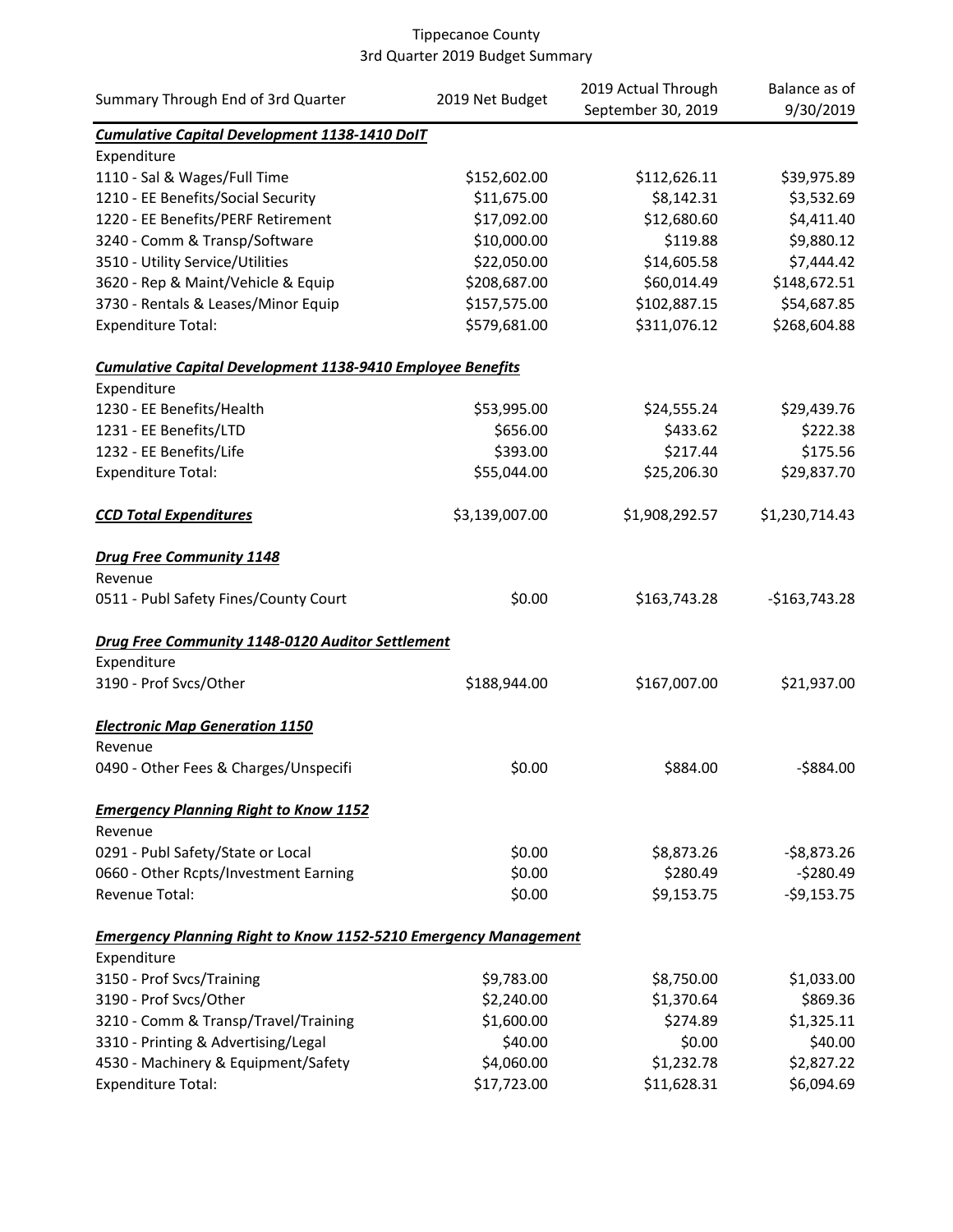| Summary Through End of 3rd Quarter               | 2019 Net Budget | 2019 Actual Through<br>September 30, 2019 | Balance as of<br>9/30/2019 |
|--------------------------------------------------|-----------------|-------------------------------------------|----------------------------|
| <b>Enhanced Access 1154</b>                      |                 |                                           |                            |
| Revenue                                          |                 |                                           |                            |
| 0491 - Other Fees & Charges/Doc&Copy             | \$0.00          | \$78.25                                   | $-578.25$                  |
| <b>Firearms Training 1156</b>                    |                 |                                           |                            |
| Revenue                                          |                 |                                           |                            |
| 0310 - Publ Safety Permits/Unspec                | \$0.00          | \$16,700.00                               | $-$16,700.00$              |
| 0670 - Other Rcpts/Misc Sources                  | \$0.00          | \$50.00                                   | $-550.00$                  |
| 0761 - Interfund Trnsfers/Transfer In            | \$0.00          | $-$25,000.00$                             | \$25,000.00                |
| Revenue Total:                                   | \$0.00          | $-58,250.00$                              | \$8,250.00                 |
| <b>Firearms Training 1156-5410 Sheriff</b>       |                 |                                           |                            |
| Expenditure                                      |                 |                                           |                            |
| 3190 - Prof Svcs/Other                           | \$34,000.00     | \$24,856.82                               | \$9,143.18                 |
| <b>General Drain Improvement 1158</b>            |                 |                                           |                            |
| Revenue                                          |                 |                                           |                            |
| 0100 - Prop Taxes/Property                       | \$500,000.00    | \$157,057.34                              | \$342,942.66               |
| 0295 - Econ Develop/State or Local               | \$0.00          | \$57,000.00                               | $-$57,000.00$              |
| 0404 - Gen Govt Fees/Surveyor                    | \$0.00          | \$3,150.00                                | $-53,150.00$               |
| 0660 - Other Rcpts/Investment Earning            | \$7,481.00      | \$21,162.64                               | $-$13,681.64$              |
| 0670 - Other Rcpts/Misc Sources                  | \$2,000.00      | \$300.00                                  | \$1,700.00                 |
| 0761 - Interfund Trnsfers/Transfer In            | \$0.00          | \$247,843.47                              | $-$247,843.47$             |
| Revenue Total:                                   | \$509,481.00    | \$486,513.45                              | \$22,967.55                |
| General Drain Improvement 1158-0410 Surveyor     |                 |                                           |                            |
| Expenditure                                      |                 |                                           |                            |
| 3190 - Prof Svcs/Other                           | \$1,500,000.00  | \$380,186.17                              | \$1,119,813.83             |
| <b>ID Security Protection 1160</b>               |                 |                                           |                            |
| Revenue                                          |                 |                                           |                            |
| 0403 - Gen Govt Fees/Recorder                    | \$22,500.00     | \$16,635.00                               | \$5,865.00                 |
| <b>ID Security Protection 1160-0310 Recorder</b> |                 |                                           |                            |
| Expenditure                                      |                 |                                           |                            |
| 3190 - Prof Svcs/Other                           | \$20,000.00     | \$19,998.00                               | \$2.00                     |
| Landfill Closure 1166                            |                 |                                           |                            |
| Revenue                                          |                 |                                           |                            |
| 0660 - Other Rcpts/Investment Earning            | \$0.00          | \$46,292.33                               | $-$46,292.33$              |
| Landfill Closure 1166-9510                       |                 |                                           |                            |
| Expenditure                                      |                 |                                           |                            |
| 3190 - Prof Svcs/Other                           | \$0.00          | \$165,371.82                              | $-$165,371.82$             |
| <b>1167 Levy Excess 1167</b>                     |                 |                                           |                            |
| Expenditure                                      |                 |                                           |                            |
| 6100 - Interfund Transfers/Transfer O            | \$0.00          | \$547,298.08                              | $-$547,298.08$             |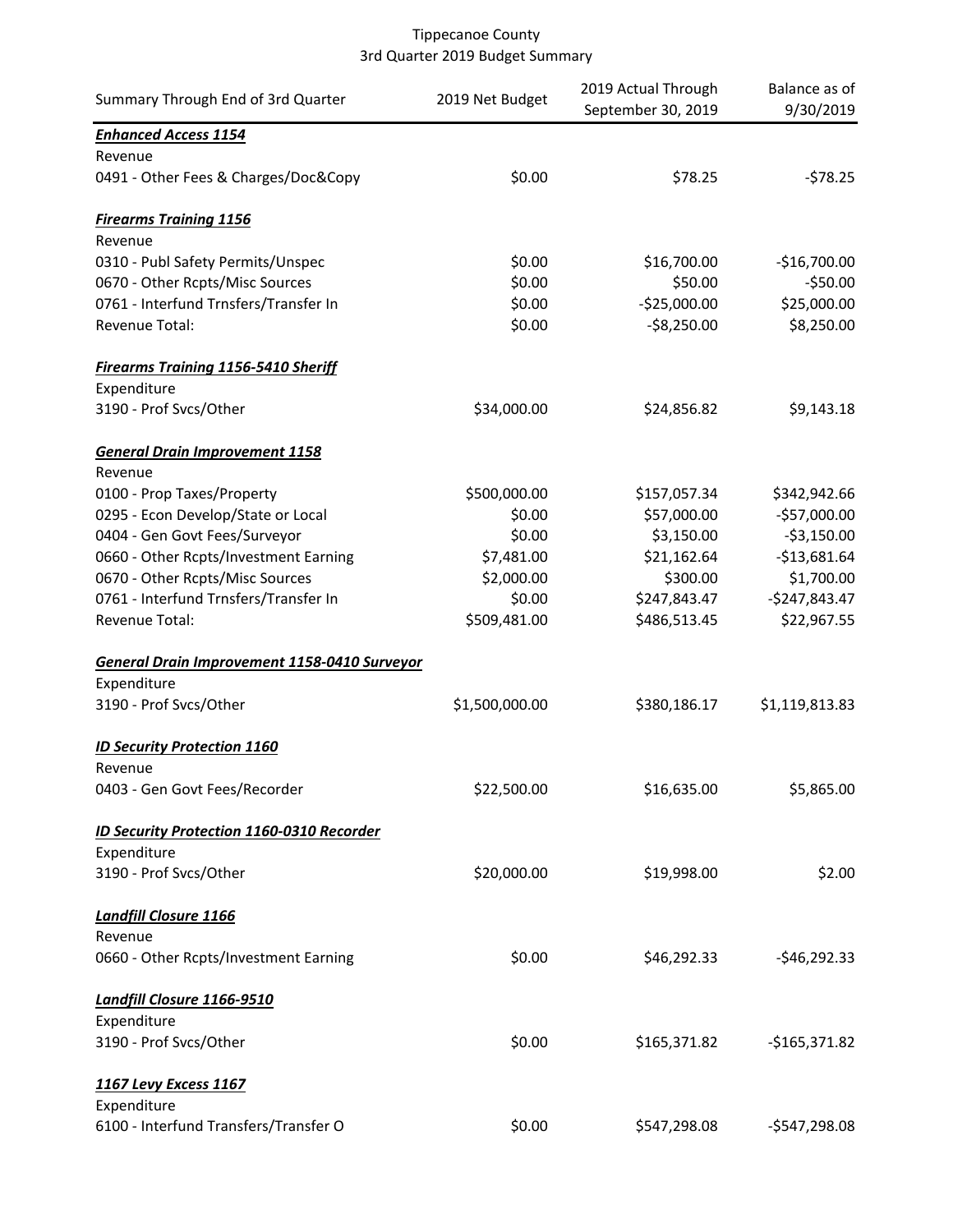| Summary Through End of 3rd Quarter                                       | 2019 Net Budget | 2019 Actual Through<br>September 30, 2019 | Balance as of<br>9/30/2019 |
|--------------------------------------------------------------------------|-----------------|-------------------------------------------|----------------------------|
| <b>Local Health Maintenance 1168</b>                                     |                 |                                           |                            |
| Revenue                                                                  |                 |                                           |                            |
| 0292 - Hlth & Wlfr/State or Local                                        | \$72,672.00     | \$72,672.00                               | \$0.00                     |
| Local Health Maintenance 1168-9010 Health Dept                           |                 |                                           |                            |
| Expenditure                                                              |                 |                                           |                            |
| 1110 - Sal & Wages/Full Time                                             | \$35,686.00     | \$28,269.72                               | \$7,416.28                 |
| 1130 - Sal & Wages/Part Time                                             | \$23,639.00     | \$12,294.00                               | \$11,345.00                |
| 1210 - EE Benefits/Social Security                                       | \$3,188.00      | \$2,894.17                                | \$293.83                   |
| 1220 - EE Benefits/PERF Retirement                                       | \$5,683.00      | \$3,166.16                                | \$2,516.84                 |
| 6100 - Interfund Transfers/Transfer O                                    | \$0.00          | \$6,115.93                                | $-56,115.93$               |
| <b>Expenditure Total:</b>                                                | \$68,196.00     | \$52,739.98                               | \$15,456.02                |
| <b>Local Health Maintenance 1168-9410 Employee Benefits</b>              |                 |                                           |                            |
| Expenditure                                                              |                 |                                           |                            |
| 1230 - EE Benefits/Health                                                | \$4,401.00      | \$4,400.27                                | \$0.73                     |
| 1231 - EE Benefits/LTD                                                   | \$43.00         | \$42.28                                   | \$0.72                     |
| 1232 - EE Benefits/Life                                                  | \$32.00         | \$31.92                                   | \$0.08                     |
| <b>Expenditure Total:</b>                                                | \$4,476.00      | \$4,474.47                                | \$1.53                     |
| <b>Local Road &amp; Street 1169</b>                                      |                 |                                           |                            |
| Revenue                                                                  |                 |                                           |                            |
| 0132 - Other Taxes/LRS                                                   | \$1,834,602.00  | \$1,077,684.51                            | \$756,917.49               |
| 0430 - Hwys & Strts Fees/Unspecified                                     | \$0.00          | \$33,285.61                               | $-533,285.61$              |
| 0660 - Other Rcpts/Investment Earning                                    | \$18,110.00     | \$24,511.20                               | $-$6,401.20$               |
| Revenue Total:                                                           | \$1,852,712.00  | \$1,135,481.32                            | \$717,230.68               |
| <b>Local Road &amp; Street 1169-8260 Highway Supplies</b><br>Expenditure |                 |                                           |                            |
| 3110 - Prof Svcs/Legal                                                   | \$3,000.00      | \$2,226.70                                | \$773.30                   |
| 3310 - Printing & Advertising/Legal                                      | \$1,500.00      | \$358.52                                  | \$1,141.48                 |
| <b>Expenditure Total:</b>                                                | \$4,500.00      | \$2,585.22                                | \$1,914.78                 |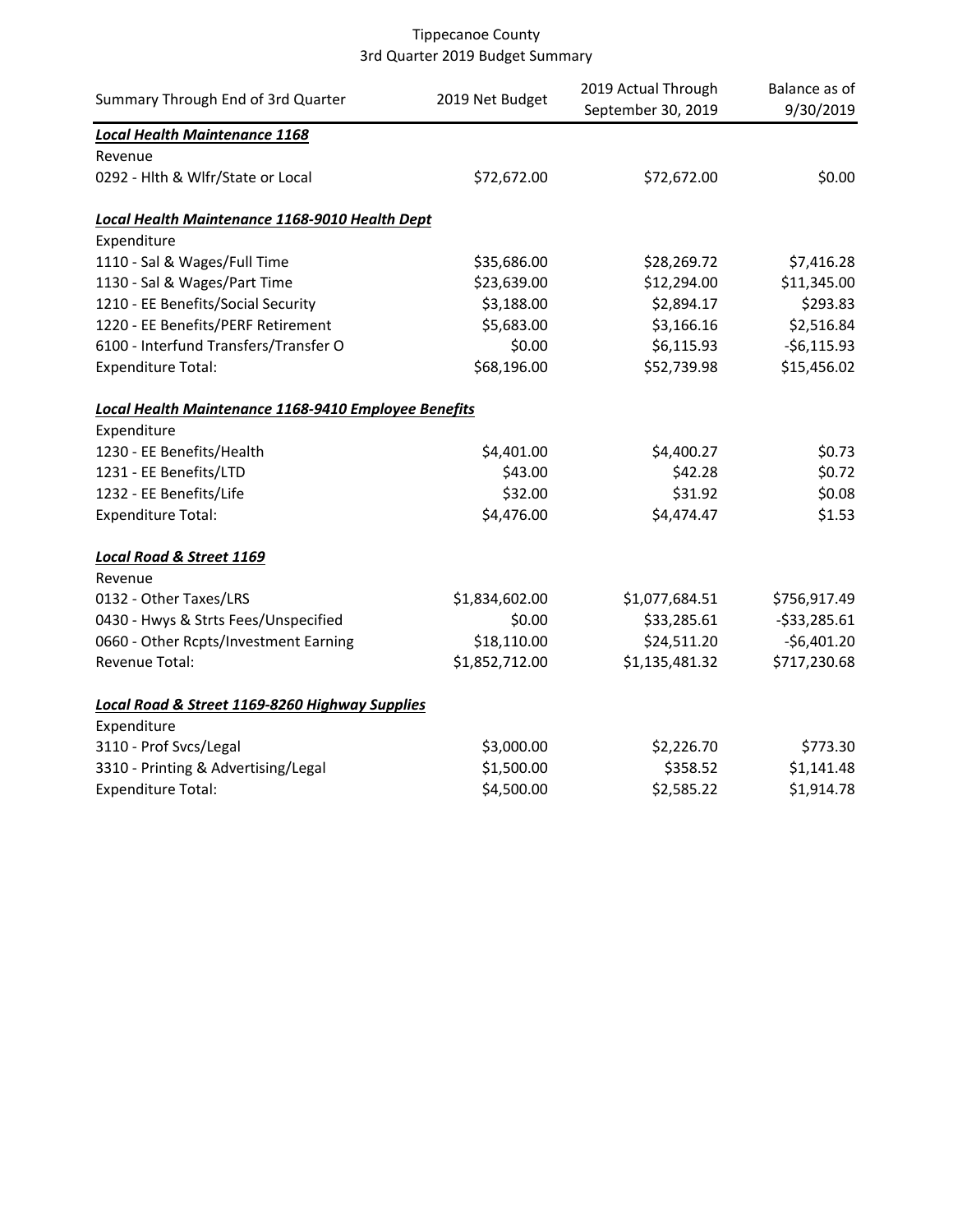| Summary Through End of 3rd Quarter                | 2019 Net Budget | 2019 Actual Through | Balance as of    |
|---------------------------------------------------|-----------------|---------------------|------------------|
|                                                   |                 | September 30, 2019  | 9/30/2019        |
| Local Road & Street 1169-8261 Highway Maintenance |                 |                     |                  |
| Expenditure                                       |                 |                     |                  |
| 2140 - Office Supplies/Minor Equip                | \$1,500.00      | \$140.00            | \$1,360.00       |
| 2210 - Oper Supplies/Gasoline & Oil               | \$235,450.00    | \$84,088.46         | \$151,361.54     |
| 2215 - Oper Supplies/Garage & Fleet               | \$120,000.00    | \$106,552.98        | \$13,447.02      |
| 2220 - Oper Supplies/Inst'l or Med                | \$3,750.00      | \$544.74            | \$3,205.26       |
| 2240 - Oper Supplies/Snow Removal                 | \$200,000.00    | \$198,639.66        | \$1,360.34       |
| 2260 - Oper Supplies/Signage                      | \$30,000.00     | \$9,736.81          | \$20,263.19      |
| 2310 - Rep & Maint/Building Mtls                  | \$60,800.00     | \$13,401.76         | \$47,398.24      |
| 2320 - Rep & Maint/Street Mtls                    | \$0.00          | $-55.51$            | \$5.51           |
| 2330 - Rep & Maint/Small Tools                    | \$2,000.00      | \$0.00              | \$2,000.00       |
| 2340 - Rep & Maint/Minor Equipment                | \$60,000.00     | \$23,888.49         | \$36,111.51      |
| 3190 - Prof Svcs/Other                            | \$8,247.00      | \$2,486.00          | \$5,761.00       |
| 3210 - Comm & Transp/Travel/Training              | \$1,595.00      | \$191.18            | \$1,403.82       |
| 3620 - Rep & Maint/Vehicle & Equip                | \$429,671.00    | \$35,770.44         | \$393,900.56     |
| 3630 - Rep & Maint/Roads & Streets                | \$133,390.00    | \$91,214.09         | \$42,175.91      |
| 3720 - Rentals & Leases/Heavy Mach                | \$326,704.00    | \$95,071.86         | \$231,632.14     |
| 4510 - Machinery & Equipment/General              | \$166,894.00    | \$131,618.44        | \$35,275.56      |
| <b>Expenditure Total:</b>                         | \$1,780,001.00  | \$793,339.40        | \$986,661.60     |
| Local Road & Street 1169-8263 Highway General     |                 |                     |                  |
| Expenditure                                       |                 |                     |                  |
| 2110 - Office Supplies/General                    | \$500.00        | \$437.98            | \$62.02          |
| 3210 - Comm & Transp/Travel/Training              | \$1,000.00      | \$0.00              | \$1,000.00       |
| 3240 - Comm & Transp/Software                     | \$591.00        | \$591.00            | \$0.00           |
| 3510 - Utility Service/Utilities                  | \$5,118.00      | \$5,083.23          | \$34.77          |
| 3610 - Rep & Maint/Buildings & Proper             | \$0.00          | \$130.00            | $-$130.00$       |
| 3630 - Rep & Maint/Roads & Streets                | \$159,409.00    | \$26,957.50         | \$132,451.50     |
| <b>Expenditure Total:</b>                         | \$166,618.00    | \$33,199.71         | \$133,418.29     |
| <b>Local Road &amp; Street Total Expenditures</b> | \$1,951,119.00  | \$829,124.33        | \$1,121,994.67   |
| <b>Major Bridge Fund 1171</b>                     |                 |                     |                  |
| Revenue                                           |                 |                     |                  |
| 0100 - Prop Taxes/Property                        | \$747,000.00    | \$410,958.46        | \$336,041.54     |
| 0124 - Other Taxes/FIT                            | \$2,900.00      | \$2,317.88          | \$582.12         |
| 0130 - Other Taxes/License Excise                 | \$55,000.00     | \$31,082.54         | \$23,917.46      |
| 0131 - Other Taxes/CVET                           | \$2,800.00      | \$1,609.72          | \$1,190.28       |
| <b>Revenue Total:</b>                             | \$807,700.00    | \$445,968.60        | \$361,731.40     |
| Major Bridge Fund 1171-8161 Highway               |                 |                     |                  |
| Expenditure                                       |                 |                     |                  |
| 3190 - Prof Svcs/Other                            | \$250,000.00    | \$14,334.25         | \$235,665.75     |
| <b>Motor Vehicle Highway Restricted 1173</b>      |                 |                     |                  |
| Revenue                                           |                 |                     |                  |
| 0133 - Other Taxes/MVH                            | \$0.00          | \$1,997,359.08      | $-$1,997,359.08$ |
| 0283 - Hwys & Strts/Federal                       | \$0.00          | \$105,678.81        | $-$105,678.81$   |
| Revenue Total:                                    | \$0.00          | \$2,103,037.89      | $-52,103,037.89$ |

### *Motor Vehicle Highway Restricted 1173-8062 Highway Repair & Maintenance*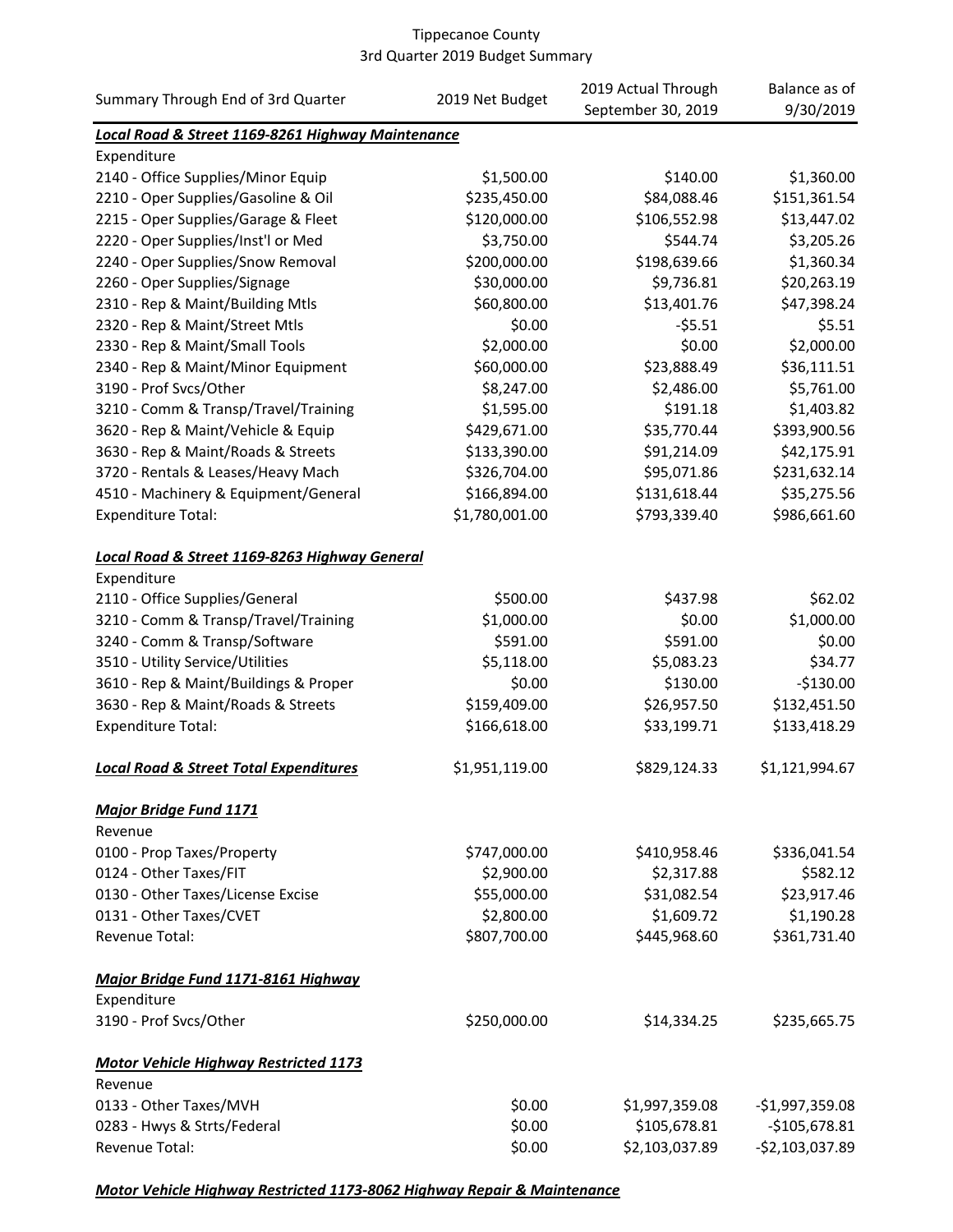|                                                                     |                 | 2019 Actual Through | Balance as of   |
|---------------------------------------------------------------------|-----------------|---------------------|-----------------|
| Summary Through End of 3rd Quarter                                  | 2019 Net Budget | September 30, 2019  | 9/30/2019       |
| Expenditure                                                         |                 |                     |                 |
| 1110 - Sal & Wages/Full Time                                        | \$52,750.00     | \$52,749.10         | \$0.90          |
| 1210 - EE Benefits/Social Security                                  | \$3,773.00      | \$3,772.69          | \$0.31          |
| 1220 - EE Benefits/PERF Retirement                                  | \$5,780.00      | \$5,779.20          | \$0.80          |
| 2320 - Rep & Maint/Street Mtls                                      | \$1,338,992.00  | \$1,263,762.04      | \$75,229.96     |
| 3120 - Prof Svcs/Engineer & Architect                               | \$429,000.00    | \$183,566.97        | \$245,433.03    |
| 3190 - Prof Svcs/Other                                              | \$120,000.00    | \$115,068.54        | \$4,931.46      |
| 3630 - Rep & Maint/Roads & Streets                                  | \$550,000.00    | \$418,726.88        | \$131,273.12    |
| 3720 - Rentals & Leases/Heavy Mach                                  | \$250,000.00    | \$26,429.72         | \$223,570.28    |
| 4240 - Infrastructure/Culverts & Drai                               | \$0.00          | \$27,749.60         | $-$27,749.60$   |
| <b>Expenditure Total:</b>                                           | \$2,750,295.00  | \$2,097,604.74      | \$652,690.26    |
| <b>Motor Vehicle Highway Restricted 1173-9410 Employee Benefits</b> |                 |                     |                 |
| Expenditure                                                         |                 |                     |                 |
| 1230 - EE Benefits/Health                                           | \$21,100.00     | \$21,088.71         | \$11.29         |
| 1231 - EE Benefits/LTD                                              | \$212.00        | \$213.68            | $-51.68$        |
| 1232 - EE Benefits/Life                                             | \$152.00        | \$152.80            | $-50.80$        |
| <b>Expenditure Total:</b>                                           | \$21,464.00     | \$21,455.19         | \$8.81          |
| <b>Misdemeanant 1175</b>                                            |                 |                     |                 |
| Revenue                                                             |                 |                     |                 |
| 0299 - Unrestricted Grants & Cntr/S/L                               | \$0.00          | \$95,982.15         | $-$ \$95,982.15 |
| 0730 - Refunds Reimb or Redeposits                                  | \$0.00          | \$41.99             | $-541.99$       |
| Revenue Total:                                                      | \$0.00          | \$96,024.14         | $-$96,024.14$   |
| Misdemeanant 1175-5410 Sheriff                                      |                 |                     |                 |
| Expenditure                                                         |                 |                     |                 |
| 2990 - Other Supplies/Non-specified                                 | \$47,991.00     | \$0.00              | \$47,991.00     |
| <b>Misdemeanant 1175-5510 Community Corrections</b>                 |                 |                     |                 |
| Expenditure                                                         |                 |                     |                 |
| 3190 - Prof Svcs/Other                                              | \$47,991.00     | \$29,900.12         | \$18,090.88     |
| <b>Motor Vehicle Highway 1176</b>                                   |                 |                     |                 |
| Revenue                                                             |                 |                     |                 |
| 0133 - Other Taxes/MVH                                              | \$5,168,863.00  | \$1,997,359.11      | \$3,171,503.89  |
| 0293 - Hwys & Strts/State or Local                                  | \$20,000.00     | \$20,000.00         | \$0.00          |
| 0299 - Unrestricted Grants & Cntr/S/L                               | \$0.00          | \$3,771.56          | $-$3,771.56$    |
| 0303 - Gen Govt Permits/Lot & Drvwy                                 | \$0.00          | \$16,323.75         | $-$16,323.75$   |
| 0430 - Hwys & Strts Fees/Unspecified                                | \$0.00          | \$19,269.84         | $-$19,269.84$   |
| 0491 - Other Fees & Charges/Doc&Copy                                | \$0.00          | \$97.25             | $-597.25$       |
| 0660 - Other Rcpts/Investment Earning                               | \$56,600.00     | \$59,401.54         | $-$2,801.54$    |
| 0730 - Refunds Reimb or Redeposits                                  | \$0.00          | \$3.06              | $-53.06$        |
| 0740 - Other Srcs/Sale Surplus Assets                               | \$0.00          | \$37,097.33         | $-$37,097.33$   |
| Revenue Total:                                                      | \$5,245,463.00  | \$2,153,323.44      | \$3,092,139.56  |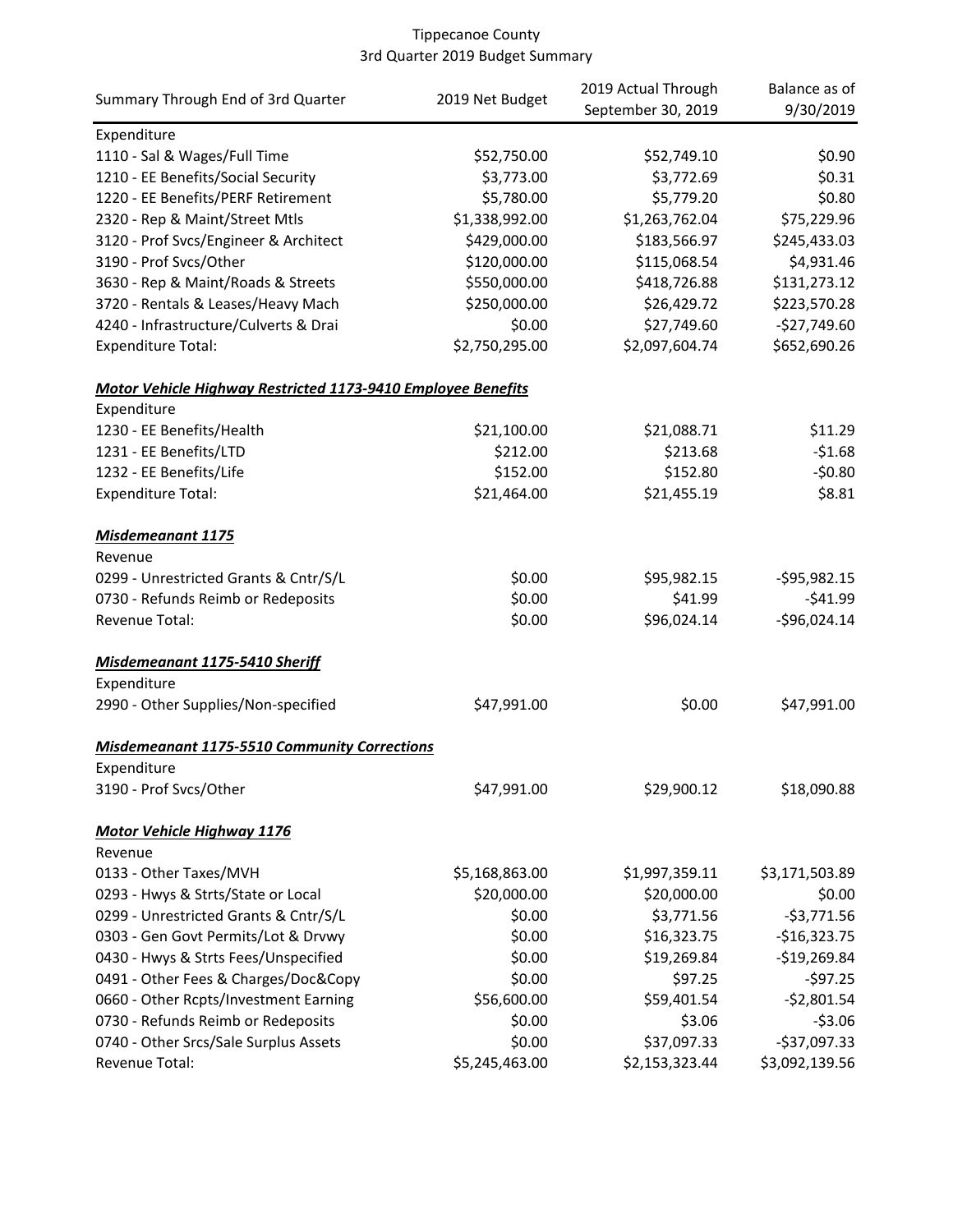| Summary Through End of 3rd Quarter                                             |                 | 2019 Actual Through | Balance as of |
|--------------------------------------------------------------------------------|-----------------|---------------------|---------------|
|                                                                                | 2019 Net Budget | September 30, 2019  | 9/30/2019     |
| Motor Vehicle Highway 1176-8060 Highway Administration                         |                 |                     |               |
| Expenditure                                                                    |                 |                     |               |
| 1110 - Sal & Wages/Full Time                                                   | \$398,852.00    | \$289,097.13        | \$109,754.87  |
| 1112 - Sal & Wages/Chief Dep & Appt                                            | \$233,507.00    | \$170,639.76        | \$62,867.24   |
| 1150 - Sal & Wages/Overtime                                                    | \$20,693.00     | \$15,482.91         | \$5,210.09    |
| 1210 - EE Benefits/Social Security                                             | \$48,853.00     | \$34,532.72         | \$14,320.28   |
| 1220 - EE Benefits/PERF Retirement                                             | \$73,418.00     | \$53,555.73         | \$19,862.27   |
| 2110 - Office Supplies/General                                                 | \$5,000.00      | \$4,994.81          | \$5.19        |
| 3145 - Prof Svcs/Hlth & Med Prof                                               | \$2,000.00      | \$838.50            | \$1,161.50    |
| 3210 - Comm & Transp/Travel/Training                                           | \$5,587.00      | \$781.10            | \$4,805.90    |
| 3230 - Comm & Transp/Postage & Frght                                           | \$972.00        | \$569.02            | \$402.98      |
| 3310 - Printing & Advertising/Legal                                            | \$560.00        | \$559.39            | \$0.61        |
| <b>Expenditure Total:</b>                                                      | \$789,442.00    | \$571,051.07        | \$218,390.93  |
| Motor Vehicle Highway 1176-8061 Highway Repair & Maintenance                   |                 |                     |               |
| Expenditure                                                                    |                 |                     |               |
| 1110 - Sal & Wages/Full Time                                                   | \$1,006,703.00  | \$738,601.57        | \$268,101.43  |
| 1130 - Sal & Wages/Part Time                                                   | \$20,000.00     | \$2,735.00          | \$17,265.00   |
| 1150 - Sal & Wages/Overtime                                                    | \$81,629.00     | \$60,931.09         | \$20,697.91   |
| 1210 - EE Benefits/Social Security                                             | \$82,092.00     | \$57,351.06         | \$24,740.94   |
| 1220 - EE Benefits/PERF Retirement                                             | \$117,352.00    | \$87,409.14         | \$29,942.86   |
| 2210 - Oper Supplies/Gasoline & Oil                                            | \$10,182.00     | \$10,181.07         | \$0.93        |
| 2320 - Rep & Maint/Street Mtls                                                 | \$5,136.00      | \$4,277.28          | \$858.72      |
| 2340 - Rep & Maint/Minor Equipment                                             | \$16,530.00     | \$16,456.03         | \$73.97       |
| 3970 - Other Disb/Costs of Business                                            | \$20.00         | \$20.00             | \$0.00        |
| 6100 - Interfund Transfers/Transfer O                                          | \$10,000.00     | \$0.00              | \$10,000.00   |
| <b>Expenditure Total:</b>                                                      | \$1,349,644.00  | \$977,962.24        | \$371,681.76  |
|                                                                                |                 |                     |               |
| Motor Vehicle Highway 1176-8063 Highway General & Undistributed<br>Expenditure |                 |                     |               |
|                                                                                | \$2,209.00      | \$2,208.72          | \$0.28        |
| 2220 - Oper Supplies/Inst'l or Med                                             |                 |                     |               |
| 2340 - Rep & Maint/Minor Equipment                                             | \$9,878.00      | \$9,859.05          | \$18.95       |
| 3190 - Prof Svcs/Other                                                         | \$366.00        | \$366.27            | $-50.27$      |
| 3210 - Comm & Transp/Travel/Training                                           | \$2,000.00      | \$1,402.24          | \$597.76      |
| 3510 - Utility Service/Utilities                                               | \$3,475.00      | \$3,474.71          | \$0.29        |
| 3610 - Rep & Maint/Buildings & Proper                                          | \$5,929.00      | \$5,928.35          | \$0.65        |
| 3620 - Rep & Maint/Vehicle & Equip                                             | \$892.00        | \$891.31            | \$0.69        |
| 3910 - Other Disb/Dues & Subscription                                          | \$1,650.00      | \$1,650.00          | \$0.00        |
| <b>Expenditure Total:</b>                                                      | \$26,399.00     | \$25,780.65         | \$618.35      |
| Motor Vehicle Highway 1176-9410 Employee Benefits                              |                 |                     |               |
| Expenditure                                                                    |                 |                     |               |
| 1230 - EE Benefits/Health                                                      | \$542,424.00    | \$389,509.17        | \$152,914.83  |
| 1231 - EE Benefits/LTD                                                         | \$5,314.00      | \$4,562.12          | \$751.88      |
| 1232 - EE Benefits/Life                                                        | \$3,312.00      | \$2,866.56          | \$445.44      |
| 1910 - Other Personal Services/WC                                              | \$75,862.00     | \$75,862.00         | \$0.00        |
| 1920 - Other Personal Services/Unempl                                          | \$1,500.00      | \$0.00              | \$1,500.00    |
| <b>Expenditure Total:</b>                                                      | \$628,412.00    | \$472,799.85        | \$155,612.15  |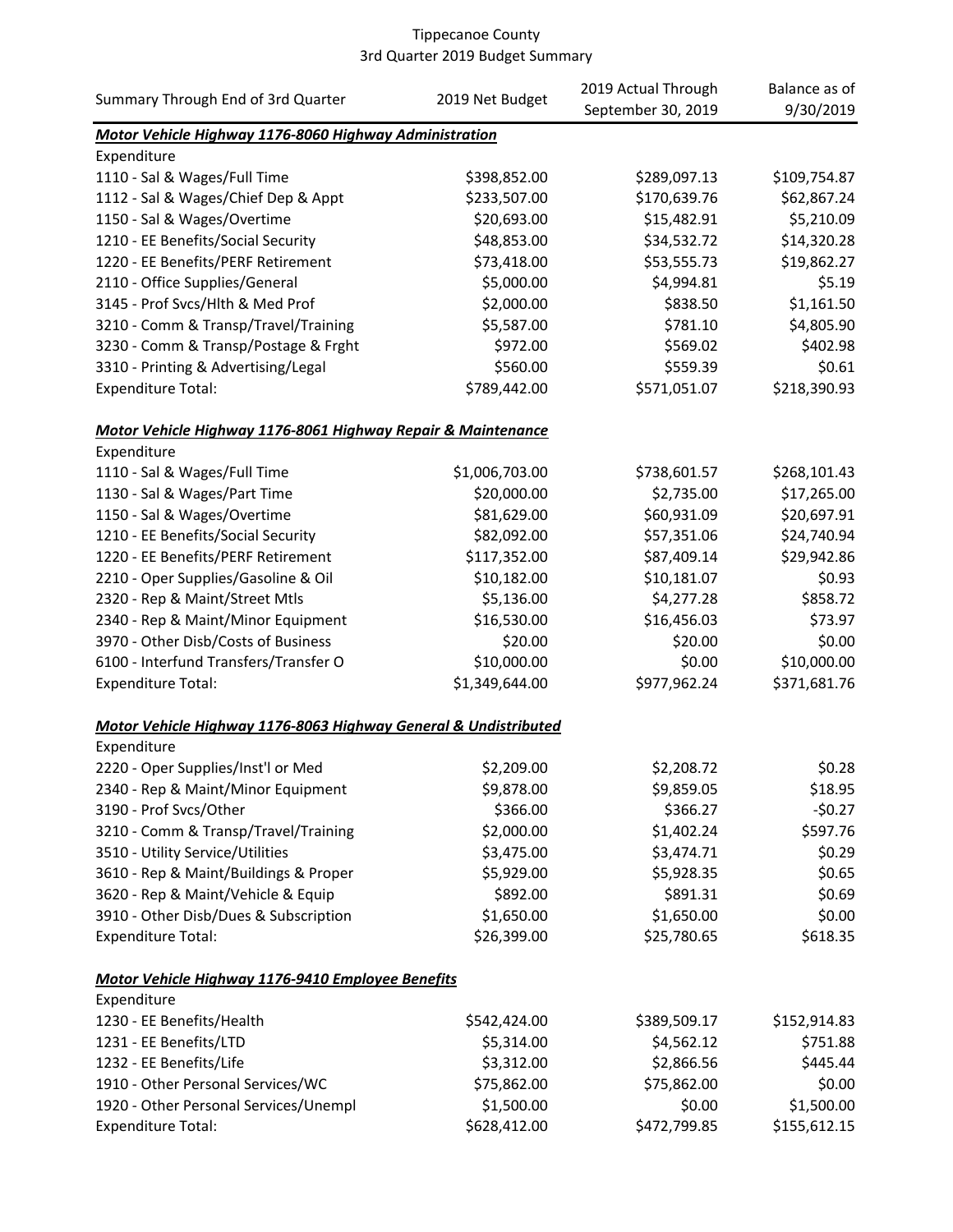| Summary Through End of 3rd Quarter      | 2019 Net Budget | 2019 Actual Through<br>September 30, 2019 | Balance as of<br>9/30/2019 |
|-----------------------------------------|-----------------|-------------------------------------------|----------------------------|
| <b>Park Non-Reverting 1178</b>          |                 |                                           |                            |
| Revenue                                 |                 |                                           |                            |
| 0660 - Other Rcpts/Investment Earning   | \$0.00          | \$571.07                                  | $-$571.07$                 |
| <b>Plat Book Fund 1181</b>              |                 |                                           |                            |
| Revenue                                 |                 |                                           |                            |
| 0401 - Gen Govt Fees/Auditor            | \$30,000.00     | \$34,525.00                               | $-$4,525.00$               |
| Plat Book Fund 1181-0110 Auditor        |                 |                                           |                            |
| Expenditure                             |                 |                                           |                            |
| 1113 - Sal & Wages/Benefit Elig PT      | \$24,647.00     | \$18,011.24                               | \$6,635.76                 |
| 1210 - EE Benefits/Social Security      | \$1,886.00      | \$1,372.82                                | \$513.18                   |
| 1220 - EE Benefits/PERF Retirement      | \$0.00          | \$0.00                                    | \$0.00                     |
| 2110 - Office Supplies/General          | \$500.00        | \$0.00                                    | \$500.00                   |
| 2120 - Office Supplies/Forms            | \$750.00        | \$0.00                                    | \$750.00                   |
| 3210 - Comm & Transp/Travel/Training    | \$750.00        | \$0.00                                    | \$750.00                   |
| <b>Expenditure Total:</b>               | \$28,533.00     | \$19,384.06                               | \$9,148.94                 |
| Rainy Day Fund 1186-0430 Drainage Board |                 |                                           |                            |
| Expenditure                             |                 |                                           |                            |
| 4240 - Infrastructure/Culverts & Drai   | \$166,764.00    | \$25,161.89                               | \$141,602.11               |
| <b>Reassessment 1188</b>                |                 |                                           |                            |
| Revenue                                 |                 |                                           |                            |
| 0100 - Prop Taxes/Property              | \$350,000.00    | \$184,944.44                              | \$165,055.56               |
| 0124 - Other Taxes/FIT                  | \$2,000.00      | \$1,043.04                                | \$956.96                   |
| 0130 - Other Taxes/License Excise       | \$25,000.00     | \$13,987.16                               | \$11,012.84                |
| 0131 - Other Taxes/CVET                 | \$1,200.00      | \$724.37                                  | \$475.63                   |
| 0660 - Other Rcpts/Investment Earning   | \$4,527.00      | \$3,810.45                                | \$716.55                   |
| Revenue Total:                          | \$382,727.00    | \$204,509.46                              | \$178,217.54               |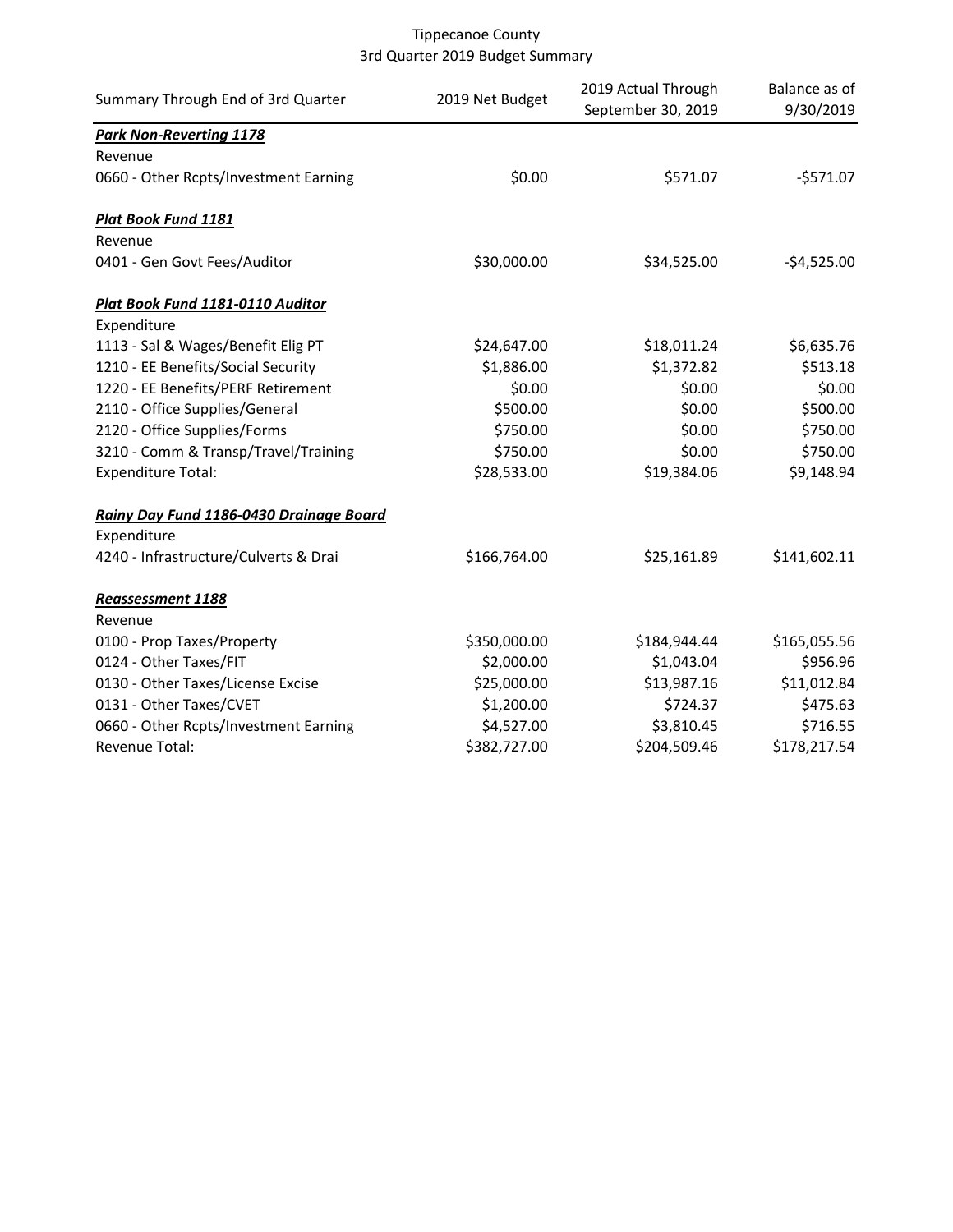|                                                |                 | 2019 Actual Through | Balance as of  |
|------------------------------------------------|-----------------|---------------------|----------------|
| Summary Through End of 3rd Quarter             | 2019 Net Budget | September 30, 2019  | 9/30/2019      |
| Reassessment 1188-0510 Assessor                |                 |                     |                |
| Expenditure                                    |                 |                     |                |
| 1110 - Sal & Wages/Full Time                   | \$116,855.00    | \$61,749.47         | \$55,105.53    |
| 1113 - Sal & Wages/Benefit Elig PT             | \$32,199.00     | \$24,014.86         | \$8,184.14     |
| 1130 - Sal & Wages/Part Time                   | \$70,000.00     | \$32,215.18         | \$37,784.82    |
| 1132 - Sal & Wages/Board Members               | \$9,100.00      | \$4,680.00          | \$4,420.00     |
| 1210 - EE Benefits/Social Security             | \$17,454.00     | \$9,116.47          | \$8,337.53     |
| 1220 - EE Benefits/PERF Retirement             | \$13,088.00     | \$6,915.77          | \$6,172.23     |
| 1910 - Other Personal Services/WC              | \$2,201.00      | \$0.00              | \$2,201.00     |
| 1920 - Other Personal Services/Unempl          | \$110.00        | \$0.00              | \$110.00       |
| 2110 - Office Supplies/General                 | \$6,000.00      | \$1,472.73          | \$4,527.27     |
| 2120 - Office Supplies/Forms                   | \$10,000.00     | \$9,240.06          | \$759.94       |
| 2210 - Oper Supplies/Gasoline & Oil            | \$3,000.00      | \$0.00              | \$3,000.00     |
| 3140 - Prof Svcs/Counselng Consults            | \$10,000.00     | \$5,034.00          | \$4,966.00     |
| 3190 - Prof Svcs/Other                         | \$52,977.00     | \$8,700.00          | \$44,277.00    |
| 3210 - Comm & Transp/Travel/Training           | \$15,000.00     | \$7,534.32          | \$7,465.68     |
| 3230 - Comm & Transp/Postage & Frght           | \$19,584.00     | \$18,342.62         | \$1,241.38     |
| 3240 - Comm & Transp/Software                  | \$35,300.00     | \$20,240.00         | \$15,060.00    |
| 3310 - Printing & Advertising/Legal            | \$450.00        | \$0.00              | \$450.00       |
| 3420 - Insur/Vehicle & Equipment               | \$1,600.00      | \$719.91            | \$880.09       |
| 3510 - Utility Service/Utilities               | \$600.00        | \$407.25            | \$192.75       |
| 3620 - Rep & Maint/Vehicle & Equip             | \$1,654.00      | \$0.00              | \$1,654.00     |
| 3910 - Other Disb/Dues & Subscription          | \$23,500.00     | \$4,838.60          | \$18,661.40    |
| <b>Expenditure Total:</b>                      | \$440,672.00    | \$215,221.24        | \$225,450.76   |
| Reassessment 1188-9410 Employee Benefits       |                 |                     |                |
| Expenditure                                    |                 |                     |                |
| 1230 - EE Benefits/Health                      | \$31,300.00     | \$13,844.84         | \$17,455.16    |
| 1231 - EE Benefits/LTD                         | \$558.00        | \$331.09            | \$226.91       |
| 1232 - EE Benefits/Life                        | \$439.00        | \$219.30            | \$219.70       |
| <b>Expenditure Total:</b>                      | \$32,297.00     | \$14,395.23         | \$17,901.77    |
| <b>Recorder Records Perpetuation 1189</b>      |                 |                     |                |
| Revenue                                        |                 |                     |                |
| 0303 - Gen Govt Permits/Lot & Drvwy            | \$375,000.00    | \$0.00              | \$375,000.00   |
| 0403 - Gen Govt Fees/Recorder                  | \$0.00          | \$299,907.10        | $-$299,907.10$ |
| Revenue Total:                                 | \$375,000.00    | \$299,907.10        | \$75,092.90    |
| <b>Recorder Records Perpetuation 1189-0310</b> |                 |                     |                |
| Expenditure                                    |                 |                     |                |
| 1110 - Sal & Wages/Full Time                   | \$121,096.00    | \$62,449.75         | \$58,646.25    |
| 1112 - Sal & Wages/Chief Dep & Appt            | \$52,842.00     | \$37,801.71         | \$15,040.29    |
| 1210 - EE Benefits/Social Security             | \$13,307.00     | \$7,406.87          | \$5,900.13     |
| 1220 - EE Benefits/PERF Retirement             | \$19,482.00     | \$11,228.07         | \$8,253.93     |
| 3190 - Prof Svcs/Other                         | \$200,000.00    | \$29,313.77         | \$170,686.23   |
| <b>Expenditure Total:</b>                      | \$406,727.00    | \$148,200.17        | \$258,526.83   |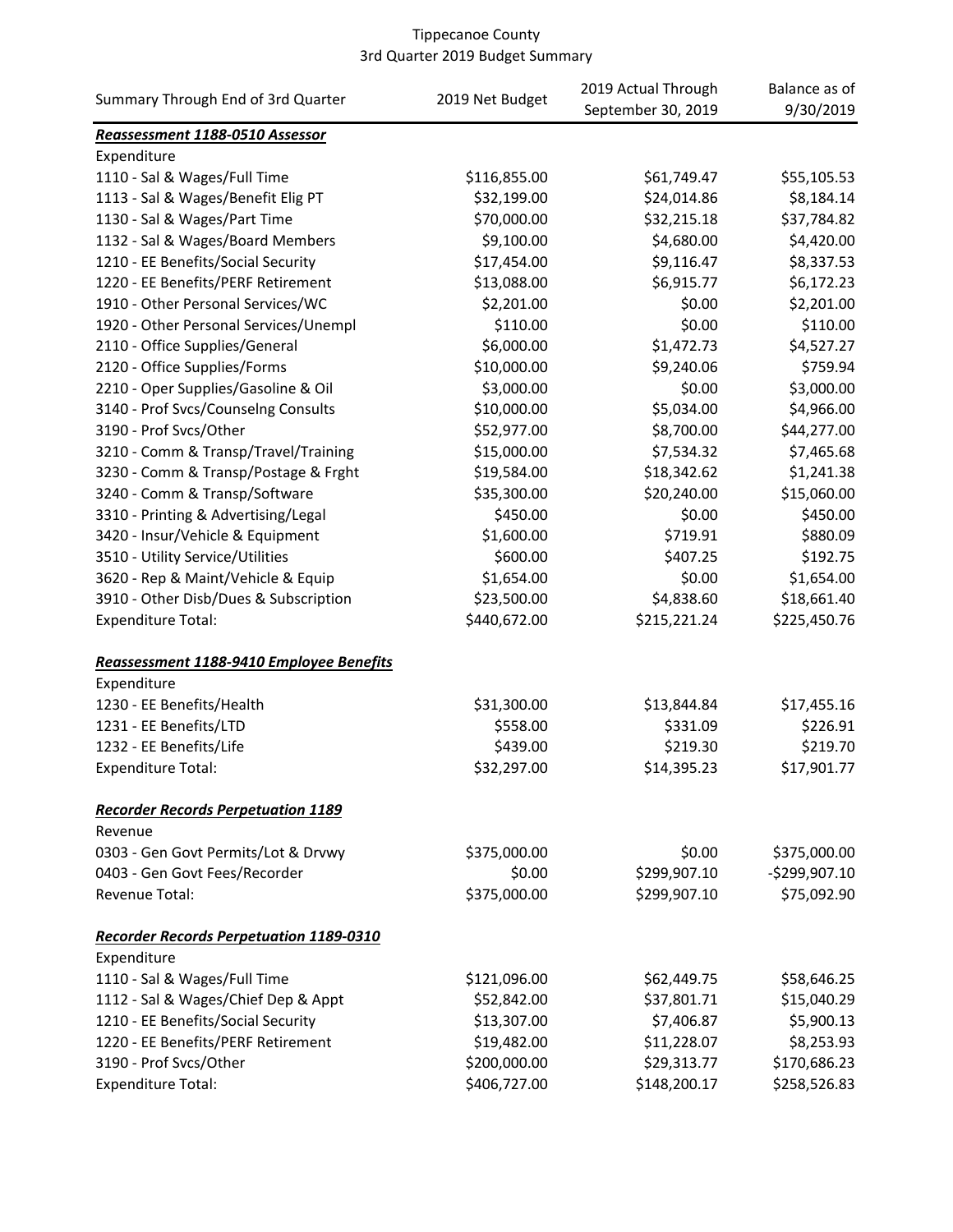| Summary Through End of 3rd Quarter                        | 2019 Net Budget | 2019 Actual Through | Balance as of  |
|-----------------------------------------------------------|-----------------|---------------------|----------------|
|                                                           |                 | September 30, 2019  | 9/30/2019      |
| Recorder Records Perpetuation 1189-9410 Employee Benefits |                 |                     |                |
| Expenditure                                               |                 |                     |                |
| 1230 - EE Benefits/Health                                 | \$35,500.00     | \$17,339.58         | \$18,160.42    |
| 1231 - EE Benefits/LTD                                    | \$725.00        | \$377.39            | \$347.61       |
| 1232 - EE Benefits/Life                                   | \$725.00        | \$246.24            | \$478.76       |
| 1910 - Other Personal Services/WC                         | \$1,761.00      | \$0.00              | \$1,761.00     |
| <b>Expenditure Total:</b>                                 | \$38,711.00     | \$17,963.21         | \$20,747.79    |
| <b>Sheriff's Pension Trust 1193</b>                       |                 |                     |                |
| Revenue                                                   |                 |                     |                |
| 0511 - Publ Safety Fines/County Court                     | \$205,000.00    | \$126,608.32        | \$78,391.68    |
| Key:                                                      | \$11,935,410.00 |                     |                |
| Expenditure                                               |                 |                     |                |
| 1221 - EE Benefits/Sheriff Retirement                     | \$175,365.00    | \$175,365.00        | \$0.00         |
| <b>Public Defender User Fees 1200</b>                     |                 |                     |                |
| Revenue                                                   |                 |                     |                |
| 0291 - Publ Safety/State or Local                         | \$0.00          | \$812.53            | $-$ \$812.53   |
| 0414 - Publ Safety Fees/Public Defend                     | \$70,000.00     | \$86,927.79         | $-$16,927.79$  |
| Revenue Total:                                            | \$70,000.00     | \$87,740.32         | $-$17,740.32$  |
| Public Defender User Fees 1200-6310                       |                 |                     |                |
| Expenditure                                               |                 |                     |                |
| 3190 - Prof Svcs/Other                                    | \$124,230.00    | \$83,553.53         | \$40,676.47    |
| <b>Surplus Tax 1201</b>                                   |                 |                     |                |
| Revenue                                                   |                 |                     |                |
| 0102 - Prop Taxes/Surplus                                 | \$0.00          | \$74,676.70         | $-$74,676.70$  |
| Surplus Tax 1201-0120 Auditor Settlement                  |                 |                     |                |
| Expenditure                                               |                 |                     |                |
| 6100 - Interfund Transfers/Transfer O                     | \$0.00          | \$245,068.16        | $-$245,068.16$ |
| Surplus Tax 1201-0210 Treasurer                           |                 |                     |                |
| Expenditure                                               |                 |                     |                |
| 3990 - Other Disb/Non-Specified                           | \$0.00          | \$143,943.57        | $-$143,943.57$ |
| <b>Surveyor's Corner Perpetuation 1202</b>                |                 |                     |                |
| Revenue                                                   |                 |                     |                |
| 0403 - Gen Govt Fees/Recorder                             | \$120,000.00    | \$82,420.00         | \$37,580.00    |
| <b>Surveyor's Corner Perpetuation 1202-0410</b>           |                 |                     |                |
| Expenditure                                               |                 |                     |                |
| 1110 - Sal & Wages/Full Time                              | \$12,602.00     | \$9,208.73          | \$3,393.27     |
| 1111 - Sal & Wages/Elected Official                       | \$53,046.00     | \$38,764.75         | \$14,281.25    |
| 1130 - Sal & Wages/Part Time                              | \$5,000.00      | \$0.00              | \$5,000.00     |
| 1210 - EE Benefits/Social Security                        | \$5,405.00      | \$3,638.41          | \$1,766.59     |
| 1220 - EE Benefits/PERF Retirement                        | \$7,353.00      | \$5,386.43          | \$1,966.57     |
| 2110 - Office Supplies/General                            | \$4,000.00      | \$0.00              | \$4,000.00     |
| 2210 - Oper Supplies/Gasoline & Oil                       | \$3,500.00      | \$184.34            | \$3,315.66     |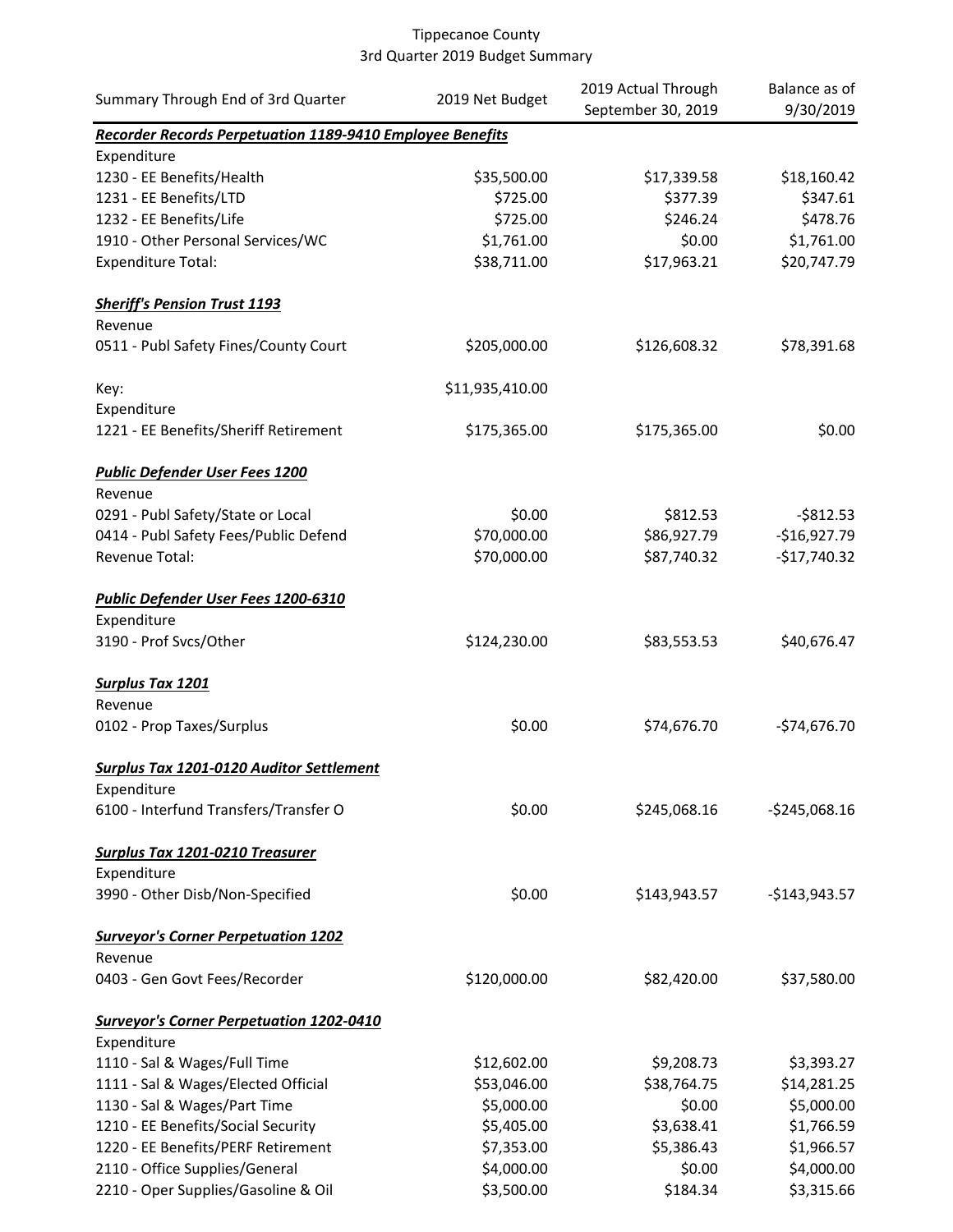|                                                                   |                 | 2019 Actual Through | Balance as of    |
|-------------------------------------------------------------------|-----------------|---------------------|------------------|
| Summary Through End of 3rd Quarter                                | 2019 Net Budget | September 30, 2019  | 9/30/2019        |
| 3140 - Prof Svcs/Counselng Consults                               | \$15,000.00     | \$0.00              | \$15,000.00      |
| 3210 - Comm & Transp/Travel/Training                              | \$3,500.00      | \$0.00              | \$3,500.00       |
| 3240 - Comm & Transp/Software                                     | \$1,500.00      | \$0.00              | \$1,500.00       |
| 3310 - Printing & Advertising/Legal                               | \$300.00        | \$0.00              | \$300.00         |
| 3510 - Utility Service/Utilities                                  | \$2,500.00      | \$0.00              | \$2,500.00       |
| 3610 - Rep & Maint/Buildings & Proper                             | \$2,000.00      | \$203.09            | \$1,796.91       |
| 3620 - Rep & Maint/Vehicle & Equip                                | \$3,200.00      | \$0.00              | \$3,200.00       |
| 3910 - Other Disb/Dues & Subscription                             | \$650.00        | \$0.00              | \$650.00         |
| 4590 - Machinery & Equipment/Other                                | \$10,000.00     | \$371.95            | \$9,628.05       |
| <b>Expenditure Total:</b>                                         | \$129,556.00    | \$57,757.70         | \$71,798.30      |
| <b>Surveyor's Corner Perpetuation 1202-9410 Employee Benefits</b> |                 |                     |                  |
| Expenditure                                                       |                 |                     |                  |
| 1230 - EE Benefits/Health                                         | \$4,000.00      | \$2,828.70          | \$1,171.30       |
| 1231 - EE Benefits/LTD                                            | \$247.00        | \$148.68            | \$98.32          |
| 1232 - EE Benefits/Life                                           | \$219.00        | \$65.70             | \$153.30         |
| <b>Expenditure Total:</b>                                         | \$4,466.00      | \$3,043.08          | \$1,422.92       |
| Tax Sale Fees 1203                                                |                 |                     |                  |
| Revenue                                                           |                 |                     |                  |
| 0808 - Settlement/Treasurer Other Col                             | \$0.00          | \$150.00            | $-$150.00$       |
| Tax Sale Fees 1203-0120 Auditor Settlement                        | \$12,030,120.00 |                     |                  |
| Expenditure                                                       |                 |                     |                  |
| 8008 - Settlement/Treasurer Other Dis                             | \$0.00          | \$5,675.00          | $-55,675.00$     |
| <b>Tax Sale Redemption 1204</b>                                   |                 |                     |                  |
| Revenue                                                           |                 |                     |                  |
| 0670 - Other Rcpts/Misc Sources                                   | \$0.00          | \$121,014.16        | $-$121,014.16$   |
| <b>Tax Sale Redemption 1204-0210 Treasurer</b>                    |                 |                     |                  |
| Expenditure                                                       |                 |                     |                  |
| 3190 - Prof Svcs/Other                                            | \$0.00          | \$116,441.44        | $-$116,441.44$   |
| <b>Tax Sale Surplus 1205</b>                                      |                 |                     |                  |
| Revenue                                                           |                 |                     |                  |
| 0670 - Other Rcpts/Misc Sources                                   | \$0.00          | \$1,322,608.23      | $-$1,322,608.23$ |
| Tax Sale Surplus 1205-0110 Treasurer                              |                 |                     |                  |
| Expenditure                                                       |                 |                     |                  |
| 3190 - Prof Svcs/Other                                            | \$0.00          | \$709,640.72        | $-$709,640.72$   |
| <b>Local Health Dept Trust 1206</b>                               |                 |                     |                  |
| Revenue                                                           |                 |                     |                  |
| 0292 - Hlth & Wlfr/State or Local                                 | \$65,428.00     | \$65,427.72         | \$0.28           |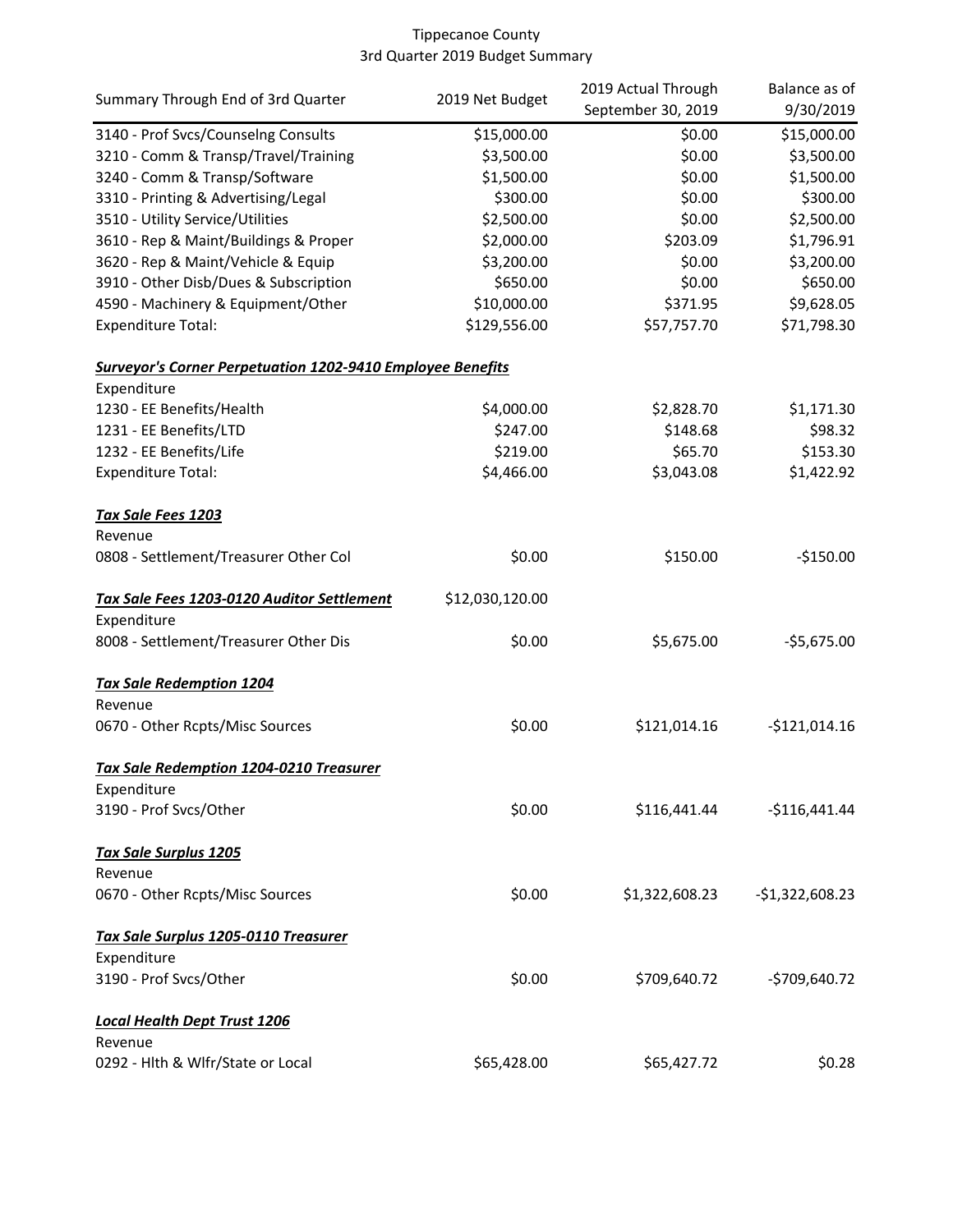| Summary Through End of 3rd Quarter                  | 2019 Net Budget | 2019 Actual Through | Balance as of |
|-----------------------------------------------------|-----------------|---------------------|---------------|
|                                                     |                 | September 30, 2019  | 9/30/2019     |
| Local Health Dept Trust 1206-9010 Health Dept       |                 |                     |               |
| Expenditure                                         |                 |                     |               |
| 1113 - Sal & Wages/Benefit Elig PT                  | \$29,858.00     | \$9,523.81          | \$20,334.19   |
| 1130 - Sal & Wages/Part Time                        | \$14,064.00     | \$12,051.00         | \$2,013.00    |
| 1210 - EE Benefits/Social Security                  | \$3,843.00      | \$1,609.67          | \$2,233.33    |
| 3145 - Prof Svcs/Hlth & Med Prof                    | \$4,800.00      | \$4,800.00          | \$0.00        |
| 3190 - Prof Svcs/Other                              | \$3,036.00      | \$2,403.00          | \$633.00      |
| 3510 - Utility Service/Utilities                    | \$3,602.00      | \$2,700.90          | \$901.10      |
| 6100 - Interfund Transfers/Transfer O               | \$0.00          | \$32,051.03         | $-$32,051.03$ |
| <b>Expenditure Total:</b>                           | \$59,203.00     | \$65,139.41         | $-$5,936.41$  |
| Local Health Dept Trust 1206-9410 Employee Benefits |                 |                     |               |
| Expenditure                                         |                 |                     |               |
| 1230 - EE Benefits/Health                           | \$6,025.00      | \$1,338.80          | \$4,686.20    |
| 1231 - EE Benefits/LTD                              | \$117.00        | \$25.84             | \$91.16       |
| 1232 - EE Benefits/Life                             | \$83.00         | \$18.24             | \$64.76       |
| <b>Expenditure Total:</b>                           | \$6,225.00      | \$1,382.88          | \$4,842.12    |
| <b>Unsafe Building 1207-Building Commission</b>     |                 |                     |               |
| Expenditure                                         |                 |                     |               |
| 3190 - Prof Svcs/Other                              | \$50,000.00     | \$0.00              | \$50,000.00   |
| GAL Grant 1213                                      |                 |                     |               |
| Revenue                                             |                 |                     |               |
| 0292 - Hlth & Wlfr/State or Local                   | \$70,122.00     | \$75,586.00         | $-$5,464.00$  |
| <b>GAL Grant 1213-7310 CASA</b>                     |                 |                     |               |
| Expenditure                                         |                 |                     |               |
| 1110 - Sal & Wages/Full Time                        | \$29,906.00     | \$21,853.99         | \$8,052.01    |
| 1113 - Sal & Wages/Benefit Elig PT                  | \$20,163.00     | \$14,262.42         | \$5,900.58    |
| 1130 - Sal & Wages/Part Time                        | \$0.00          | \$0.00              | \$0.00        |
| 1210 - EE Benefits/Social Security                  | \$3,831.00      | \$2,525.65          | \$1,305.35    |
| 1220 - EE Benefits/PERF Retirement                  | \$3,350.00      | \$2,447.58          | \$902.42      |
| 2140 - Office Supplies/Minor Equip                  | \$1,665.00      | \$1,573.96          | \$91.04       |
| 2260 - Oper Supplies/Signage                        | \$2,000.00      | \$1,556.00          | \$444.00      |
| 2310 - Rep & Maint/Building Mtls                    | \$3,805.00      | \$135.50            | \$3,669.50    |
| 2990 - Other Supplies/Non-specified                 | \$195.00        | \$195.00            | \$0.00        |
| 3190 - Prof Svcs/Other                              | \$24.00         | \$24.00             | \$0.00        |
| 3220 - Comm & Transp/Communications                 | \$11,000.00     | \$11,000.00         | \$0.00        |
| 3240 - Comm & Transp/Software                       | \$900.00        | \$0.00              | \$900.00      |
| 3910 - Other Disb/Dues & Subscription               | \$250.00        | \$0.00              | \$250.00      |
| <b>Expenditure Total:</b>                           | \$77,089.00     | \$55,574.10         | \$21,514.90   |
| <b>Inelibible Homestead 1216</b>                    |                 |                     |               |
| Revenue                                             |                 |                     |               |
| 0104 - Prop Taxes/Ineligible Hmstd                  | \$20,000.00     | \$20,933.80         | $-5933.80$    |
| 0665 - Other Rcpts/Tax Pnlts & Intr                 | \$1,000.00      | \$1,005.01          | $-55.01$      |
| 0808 - Settlement/Treasurer Other Col               | \$0.00          | \$10.15             | $-510.15$     |
| Revenue Total:                                      | \$21,000.00     | \$21,948.96         | $-$948.96$    |

*Inelibible Homestead 1216-0110 Auditor*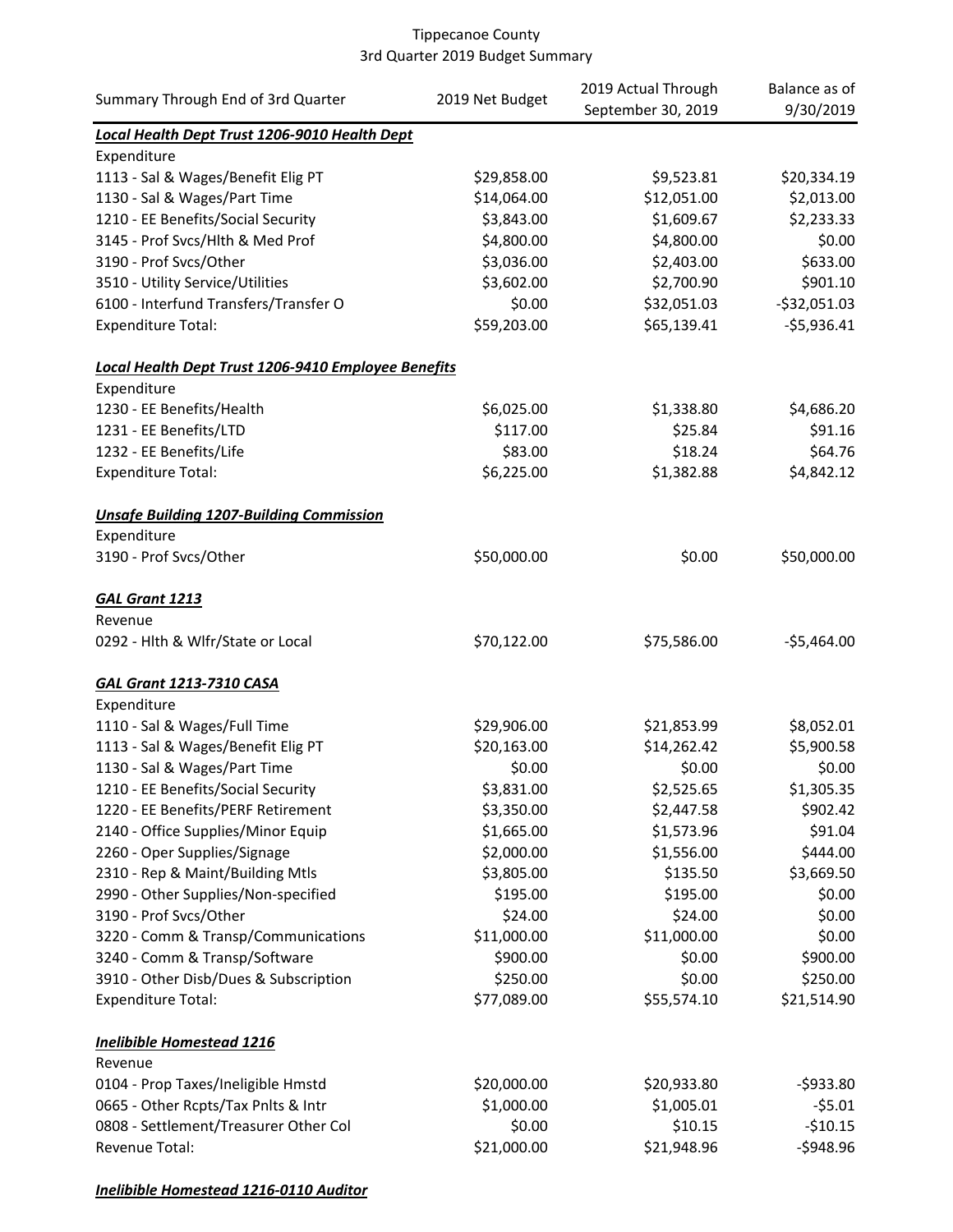|                                                           |                 | 2019 Actual Through | Balance as of  |
|-----------------------------------------------------------|-----------------|---------------------|----------------|
| Summary Through End of 3rd Quarter                        | 2019 Net Budget | September 30, 2019  | 9/30/2019      |
| Expenditure                                               |                 |                     |                |
| 1113 - Sal & Wages/Benefit Elig PT                        | \$8,216.00      | \$6,003.62          | \$2,212.38     |
| 1130 - Sal & Wages/Part Time                              | \$13,450.00     | \$3,500.00          | \$9,950.00     |
| 1150 - Sal & Wages/Overtime                               | \$2,500.00      | \$0.00              | \$2,500.00     |
| 1210 - EE Benefits/Social Security                        | \$1,849.00      | \$724.43            | \$1,124.57     |
| 1220 - EE Benefits/PERF Retirement                        | \$280.00        | \$0.00              | \$280.00       |
| 2110 - Office Supplies/General                            | \$1,500.00      | \$668.53            | \$831.47       |
| 2130 - Office Supplies/Printing                           | \$2,500.00      | \$611.86            | \$1,888.14     |
| 3190 - Prof Svcs/Other                                    | \$96,600.00     | \$0.00              | \$96,600.00    |
| 3210 - Comm & Transp/Travel/Training                      | \$1,500.00      | \$147.12            | \$1,352.88     |
| 3910 - Other Disb/Dues & Subscription                     | \$1,100.00      | \$1,061.00          | \$39.00        |
| 3940 - Other Disb/General Refunds                         | \$0.00          | \$605.13            | $-$605.13$     |
| 4590 - Machinery & Equipment/Other                        | \$2,000.00      | \$0.00              | \$2,000.00     |
| 6100 - Interfund Transfers/Transfer O                     | \$10,000.00     | \$10,000.00         | \$0.00         |
| <b>Expenditure Total:</b>                                 | \$141,495.00    | \$23,321.69         | \$118,173.31   |
|                                                           |                 |                     |                |
| Inelibible Homestead 1216-0120 Auditor Settlement         |                 |                     |                |
| Expenditure                                               |                 |                     |                |
| 8008 - Settlement/Treasurer Other Dis                     | \$100.00        | \$24.82             | \$75.18        |
| <b>Elected Official Training Fund 1217</b>                |                 |                     |                |
| Revenue                                                   |                 |                     |                |
| 0403 - Gen Govt Fees/Recorder                             | \$21,000.00     | \$16,635.00         | \$4,365.00     |
| 0730 - Refunds Reimb or Redeposits                        | \$0.00          | \$255.06            | $-5255.06$     |
| Revenue Total:                                            | \$21,000.00     | \$16,890.06         | \$4,109.94     |
|                                                           |                 |                     |                |
| <b>Elected Official Training Fund 1217-0110 Auditor</b>   |                 |                     |                |
| Expenditure                                               |                 |                     |                |
| 3210 - Comm & Transp/Travel/Training                      | \$2,500.00      | \$839.18            | \$1,660.82     |
| <b>Elected Official Training Fund 1217-0210 Treasurer</b> |                 |                     |                |
| Expenditure                                               |                 |                     |                |
| 3210 - Comm & Transp/Travel/Training                      | \$1,500.00      | \$898.83            | \$601.17       |
|                                                           |                 |                     |                |
| <b>Elected Official Training Fund 1217-0310 Recorder</b>  |                 |                     |                |
| Expenditure                                               |                 |                     |                |
| 3210 - Comm & Transp/Travel/Training                      | \$1,200.00      | \$666.44            | \$533.56       |
| <b>Elected Official Training Fund 1217-0410 Surveyor</b>  |                 |                     |                |
| Expenditure                                               |                 |                     |                |
| 3210 - Comm & Transp/Travel/Training                      | \$5,000.00      | \$1,090.00          | \$3,910.00     |
| <b>Elected Official Training Fund 1217-5810 Clerk</b>     |                 |                     |                |
| Expenditure                                               |                 |                     |                |
| 3210 - Comm & Transp/Travel/Training                      | \$1,192.00      | \$635.56            | \$556.44       |
| 911 1222                                                  |                 |                     |                |
| Revenue                                                   |                 |                     |                |
| 0416 - Publ Safety Fees/911 Service                       | \$1,500,000.00  | \$1,098,639.00      | \$401,361.00   |
| 0660 - Other Rcpts/Investment Earning                     | \$77,880.00     | \$87,072.10         | $-$ \$9,192.10 |
| Revenue Total:                                            | \$1,577,880.00  | \$1,185,711.10      | \$392,168.90   |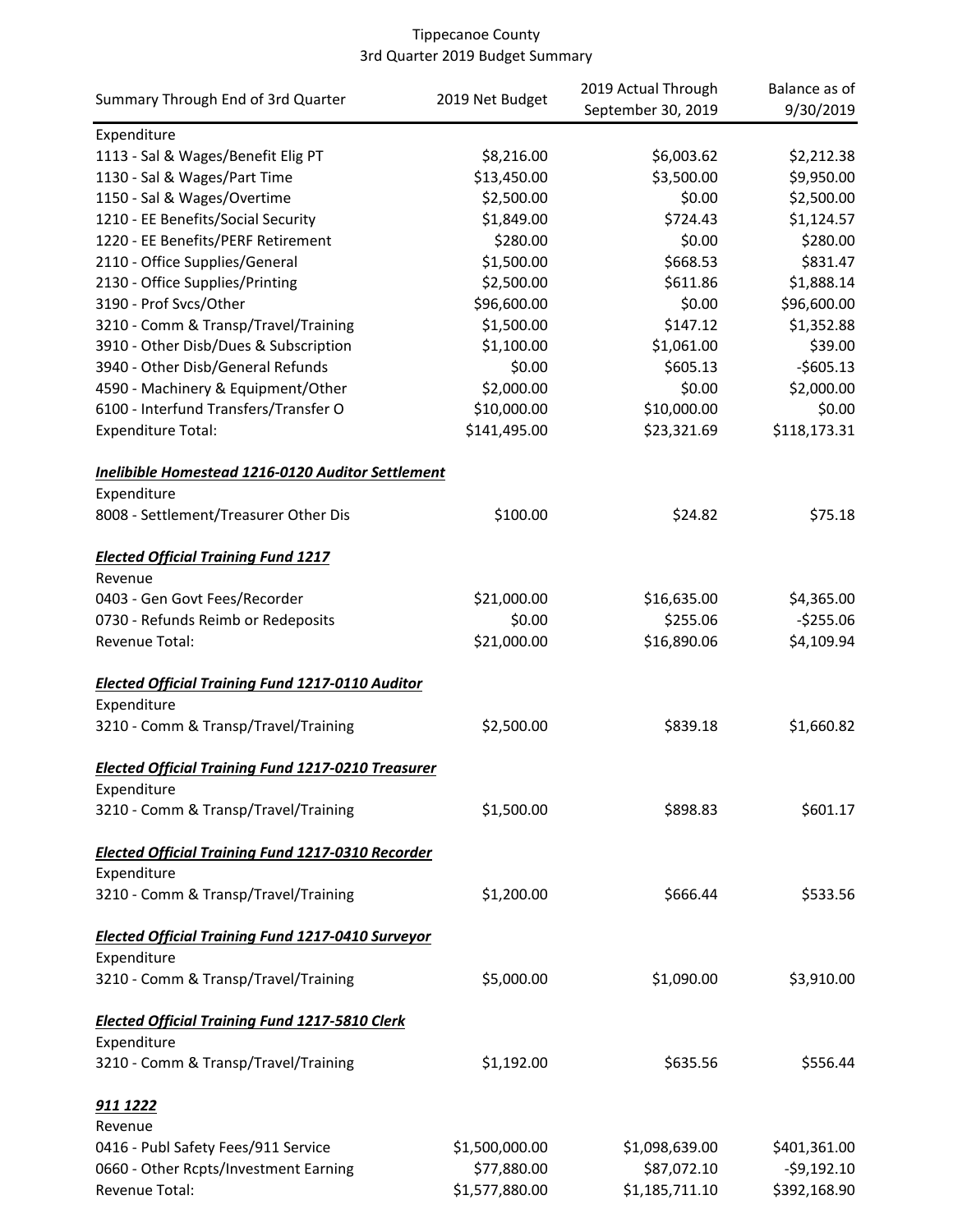| Summary Through End of 3rd Quarter            | 2019 Net Budget | 2019 Actual Through<br>September 30, 2019 | Balance as of<br>9/30/2019 |
|-----------------------------------------------|-----------------|-------------------------------------------|----------------------------|
| 911 1222-5410 Sheriff                         |                 |                                           |                            |
| Expenditure                                   |                 |                                           |                            |
| 1110 - Sal & Wages/Full Time                  | \$47,470.00     | \$34,688.68                               | \$12,781.32                |
| 1150 - Sal & Wages/Overtime                   | \$3,500.00      | \$848.98                                  | \$2,651.02                 |
| 1210 - EE Benefits/Social Security            | \$3,900.00      | \$2,649.57                                | \$1,250.43                 |
| 1220 - EE Benefits/PERF Retirement            | \$5,709.00      | \$3,980.20                                | \$1,728.80                 |
| 3140 - Prof Svcs/Counselng Consults           | \$25,000.00     | \$25,000.00                               | \$0.00                     |
| 3150 - Prof Svcs/Training                     | \$15,000.00     | \$4,605.50                                | \$10,394.50                |
| 3190 - Prof Svcs/Other                        | \$779,163.00    | \$525,665.00                              | \$253,498.00               |
| 3220 - Comm & Transp/Communications           | \$310,715.00    | \$162,806.58                              | \$147,908.42               |
| 3240 - Comm & Transp/Software                 | \$135,000.00    | \$61,691.74                               | \$73,308.26                |
| 4590 - Machinery & Equipment/Other            | \$175,000.00    | \$2,147.51                                | \$172,852.49               |
| <b>Expenditure Total:</b>                     | \$1,500,457.00  | \$824,083.76                              | \$676,373.24               |
| 911 1222-9410 Employee Benefits               |                 |                                           |                            |
| Expenditure                                   |                 |                                           |                            |
| 1230 - EE Benefits/Health                     | \$16,335.00     | \$6,024.60                                | \$10,310.40                |
| 1231 - EE Benefits/LTD                        | \$197.00        | \$133.56                                  | \$63.44                    |
| 1232 - EE Benefits/Life                       | \$115.00        | \$82.08                                   | \$32.92                    |
| 1910 - Other Personal Services/WC             | \$1,616.00      | \$0.00                                    | \$1,616.00                 |
| 1920 - Other Personal Services/Unempl         | \$2,000.00      | \$0.00                                    | \$2,000.00                 |
| <b>Expenditure Total:</b>                     | \$20,263.00     | \$6,240.24                                | \$14,022.76                |
| <b>LOIT Special Distribution 1229</b>         |                 |                                           |                            |
| Revenue                                       |                 |                                           |                            |
| 0283 - Hwys & Strts/Federal                   | \$0.00          | \$109,495.55                              | $-$109,495.55$             |
| LOIT Special Distribution 1229-8061 Highway   |                 |                                           |                            |
| Expenditure<br>2320 - Rep & Maint/Street Mtls | \$48,638.00     | \$48,638.89                               | $-50.89$                   |
| LOIT Special Distribution 1229-8062 Highway   |                 |                                           |                            |
| Expenditure                                   |                 |                                           |                            |
| 2320 - Rep & Maint/Street Mtls                | \$192,205.00    | \$130,680.04                              | \$61,524.96                |
| 3190 - Prof Svcs/Other                        | \$202,533.00    | \$202,532.25                              | \$0.75                     |
| 3630 - Rep & Maint/Roads & Streets            | \$205,262.00    | \$205,262.00                              | \$0.00                     |
| 4110 - Land/Right-of-Way                      | \$50,000.00     | \$35,900.00                               | \$14,100.00                |
| 4210 - Infrastructure/Roads & Streets         | \$100,000.00    | \$0.00                                    | \$100,000.00               |
| 4220 - Infrastructure/Bridges                 | \$100,000.00    | \$0.00                                    | \$100,000.00               |
| 4240 - Infrastructure/Culverts & Drai         | \$140,945.00    | \$40,945.34                               | \$99,999.66                |
| 4310 - Buildings/Municipal                    | \$20,000.00     | \$0.00                                    | \$20,000.00                |
| 4590 - Machinery & Equipment/Other            | \$241,900.00    | \$197,247.25                              | \$44,652.75                |
| <b>Expenditure Total:</b>                     | \$1,252,845.00  | \$812,566.88                              | \$440,278.12               |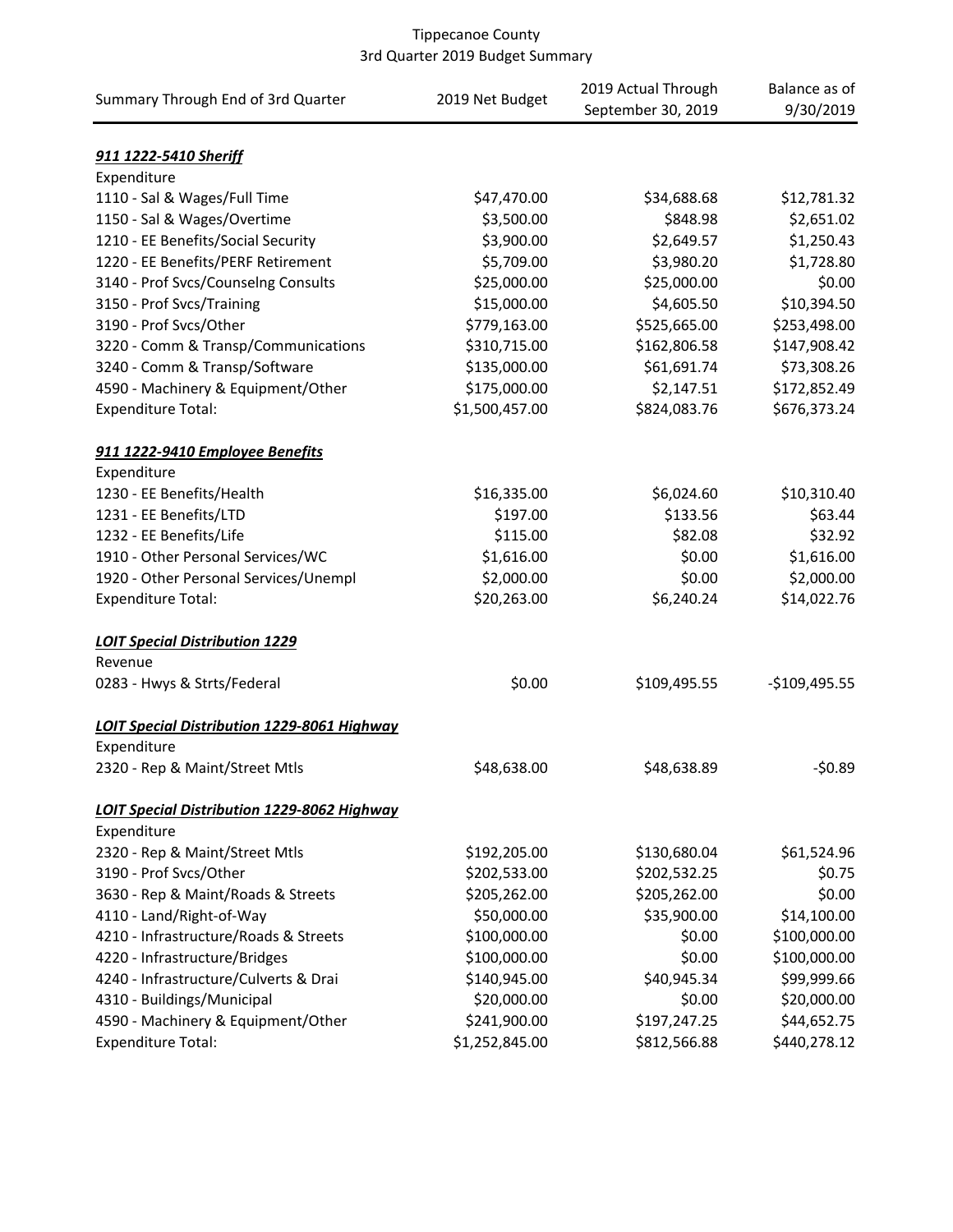|                                                             |                 | 2019 Actual Through | Balance as of |
|-------------------------------------------------------------|-----------------|---------------------|---------------|
| Summary Through End of 3rd Quarter                          | 2019 Net Budget | September 30, 2019  | 9/30/2019     |
| <b>Probation User Fees 2000</b>                             |                 |                     |               |
| Revenue                                                     |                 |                     |               |
| 0413 - Publ Safety Fees/Probation                           | \$245,000.00    | \$178,899.71        | \$66,100.29   |
| 0490 - Other Fees & Charges/Unspecifi                       | \$0.00          | \$3,375.00          | $-53,375.00$  |
| 0670 - Other Rcpts/Misc Sources                             | \$0.00          | \$76.76             | $-576.76$     |
| Revenue Total:                                              | \$245,000.00    | \$182,351.47        | \$62,648.53   |
| <b>Probation User Fees 2000-0120 Auditor Settlement</b>     |                 |                     |               |
| Expenditure                                                 |                 |                     |               |
| 8007 - Settlement/Local Disbursements                       | \$3,500.00      | \$1,062.50          | \$2,437.50    |
| <b>Probation User Fees 2000-6110 Probation</b>              |                 |                     |               |
| Expenditure                                                 |                 |                     |               |
| 1110 - Sal & Wages/Full Time                                | \$85,566.00     | \$71,848.81         | \$13,717.19   |
| 1130 - Sal & Wages/Part Time                                | \$34,000.00     | \$6,045.74          | \$27,954.26   |
| 1210 - EE Benefits/Social Security                          | \$9,147.00      | \$5,453.59          | \$3,693.41    |
| 1220 - EE Benefits/PERF Retirement                          | \$9,584.00      | \$7,938.75          | \$1,645.25    |
| 2110 - Office Supplies/General                              | \$23,500.00     | \$3,206.54          | \$20,293.46   |
| 2210 - Oper Supplies/Gasoline & Oil                         | \$2,500.00      | \$845.00            | \$1,655.00    |
| 2220 - Oper Supplies/Inst'l or Med                          | \$7,500.00      | \$1,066.71          | \$6,433.29    |
| 3145 - Prof Svcs/Hlth & Med Prof                            | \$7,500.00      | \$1,272.00          | \$6,228.00    |
| 3150 - Prof Svcs/Training                                   | \$3,000.00      | \$720.00            | \$2,280.00    |
| 3190 - Prof Svcs/Other                                      | \$2,000.00      | \$420.64            | \$1,579.36    |
| 3210 - Comm & Transp/Travel/Training                        | \$18,500.00     | \$7,218.25          | \$11,281.75   |
| 3420 - Insur/Vehicle & Equipment                            | \$500.00        | \$0.00              | \$500.00      |
| 3510 - Utility Service/Utilities                            | \$3,000.00      | \$1,083.60          | \$1,916.40    |
| 3620 - Rep & Maint/Vehicle & Equip                          | \$2,000.00      | \$103.50            | \$1,896.50    |
| 3910 - Other Disb/Dues & Subscription                       | \$3,000.00      | \$0.00              | \$3,000.00    |
| <b>Expenditure Total:</b>                                   | \$211,297.00    | \$107,223.13        | \$104,073.87  |
| Probation User Fees 2000-9410 Employee Benefits             |                 |                     |               |
| Expenditure                                                 |                 |                     |               |
| 1230 - EE Benefits/Health                                   | \$30,000.00     | \$25,012.08         | \$4,987.92    |
| 1231 - EE Benefits/LTD                                      | \$342.00        | \$238.65            | \$103.35      |
| 1232 - EE Benefits/Life                                     | \$237.00        | \$164.16            | \$72.84       |
| 1910 - Other Personal Services/WC                           | \$1,676.00      | \$0.00              | \$1,676.00    |
| 1920 - Other Personal Services/Unempl                       | \$4,631.00      | \$0.00              | \$4,631.00    |
| <b>Expenditure Total:</b>                                   | \$36,886.00     | \$25,414.89         | \$11,471.11   |
| <b>Alternate Dispute Resolution 2200</b>                    |                 |                     |               |
| Revenue                                                     |                 |                     |               |
| 0511 - Publ Safety Fines/County Court                       | \$15,000.00     | \$9,590.00          | \$5,410.00    |
| <b>Alternate Dispute Resolution 2200-7010 Circuit Court</b> |                 |                     |               |
| Expenditure                                                 |                 |                     |               |
| 3110 - Prof Svcs/Legal                                      | \$21,410.00     | \$11,196.50         | \$10,213.50   |
| <b>Federal Drug Forfeitures 2503</b>                        |                 |                     |               |
| Revenue                                                     |                 |                     |               |
| 0660 - Other Rcpts/Investment Earning                       | \$0.00          | \$0.07              | $-50.07$      |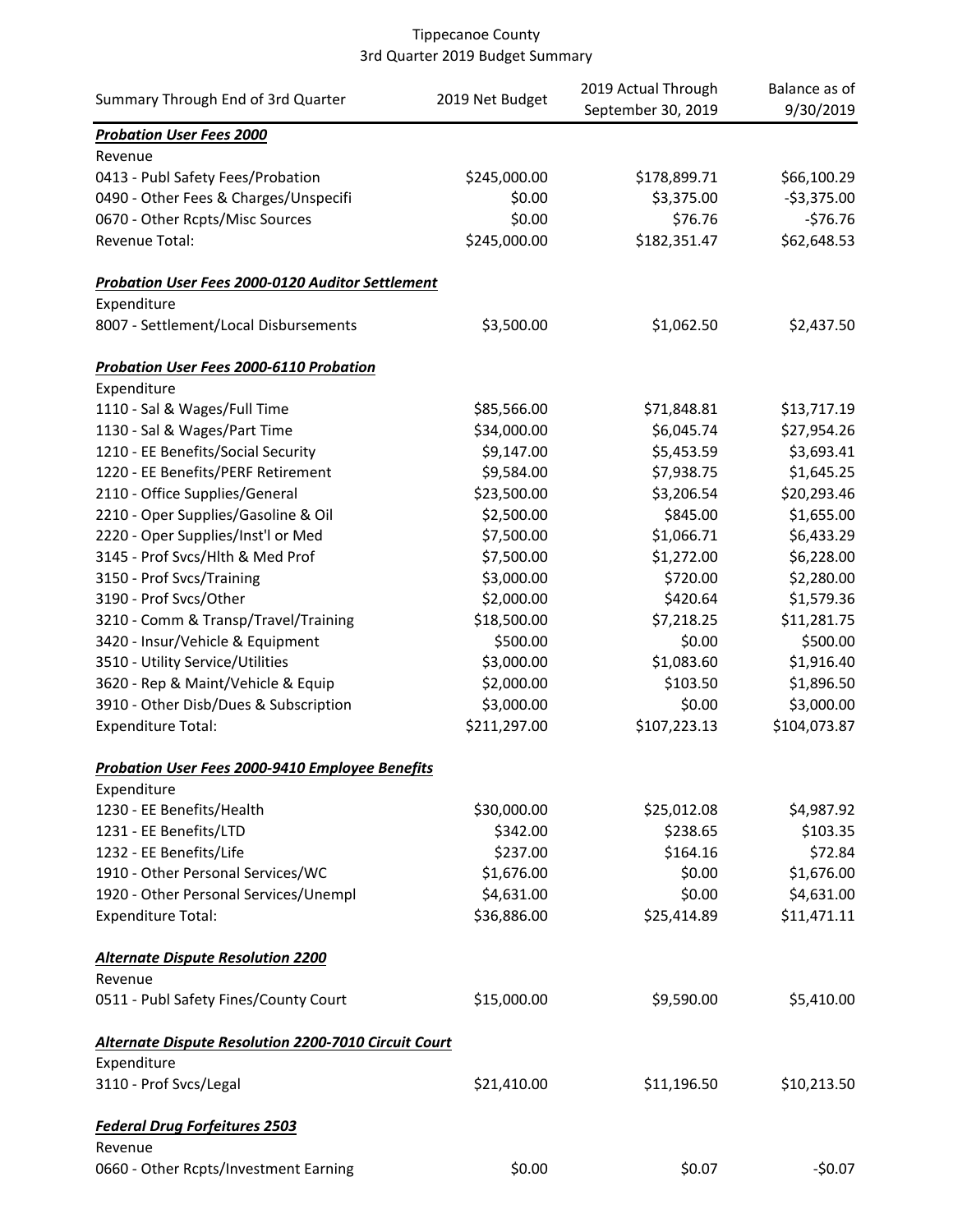| Summary Through End of 3rd Quarter              | 2019 Net Budget | 2019 Actual Through<br>September 30, 2019 | Balance as of<br>9/30/2019 |
|-------------------------------------------------|-----------------|-------------------------------------------|----------------------------|
| <b>Prosecutor Drug Enforcement 2507</b>         |                 |                                           |                            |
| Revenue                                         |                 |                                           |                            |
| 0520 - Publ Safety Forfeitures/Drug             | \$0.00          | \$28,915.00                               | $-528,915.00$              |
| <b>Prosecutor Drug Enforcement 2507-5910</b>    |                 |                                           |                            |
| Expenditure                                     |                 |                                           |                            |
| 3190 - Prof Svcs/Other                          | \$6,100.00      | \$0.00                                    | \$6,100.00                 |
| 3510 - Utility Service/Utilities                | \$2,500.00      | \$1,418.42                                | \$1,081.58                 |
| <b>Expenditure Total:</b>                       | \$8,600.00      | \$1,418.42                                | \$7,181.58                 |
| Hazmat 2546                                     |                 |                                           |                            |
| Revenue                                         |                 |                                           |                            |
| 0410 - Publ Safety Fees/Unspecified             | \$0.00          | \$5,367.84                                | $-55,367.84$               |
| <b>Hazmat 2546-5210 Emergency Management</b>    |                 |                                           |                            |
| Expenditure                                     |                 |                                           |                            |
| 3190 - Prof Svcs/Other                          | \$13,814.00     | \$4,774.90                                | \$9,039.10                 |
| <b>Pre-Trial Diversion 2560</b>                 |                 |                                           |                            |
| Revenue                                         |                 |                                           |                            |
| 0417 - Publ Safety Fees/Prosecutor              | \$120,000.00    | \$186,964.19                              | $-$66,964.19$              |
| <b>Pre-Trial Diversion 2560-5910 Prosecutor</b> |                 |                                           |                            |
| Expenditure                                     |                 |                                           |                            |
| 1130 - Sal & Wages/Part Time                    | \$10,000.00     | \$3,641.25                                | \$6,358.75                 |
| 1210 - EE Benefits/Social Security              | \$765.00        | \$276.64                                  | \$488.36                   |
| 2110 - Office Supplies/General                  | \$4,918.00      | \$332.58                                  | \$4,585.42                 |
| 2140 - Office Supplies/Minor Equip              | \$82.00         | \$0.00                                    | \$82.00                    |
| 2210 - Oper Supplies/Gasoline & Oil             | \$15,000.00     | \$4,618.20                                | \$10,381.80                |
| 3165 - Prof Svcs/Transcriptionist               | \$22,500.00     | \$11,023.77                               | \$11,476.23                |
| 3190 - Prof Svcs/Other                          | \$70,200.00     | \$49,237.90                               | \$20,962.10                |
| 3210 - Comm & Transp/Travel/Training            | \$4,500.00      | \$4,424.77                                | \$75.23                    |
| 3510 - Utility Service/Utilities                | \$4,800.00      | \$2,403.72                                | \$2,396.28                 |
| 3620 - Rep & Maint/Vehicle & Equip              | \$3,000.00      | \$544.11                                  | \$2,455.89                 |
| 3910 - Other Disb/Dues & Subscription           | \$4,000.00      | \$104.00                                  | \$3,896.00                 |
| <b>Expenditure Total:</b>                       | \$139,765.00    | \$76,606.94                               | \$63,158.06                |
| <b>Infraction Diversion 2561</b>                |                 |                                           |                            |
| Revenue<br>0417 - Publ Safety Fees/Prosecutor   | \$100,000.00    | \$66,330.00                               | \$33,670.00                |
| 0730 - Refunds Reimb or Redeposits              | \$0.00          | \$22.16                                   | $-522.16$                  |
| Revenue Total:                                  | \$100,000.00    | \$66,352.16                               | \$33,647.84                |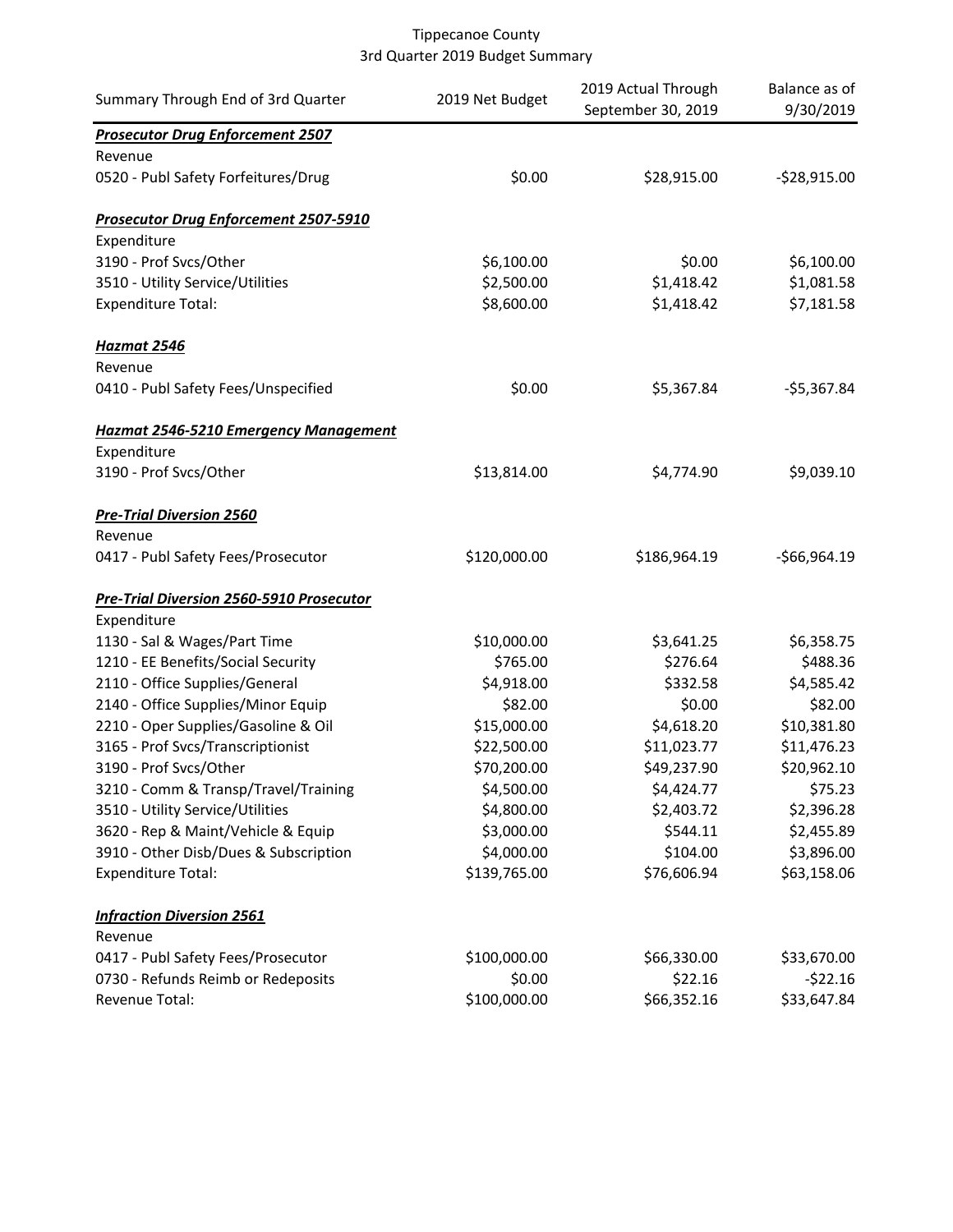|                                                         | 2019 Net Budget | 2019 Actual Through | Balance as of  |
|---------------------------------------------------------|-----------------|---------------------|----------------|
| Summary Through End of 3rd Quarter                      |                 | September 30, 2019  | 9/30/2019      |
| <b>Infraction Diversion 2561-5910 Prosecutor</b>        |                 |                     |                |
| Expenditure                                             |                 |                     |                |
| 1110 - Sal & Wages/Full Time                            | \$35,407.00     | \$20,804.47         | \$14,602.53    |
| 1130 - Sal & Wages/Part Time                            | \$15,000.00     | \$0.00              | \$15,000.00    |
| 1210 - EE Benefits/Social Security                      | \$3,857.00      | \$1,495.46          | \$2,361.54     |
| 1220 - EE Benefits/PERF Retirement                      | \$5,646.00      | \$2,330.07          | \$3,315.93     |
| 2110 - Office Supplies/General                          | \$5,000.00      | \$4,861.78          | \$138.22       |
| 2210 - Oper Supplies/Gasoline & Oil                     | \$4,000.00      | \$35.28             | \$3,964.72     |
| 3165 - Prof Svcs/Transcriptionist                       | \$4,314.00      | \$4,254.18          | \$59.82        |
| 3210 - Comm & Transp/Travel/Training                    | \$864.00        | \$863.51            | \$0.49         |
| 3510 - Utility Service/Utilities                        | \$4,822.00      | \$4,792.62          | \$29.38        |
| <b>Expenditure Total:</b>                               | \$78,910.00     | \$39,437.37         | \$39,472.63    |
| <b>Infraction Diversion 2561-9410 Employee Benefits</b> |                 |                     |                |
| Expenditure                                             |                 |                     |                |
| 1230 - EE Benefits/Health                               | \$17,509.00     | \$6,947.80          | \$10,561.20    |
| 1231 - EE Benefits/LTD                                  | \$115.00        | \$78.80             | \$36.20        |
| 1232 - EE Benefits/Life                                 | \$191.00        | \$45.60             | \$145.40       |
| <b>Expenditure Total:</b>                               | \$17,815.00     | \$7,072.20          | \$10,742.80    |
|                                                         |                 |                     |                |
| <b>Animal Control 2573</b><br>Revenue                   |                 |                     |                |
| 0510 - Publ Safety Fines/General                        | \$0.00          | \$2,000.00          | $-52,000.00$   |
| 0511 - Publ Safety Fines/County Court                   | \$0.00          | \$2,007.05          | $-$2,007.05$   |
| Revenue Total:                                          | \$0.00          | \$4,007.05          | $-$4,007.05$   |
|                                                         |                 |                     |                |
| <b>Animal Control 2573-5410 Sheriff</b>                 |                 |                     |                |
| Expenditure                                             |                 |                     |                |
| 3190 - Prof Svcs/Other                                  | \$20,000.00     | \$325.00            | \$19,675.00    |
| <b>False Alarm Fees 2574</b>                            |                 |                     |                |
| Revenue                                                 |                 |                     |                |
| 0410 - Publ Safety Fees/Unspecified                     | \$0.00          | \$2,300.00          | $-52,300.00$   |
| False Alarm Fees 2574-5410 Sheriff                      |                 |                     |                |
| Expenditure                                             |                 |                     |                |
| 3190 - Prof Svcs/Other                                  | \$20,000.00     | \$0.00              | \$20,000.00    |
| <b>Sheriff Continuing Education 2575</b>                |                 |                     |                |
| Revenue                                                 |                 |                     |                |
| 0761 - Interfund Trnsfers/Transfer In                   | \$0.00          | \$9,133.72          | $-$ \$9,133.72 |
| <b>Sheriff Continuing Education 2575-5410</b>           | \$25,755,410.00 |                     |                |
| Expenditure                                             |                 |                     |                |
| 3190 - Prof Svcs/Other                                  | \$9,200.00      | \$7,730.00          | \$1,470.00     |
| <b>Law Enforcement Continuing Educaiton 2576</b>        |                 |                     |                |
| Revenue                                                 |                 |                     |                |
| 0410 - Publ Safety Fees/Unspecified                     | \$0.00          | \$34,229.78         | $-534,229.78$  |
|                                                         |                 |                     |                |

*Law Enforcement Continuing Educaiton 2576-5410 Sheriff*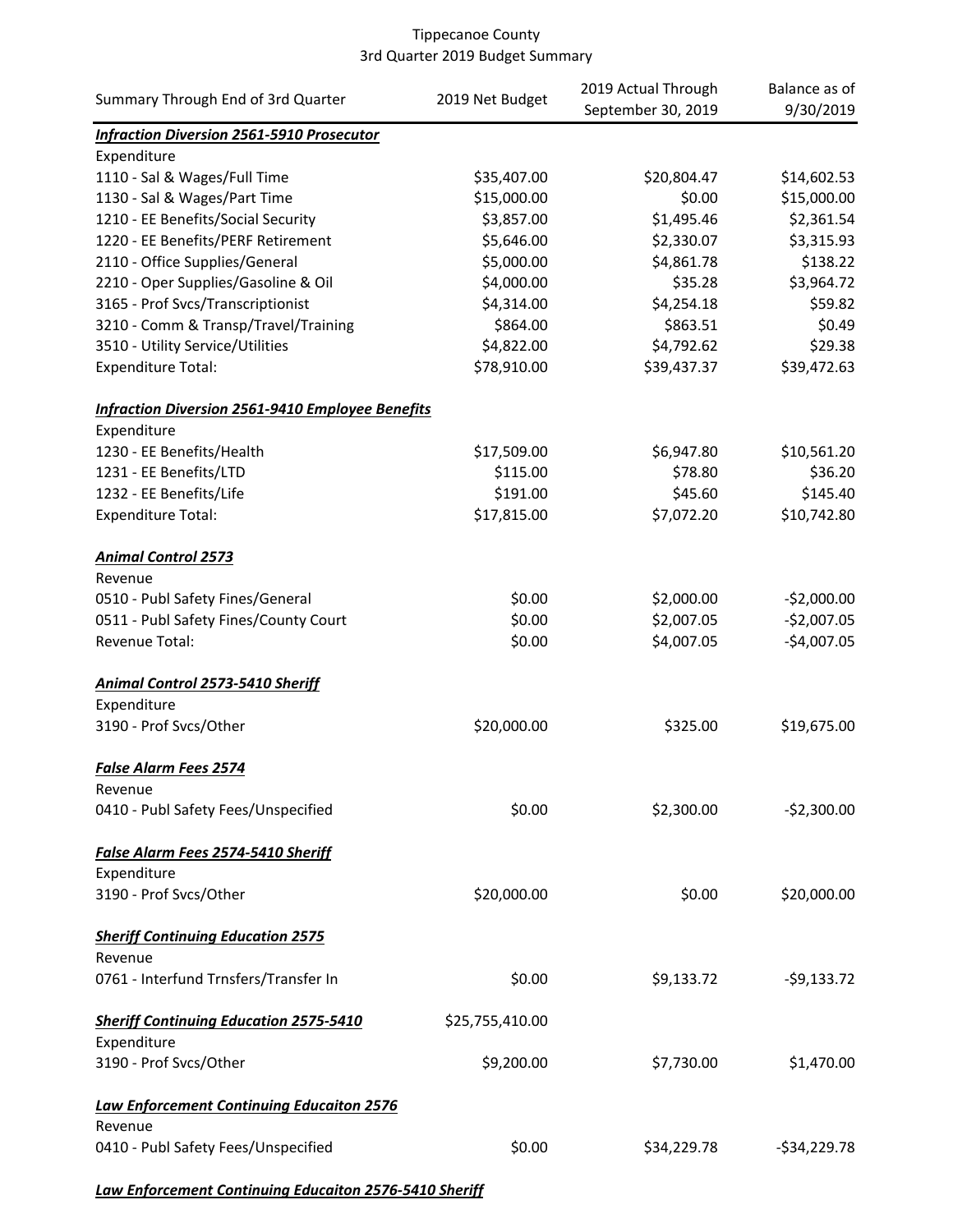| Summary Through End of 3rd Quarter                 | 2019 Net Budget | 2019 Actual Through<br>September 30, 2019 | Balance as of<br>9/30/2019 |
|----------------------------------------------------|-----------------|-------------------------------------------|----------------------------|
| Expenditure                                        |                 |                                           |                            |
| 3190 - Prof Svcs/Other                             | \$0.00          | \$33,362.21                               | $-533,362.21$              |
| <b>Substance Abuse 2580</b>                        |                 |                                           |                            |
| Revenue                                            |                 |                                           |                            |
| 0415 - Publ Safety Fees/Court Service              | \$200,000.00    | \$147,375.31                              | \$52,624.69                |
| 0670 - Other Rcpts/Misc Sources                    | \$0.00          | \$150.00                                  | $-$150.00$                 |
| Revenue Total:                                     | \$200,000.00    | \$147,525.31                              | \$52,474.69                |
| <b>Substance Abuse 2580-5710 Court Services</b>    |                 |                                           |                            |
| Expenditure                                        |                 |                                           |                            |
| 1110 - Sal & Wages/Full Time                       | \$100,814.00    | \$73,670.22                               | \$27,143.78                |
| 1130 - Sal & Wages/Part Time                       | \$20,709.00     | \$13,554.00                               | \$7,155.00                 |
| 1210 - EE Benefits/Social Security                 | \$9,297.00      | \$6,156.83                                | \$3,140.17                 |
| 1220 - EE Benefits/PERF Retirement                 | \$11,292.00     | \$8,250.94                                | \$3,041.06                 |
| 2110 - Office Supplies/General                     | \$3,000.00      | \$534.95                                  | \$2,465.05                 |
| 3210 - Comm & Transp/Travel/Training               | \$2,000.00      | \$648.75                                  | \$1,351.25                 |
| <b>Expenditure Total:</b>                          | \$147,112.00    | \$102,815.69                              | \$44,296.31                |
| <b>Substance Abuse 2580-9410 Employee Benefits</b> |                 |                                           |                            |
| Expenditure                                        |                 |                                           |                            |
| 1230 - EE Benefits/Health                          | \$50,190.00     | \$29,575.44                               | \$20,614.56                |
| 1231 - EE Benefits/LTD                             | \$355.00        | \$283.68                                  | \$71.32                    |
| 1232 - EE Benefits/Life                            | \$242.00        | \$164.16                                  | \$77.84                    |
| <b>Expenditure Total:</b>                          | \$50,787.00     | \$30,023.28                               | \$20,763.72                |
| <b>Violence in Community 2581</b>                  |                 |                                           |                            |
| Revenue                                            |                 |                                           |                            |
| 0415 - Publ Safety Fees/Court Service              | \$0.00          | \$2,252.80                                | $-52,252.80$               |
| <b>Jury Pay 2584</b>                               |                 |                                           |                            |
| Revenue                                            |                 |                                           |                            |
| 0511 - Publ Safety Fines/County Court              | \$22,000.00     | \$18,377.57                               | \$3,622.43                 |
| 0670 - Other Rcpts/Misc Sources                    | \$0.00          | \$440.00                                  | $-$440.00$                 |
| Revenue Total:                                     | \$22,000.00     | \$18,817.57                               | \$3,182.43                 |
| Jury Pay 2584-7105 Superior Court 5                |                 |                                           |                            |
| Expenditure                                        |                 |                                           |                            |
| 3950 - Other Disb/Jury Expense                     | \$8,500.00      | \$6,880.00                                | \$1,620.00                 |
| Jury Pay 2584-7106 Superior Court 6                | \$25,847,106.00 |                                           |                            |
| Expenditure                                        |                 |                                           |                            |
| 3950 - Other Disb/Jury Expense                     | \$4,000.00      | \$405.00                                  | \$3,595.00                 |
| <b>Family Counseling 2595</b>                      |                 |                                           |                            |
| Revenue                                            |                 |                                           |                            |
| 0420 - Hlth & Wlfr Fees/Unspecified                | \$0.00          | \$9,144.00                                | $-59,144.00$               |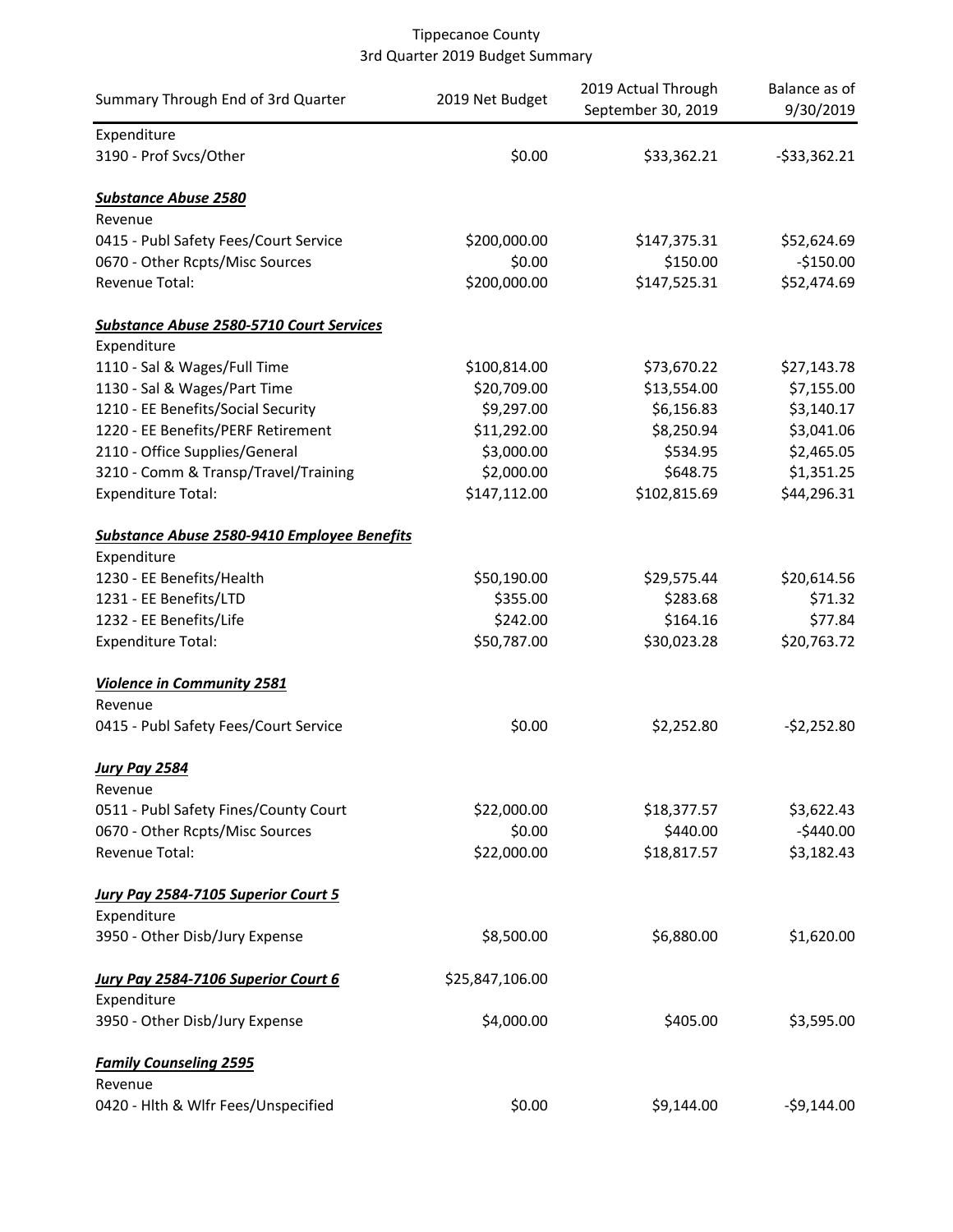| Summary Through End of 3rd Quarter                          | 2019 Net Budget | 2019 Actual Through<br>September 30, 2019 | Balance as of<br>9/30/2019 |
|-------------------------------------------------------------|-----------------|-------------------------------------------|----------------------------|
| <b>Family Counseling 2595-7102 Superior Court 2</b>         |                 |                                           |                            |
| Expenditure                                                 |                 |                                           |                            |
| 3140 - Prof Svcs/Counselng Consults                         | \$25,000.00     | \$13,728.60                               | \$11,271.40                |
| <b>Juvenilt Alt Project Income 2596</b>                     |                 |                                           |                            |
| Revenue                                                     |                 |                                           |                            |
| 0420 - Hlth & Wlfr Fees/Unspecified                         | \$14,517.61     | \$18,640.77                               | $-54,123.16$               |
| 0761 - Interfund Trnsfers/Transfer In                       | \$0.00          | \$46.31                                   | $-546.31$                  |
| Revenue Total:                                              | \$14,517.61     | \$18,687.08                               | $-$4,169.47$               |
| Juvenilt Alt Project Income 2596-5610 Juvenile Alternatives |                 |                                           |                            |
| Expenditure                                                 |                 |                                           |                            |
| 1110 - Sal & Wages/Full Time                                | \$22,762.40     | \$10,902.26                               | \$11,860.14                |
| 1210 - EE Benefits/Social Security                          | \$1,801.74      | \$736.53                                  | \$1,065.21                 |
| 1220 - EE Benefits/PERF Retirement                          | \$2,743.82      | \$1,221.03                                | \$1,522.79                 |
| 2110 - Office Supplies/General                              | \$865.00        | \$0.00                                    | \$865.00                   |
| 2210 - Oper Supplies/Gasoline & Oil                         | \$650.00        | \$0.00                                    | \$650.00                   |
| 2220 - Oper Supplies/Inst'l or Med                          | \$0.36          | \$0.00                                    | \$0.36                     |
| 3210 - Comm & Transp/Travel/Training                        | \$238.00        | \$0.00                                    | \$238.00                   |
| 3430 - Insur/Liability                                      | \$139.00        | \$139.00                                  | \$0.00                     |
| 3620 - Rep & Maint/Vehicle & Equip                          | \$861.00        | \$0.00                                    | \$861.00                   |
| <b>Expenditure Total:</b>                                   | \$30,061.32     | \$12,998.82                               | \$17,062.50                |
| Juvenilt Alt Project Income 2596-9410 Employee Benefits     |                 |                                           |                            |
| Expenditure                                                 |                 |                                           |                            |
| 1230 - EE Benefits/Health                                   | \$11,608.24     | \$5,120.70                                | \$6,487.54                 |
| 1231 - EE Benefits/LTD                                      | \$86.16         | \$42.00                                   | \$44.16                    |
| 1232 - EE Benefits/Life                                     | \$49.56         | \$24.60                                   | \$24.96                    |
| 1910 - Other Personal Services/WC                           | \$343.00        | \$171.95                                  | \$171.05                   |
| <b>Expenditure Total:</b>                                   | \$12,086.96     | \$5,359.25                                | \$6,727.71                 |
| <b>Drain Maintenance 2700</b>                               |                 |                                           |                            |
| Revenue                                                     |                 |                                           |                            |
| 0100 - Prop Taxes/Property                                  | \$0.00          | \$418,427.84                              | $-$418,427.84$             |
| 0404 - Gen Govt Fees/Surveyor                               | \$0.00          | \$19,333.09                               | $-$19,333.09$              |
| 0660 - Other Rcpts/Investment Earning                       | \$0.00          | \$32,556.05                               | $-$32,556.05$              |
| 0761 - Interfund Trnsfers/Transfer In                       | \$0.00          | \$57,409.41                               | $-$57,409.41$              |
| Revenue Total:                                              | \$0.00          | \$527,726.39                              | $-$527,726.39$             |
| Drain Maintenance 2700-0410 Surveyor                        |                 |                                           |                            |
| Expenditure                                                 |                 |                                           |                            |
| 3190 - Prof Svcs/Other                                      | \$0.00          | \$516,760.29                              | $-$516,760.29$             |
| <b>Sheriff Sale Administration 4009</b>                     |                 |                                           |                            |
| Revenue                                                     |                 |                                           |                            |
| 0670 - Other Rcpts/Misc Sources                             | \$0.00          | \$19,530.00                               | $-$19,530.00$              |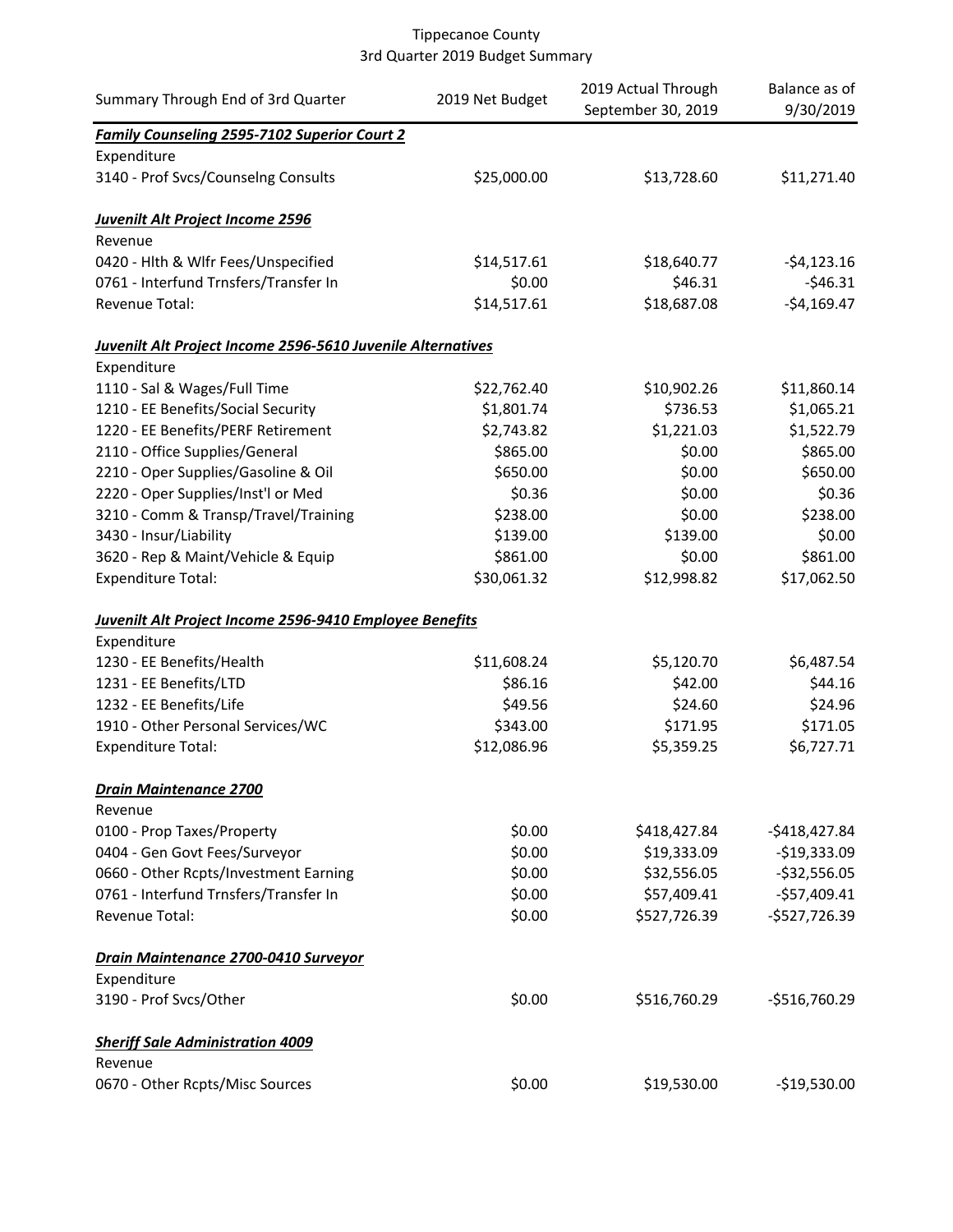| Summary Through End of 3rd Quarter                     | 2019 Net Budget | 2019 Actual Through<br>September 30, 2019 | Balance as of<br>9/30/2019 |
|--------------------------------------------------------|-----------------|-------------------------------------------|----------------------------|
| <b>Sheriff Sale Administration 4009-5410 Sheriff</b>   |                 |                                           |                            |
| Expenditure                                            |                 |                                           |                            |
| 3190 - Prof Svcs/Other                                 | \$60,000.00     | \$11,100.00                               | \$48,900.00                |
| <b>K-9 Support 4012</b>                                |                 |                                           |                            |
| Revenue                                                |                 |                                           |                            |
| 0410 - Publ Safety Fees/Unspecified                    | \$0.00          | \$12,000.00                               | $-$12,000.00$              |
| K-9 Support 4012-5410 Sheriff                          |                 |                                           |                            |
| Expenditure                                            |                 |                                           |                            |
| 2990 - Other Supplies/Non-specified                    | \$5,000.00      | \$138.96                                  | \$4,861.04                 |
| 3190 - Prof Svcs/Other                                 | \$11,017.00     | \$3,506.87                                | \$7,510.13                 |
| <b>Expenditure Total:</b>                              | \$16,017.00     | \$3,645.83                                | \$12,371.17                |
| Recycling 4013                                         |                 |                                           |                            |
| Revenue                                                |                 |                                           |                            |
| 0420 - Hlth & Wlfr Fees/Unspecified                    | \$16,000.00     | \$12,323.58                               | \$3,676.42                 |
| <b>Recycling 4013-1110 Commissioners</b>               |                 |                                           |                            |
| Expenditure                                            |                 |                                           |                            |
| 3190 - Prof Svcs/Other                                 | \$20,750.00     | \$0.00                                    | \$20,750.00                |
| <b>Parking Garage Facility 4017</b>                    |                 |                                           |                            |
| Revenue                                                |                 |                                           |                            |
| 0493 - Other Fees & Charges/Parking                    | \$175,000.00    | \$117,347.50                              | \$57,652.50                |
| 0660 - Other Rcpts/Investment Earning                  | \$5,000.00      | \$11,134.33                               | $-56,134.33$               |
| Revenue Total:                                         | \$180,000.00    | \$128,481.83                              | \$51,518.17                |
| <b>Parking Garage Facility 4017-1110 Commissioners</b> |                 |                                           |                            |
| Expenditure                                            |                 |                                           |                            |
| 1150 - Sal & Wages/Overtime                            | \$1,800.00      | \$0.00                                    | \$1,800.00                 |
| 1210 - EE Benefits/Social Security                     | \$138.00        | \$0.00                                    | \$138.00                   |
| 1220 - EE Benefits/PERF Retirement                     | \$202.00        | \$0.00                                    | \$202.00                   |
| 3190 - Prof Svcs/Other                                 | \$60,000.00     | \$38,400.00                               | \$21,600.00                |
| 3410 - Insur/Building & Property                       | \$9,000.00      | \$9,000.00                                | \$0.00                     |
| 3430 - Insur/Liability                                 | \$2,000.00      | \$2,000.00                                | \$0.00                     |
| 3510 - Utility Service/Utilities                       | \$20,000.00     | \$10,356.32                               | \$9,643.68                 |
| 3610 - Rep & Maint/Buildings & Proper                  | \$40,000.00     | \$8,239.20                                | \$31,760.80                |
| 3970 - Other Disb/Costs of Business                    | \$50,000.00     | \$0.00                                    | \$50,000.00                |
| <b>Expenditure Total:</b>                              | \$183,140.00    | \$67,995.52                               | \$115,144.48               |
| Ag Test Plot 4115-4410 County Extension                |                 |                                           |                            |
| Expenditure                                            |                 |                                           |                            |
| 3610 - Rep & Maint/Buildings & Proper                  | \$672.00        | \$672.00                                  | \$0.00                     |
| <b>County Extension Donation 4116</b>                  |                 |                                           |                            |
| Expenditure                                            |                 |                                           |                            |
| 3610 - Rep & Maint/Buildings & Proper                  | \$600.00        | \$435.03                                  | \$164.97                   |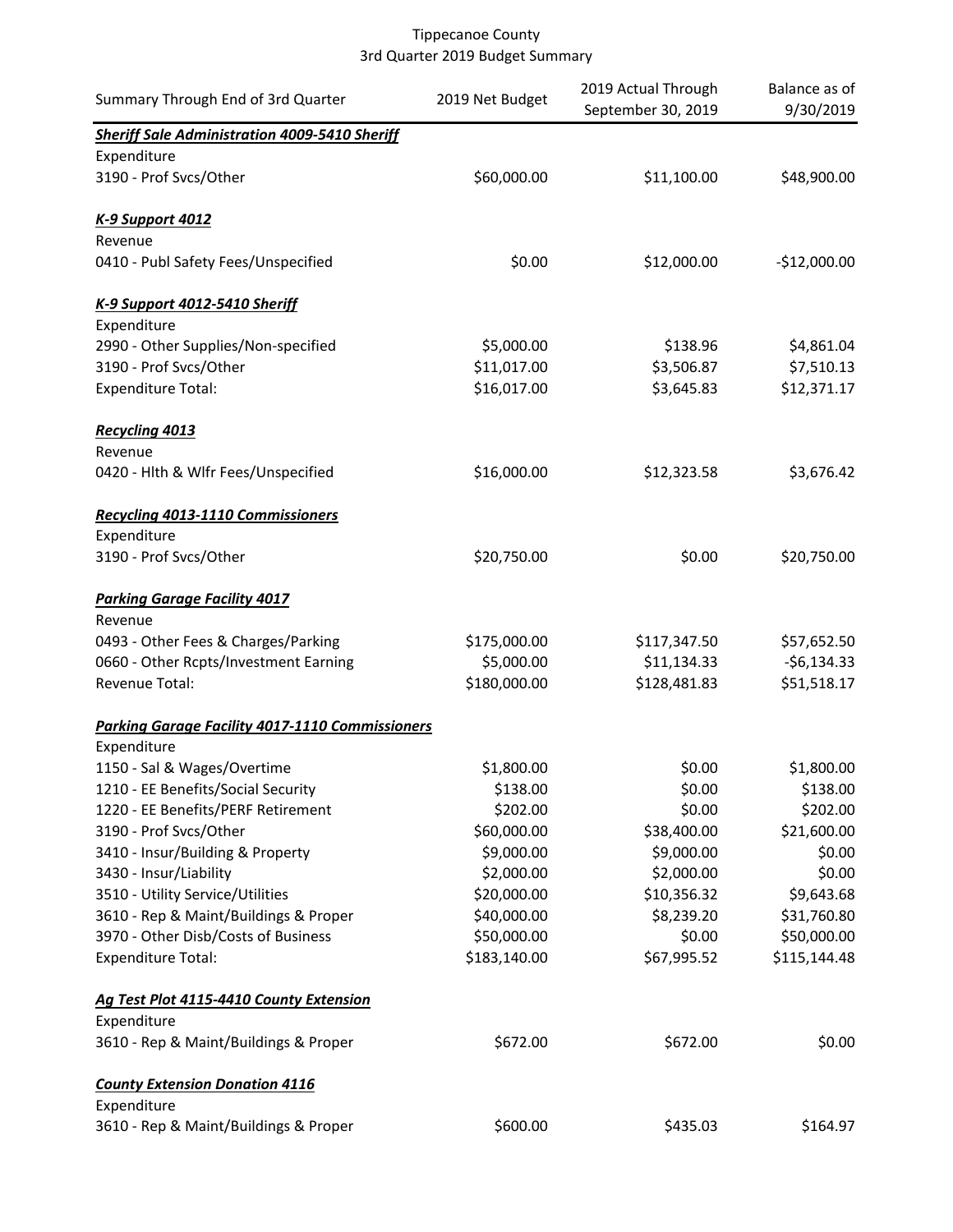| Summary Through End of 3rd Quarter                                   | 2019 Net Budget | 2019 Actual Through | Balance as of |
|----------------------------------------------------------------------|-----------------|---------------------|---------------|
|                                                                      |                 | September 30, 2019  | 9/30/2019     |
| <b>Fairgrounds Restoration Donation 4117-4510</b>                    |                 |                     |               |
| Expenditure<br>3190 - Prof Svcs/Other                                | \$8,500.00      | \$0.00              | \$8,500.00    |
| 4310 - Buildings/Municipal                                           | \$8,500.00      | \$0.00              | \$8,500.00    |
| <b>Expenditure Total:</b>                                            | \$17,000.00     | \$0.00              | \$17,000.00   |
|                                                                      |                 |                     |               |
| <b>Health Department Donation 4118</b><br>Revenue                    |                 |                     |               |
| 0672 - Other Rcpts/Donations & Gifts                                 | \$0.00          | \$1,450.00          | $-$1,450.00$  |
|                                                                      |                 |                     |               |
| <b>Health Department Donation 4118-9010</b>                          |                 |                     |               |
| Expenditure                                                          |                 |                     |               |
| 3190 - Prof Svcs/Other                                               | \$1,634.00      | \$92.00             | \$1,542.00    |
| <b>CASA Donation 4121</b>                                            |                 |                     |               |
| Revenue                                                              |                 |                     |               |
| 0672 - Other Rcpts/Donations & Gifts                                 | \$0.00          | \$4,319.53          | $-54,319.53$  |
|                                                                      |                 |                     |               |
| <b>CASA Donation 4121-7310</b>                                       |                 |                     |               |
| Expenditure                                                          |                 |                     |               |
| 2140 - Office Supplies/Minor Equip                                   | \$2,500.00      | \$0.00              | \$2,500.00    |
| 3190 - Prof Svcs/Other                                               | \$1,202.00      | \$1,201.58          | \$0.42        |
| 3210 - Comm & Transp/Travel/Training                                 | \$1,119.00      | \$337.38            | \$781.62      |
| <b>Expenditure Total:</b>                                            | \$4,821.00      | \$1,538.96          | \$3,282.04    |
| <b>Park Donation 4125</b>                                            |                 |                     |               |
| Revenue                                                              |                 |                     |               |
| 0672 - Other Rcpts/Donations & Gifts                                 | \$0.00          | \$4,818.17          | $-$4,818.17$  |
|                                                                      |                 |                     |               |
| Park Donation 4125-4310                                              |                 |                     |               |
| Expenditure                                                          |                 |                     |               |
| 3190 - Prof Svcs/Other                                               | \$0.00          | \$6,599.87          | -\$6,599.87   |
|                                                                      |                 |                     |               |
| <b>Naturalist Program Gift Fund 4126</b>                             |                 |                     |               |
| Revenue                                                              |                 |                     |               |
| 0660 - Other Rcpts/Investment Earning                                | \$0.00          | \$1,990.12          | $-$1,990.12$  |
| <b>Naturalist Program Gift Fund 4126-4310 Parks &amp; Recreation</b> |                 |                     |               |
| Expenditure                                                          |                 |                     |               |
| 3190 - Prof Svcs/Other                                               | \$3,500.00      | \$3,142.00          | \$358.00      |
|                                                                      |                 |                     |               |
| <b>Sheriff Donation 4127</b>                                         |                 |                     |               |
| Revenue                                                              |                 |                     |               |
| 0672 - Other Rcpts/Donations & Gifts                                 | \$0.00          | \$550.00            | $-$550.00$    |
| <b>Sheriff Donation 4127-5410</b>                                    |                 |                     |               |
| Expenditure                                                          |                 |                     |               |
| 3190 - Prof Svcs/Other                                               | \$3,000.00      | \$0.00              | \$3,000.00    |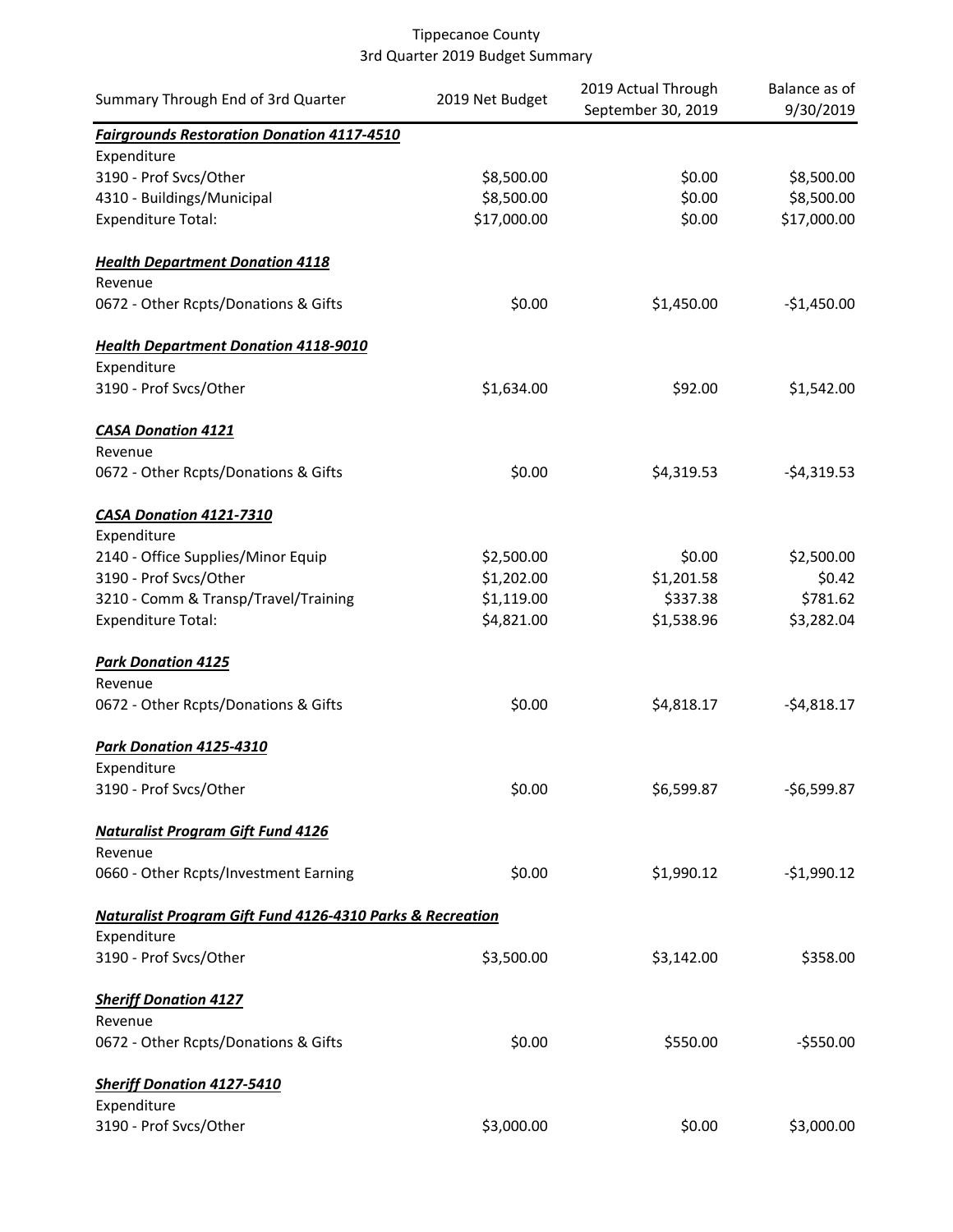| Summary Through End of 3rd Quarter                        | 2019 Net Budget | 2019 Actual Through | Balance as of |
|-----------------------------------------------------------|-----------------|---------------------|---------------|
|                                                           |                 | September 30, 2019  | 9/30/2019     |
| <b>Phase II Storm Water Donation 4128</b>                 |                 |                     |               |
| Revenue                                                   |                 |                     |               |
| 0672 - Other Rcpts/Donations & Gifts                      | \$2,000.00      | \$7,008.00          | $-55,008.00$  |
| Phase II Storm Water Donation 4128-0410 Surveyor          |                 |                     |               |
| Expenditure                                               |                 |                     |               |
| 2990 - Other Supplies/Non-specified                       | \$4,500.00      | \$3,595.39          | \$904.61      |
| 3190 - Prof Svcs/Other                                    | \$1,000.00      | \$540.00            | \$460.00      |
| <b>Expenditure Total:</b>                                 | \$5,500.00      | \$4,135.39          | \$1,364.61    |
| <b>Cary Home Donation 4130</b>                            |                 |                     |               |
| Revenue                                                   |                 |                     |               |
| 0671 - Other Rcpts/Grants from NonGov                     | \$0.00          | \$821.88            | $-$ \$821.88  |
| 0672 - Other Rcpts/Donations & Gifts                      | \$0.00          | \$10,350.58         | $-$10,350.58$ |
| Revenue Total:                                            | \$0.00          | \$11,172.46         | $-$11,172.46$ |
| Cary Home Donation 4130-3610                              |                 |                     |               |
| Expenditure                                               |                 |                     |               |
| 3190 - Prof Svcs/Other                                    | \$0.00          | \$2,597.05          | $-$2,597.05$  |
| <b>Cary Home Donation 4130-3710 Juvenile Alternatives</b> |                 |                     |               |
| Expenditure                                               |                 |                     |               |
| 3190 - Prof Svcs/Other                                    | \$0.00          | \$772.89            | $-5772.89$    |
| <b>Cary Home Donation 4130-5610</b>                       | \$41,305,610.00 |                     |               |
| Expenditure                                               |                 |                     |               |
| 3190 - Prof Svcs/Other                                    | \$0.00          | \$1,780.66          | $-$1,780.66$  |
| <b>WIC Donations 4137-9210</b>                            |                 |                     |               |
| Expenditure                                               |                 |                     |               |
| 3510 - Utility Service/Utilities                          | \$1,386.00      | \$0.00              | \$1,386.00    |
| <b>Local Health Maintenance Carryover 4168</b>            |                 |                     |               |
| Revenue                                                   |                 |                     |               |
| 0761 - Interfund Trnsfers/Transfer In                     | \$0.00          | \$6,115.93          | $-56,115.93$  |
| Local Health Maintenance Carryover 4168-9010 Health Dept  |                 |                     |               |
| Expenditure                                               |                 |                     |               |
| 1130 - Sal & Wages/Part Time                              | \$10,000.00     | \$0.00              | \$10,000.00   |
| 1210 - EE Benefits/Social Security                        | \$875.00        | \$0.00              | \$875.00      |
| <b>Expenditure Total:</b>                                 | \$10,875.00     | \$0.00              | \$10,875.00   |
| <b>Local Health Trust Carry Over 4206</b>                 |                 |                     |               |
| Revenue                                                   |                 |                     |               |
| 0761 - Interfund Trnsfers/Transfer In                     | \$0.00          | \$32,051.03         | $-532,051.03$ |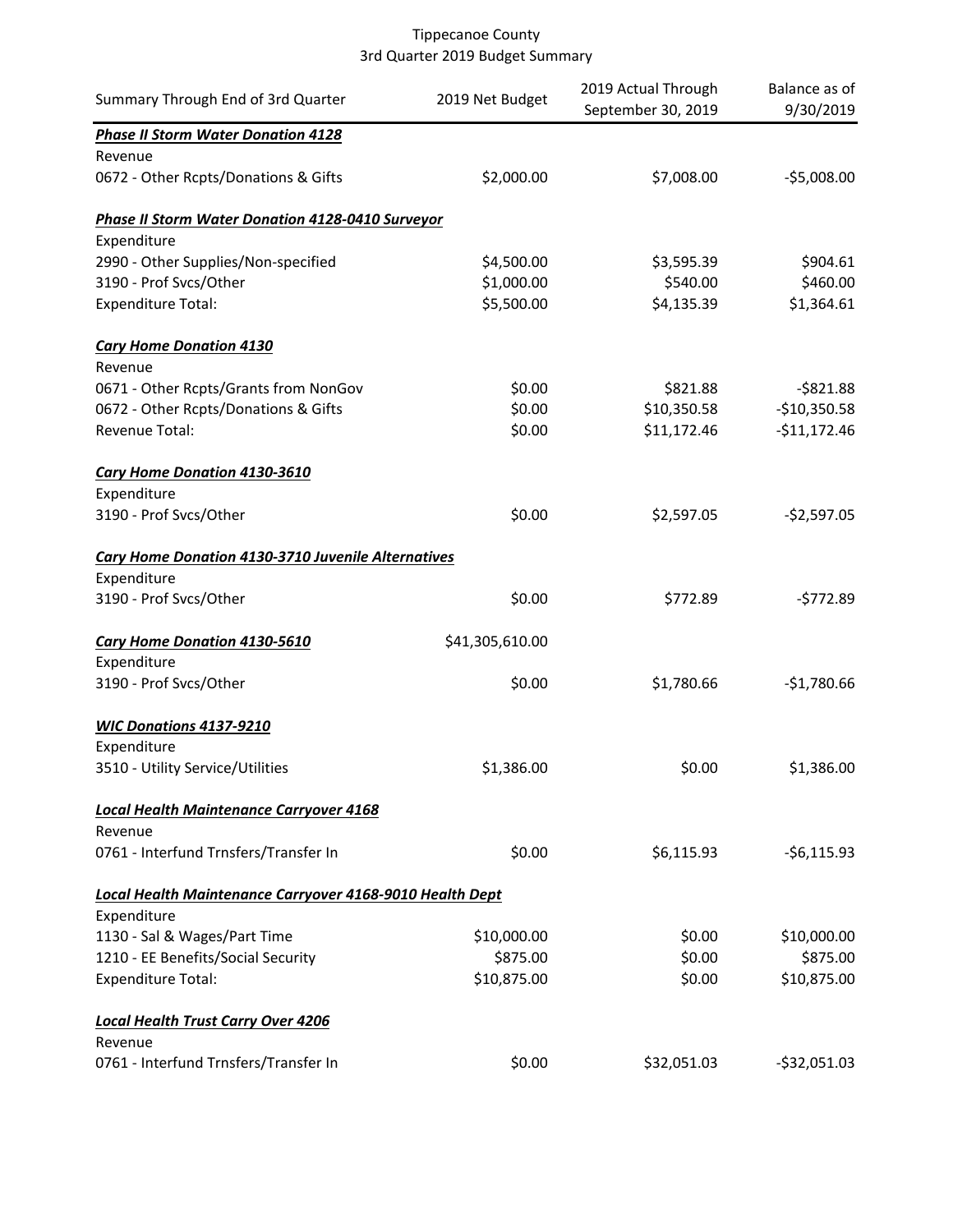|                                                          |                 | 2019 Actual Through | Balance as of    |
|----------------------------------------------------------|-----------------|---------------------|------------------|
| Summary Through End of 3rd Quarter                       | 2019 Net Budget | September 30, 2019  | 9/30/2019        |
| Law Enforcement Warrant Fund 4266                        |                 |                     |                  |
| Revenue                                                  |                 |                     |                  |
| 0299 - Unrestricted Grants & Cntr/S/L                    | \$0.00          | \$6,000.00          | $-56,000.00$     |
| 0660 - Other Rcpts/Investment Earning                    | \$25,354.00     | \$14,936.72         | \$10,417.28      |
| Revenue Total:                                           | \$25,354.00     | \$20,936.72         | \$4,417.28       |
| Law Enforcement Warrant Fund 4266-5910 Prosecutor        |                 |                     |                  |
| Expenditure                                              |                 |                     |                  |
| 1110 - Sal & Wages/Full Time                             | \$45,989.00     | \$26,888.38         | \$19,100.62      |
| 1130 - Sal & Wages/Part Time                             | \$65,000.00     | \$51,422.50         | \$13,577.50      |
| 1150 - Sal & Wages/Overtime                              | \$18,000.00     | \$15,253.39         | \$2,746.61       |
| 1210 - EE Benefits/Social Security                       | \$9,868.00      | \$7,036.01          | \$2,831.99       |
| 1220 - EE Benefits/PERF Retirement                       | \$8,847.00      | \$4,675.64          | \$4,171.36       |
| 2210 - Oper Supplies/Gasoline & Oil                      | \$7,872.00      | \$5,085.00          | \$2,787.00       |
| 2990 - Other Supplies/Non-specified                      | \$5,128.00      | \$5,127.36          | \$0.64           |
| 3165 - Prof Svcs/Transcriptionist                        | \$3,000.00      | \$503.25            | \$2,496.75       |
| 3190 - Prof Svcs/Other                                   | \$60,013.00     | \$59,190.31         | \$822.69         |
| 3210 - Comm & Transp/Travel/Training                     | \$29,945.00     | \$25,908.35         | \$4,036.65       |
| 3510 - Utility Service/Utilities                         | \$4,000.00      | \$635.03            | \$3,364.97       |
| 3620 - Rep & Maint/Vehicle & Equip                       | \$11,500.00     | \$11,173.02         | \$326.98         |
| 3910 - Other Disb/Dues & Subscription                    | \$1,500.00      | \$700.00            | \$800.00         |
|                                                          |                 |                     |                  |
| 4510 - Machinery & Equipment/General                     | \$25,000.00     | \$6,713.34          | \$18,286.66      |
| 4520 - Machinery & Equipment/Vehicle                     | \$52,042.00     | \$52,041.20         | \$0.80           |
| 4590 - Machinery & Equipment/Other                       | \$15,000.00     | \$0.00              | \$15,000.00      |
| <b>Expenditure Total:</b>                                | \$362,704.00    | \$272,352.78        | \$90,351.22      |
| Law Enforcement Warrant Fund 4266-9410 Employee Benefits |                 |                     |                  |
| Expenditure                                              |                 |                     |                  |
| 1230 - EE Benefits/Health                                | \$16,870.00     | \$8,344.71          | \$8,525.29       |
| 1231 - EE Benefits/LTD                                   | \$514.00        | \$346.00            | \$168.00         |
| 1232 - EE Benefits/Life                                  | \$230.00        | \$218.88            | \$11.12          |
| <b>Expenditure Total:</b>                                | \$17,614.00     | \$8,909.59          | \$8,704.41       |
| <b>Southeast Industrial TIF 4505</b>                     |                 |                     |                  |
| Revenue                                                  |                 |                     |                  |
| 0100 - Prop Taxes/Property                               | \$0.00          | \$1,049,010.33      | $-$1,049,010.33$ |
| 0660 - Other Rcpts/Investment Earning                    | \$0.00          | \$41,382.55         | $-$ \$41,382.55  |
| Revenue Total:                                           | \$0.00          | \$1,090,392.88      | $-$1,090,392.88$ |
| Southeast Industrial TIF 4505-9510 Outside Units         |                 |                     |                  |
| 3190 - Prof Svcs/Other                                   | \$0.00          | \$1,916,261.46      | $-$1,916,261.46$ |
|                                                          |                 |                     |                  |
| <b>Heartland TIF 4540</b><br>Revenue                     |                 |                     |                  |
|                                                          |                 |                     |                  |
| 0100 - Prop Taxes/Property                               | \$0.00          | \$13,366.62         | $-$13,366.62$    |
| Jail Lease Debt Service 4620                             |                 |                     |                  |
| Revenue                                                  |                 |                     |                  |
| 0100 - Prop Taxes/Property                               | \$1,090,000.00  | \$594,190.44        | \$495,809.56     |
| 0124 - Other Taxes/FIT                                   | \$6,000.00      | \$3,198.67          | \$2,801.33       |
| 0130 - Other Taxes/License Excise                        | \$75,000.00     | \$42,893.95         | \$32,106.05      |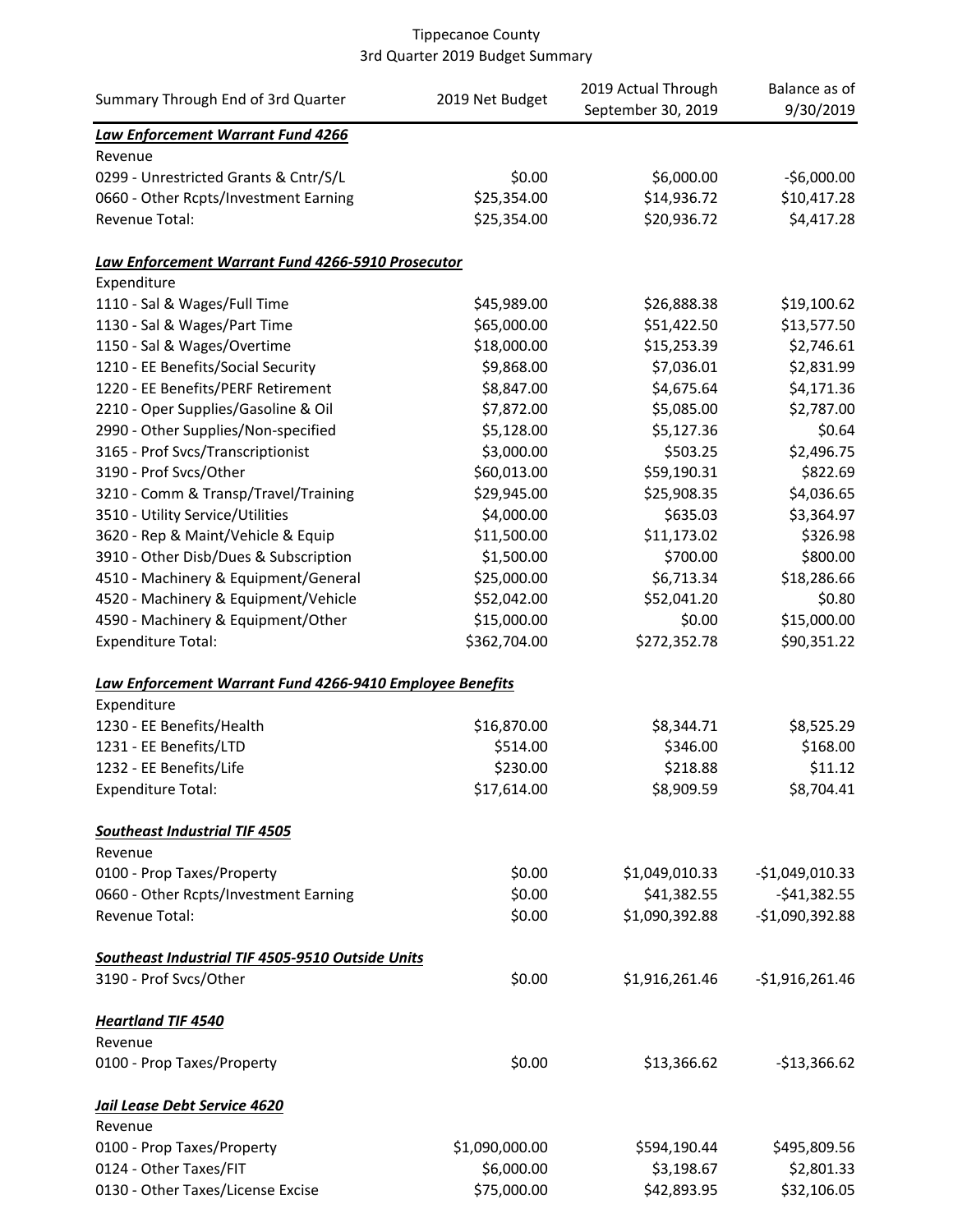| Summary Through End of 3rd Quarter                                                | 2019 Net Budget | 2019 Actual Through<br>September 30, 2019 | Balance as of<br>9/30/2019 |
|-----------------------------------------------------------------------------------|-----------------|-------------------------------------------|----------------------------|
| 0131 - Other Taxes/CVET                                                           | \$3,700.00      | \$2,221.41                                | \$1,478.59                 |
| Revenue Total:                                                                    | \$1,174,700.00  | \$642,504.47                              | \$532,195.53               |
| Jail Lease Debt Service 4620-0110 Auditor                                         |                 |                                           |                            |
| Expenditure<br>3710 - Rentals & Leases/Bldgs & Prop                               | \$1,157,000.00  | \$578,500.00                              | \$578,500.00               |
| County Self Insurance (Employee Health Insurance) 4710<br>Revenue                 |                 |                                           |                            |
| 0490 - Other Fees & Charges/Unspecifi                                             | \$0.00          | \$7,804,647.17                            | $-$7,804,647.17$           |
| 0660 - Other Rcpts/Investment Earning                                             | \$0.00          | \$135,580.28                              | $-$135,580.28$             |
| Revenue Total:                                                                    | \$0.00          | \$7,940,227.45                            | $-$7,940,227.45$           |
| County Self Insurance (Employee Health Insurance) 4710-1120 Human Resources       |                 |                                           |                            |
| Expenditure                                                                       |                 |                                           |                            |
| 3190 - Prof Svcs/Other                                                            | \$0.00          | \$5,644,545.44                            | $-55,644,545.44$           |
| 3970 - Other Disb/Costs of Business                                               | \$0.00          | \$73,426.10                               | $-$73,426.10$              |
| <b>Expenditure Total:</b>                                                         | \$0.00          | \$5,717,971.54                            | $-55,717,971.54$           |
| <b>Public Officials Self Insurance Fund 4711</b><br>Revenue                       |                 |                                           |                            |
| 0660 - Other Rcpts/Investment Earning                                             | \$0.00          | \$4,664.63                                | $-$4,664.63$               |
| 0761 - Interfund Trnsfers/Transfer In                                             | \$0.00          | \$25,000.00                               | $-$25,000.00$              |
| Revenue Total:                                                                    | \$0.00          | \$29,664.63                               | $-$29,664.63$              |
| <b>Public Officials Self Insurance Fund 4711-1120 Human Resources</b>             |                 |                                           |                            |
| Expenditure                                                                       |                 |                                           |                            |
| 3190 - Prof Svcs/Other                                                            | \$0.00          | \$500.00                                  | $-$500.00$                 |
| <b>Commissioners Self Insurance Fund 4712</b>                                     |                 |                                           |                            |
| Revenue                                                                           |                 |                                           |                            |
| 0660 - Other Rcpts/Investment Earning                                             | \$0.00          | \$8,220.74                                | $-58,220.74$               |
| 0730 - Refunds Reimb or Redeposits                                                | \$0.00          | \$3,655.00                                | $-$3,655.00$               |
| 0761 - Interfund Trnsfers/Transfer In                                             | \$0.00          | \$75,000.00                               | $-$75,000.00$              |
| Revenue Total:                                                                    | \$0.00          | \$86,875.74                               | $-$86,875.74$              |
| <b>Commissioners Self Insurance Fund 4712-1120 Human Resources</b><br>Expenditure |                 |                                           |                            |
| 3190 - Prof Svcs/Other                                                            | \$0.00          | \$18,039.46                               | $-$18,039.46$              |
| <b>Highway Self Insurance Fund 4713</b>                                           |                 |                                           |                            |
| Revenue                                                                           |                 |                                           |                            |
| 0660 - Other Rcpts/Investment Earning                                             | \$0.00          | \$4,634.52                                | $-$4,634.52$               |
| <b>Sheriff Self Insurance Fund 4714</b>                                           |                 |                                           |                            |
| Revenue                                                                           |                 |                                           |                            |
| 0660 - Other Rcpts/Investment Earning                                             | \$0.00          | \$6,836.82                                | $-56,836.82$               |
| 0761 - Interfund Trnsfers/Transfer In                                             | \$0.00          | \$50,000.00                               | $-$50,000.00$              |
| Revenue Total:                                                                    | \$0.00          | \$56,836.82                               | $-556,836.82$              |

*Sheriff Self Insurance Fund 4714-1120 Human Resources*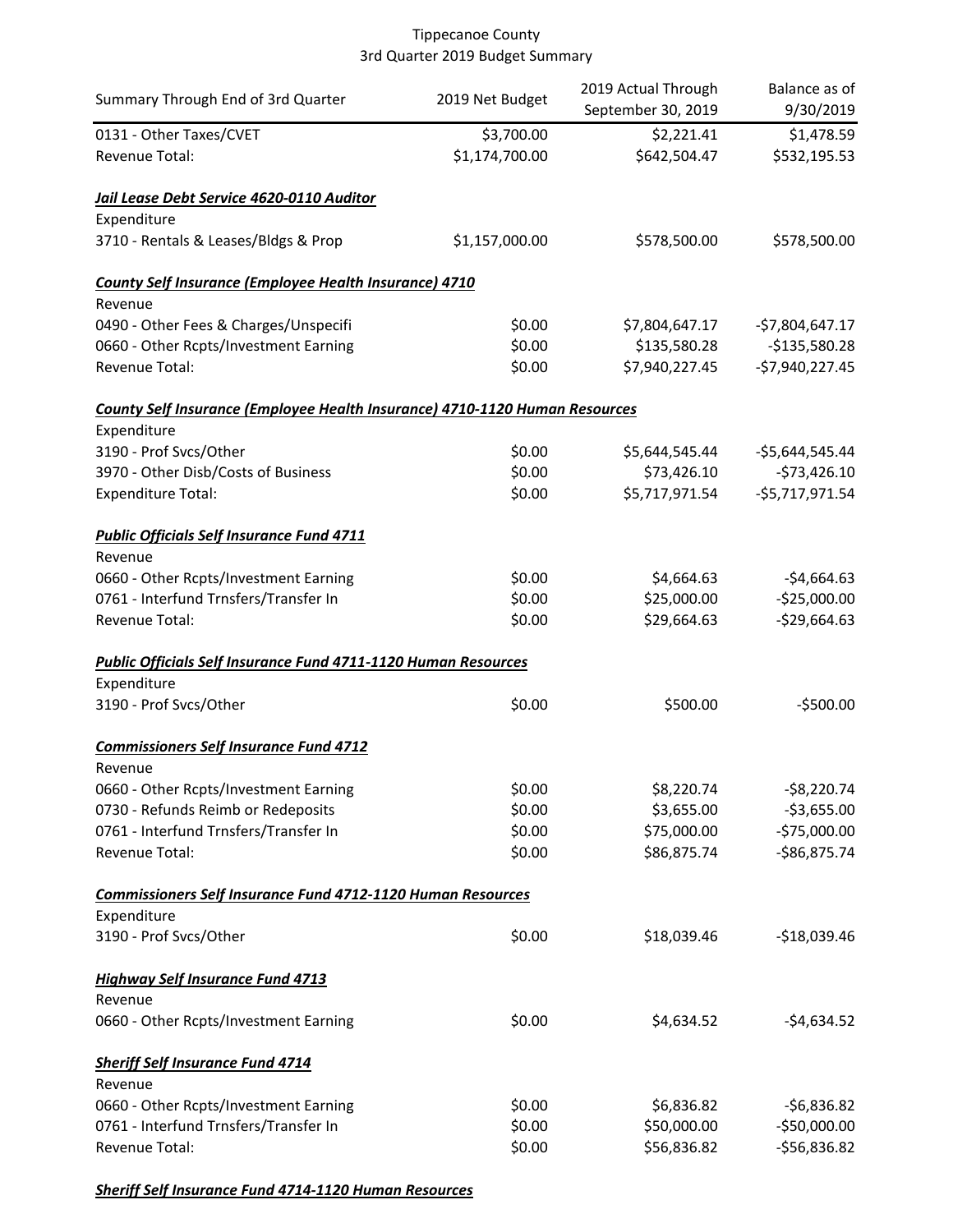| Summary Through End of 3rd Quarter             | 2019 Net Budget | 2019 Actual Through<br>September 30, 2019 | Balance as of<br>9/30/2019 |
|------------------------------------------------|-----------------|-------------------------------------------|----------------------------|
| Expenditure                                    |                 |                                           |                            |
| 3190 - Prof Svcs/Other                         | \$0.00          | \$27,562.18                               | $-527,562.18$              |
| <b>Inmate Medical 4715</b>                     |                 |                                           |                            |
| Revenue                                        |                 |                                           |                            |
| 0730 - Refunds Reimb or Redeposits             | \$0.00          | \$252.09                                  | $-$ \$252.09               |
| <b>Inmate Medical 4715-5410 Sheriff</b>        |                 |                                           |                            |
| Expenditure                                    |                 |                                           |                            |
| 3145 - Prof Svcs/Hlth & Med Prof               | \$130,841.00    | \$100,271.39                              | \$30,569.61                |
| <b>Flex Benefits 4716</b>                      |                 |                                           |                            |
| Revenue                                        |                 |                                           |                            |
| 0490 - Other Fees & Charges/Unspecifi          | \$0.00          | \$367,598.31                              | $-5367,598.31$             |
| 0660 - Other Rcpts/Investment Earning          | \$0.00          | \$1,998.26                                | $-$1,998.26$               |
| 0670 - Other Rcpts/Misc Sources                | \$0.00          | \$612.25                                  | $-$612.25$                 |
| Revenue Total:                                 | \$0.00          | \$370,208.82                              | -\$370,208.82              |
| <b>Flex Benefits 4716-1120 Human Resources</b> |                 |                                           |                            |
| Expenditure                                    |                 |                                           |                            |
| 3190 - Prof Svcs/Other                         | \$0.00          | \$399,088.31                              | $-5399,088.31$             |
| <b>Long Term Disability 4717</b>               |                 |                                           |                            |
| Revenue                                        |                 |                                           |                            |
| 0490 - Other Fees & Charges/Unspecifi          | \$0.00          | \$89,478.71                               | $-$ \$89,478.71            |
| Long Term Disability 4717-1120 Human Resources |                 |                                           |                            |
| Expenditure                                    |                 |                                           |                            |
| 3190 - Prof Svcs/Other                         | \$0.00          | \$89,983.48                               | $-$ \$89,983.48            |
| <b>Inmate Medical Copay 4719</b>               |                 |                                           |                            |
| Revenue                                        |                 |                                           |                            |
| 0410 - Publ Safety Fees/Unspecified            | \$0.00          | \$11,113.06                               | $-$11,113.06$              |
| <b>Inmate Medical Copay 4719-5410 Sheriff</b>  |                 |                                           |                            |
| Expenditure                                    |                 |                                           |                            |
| 3145 - Prof Svcs/Hlth & Med Prof               | \$17,000.00     | \$16,976.59                               | \$23.41                    |
| Dust Control 4803                              |                 |                                           |                            |
| Revenue                                        |                 |                                           |                            |
| 0670 - Other Rcpts/Misc Sources                | \$0.00          | \$3,871.65                                | $-53,871.65$               |
| <b>Highway Escrow 4804</b>                     |                 |                                           |                            |
| Revenue                                        |                 |                                           |                            |
| 0660 - Other Rcpts/Investment Earning          | \$0.00          | \$1,194.94                                | $-51,194.94$               |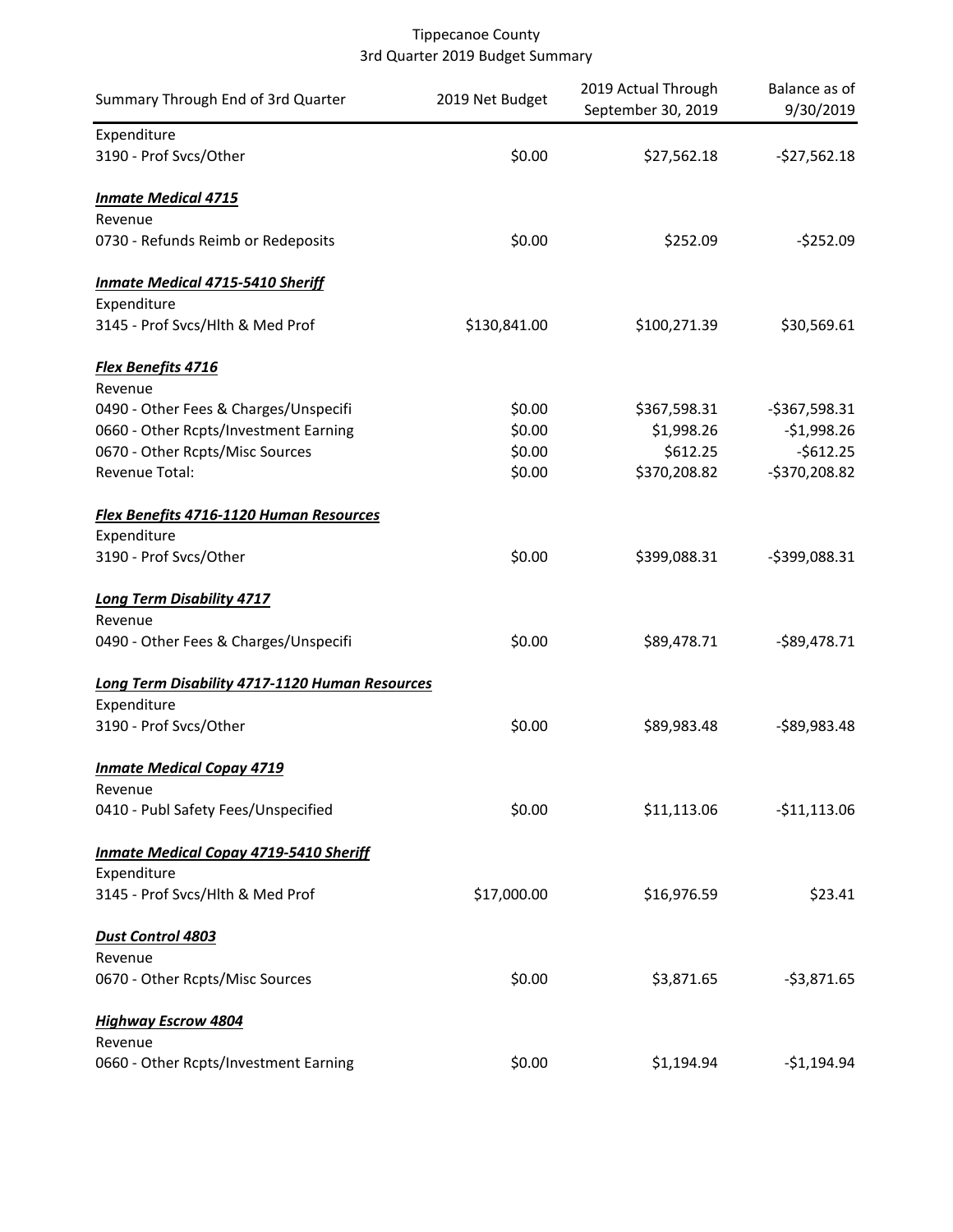| Summary Through End of 3rd Quarter                               | 2019 Net Budget | 2019 Actual Through<br>September 30, 2019 | Balance as of<br>9/30/2019 |
|------------------------------------------------------------------|-----------------|-------------------------------------------|----------------------------|
| <b>County Share Surtax 4805</b>                                  |                 |                                           |                            |
| Revenue                                                          |                 |                                           |                            |
| 0135 - Other Taxes/Surtax                                        | \$1,200,000.00  | \$957,666.42                              | \$242,333.58               |
| <b>County Share Surtax 4805-8261 Highway</b>                     |                 |                                           |                            |
| Expenditure                                                      |                 |                                           |                            |
| 2210 - Oper Supplies/Gasoline & Oil                              | \$264,550.00    | \$192,984.41                              | \$71,565.59                |
| 2220 - Oper Supplies/Inst'l or Med                               | \$26,000.00     | \$16,876.88                               | \$9,123.12                 |
| 2310 - Rep & Maint/Building Mtls                                 | \$55,000.00     | \$2,066.74                                | \$52,933.26                |
| 3410 - Insur/Building & Property                                 | \$5,000.00      | \$0.00                                    | \$5,000.00                 |
| 3420 - Insur/Vehicle & Equipment                                 | \$95,975.00     | \$59,957.00                               | \$36,018.00                |
| 3430 - Insur/Liability                                           | \$64,025.00     | \$64,024.20                               | \$0.80                     |
| 3510 - Utility Service/Utilities                                 | \$40,000.00     | \$23,868.29                               | \$16,131.71                |
| 3610 - Rep & Maint/Buildings & Proper                            | \$50,000.00     | \$21,235.66                               | \$28,764.34                |
| 3620 - Rep & Maint/Vehicle & Equip                               | \$504,450.00    | \$11,643.54                               | \$492,806.46               |
| 3970 - Other Disb/Costs of Business                              | \$15,000.00     | \$10,262.66                               | \$4,737.34                 |
| 4590 - Machinery & Equipment/Other                               | \$80,000.00     | \$797.59                                  | \$79,202.41                |
| <b>Expenditure Total:</b>                                        | \$1,200,000.00  | \$403,716.97                              | \$796,283.03               |
| <b>County Share Wheel Tax 4806</b>                               |                 |                                           |                            |
| Revenue                                                          |                 |                                           |                            |
| 0134 - Other Taxes/Wheel Tax                                     | \$100,000.00    | \$92,577.84                               | \$7,422.16                 |
| County Share Wheel Tax 4806-8261 Highway                         |                 |                                           |                            |
| Expenditure                                                      |                 |                                           |                            |
| 2320 - Rep & Maint/Street Mtls                                   | \$100,000.00    | \$0.00                                    | \$100,000.00               |
| <b>Fairgrounds Construction 2018 LIT 4818</b>                    |                 |                                           |                            |
| Revenue                                                          |                 |                                           |                            |
| 0660 - Other Rcpts/Investment Earning                            | \$0.00          | \$349,639.87                              | $-$349,639.87$             |
| <b>Fairgrounds Construction 2018 LIT 4818-1110 Commissioners</b> |                 |                                           |                            |
| Expenditure                                                      |                 |                                           |                            |
| 3120 - Prof Svcs/Engineer & Architect                            | \$1,270,000.00  | \$854,468.18                              | \$415,531.82               |
| 3190 - Prof Svcs/Other                                           | \$465,458.00    | \$286,844.67                              | \$178,613.33               |
| 3410 - Insur/Building & Property                                 | \$10,998.00     | \$0.00                                    | \$10,998.00                |
| 4245 - Infrastructure/Detention Ponds                            | \$2,518,317.00  | \$1,675,627.27                            | \$842,689.73               |
| 4310 - Buildings/Municipal                                       | \$4,783,699.00  | \$2,179,778.43                            | \$2,603,920.57             |
| <b>Expenditure Total:</b>                                        | \$9,048,472.00  | \$4,996,718.55                            | \$4,051,753.45             |
| <b>Wabash River Hydrology 4833</b>                               |                 |                                           |                            |
| Revenue                                                          |                 |                                           |                            |
| 0660 - Other Rcpts/Investment Earning                            | \$0.00          | \$158.94                                  | $-$158.94$                 |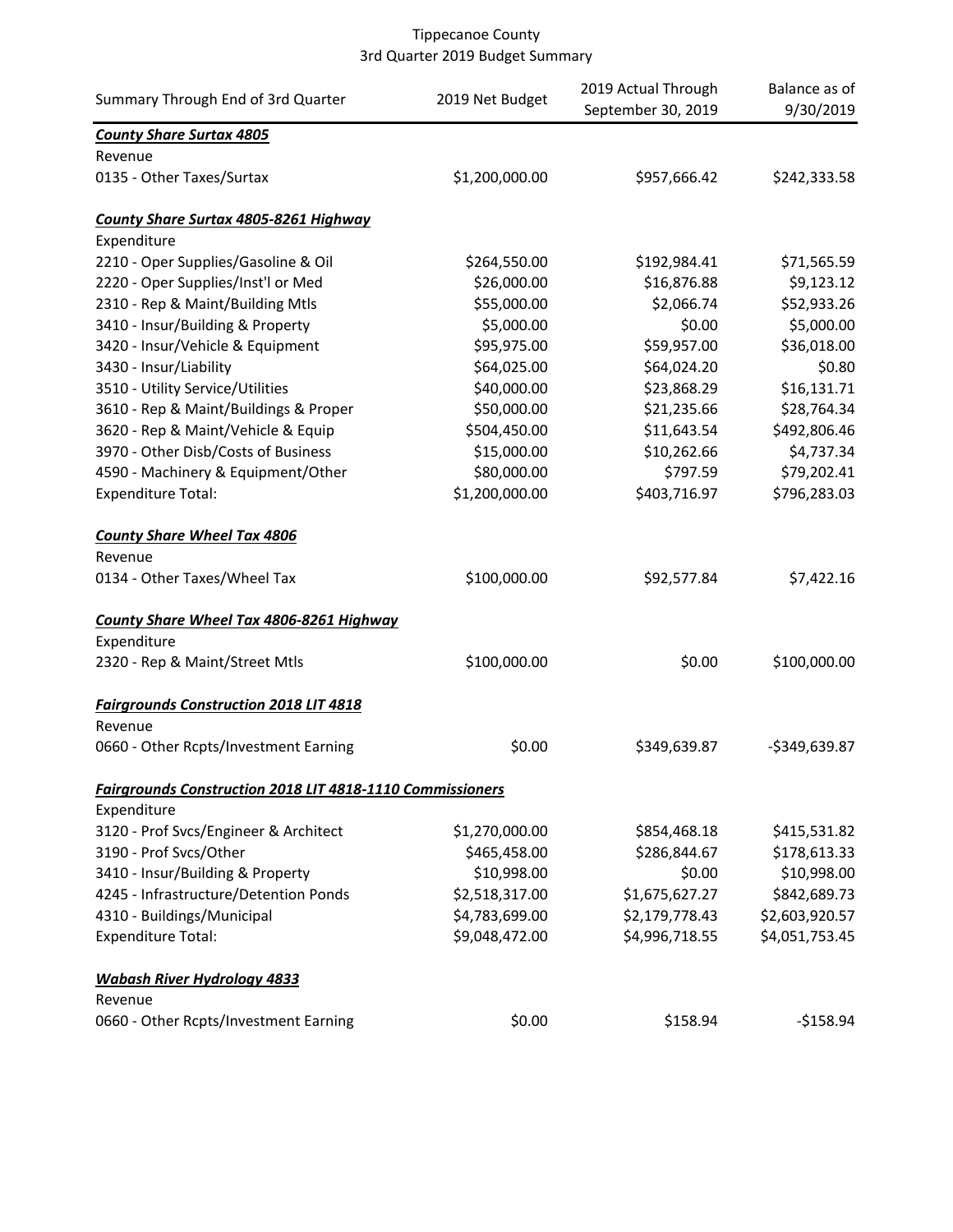| Summary Through End of 3rd Quarter                                     | 2019 Net Budget         | 2019 Actual Through<br>September 30, 2019 | Balance as of<br>9/30/2019 |
|------------------------------------------------------------------------|-------------------------|-------------------------------------------|----------------------------|
| <b>Project Revolving Fund 4880</b><br>Revenue                          |                         |                                           |                            |
| 0100 - Prop Taxes/Property                                             | \$1,750,000.00          | \$1,049,010.32                            | \$700,989.68               |
| 0289 - Unrestricted Grants & Cntr/Fed                                  | \$1,000,000.00          | \$168,353.30                              | \$831,646.70               |
| 0293 - Hwys & Strts/State or Local                                     | \$1,000,000.00          | \$0.00                                    | \$1,000,000.00             |
| 0660 - Other Rcpts/Investment Earning                                  | \$13,583.00             | \$8,736.34                                | \$4,846.66                 |
| Revenue Total:                                                         | \$3,763,583.00          | \$1,226,099.96                            | \$2,537,483.04             |
| Project Revolving Fund 4880-8010 Highway                               |                         |                                           |                            |
| Expenditure                                                            |                         |                                           |                            |
| 3190 - Prof Svcs/Other                                                 | \$1,273,561.00          | \$1,238,906.62                            | \$34,654.38                |
| Project Revolving Fund 4880-8061 Highway                               |                         |                                           |                            |
| Expenditure                                                            |                         |                                           |                            |
| 2320 - Rep & Maint/Street Mtls                                         | \$200,000.00            | \$0.00                                    | \$200,000.00               |
| Project Revolving Fund 4880-8062 Highway<br>Expenditure                |                         |                                           |                            |
| 4110 - Land/Right-of-Way                                               | \$220,000.00            | \$26,350.00                               | \$193,650.00               |
| 4210 - Infrastructure/Roads & Streets                                  | \$1,150,000.00          | \$453,689.71                              | \$696,310.29               |
| 4220 - Infrastructure/Bridges                                          | \$600,000.00            | \$26,065.00                               | \$573,935.00               |
| 4240 - Infrastructure/Culverts & Drai                                  | \$400,000.00            | \$0.00                                    | \$400,000.00               |
| <b>Expenditure Total:</b>                                              | \$2,370,000.00          | \$506,104.71                              | \$1,863,895.29             |
| <b>Highway Escrow (J&amp;C) 4881</b>                                   |                         |                                           |                            |
| Revenue                                                                |                         |                                           |                            |
| 0660 - Other Rcpts/Investment Earning                                  | \$0.00                  | \$98.67                                   | $-598.67$                  |
| <b>F-Lake Detention 4890</b><br>Revenue                                |                         |                                           |                            |
| 0404 - Gen Govt Fees/Surveyor                                          | \$10,000.00             | \$20,100.00                               | $-$10,100.00$              |
| 0660 - Other Rcpts/Investment Earning                                  | \$4,346.00              | \$4,649.00                                | $-5303.00$                 |
| Revenue Total:                                                         | \$14,346.00             | \$24,749.00                               | $-$10,403.00$              |
| <b>F-Lake Detention 4890-0410 Surveyor</b>                             |                         |                                           |                            |
| Expenditure                                                            |                         |                                           |                            |
| 3640 - Rep & Maint/Drainage Infrastr                                   | \$60,000.00             | \$0.00                                    | \$60,000.00                |
| 4245 - Infrastructure/Detention Ponds                                  | \$118,500.00            | \$1,550.00                                | \$116,950.00               |
| <b>Expenditure Total:</b>                                              | \$178,500.00            | \$1,550.00                                | \$176,950.00               |
| <b>Berlovitz Detention 4891</b>                                        |                         |                                           |                            |
| Revenue                                                                |                         |                                           |                            |
| 0404 - Gen Govt Fees/Surveyor<br>0660 - Other Rcpts/Investment Earning | \$75,000.00<br>\$362.00 | \$0.00<br>\$97.58                         | \$75,000.00<br>\$264.42    |
| Revenue Total:                                                         | \$75,362.00             | \$97.58                                   | \$75,264.42                |
|                                                                        |                         |                                           |                            |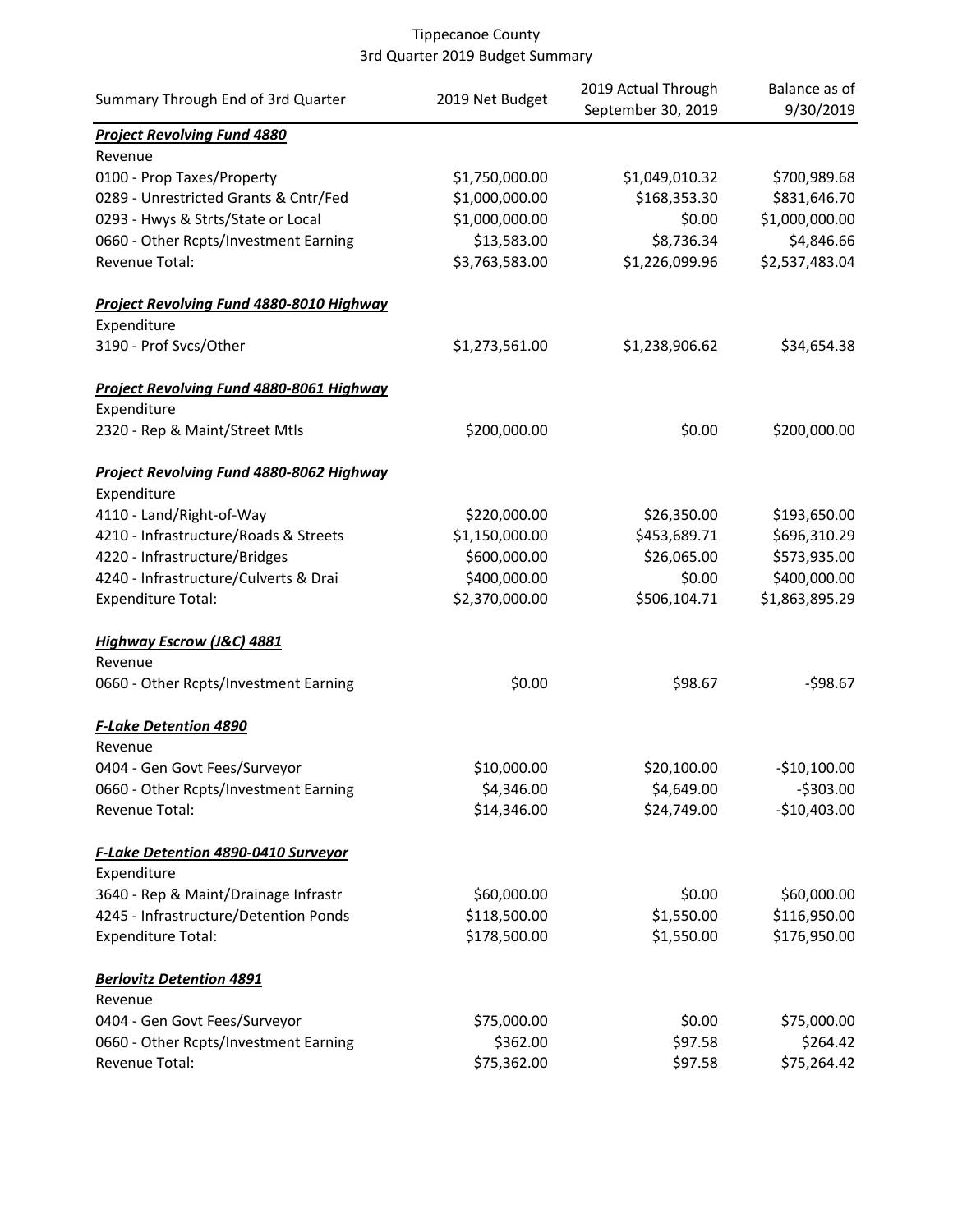| <b>Berlovitz Detention 4891-0410 Surveyor</b><br>Expenditure<br>3640 - Rep & Maint/Drainage Infrastr<br>\$10,000.00<br>\$0.00<br>\$10,000.00<br>\$4,150.00<br>4245 - Infrastructure/Detention Ponds<br>\$12,000.00<br>\$7,850.00<br>\$22,000.00<br>\$4,150.00<br>\$17,850.00<br><b>Expenditure Total:</b><br>Great Lakes 4892<br>Revenue<br>0660 - Other Rcpts/Investment Earning<br>\$10,866.00<br>\$10,212.73<br>\$653.27<br>Great Lakes 4892-0410 Surveyor<br>Expenditure<br>4245 - Infrastructure/Detention Ponds<br>\$500,000.00<br>\$89,615.93<br>\$410,384.07<br><b>Ross Detention 4893</b><br>Revenue<br>0404 - Gen Govt Fees/Surveyor<br>\$15,000.00<br>\$0.00<br>\$15,000.00<br>\$497.06<br>\$45.94<br>0660 - Other Rcpts/Investment Earning<br>\$543.00<br>Revenue Total:<br>\$15,543.00<br>\$497.06<br>\$15,045.94<br>Ross Detention 4893-0410 Surveyor<br>Expenditure<br>4245 - Infrastructure/Detention Ponds<br>\$1,275.00<br>\$11,750.00<br>\$10,475.00<br><b>Phase II Stormwater 4897</b><br>Revenue<br>0302 - Gen Govt Permits/Plan & Zoning<br>\$5,000.00<br>\$11,550.00<br>$-$6,550.00$<br>\$40,000.00<br>\$44,412.95<br>$-$4,412.95$<br>0404 - Gen Govt Fees/Surveyor<br>0660 - Other Rcpts/Investment Earning<br>\$16,000.00<br>\$20,247.81<br>$-54,247.81$<br>\$50,000.00<br>\$63,449.51<br>0670 - Other Rcpts/Misc Sources<br>$-$13,449.51$<br>\$605.03<br>$-$605.03$<br>0730 - Refunds Reimb or Redeposits<br>\$0.00<br>\$111,000.00<br>Revenue Total:<br>\$140,265.30<br>$-$ \$29,265.30<br>Phase II Stormwater 4897-0410 Surveyor<br>Expenditure<br>\$96,925.23<br>1110 - Sal & Wages/Full Time<br>\$230,234.00<br>\$133,308.77<br>\$24,112.00<br>\$17,620.22<br>\$6,491.78<br>1111 - Sal & Wages/Elected Official<br>\$0.00<br>\$1,000.00<br>1130 - Sal & Wages/Part Time<br>\$1,000.00<br>\$1,101.82<br>\$898.18<br>1150 - Sal & Wages/Overtime<br>\$2,000.00<br>\$19,687.00<br>1210 - EE Benefits/Social Security<br>\$11,114.69<br>\$8,572.31<br>1220 - EE Benefits/PERF Retirement<br>\$29,047.00<br>\$17,074.10<br>\$11,972.90<br>\$25,000.00<br>\$55.26<br>\$24,944.74<br>2110 - Office Supplies/General<br>\$10,000.00<br>\$23.63<br>\$9,976.37<br>2120 - Office Supplies/Forms<br>2130 - Office Supplies/Printing<br>\$12,000.00<br>\$1,762.81<br>\$10,237.19<br>\$7,521.97<br>2140 - Office Supplies/Minor Equip<br>\$10,000.00<br>\$2,478.03<br>2210 - Oper Supplies/Gasoline & Oil<br>\$7,000.00<br>\$1,492.50<br>\$5,507.50<br>\$20,000.00<br>\$5,143.54<br>\$14,856.46<br>2990 - Other Supplies/Non-specified<br>3110 - Prof Svcs/Legal<br>\$30,000.00<br>\$0.00<br>\$30,000.00<br>3120 - Prof Svcs/Engineer & Architect<br>\$50,000.00<br>\$0.00<br>\$50,000.00<br>\$15,000.00<br>3150 - Prof Svcs/Training<br>\$591.00<br>\$14,409.00 | Summary Through End of 3rd Quarter | 2019 Net Budget | 2019 Actual Through<br>September 30, 2019 | Balance as of<br>9/30/2019 |
|----------------------------------------------------------------------------------------------------------------------------------------------------------------------------------------------------------------------------------------------------------------------------------------------------------------------------------------------------------------------------------------------------------------------------------------------------------------------------------------------------------------------------------------------------------------------------------------------------------------------------------------------------------------------------------------------------------------------------------------------------------------------------------------------------------------------------------------------------------------------------------------------------------------------------------------------------------------------------------------------------------------------------------------------------------------------------------------------------------------------------------------------------------------------------------------------------------------------------------------------------------------------------------------------------------------------------------------------------------------------------------------------------------------------------------------------------------------------------------------------------------------------------------------------------------------------------------------------------------------------------------------------------------------------------------------------------------------------------------------------------------------------------------------------------------------------------------------------------------------------------------------------------------------------------------------------------------------------------------------------------------------------------------------------------------------------------------------------------------------------------------------------------------------------------------------------------------------------------------------------------------------------------------------------------------------------------------------------------------------------------------------------------------------------------------------------------------------------------------------------------------------------------------------------------------------------------------------------------------------------------------------------------------------------------------------------------------------------------------------------------------------------------------|------------------------------------|-----------------|-------------------------------------------|----------------------------|
|                                                                                                                                                                                                                                                                                                                                                                                                                                                                                                                                                                                                                                                                                                                                                                                                                                                                                                                                                                                                                                                                                                                                                                                                                                                                                                                                                                                                                                                                                                                                                                                                                                                                                                                                                                                                                                                                                                                                                                                                                                                                                                                                                                                                                                                                                                                                                                                                                                                                                                                                                                                                                                                                                                                                                                                  |                                    |                 |                                           |                            |
|                                                                                                                                                                                                                                                                                                                                                                                                                                                                                                                                                                                                                                                                                                                                                                                                                                                                                                                                                                                                                                                                                                                                                                                                                                                                                                                                                                                                                                                                                                                                                                                                                                                                                                                                                                                                                                                                                                                                                                                                                                                                                                                                                                                                                                                                                                                                                                                                                                                                                                                                                                                                                                                                                                                                                                                  |                                    |                 |                                           |                            |
|                                                                                                                                                                                                                                                                                                                                                                                                                                                                                                                                                                                                                                                                                                                                                                                                                                                                                                                                                                                                                                                                                                                                                                                                                                                                                                                                                                                                                                                                                                                                                                                                                                                                                                                                                                                                                                                                                                                                                                                                                                                                                                                                                                                                                                                                                                                                                                                                                                                                                                                                                                                                                                                                                                                                                                                  |                                    |                 |                                           |                            |
|                                                                                                                                                                                                                                                                                                                                                                                                                                                                                                                                                                                                                                                                                                                                                                                                                                                                                                                                                                                                                                                                                                                                                                                                                                                                                                                                                                                                                                                                                                                                                                                                                                                                                                                                                                                                                                                                                                                                                                                                                                                                                                                                                                                                                                                                                                                                                                                                                                                                                                                                                                                                                                                                                                                                                                                  |                                    |                 |                                           |                            |
|                                                                                                                                                                                                                                                                                                                                                                                                                                                                                                                                                                                                                                                                                                                                                                                                                                                                                                                                                                                                                                                                                                                                                                                                                                                                                                                                                                                                                                                                                                                                                                                                                                                                                                                                                                                                                                                                                                                                                                                                                                                                                                                                                                                                                                                                                                                                                                                                                                                                                                                                                                                                                                                                                                                                                                                  |                                    |                 |                                           |                            |
|                                                                                                                                                                                                                                                                                                                                                                                                                                                                                                                                                                                                                                                                                                                                                                                                                                                                                                                                                                                                                                                                                                                                                                                                                                                                                                                                                                                                                                                                                                                                                                                                                                                                                                                                                                                                                                                                                                                                                                                                                                                                                                                                                                                                                                                                                                                                                                                                                                                                                                                                                                                                                                                                                                                                                                                  |                                    |                 |                                           |                            |
|                                                                                                                                                                                                                                                                                                                                                                                                                                                                                                                                                                                                                                                                                                                                                                                                                                                                                                                                                                                                                                                                                                                                                                                                                                                                                                                                                                                                                                                                                                                                                                                                                                                                                                                                                                                                                                                                                                                                                                                                                                                                                                                                                                                                                                                                                                                                                                                                                                                                                                                                                                                                                                                                                                                                                                                  |                                    |                 |                                           |                            |
|                                                                                                                                                                                                                                                                                                                                                                                                                                                                                                                                                                                                                                                                                                                                                                                                                                                                                                                                                                                                                                                                                                                                                                                                                                                                                                                                                                                                                                                                                                                                                                                                                                                                                                                                                                                                                                                                                                                                                                                                                                                                                                                                                                                                                                                                                                                                                                                                                                                                                                                                                                                                                                                                                                                                                                                  |                                    |                 |                                           |                            |
|                                                                                                                                                                                                                                                                                                                                                                                                                                                                                                                                                                                                                                                                                                                                                                                                                                                                                                                                                                                                                                                                                                                                                                                                                                                                                                                                                                                                                                                                                                                                                                                                                                                                                                                                                                                                                                                                                                                                                                                                                                                                                                                                                                                                                                                                                                                                                                                                                                                                                                                                                                                                                                                                                                                                                                                  |                                    |                 |                                           |                            |
|                                                                                                                                                                                                                                                                                                                                                                                                                                                                                                                                                                                                                                                                                                                                                                                                                                                                                                                                                                                                                                                                                                                                                                                                                                                                                                                                                                                                                                                                                                                                                                                                                                                                                                                                                                                                                                                                                                                                                                                                                                                                                                                                                                                                                                                                                                                                                                                                                                                                                                                                                                                                                                                                                                                                                                                  |                                    |                 |                                           |                            |
|                                                                                                                                                                                                                                                                                                                                                                                                                                                                                                                                                                                                                                                                                                                                                                                                                                                                                                                                                                                                                                                                                                                                                                                                                                                                                                                                                                                                                                                                                                                                                                                                                                                                                                                                                                                                                                                                                                                                                                                                                                                                                                                                                                                                                                                                                                                                                                                                                                                                                                                                                                                                                                                                                                                                                                                  |                                    |                 |                                           |                            |
|                                                                                                                                                                                                                                                                                                                                                                                                                                                                                                                                                                                                                                                                                                                                                                                                                                                                                                                                                                                                                                                                                                                                                                                                                                                                                                                                                                                                                                                                                                                                                                                                                                                                                                                                                                                                                                                                                                                                                                                                                                                                                                                                                                                                                                                                                                                                                                                                                                                                                                                                                                                                                                                                                                                                                                                  |                                    |                 |                                           |                            |
|                                                                                                                                                                                                                                                                                                                                                                                                                                                                                                                                                                                                                                                                                                                                                                                                                                                                                                                                                                                                                                                                                                                                                                                                                                                                                                                                                                                                                                                                                                                                                                                                                                                                                                                                                                                                                                                                                                                                                                                                                                                                                                                                                                                                                                                                                                                                                                                                                                                                                                                                                                                                                                                                                                                                                                                  |                                    |                 |                                           |                            |
|                                                                                                                                                                                                                                                                                                                                                                                                                                                                                                                                                                                                                                                                                                                                                                                                                                                                                                                                                                                                                                                                                                                                                                                                                                                                                                                                                                                                                                                                                                                                                                                                                                                                                                                                                                                                                                                                                                                                                                                                                                                                                                                                                                                                                                                                                                                                                                                                                                                                                                                                                                                                                                                                                                                                                                                  |                                    |                 |                                           |                            |
|                                                                                                                                                                                                                                                                                                                                                                                                                                                                                                                                                                                                                                                                                                                                                                                                                                                                                                                                                                                                                                                                                                                                                                                                                                                                                                                                                                                                                                                                                                                                                                                                                                                                                                                                                                                                                                                                                                                                                                                                                                                                                                                                                                                                                                                                                                                                                                                                                                                                                                                                                                                                                                                                                                                                                                                  |                                    |                 |                                           |                            |
|                                                                                                                                                                                                                                                                                                                                                                                                                                                                                                                                                                                                                                                                                                                                                                                                                                                                                                                                                                                                                                                                                                                                                                                                                                                                                                                                                                                                                                                                                                                                                                                                                                                                                                                                                                                                                                                                                                                                                                                                                                                                                                                                                                                                                                                                                                                                                                                                                                                                                                                                                                                                                                                                                                                                                                                  |                                    |                 |                                           |                            |
|                                                                                                                                                                                                                                                                                                                                                                                                                                                                                                                                                                                                                                                                                                                                                                                                                                                                                                                                                                                                                                                                                                                                                                                                                                                                                                                                                                                                                                                                                                                                                                                                                                                                                                                                                                                                                                                                                                                                                                                                                                                                                                                                                                                                                                                                                                                                                                                                                                                                                                                                                                                                                                                                                                                                                                                  |                                    |                 |                                           |                            |
|                                                                                                                                                                                                                                                                                                                                                                                                                                                                                                                                                                                                                                                                                                                                                                                                                                                                                                                                                                                                                                                                                                                                                                                                                                                                                                                                                                                                                                                                                                                                                                                                                                                                                                                                                                                                                                                                                                                                                                                                                                                                                                                                                                                                                                                                                                                                                                                                                                                                                                                                                                                                                                                                                                                                                                                  |                                    |                 |                                           |                            |
|                                                                                                                                                                                                                                                                                                                                                                                                                                                                                                                                                                                                                                                                                                                                                                                                                                                                                                                                                                                                                                                                                                                                                                                                                                                                                                                                                                                                                                                                                                                                                                                                                                                                                                                                                                                                                                                                                                                                                                                                                                                                                                                                                                                                                                                                                                                                                                                                                                                                                                                                                                                                                                                                                                                                                                                  |                                    |                 |                                           |                            |
|                                                                                                                                                                                                                                                                                                                                                                                                                                                                                                                                                                                                                                                                                                                                                                                                                                                                                                                                                                                                                                                                                                                                                                                                                                                                                                                                                                                                                                                                                                                                                                                                                                                                                                                                                                                                                                                                                                                                                                                                                                                                                                                                                                                                                                                                                                                                                                                                                                                                                                                                                                                                                                                                                                                                                                                  |                                    |                 |                                           |                            |
|                                                                                                                                                                                                                                                                                                                                                                                                                                                                                                                                                                                                                                                                                                                                                                                                                                                                                                                                                                                                                                                                                                                                                                                                                                                                                                                                                                                                                                                                                                                                                                                                                                                                                                                                                                                                                                                                                                                                                                                                                                                                                                                                                                                                                                                                                                                                                                                                                                                                                                                                                                                                                                                                                                                                                                                  |                                    |                 |                                           |                            |
|                                                                                                                                                                                                                                                                                                                                                                                                                                                                                                                                                                                                                                                                                                                                                                                                                                                                                                                                                                                                                                                                                                                                                                                                                                                                                                                                                                                                                                                                                                                                                                                                                                                                                                                                                                                                                                                                                                                                                                                                                                                                                                                                                                                                                                                                                                                                                                                                                                                                                                                                                                                                                                                                                                                                                                                  |                                    |                 |                                           |                            |
|                                                                                                                                                                                                                                                                                                                                                                                                                                                                                                                                                                                                                                                                                                                                                                                                                                                                                                                                                                                                                                                                                                                                                                                                                                                                                                                                                                                                                                                                                                                                                                                                                                                                                                                                                                                                                                                                                                                                                                                                                                                                                                                                                                                                                                                                                                                                                                                                                                                                                                                                                                                                                                                                                                                                                                                  |                                    |                 |                                           |                            |
|                                                                                                                                                                                                                                                                                                                                                                                                                                                                                                                                                                                                                                                                                                                                                                                                                                                                                                                                                                                                                                                                                                                                                                                                                                                                                                                                                                                                                                                                                                                                                                                                                                                                                                                                                                                                                                                                                                                                                                                                                                                                                                                                                                                                                                                                                                                                                                                                                                                                                                                                                                                                                                                                                                                                                                                  |                                    |                 |                                           |                            |
|                                                                                                                                                                                                                                                                                                                                                                                                                                                                                                                                                                                                                                                                                                                                                                                                                                                                                                                                                                                                                                                                                                                                                                                                                                                                                                                                                                                                                                                                                                                                                                                                                                                                                                                                                                                                                                                                                                                                                                                                                                                                                                                                                                                                                                                                                                                                                                                                                                                                                                                                                                                                                                                                                                                                                                                  |                                    |                 |                                           |                            |
|                                                                                                                                                                                                                                                                                                                                                                                                                                                                                                                                                                                                                                                                                                                                                                                                                                                                                                                                                                                                                                                                                                                                                                                                                                                                                                                                                                                                                                                                                                                                                                                                                                                                                                                                                                                                                                                                                                                                                                                                                                                                                                                                                                                                                                                                                                                                                                                                                                                                                                                                                                                                                                                                                                                                                                                  |                                    |                 |                                           |                            |
|                                                                                                                                                                                                                                                                                                                                                                                                                                                                                                                                                                                                                                                                                                                                                                                                                                                                                                                                                                                                                                                                                                                                                                                                                                                                                                                                                                                                                                                                                                                                                                                                                                                                                                                                                                                                                                                                                                                                                                                                                                                                                                                                                                                                                                                                                                                                                                                                                                                                                                                                                                                                                                                                                                                                                                                  |                                    |                 |                                           |                            |
|                                                                                                                                                                                                                                                                                                                                                                                                                                                                                                                                                                                                                                                                                                                                                                                                                                                                                                                                                                                                                                                                                                                                                                                                                                                                                                                                                                                                                                                                                                                                                                                                                                                                                                                                                                                                                                                                                                                                                                                                                                                                                                                                                                                                                                                                                                                                                                                                                                                                                                                                                                                                                                                                                                                                                                                  |                                    |                 |                                           |                            |
|                                                                                                                                                                                                                                                                                                                                                                                                                                                                                                                                                                                                                                                                                                                                                                                                                                                                                                                                                                                                                                                                                                                                                                                                                                                                                                                                                                                                                                                                                                                                                                                                                                                                                                                                                                                                                                                                                                                                                                                                                                                                                                                                                                                                                                                                                                                                                                                                                                                                                                                                                                                                                                                                                                                                                                                  |                                    |                 |                                           |                            |
|                                                                                                                                                                                                                                                                                                                                                                                                                                                                                                                                                                                                                                                                                                                                                                                                                                                                                                                                                                                                                                                                                                                                                                                                                                                                                                                                                                                                                                                                                                                                                                                                                                                                                                                                                                                                                                                                                                                                                                                                                                                                                                                                                                                                                                                                                                                                                                                                                                                                                                                                                                                                                                                                                                                                                                                  |                                    |                 |                                           |                            |
|                                                                                                                                                                                                                                                                                                                                                                                                                                                                                                                                                                                                                                                                                                                                                                                                                                                                                                                                                                                                                                                                                                                                                                                                                                                                                                                                                                                                                                                                                                                                                                                                                                                                                                                                                                                                                                                                                                                                                                                                                                                                                                                                                                                                                                                                                                                                                                                                                                                                                                                                                                                                                                                                                                                                                                                  |                                    |                 |                                           |                            |
|                                                                                                                                                                                                                                                                                                                                                                                                                                                                                                                                                                                                                                                                                                                                                                                                                                                                                                                                                                                                                                                                                                                                                                                                                                                                                                                                                                                                                                                                                                                                                                                                                                                                                                                                                                                                                                                                                                                                                                                                                                                                                                                                                                                                                                                                                                                                                                                                                                                                                                                                                                                                                                                                                                                                                                                  |                                    |                 |                                           |                            |
|                                                                                                                                                                                                                                                                                                                                                                                                                                                                                                                                                                                                                                                                                                                                                                                                                                                                                                                                                                                                                                                                                                                                                                                                                                                                                                                                                                                                                                                                                                                                                                                                                                                                                                                                                                                                                                                                                                                                                                                                                                                                                                                                                                                                                                                                                                                                                                                                                                                                                                                                                                                                                                                                                                                                                                                  |                                    |                 |                                           |                            |
|                                                                                                                                                                                                                                                                                                                                                                                                                                                                                                                                                                                                                                                                                                                                                                                                                                                                                                                                                                                                                                                                                                                                                                                                                                                                                                                                                                                                                                                                                                                                                                                                                                                                                                                                                                                                                                                                                                                                                                                                                                                                                                                                                                                                                                                                                                                                                                                                                                                                                                                                                                                                                                                                                                                                                                                  |                                    |                 |                                           |                            |
|                                                                                                                                                                                                                                                                                                                                                                                                                                                                                                                                                                                                                                                                                                                                                                                                                                                                                                                                                                                                                                                                                                                                                                                                                                                                                                                                                                                                                                                                                                                                                                                                                                                                                                                                                                                                                                                                                                                                                                                                                                                                                                                                                                                                                                                                                                                                                                                                                                                                                                                                                                                                                                                                                                                                                                                  |                                    |                 |                                           |                            |
|                                                                                                                                                                                                                                                                                                                                                                                                                                                                                                                                                                                                                                                                                                                                                                                                                                                                                                                                                                                                                                                                                                                                                                                                                                                                                                                                                                                                                                                                                                                                                                                                                                                                                                                                                                                                                                                                                                                                                                                                                                                                                                                                                                                                                                                                                                                                                                                                                                                                                                                                                                                                                                                                                                                                                                                  |                                    |                 |                                           |                            |
|                                                                                                                                                                                                                                                                                                                                                                                                                                                                                                                                                                                                                                                                                                                                                                                                                                                                                                                                                                                                                                                                                                                                                                                                                                                                                                                                                                                                                                                                                                                                                                                                                                                                                                                                                                                                                                                                                                                                                                                                                                                                                                                                                                                                                                                                                                                                                                                                                                                                                                                                                                                                                                                                                                                                                                                  |                                    |                 |                                           |                            |
|                                                                                                                                                                                                                                                                                                                                                                                                                                                                                                                                                                                                                                                                                                                                                                                                                                                                                                                                                                                                                                                                                                                                                                                                                                                                                                                                                                                                                                                                                                                                                                                                                                                                                                                                                                                                                                                                                                                                                                                                                                                                                                                                                                                                                                                                                                                                                                                                                                                                                                                                                                                                                                                                                                                                                                                  |                                    |                 |                                           |                            |
|                                                                                                                                                                                                                                                                                                                                                                                                                                                                                                                                                                                                                                                                                                                                                                                                                                                                                                                                                                                                                                                                                                                                                                                                                                                                                                                                                                                                                                                                                                                                                                                                                                                                                                                                                                                                                                                                                                                                                                                                                                                                                                                                                                                                                                                                                                                                                                                                                                                                                                                                                                                                                                                                                                                                                                                  |                                    |                 |                                           |                            |
|                                                                                                                                                                                                                                                                                                                                                                                                                                                                                                                                                                                                                                                                                                                                                                                                                                                                                                                                                                                                                                                                                                                                                                                                                                                                                                                                                                                                                                                                                                                                                                                                                                                                                                                                                                                                                                                                                                                                                                                                                                                                                                                                                                                                                                                                                                                                                                                                                                                                                                                                                                                                                                                                                                                                                                                  |                                    |                 |                                           |                            |
|                                                                                                                                                                                                                                                                                                                                                                                                                                                                                                                                                                                                                                                                                                                                                                                                                                                                                                                                                                                                                                                                                                                                                                                                                                                                                                                                                                                                                                                                                                                                                                                                                                                                                                                                                                                                                                                                                                                                                                                                                                                                                                                                                                                                                                                                                                                                                                                                                                                                                                                                                                                                                                                                                                                                                                                  |                                    |                 |                                           |                            |
|                                                                                                                                                                                                                                                                                                                                                                                                                                                                                                                                                                                                                                                                                                                                                                                                                                                                                                                                                                                                                                                                                                                                                                                                                                                                                                                                                                                                                                                                                                                                                                                                                                                                                                                                                                                                                                                                                                                                                                                                                                                                                                                                                                                                                                                                                                                                                                                                                                                                                                                                                                                                                                                                                                                                                                                  |                                    |                 |                                           |                            |
|                                                                                                                                                                                                                                                                                                                                                                                                                                                                                                                                                                                                                                                                                                                                                                                                                                                                                                                                                                                                                                                                                                                                                                                                                                                                                                                                                                                                                                                                                                                                                                                                                                                                                                                                                                                                                                                                                                                                                                                                                                                                                                                                                                                                                                                                                                                                                                                                                                                                                                                                                                                                                                                                                                                                                                                  |                                    |                 |                                           |                            |
|                                                                                                                                                                                                                                                                                                                                                                                                                                                                                                                                                                                                                                                                                                                                                                                                                                                                                                                                                                                                                                                                                                                                                                                                                                                                                                                                                                                                                                                                                                                                                                                                                                                                                                                                                                                                                                                                                                                                                                                                                                                                                                                                                                                                                                                                                                                                                                                                                                                                                                                                                                                                                                                                                                                                                                                  | 3190 - Prof Svcs/Other             | \$150,000.00    | \$77,106.22                               | \$72,893.78                |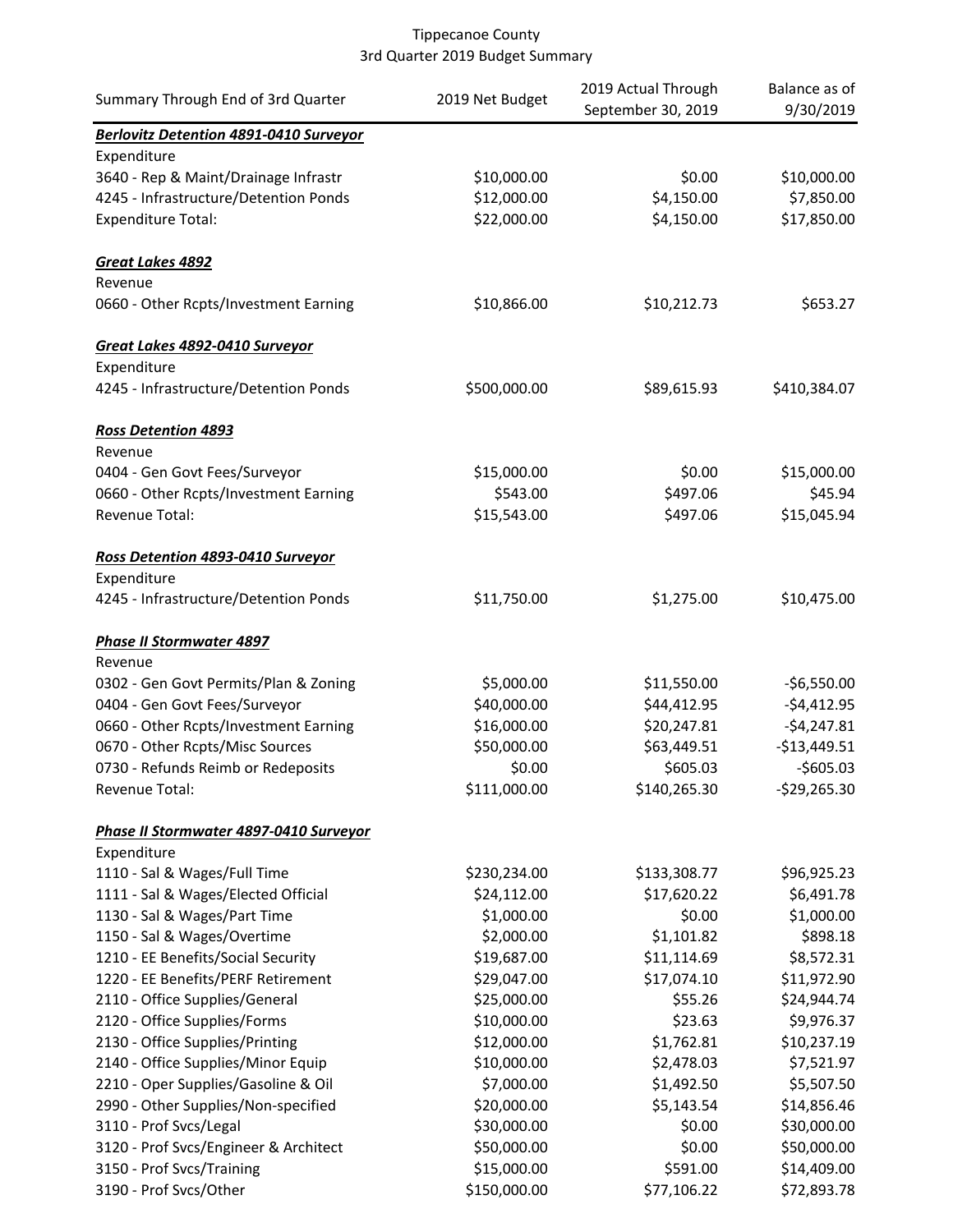| Summary Through End of 3rd Quarter               |                 | 2019 Actual Through | Balance as of   |
|--------------------------------------------------|-----------------|---------------------|-----------------|
|                                                  | 2019 Net Budget | September 30, 2019  | 9/30/2019       |
| 3210 - Comm & Transp/Travel/Training             | \$33,000.00     | \$42.56             | \$32,957.44     |
| 3230 - Comm & Transp/Postage & Frght             | \$4,000.00      | \$0.00              | \$4,000.00      |
| 3240 - Comm & Transp/Software                    | \$10,000.00     | \$0.00              | \$10,000.00     |
| 3310 - Printing & Advertising/Legal              | \$13,000.00     | \$0.00              | \$13,000.00     |
| 3510 - Utility Service/Utilities                 | \$2,500.00      | \$0.00              | \$2,500.00      |
| 3620 - Rep & Maint/Vehicle & Equip               | \$2,000.00      | \$697.41            | \$1,302.59      |
| 3910 - Other Disb/Dues & Subscription            | \$2,500.00      | \$698.00            | \$1,802.00      |
| 4590 - Machinery & Equipment/Other               | \$2,500.00      | \$0.00              | \$2,500.00      |
| <b>Expenditure Total:</b>                        | \$704,580.00    | \$270,310.56        | \$434,269.44    |
| Phase II Stormwater 4897-9410 Employee Benefits  |                 |                     |                 |
| Expenditure                                      |                 |                     |                 |
| 1230 - EE Benefits/Health                        | \$58,653.00     | \$33,666.58         | \$24,986.42     |
| 1231 - EE Benefits/LTD                           | \$973.00        | \$564.87            | \$408.13        |
| 1232 - EE Benefits/Life                          | \$548.00        | \$305.28            | \$242.72        |
| <b>Expenditure Total:</b>                        | \$60,174.00     | \$34,536.73         | \$25,637.27     |
| Tippecanoe County Soldi Waste District 4930      |                 |                     |                 |
| Revenue                                          |                 |                     |                 |
| 0100 - Prop Taxes/Property                       | \$228,000.00    | \$127,406.20        | \$100,593.80    |
| 0130 - Other Taxes/License Excise                | \$18,000.00     | \$9,635.61          | \$8,364.39      |
| 0660 - Other Rcpts/Investment Earning            | \$0.00          | \$5,472.49          | $-$5,472.49$    |
| Revenue Total:                                   | \$246,000.00    | \$142,514.30        | \$103,485.70    |
| Tippecanoe County Soldi Waste District 4930-7510 |                 |                     |                 |
| Expenditure                                      |                 |                     |                 |
| 2250 - Oper Supplies/Food                        | \$300.00        | \$195.90            | \$104.10        |
| 2270 - Oper Supplies/Educational Mtls            | \$2,150.00      | \$0.00              | \$2,150.00      |
| 2340 - Rep & Maint/Minor Equipment               | \$5,000.00      | \$0.00              | \$5,000.00      |
| 3110 - Prof Svcs/Legal                           | \$1,300.00      | \$0.00              | \$1,300.00      |
| 3130 - Prof Svcs/Accountant & Finance            | \$616.00        | \$616.00            | \$0.00          |
| 3190 - Prof Svcs/Other                           | \$165,134.00    | \$129,033.97        | \$36,100.03     |
| 3210 - Comm & Transp/Travel/Training             | \$1,000.00      | \$0.00              | \$1,000.00      |
| 3310 - Printing & Advertising/Legal              | \$12,000.00     | \$0.00              | \$12,000.00     |
| 3430 - Insur/Liability                           | \$3,300.00      | \$3,081.00          | \$219.00        |
| 3510 - Utility Service/Utilities                 | \$350.00        | \$310.00            | \$40.00         |
| 3910 - Other Disb/Dues & Subscription            | \$850.00        | \$550.00            | \$300.00        |
| 3920 - Other Disb/Grants & Cmnty Supp            | \$54,000.00     | \$0.00              | \$54,000.00     |
| <b>Expenditure Total:</b>                        | \$246,000.00    | \$133,786.87        | \$112,213.13    |
| <b>Drain Reconstruction Assistance 4935</b>      |                 |                     |                 |
| Revenue                                          |                 |                     |                 |
| 0100 - Prop Taxes/Property                       | \$0.00          | \$83,248.55         | $-$ \$83,248.55 |
| 0761 - Interfund Trnsfers/Transfer In            | \$0.00          | \$73,484.00         | $-573,484.00$   |
| Revenue Total:                                   | \$0.00          | \$156,732.55        | $-$156,732.55$  |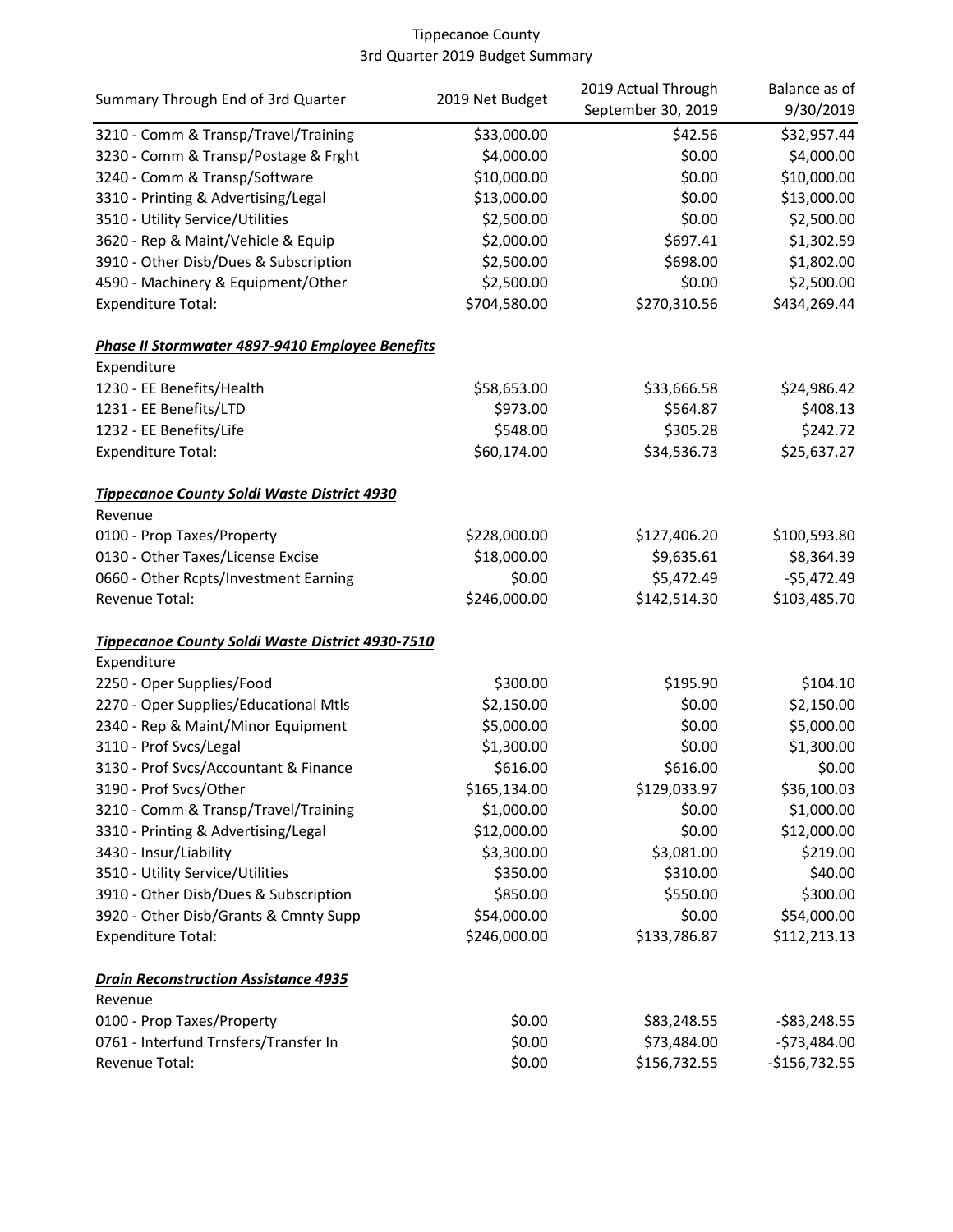| Summary Through End of 3rd Quarter                                          | 2019 Net Budget | 2019 Actual Through<br>September 30, 2019 | Balance as of<br>9/30/2019 |
|-----------------------------------------------------------------------------|-----------------|-------------------------------------------|----------------------------|
| <b>Drain Reconstruction Assistance 4935-0430 Surveyor</b>                   |                 |                                           |                            |
| Expenditure                                                                 |                 |                                           |                            |
| 6100 - Interfund Transfers/Transfer O                                       | \$0.00          | \$73,483.30                               | $-$73,483.30$              |
| <b>TEMA Hazard Warning Fund 4940</b>                                        |                 |                                           |                            |
| Revenue                                                                     |                 |                                           |                            |
| 0761 - Interfund Trnsfers/Transfer In                                       | \$0.00          | \$40,000.00                               | $-$40,000.00$              |
| <b>TEMA Hazard Warning Fund 4940-5210 Emergency Management</b>              |                 |                                           |                            |
| Expenditure                                                                 |                 |                                           |                            |
| 4530 - Machinery & Equipment/Safety                                         | \$97,336.00     | \$21,205.12                               | \$76,130.88                |
| <b>Firearms Range Support 4956</b>                                          |                 |                                           |                            |
| Revenue                                                                     |                 |                                           |                            |
| 0761 - Interfund Trnsfers/Transfer In                                       | \$0.00          | \$50,000.00                               | $-$50,000.00$              |
| Card Rebate 4973                                                            |                 |                                           |                            |
| Revenue                                                                     | \$0.00          | \$49.61                                   | $-549.61$                  |
| 0730 - Refunds Reimb or Redeposits<br>0761 - Interfund Trnsfers/Transfer In | \$0.00          | \$175,459.65                              | $-$175,459.65$             |
| Revenue Total:                                                              | \$0.00          | \$175,509.26                              | $-$175,509.26$             |
|                                                                             |                 |                                           |                            |
| Card Rebate 4973-0210 Treasurer                                             |                 |                                           |                            |
| Expenditure                                                                 |                 |                                           |                            |
| 3190 - Prof Svcs/Other                                                      | \$0.00          | \$179,051.65                              | $-$179,051.65$             |
| <b>Francis Powers Trust 5950</b>                                            |                 |                                           |                            |
| Revenue                                                                     |                 |                                           |                            |
| 0660 - Other Rcpts/Investment Earning                                       | \$0.00          | \$2,524.45                                | $-52,524.45$               |
| Francis Powers Trust 5950-3610 Cary Home                                    |                 |                                           |                            |
| Expenditure                                                                 |                 |                                           |                            |
| 3190 - Prof Svcs/Other                                                      | \$0.00          | \$580.19                                  | $-5580.19$                 |
| Deer Creek Levy 5971                                                        |                 |                                           |                            |
| Revenue                                                                     |                 |                                           |                            |
| 0805 - Settlement/Ditches                                                   | \$0.00          | \$2,771.64                                | $-52,771.64$               |
| Deer Creek Levy 5971-0120 Auditor Settlement                                |                 |                                           |                            |
| Expenditure                                                                 |                 |                                           |                            |
| 8005 - Settlement/Ditches                                                   | \$0.00          | \$2,771.64                                | $-52,771.64$               |
| <b>Battle Ground Fence 5980</b>                                             |                 |                                           |                            |
| Revenue                                                                     |                 |                                           |                            |
| 0660 - Other Rcpts/Investment Earning                                       | \$344.00        | \$309.29                                  | \$34.71                    |
| <b>Battle Ground Fence 5980-4310 Parks &amp; Recreation</b>                 |                 |                                           |                            |
| Expenditure                                                                 |                 |                                           |                            |
| 3190 - Prof Svcs/Other                                                      | \$10,000.00     | \$0.00                                    | \$10,000.00                |
|                                                                             |                 |                                           |                            |

*Settlement 6000*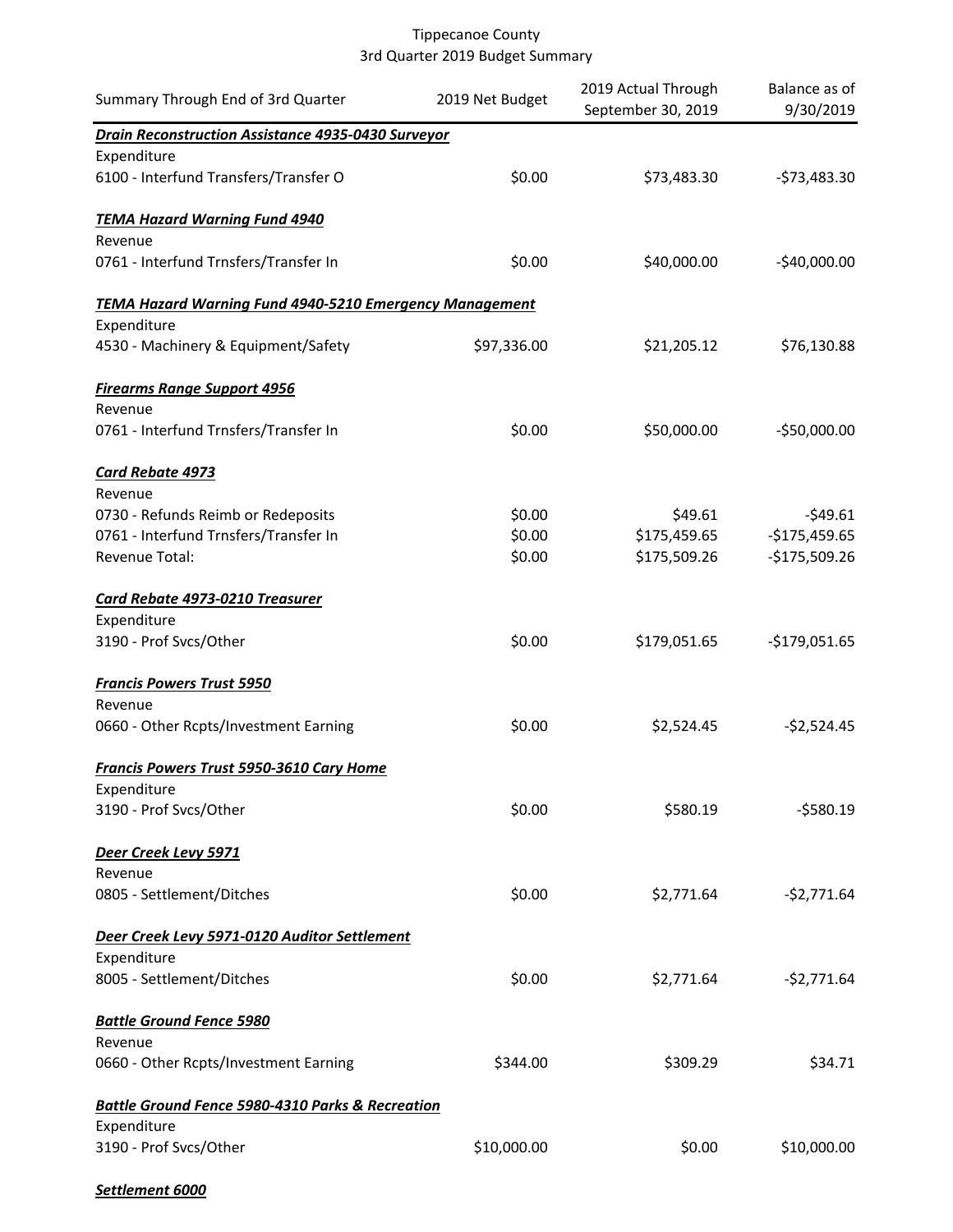| Summary Through End of 3rd Quarter                             | 2019 Net Budget | 2019 Actual Through | Balance as of      |
|----------------------------------------------------------------|-----------------|---------------------|--------------------|
|                                                                |                 | September 30, 2019  | 9/30/2019          |
| Revenue                                                        |                 |                     |                    |
| 0801 - Settlement/Property                                     | \$0.00          | \$106,512,988.57    | $-$106,512,988.57$ |
| 0803 - Settlement/Excise                                       | \$0.00          | \$9,442,937.72      | $-$9,442,937.72$   |
| 0804 - Settlement/Liens                                        | \$0.00          | \$55,510.03         | $-$55,510.03$      |
| 0807 - Settlement/Local Certified Col                          | \$0.00          | \$213.30            | $-5213.30$         |
| 0808 - Settlement/Treasurer Other Col                          | \$0.00          | \$2,456.29          | $-$2,456.29$       |
| Revenue Total:                                                 | \$0.00          | \$116,014,105.91    | $-$116,014,105.91$ |
|                                                                |                 |                     |                    |
| Settlement 6000-0120 Auditor Settlement                        |                 |                     |                    |
| Expenditure                                                    |                 |                     |                    |
| 8001 - Settlement/Property                                     | \$0.00          | \$106,512,988.57    | $-$106,512,988.57$ |
| 8003 - Settlement/Excise                                       | \$0.00          | \$9,442,937.72      | $-59,442,937.72$   |
| 8004 - Settlement/Liens                                        | \$0.00          | \$55,510.03         | $-$55,510.03$      |
| 8007 - Settlement/Local Disbursements                          | \$0.00          | \$151.00            | $-$151.00$         |
| <b>Expenditure Total:</b>                                      | \$0.00          | \$116,011,587.32    | $-$116,011,587.32$ |
| Settlement 6000-0210 Treasurer                                 |                 |                     |                    |
| Expenditure                                                    |                 |                     |                    |
| 8008 - Settlement/Treasurer Other Dis                          | \$0.00          | \$2,456.29          | $-$2,456.29$       |
|                                                                |                 |                     |                    |
| Wheel Tax 6021                                                 |                 |                     |                    |
| Revenue                                                        |                 |                     |                    |
| 0806 - Settlement/State Certified Col                          | \$0.00          | \$201,227.63        | $-5201,227.63$     |
| Wheel Tax 6021-0210 Auditor Settlement                         |                 |                     |                    |
| Expenditure                                                    |                 |                     |                    |
| 8006 - Settlement/State Disbursements                          | \$0.00          | \$197,627.26        | $-$197,627.26$     |
|                                                                |                 |                     |                    |
| Sur Tax 6022                                                   |                 |                     |                    |
| Revenue                                                        |                 |                     |                    |
| 0806 - Settlement/State Certified Col                          | \$0.00          | \$2,143,489.19      | $-52,143,489.19$   |
| <b>Sur Tax 6022-0120 Audior Settlement</b>                     |                 |                     |                    |
| Expenditure                                                    |                 |                     |                    |
| 8006 - Settlement/State Disbursements                          | \$0.00          | \$2,050,438.39      | $-52,050,438.39$   |
|                                                                |                 |                     |                    |
| <b>CVET 6023</b>                                               |                 |                     |                    |
| Revenue                                                        |                 |                     |                    |
| 0806 - Settlement/State Certified Col                          | \$0.00          | \$428,014.00        | $-$428,014.00$     |
| <b>CVET 6023-0120 Auditor Settlement</b>                       |                 |                     |                    |
| Expenditure                                                    |                 |                     |                    |
| 8006 - Settlement/State Disbursements                          | \$0.00          | \$428,014.00        | $-$428,014.00$     |
|                                                                |                 |                     |                    |
| <b>Financial Institutions Tax 6051</b>                         |                 |                     |                    |
| Revenue                                                        |                 |                     |                    |
| 0806 - Settlement/State Certified Col                          | \$0.00          | \$720,924.05        | -\$720,924.05      |
| <b>Financial Institutions Tax 6051-0120 Auditor Settlement</b> |                 |                     |                    |
| Expenditure                                                    |                 |                     |                    |
| 8006 - Settlement/State Disbursements                          | \$0.00          | \$720,924.05        | -\$720,924.05      |
|                                                                |                 |                     |                    |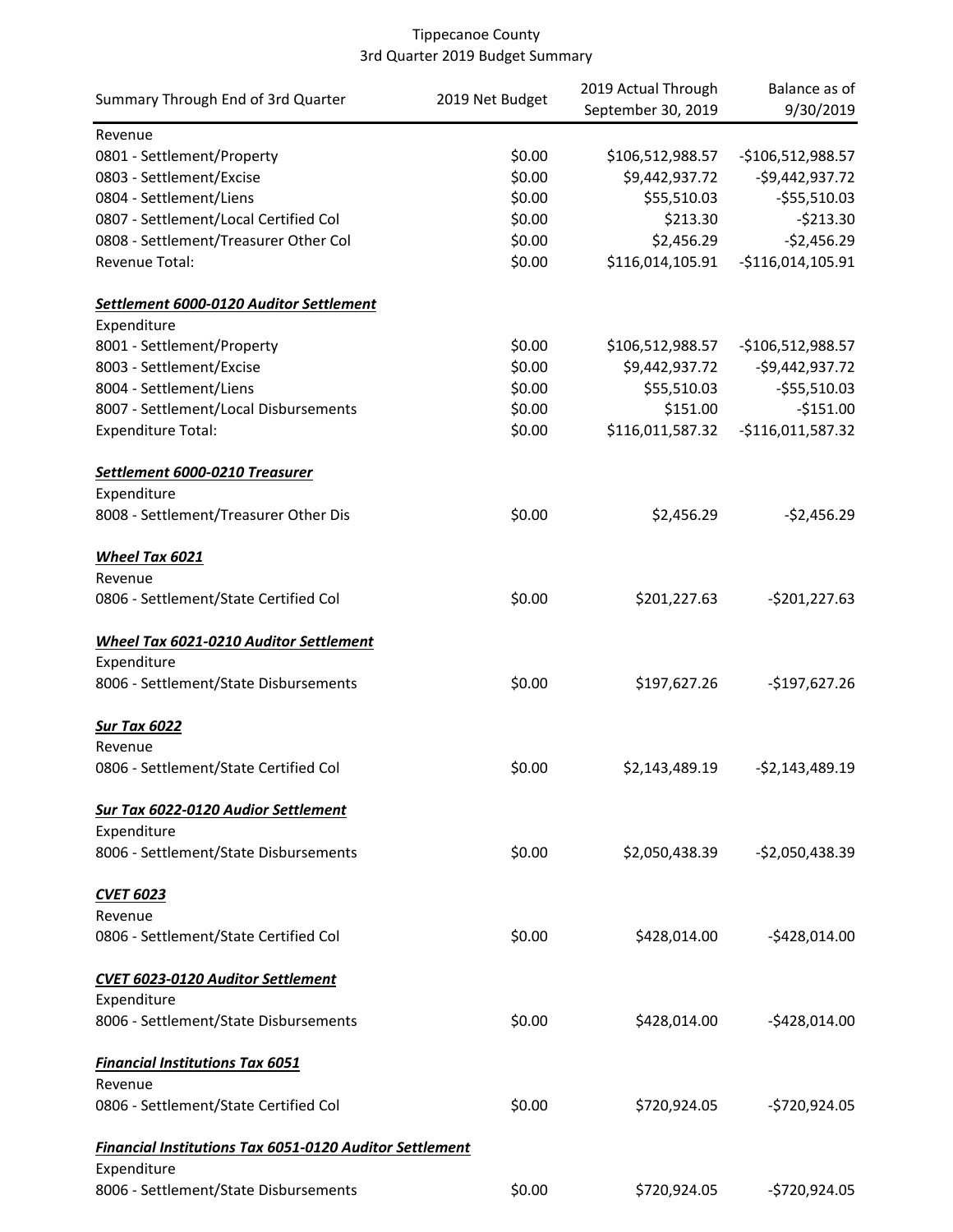| Summary Through End of 3rd Quarter                                  | 2019 Net Budget | 2019 Actual Through<br>September 30, 2019 | Balance as of<br>9/30/2019 |
|---------------------------------------------------------------------|-----------------|-------------------------------------------|----------------------------|
| <b>LIT Property Tax Relief 6203</b><br>Revenue                      |                 |                                           |                            |
| 0802 - Settlement/Income                                            | \$0.00          | \$5,374,109.75                            | $-55,374,109.75$           |
| LIT Property Tax Relief 6203-0120 Auditor Settlement                |                 |                                           |                            |
| Expenditure                                                         |                 |                                           |                            |
| 8002 - Settlement/Income                                            | \$0.00          | \$2,734,555.63                            | $-52,734,555.63$           |
| <b>State Fines &amp; Forfeitures 7101</b>                           |                 |                                           |                            |
| Revenue<br>0807 - Settlement/Local Certified Col                    | \$0.00          | \$51,945.45                               | $-$51,945.45$              |
| State Fines & Forfeitures 7101-0120 Auditor Settlement              |                 |                                           |                            |
| Expenditure                                                         |                 |                                           |                            |
| 8007 - Settlement/Local Disbursements                               | \$0.00          | \$23,890.49                               | $-$23,890.49$              |
| <b>Infraction Judgments 7102</b>                                    |                 |                                           |                            |
| Revenue<br>0807 - Settlement/Local Certified Col                    | \$0.00          | \$221,440.11                              | $-5221,440.11$             |
| <b>Infraction Judgments 7102-0120 Auditor Settlement</b>            |                 |                                           |                            |
| Expenditure                                                         |                 |                                           |                            |
| 8007 - Settlement/Local Disbursements                               | \$0.00          | \$144,226.77                              | $-$144,226.77$             |
| <b>Special Death Benefits 7104</b>                                  |                 |                                           |                            |
| Revenue<br>0807 - Settlement/Local Certified Col                    | \$0.00          | \$14,415.00                               | $-$14,415.00$              |
| Special Death Benefits 7104-0120 Auditor Settlement                 |                 |                                           |                            |
| Expenditure                                                         |                 |                                           |                            |
| 8007 - Settlement/Local Disbursements                               | \$0.00          | \$9,345.00                                | $-59,345.00$               |
| <b>Conorner's Continuing Educaiton 7106</b>                         |                 |                                           |                            |
| Revenue                                                             |                 |                                           |                            |
| 0807 - Settlement/Local Certified Col                               | \$0.00          | \$15,189.75                               | $-$15,189.75$              |
| <b>Conorner's Continuing Educaiton 7106-0120 Auditor Settlement</b> |                 |                                           |                            |
| Expenditure                                                         |                 |                                           |                            |
| 8007 - Settlement/Local Disbursements                               | \$0.00          | \$11,056.50                               | $-$11,056.50$              |
| <b>Mortgage Recording Fee 7108</b><br>Revenue                       |                 |                                           |                            |
| 0807 - Settlement/Local Certified Col                               | \$0.00          | \$10,455.00                               | $-$10,455.00$              |
| Mortgage Recording Fee 7108-0120 Auditor Settlement                 |                 |                                           |                            |
| Expenditure<br>8007 - Settlement/Local Disbursements                | \$0.00          | \$5,715.00                                | $-55,715.00$               |
| <b>Education Plate Fee 7301</b>                                     |                 |                                           |                            |

Revenue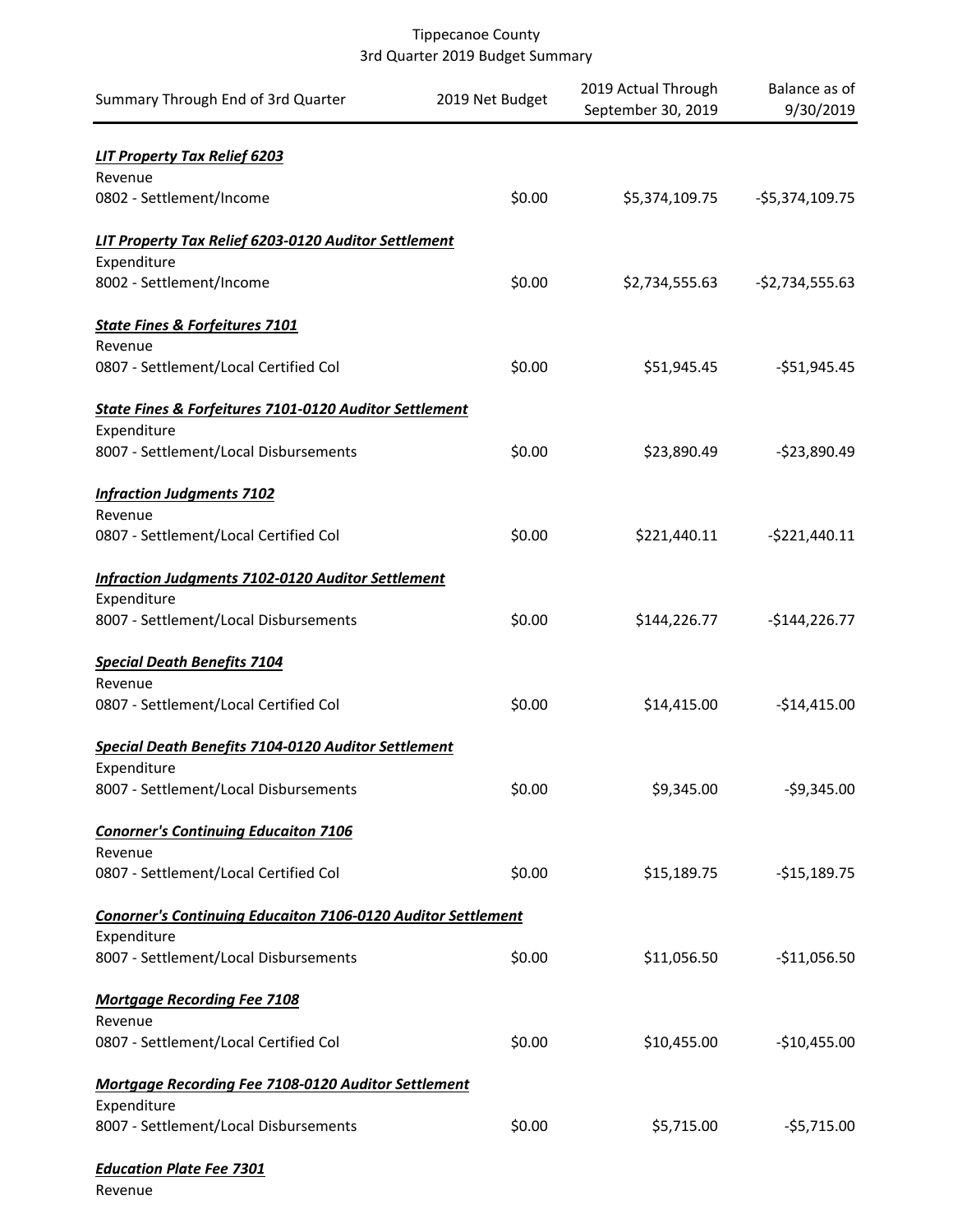| Summary Through End of 3rd Quarter                             | 2019 Net Budget | 2019 Actual Through<br>September 30, 2019 | Balance as of<br>9/30/2019 |
|----------------------------------------------------------------|-----------------|-------------------------------------------|----------------------------|
| 0806 - Settlement/State Certified Col                          | \$0.00          | \$1,987.50                                | $-$1,987.50$               |
| <b>Education Plate Fee 7301-0120 Auditor Settlement</b>        |                 |                                           |                            |
| Expenditure                                                    |                 |                                           |                            |
| 8006 - Settlement/State Disbursements                          | \$0.00          | \$1,800.00                                | $-$1,800.00$               |
| <b>Riverboat Revenue Sharing 7303</b>                          |                 |                                           |                            |
| Revenue                                                        |                 |                                           |                            |
| 0806 - Settlement/State Certified Col                          | \$0.00          | \$1,023,535.02                            | $-$1,023,535.02$           |
| Riverboat Revenue Sharing 7303-0120 Auditor Settlement         |                 |                                           |                            |
| Expenditure                                                    |                 |                                           |                            |
| 8006 - Settlement/State Disbursements                          | \$0.00          | \$1,023,535.02                            | $-$1,023,535.02$           |
| <b>Innkeepers Tax Collecitons 7304</b>                         |                 |                                           |                            |
| Revenue                                                        |                 |                                           |                            |
| 0660 - Other Rcpts/Investment Earning                          | \$0.00          | \$7,032.09                                | $-57,032.09$               |
| 0807 - Settlement/Local Certified Col                          | \$0.00          | \$1,855,817.28                            | $-$1,855,817.28$           |
| Revenue Total:                                                 | \$0.00          | \$1,862,849.37                            | $-$1,862,849.37$           |
| <b>Innkeepers Tax Collecitons 7304-0120 Auditor Settlement</b> |                 |                                           |                            |
| Expenditure                                                    |                 |                                           |                            |
| 8007 - Settlement/Local Disbursements                          | \$0.00          | \$1,727,239.06                            | $-$1,727,239.06$           |
| <b>LIT Certified Shares 7330</b>                               |                 |                                           |                            |
| Revenue                                                        |                 |                                           |                            |
| 0802 - Settlement/Income                                       | \$0.00          | \$21,278,119.03                           | $-$21,278,119.03$          |
| LIT Certified Shares 7330-0120 Auditor Settlement              |                 |                                           |                            |
| Expenditure                                                    |                 |                                           |                            |
| 8002 - Settlement/Income                                       | \$0.00          | \$21,278,119.03                           | $-521,278,119.03$          |
| LIT Economic Development 7332                                  |                 |                                           |                            |
| Revenue                                                        |                 |                                           |                            |
| 0802 - Settlement/Income                                       | \$0.00          | \$15,237,496.00                           | -\$15,237,496.00           |
| LIT Economic Development 7332-0120 Auditor Settlement          |                 |                                           |                            |
| Expenditure                                                    |                 |                                           |                            |
| 8002 - Settlement/Income                                       | \$0.00          | \$15,237,496.00                           | $-$15,237,496.00$          |
| <b>Stop Arm Violation Enforcement 8154</b>                     |                 |                                           |                            |
| Revenue                                                        |                 |                                           |                            |
| 0281 - Publ Safety/Federal                                     | \$15,750.00     | \$0.00                                    | \$15,750.00                |
| <b>Stop Arm Violation Enforcement 8154-5410 Sheriff</b>        |                 |                                           |                            |
| Expenditure                                                    |                 |                                           |                            |
| 1150 - Sal & Wages/Overtime                                    | \$15,750.00     | \$7,539.64                                | \$8,210.36                 |
| <b>CC TANF Block Grant 8226</b>                                |                 |                                           |                            |
| Revenue                                                        |                 |                                           |                            |
| 0281 - Publ Safety/Federal                                     | \$63,117.53     | \$57,141.59                               | \$5,975.94                 |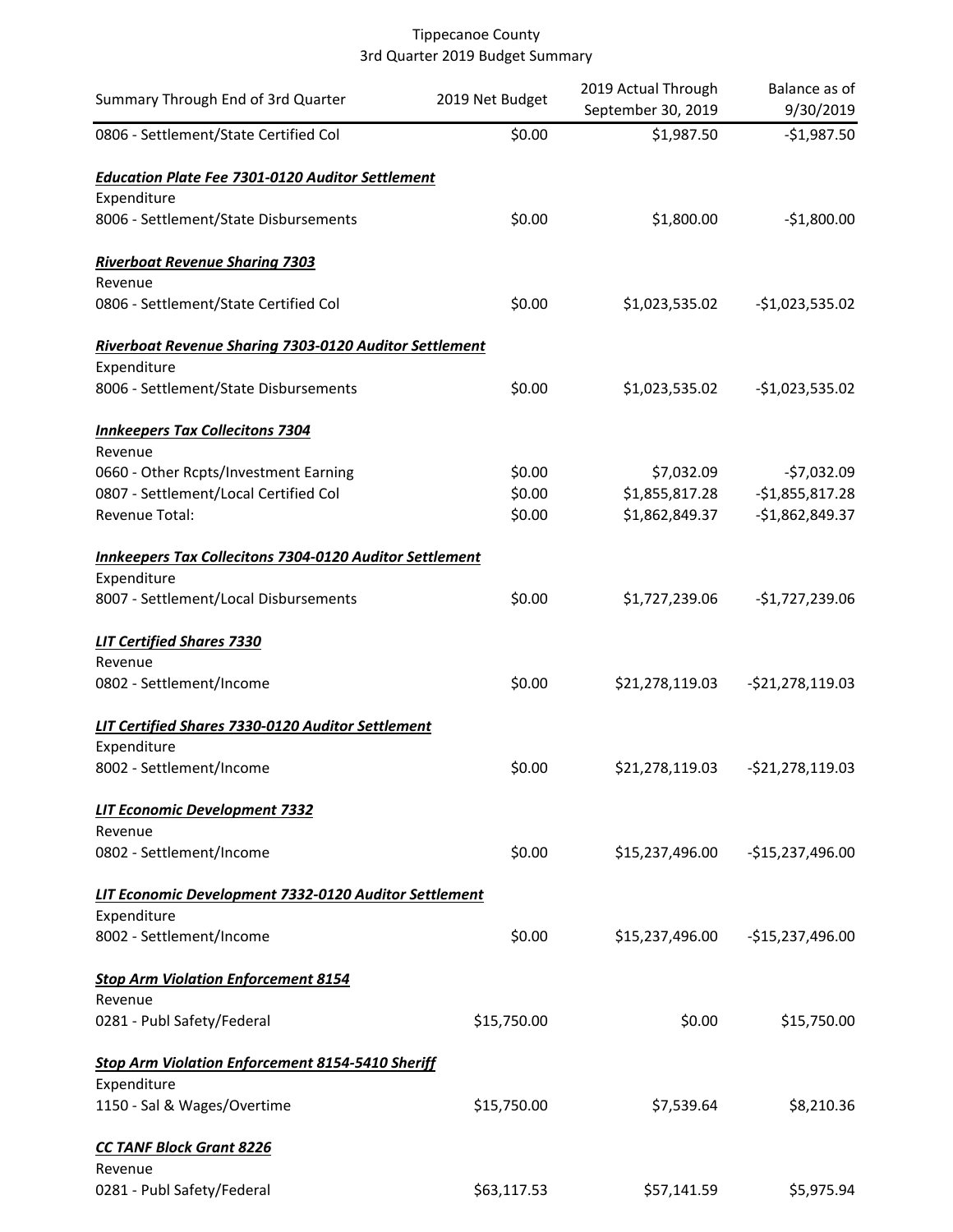| Summary Through End of 3rd Quarter                         | 2019 Net Budget | 2019 Actual Through<br>September 30, 2019 | Balance as of<br>9/30/2019 |
|------------------------------------------------------------|-----------------|-------------------------------------------|----------------------------|
| <b>CC TANF Block Grant 8226-5510 Community Corrections</b> |                 |                                           |                            |
| Expenditure                                                |                 |                                           |                            |
| 1130 - Sal & Wages/Part Time                               | \$14,354.14     | \$2,392.50                                | \$11,961.64                |
| 1210 - EE Benefits/Social Security                         | \$1,098.15      | \$183.03                                  | \$915.12                   |
| 2990 - Other Supplies/Non-specified                        | \$1,625.00      | \$0.00                                    | \$1,625.00                 |
| 3190 - Prof Svcs/Other                                     | \$7,820.64      | \$13,547.11                               | $-$5,726.47$               |
| <b>Expenditure Total:</b>                                  | \$24,897.93     | \$16,122.64                               | \$8,775.29                 |
| <b>Prosecutor ICJI HTCU 8271</b>                           |                 |                                           |                            |
| Revenue                                                    |                 |                                           |                            |
| 0281 - Publ Safety/Federal                                 | \$246,719.74    | \$133,068.23                              | \$113,651.51               |
| Prosecutor ICJI HTCU 8271-5910                             |                 |                                           |                            |
| Expenditure                                                |                 |                                           |                            |
| 1110 - Sal & Wages/Full Time                               | \$54,981.76     | \$38,955.89                               | \$16,025.87                |
| 1150 - Sal & Wages/Overtime                                | \$3,144.05      | \$82.00                                   | \$3,062.05                 |
| 1210 - EE Benefits/Social Security                         | \$4,545.89      | \$2,911.80                                | \$1,634.09                 |
| 1220 - EE Benefits/PERF Retirement                         | \$6,510.50      | \$4,372.19                                | \$2,138.31                 |
| 3210 - Comm & Transp/Travel/Training                       | \$82,390.00     | \$34,279.15                               | \$48,110.85                |
| 3240 - Comm & Transp/Software                              | \$708.00        | \$0.00                                    | \$708.00                   |
| 4510 - Machinery & Equipment/General                       | \$25,224.00     | \$4,151.88                                | \$21,072.12                |
| <b>Expenditure Total:</b>                                  | \$177,504.20    | \$84,752.91                               | \$92,751.29                |
| Prosecutor ICJI HTCU 8271-9410 Employee Benefits           |                 |                                           |                            |
| Expenditure                                                |                 |                                           |                            |
| 1230 - EE Benefits/Health                                  | \$8,921.55      | \$6,024.60                                | \$2,896.95                 |
| 1231 - EE Benefits/LTD                                     | \$254.30        | \$149.94                                  | \$104.36                   |
| 1232 - EE Benefits/Life                                    | \$141.84        | \$82.08                                   | \$59.76                    |
| 1910 - Other Personal Services/WC                          | \$601.00        | \$0.00                                    | \$601.00                   |
| <b>Expenditure Total:</b>                                  | \$9,918.69      | \$6,256.62                                | \$3,662.07                 |
| Prosecutor ICJI VOCA 8272                                  |                 |                                           |                            |
| Revenue                                                    |                 |                                           |                            |
| 0281 - Publ Safety/Federal                                 | \$397,255.00    | \$104,450.97                              | \$292,804.03               |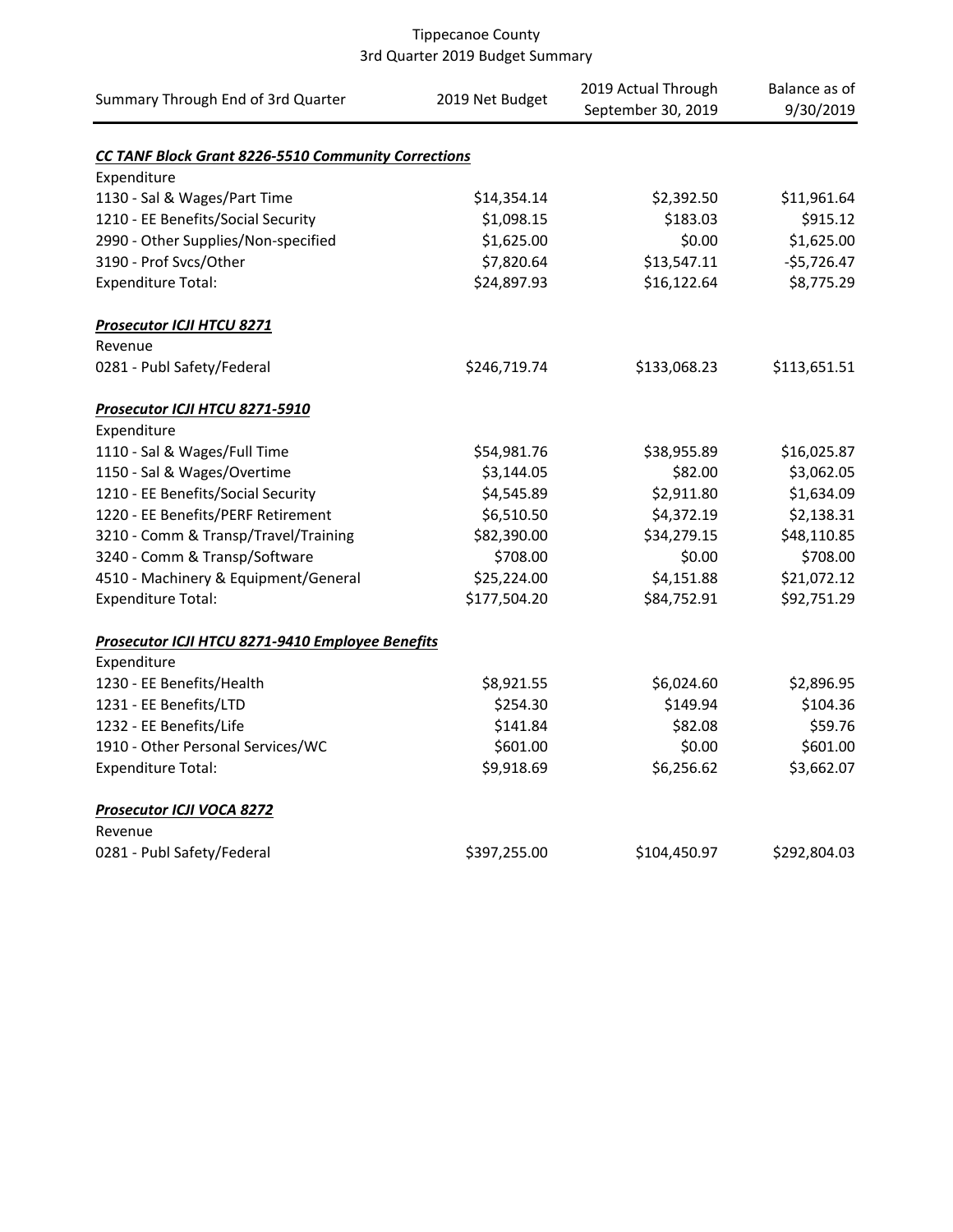| Summary Through End of 3rd Quarter                      |                 | 2019 Actual Through | Balance as of |
|---------------------------------------------------------|-----------------|---------------------|---------------|
|                                                         | 2019 Net Budget | September 30, 2019  | 9/30/2019     |
| Prosecutor ICJI VOCA 8272-5910 Prosecutor               |                 |                     |               |
| Expenditure                                             |                 |                     |               |
| 1110 - Sal & Wages/Full Time                            | \$154,641.37    | \$60,309.33         | \$94,332.04   |
| 1130 - Sal & Wages/Part Time                            | \$29,640.00     | \$15,048.75         | \$14,591.25   |
| 1210 - EE Benefits/Social Security                      | \$14,162.32     | \$5,519.73          | \$8,642.59    |
| 1220 - EE Benefits/PERF Retirement                      | \$17,319.83     | \$6,754.70          | \$10,565.13   |
| 2120 - Office Supplies/Forms                            | \$1,500.00      | \$103.10            | \$1,396.90    |
| 2140 - Office Supplies/Minor Equip                      | \$3,320.00      | \$0.00              | \$3,320.00    |
| 3140 - Prof Svcs/Counselng Consults                     | \$57,360.00     | \$5,042.50          | \$52,317.50   |
| 3710 - Rentals & Leases/Bldgs & Prop                    | \$500.00        | \$0.00              | \$500.00      |
| <b>Expenditure Total:</b>                               | \$278,443.52    | \$92,778.11         | \$185,665.41  |
| Prosecutor ICJI VOCA 8272-9410 Employee Benefits        |                 |                     |               |
| Expenditure                                             |                 |                     |               |
| 1230 - EE Benefits/Health                               | \$90,805.30     | \$13,532.93         | \$77,272.37   |
| Help America Vote 8330-2010 Election/Voter Registration |                 |                     |               |
| Expenditure                                             |                 |                     |               |
| 2130 - Office Supplies/Printing                         | \$1,800.00      | \$0.00              | \$1,800.00    |
| 3190 - Prof Svcs/Other                                  | \$125.00        | \$0.00              | \$125.00      |
| <b>Expenditure Total:</b>                               | \$1,925.00      | \$0.00              | \$1,925.00    |
| <b>Traffic/Area Plan 8401</b>                           |                 |                     |               |
| Revenue                                                 |                 |                     |               |
| 0280 - Gen Govt/Federal                                 | \$0.00          | \$6,841.40          | $-56,841.40$  |
| 0290 - Gen Govt/State or Local                          | \$0.00          | \$7,439.10          | $-$7,439.10$  |
| Revenue Total:                                          | \$0.00          | \$14,280.50         | $-$14,280.50$ |
| <u>Traffic/Area Plan 8401-2510</u>                      |                 |                     |               |
| Expenditure                                             |                 |                     |               |
| 3190 - Prof Svcs/Other                                  | \$0.00          | \$10,075.00         | $-$10,075.00$ |
| 4590 - Machinery & Equipment/Other                      | \$0.00          | \$4,831.75          | $-54,831.75$  |
| <b>Expenditure Total:</b>                               | \$0.00          | \$14,906.75         | $-$14,906.75$ |
| TEMA LEPC HMEP 8431                                     |                 |                     |               |
| Revenue                                                 |                 |                     |               |
| 0281 - Publ Safety/Federal                              | \$8,092.00      | \$7,817.18          | \$274.82      |
| <b>TEMA LEPC HMEP 8431-5210</b>                         |                 |                     |               |
| Expenditure                                             |                 |                     |               |
| 3150 - Prof Svcs/Training                               | \$2,655.00      | \$2,655.00          | \$0.00        |
| 3210 - Comm & Transp/Travel/Training                    | \$5,437.00      | \$5,437.00          | \$0.00        |
| <b>Expenditure Total:</b>                               | \$8,092.00      | \$8,092.00          | \$0.00        |
| <b>STD Prevention Grant 8463</b>                        |                 |                     |               |
| Revenue                                                 |                 |                     |               |
| 0282 - Hlth & Wlfr/Federal                              | \$149,519.08    | \$51,102.05         | \$98,417.03   |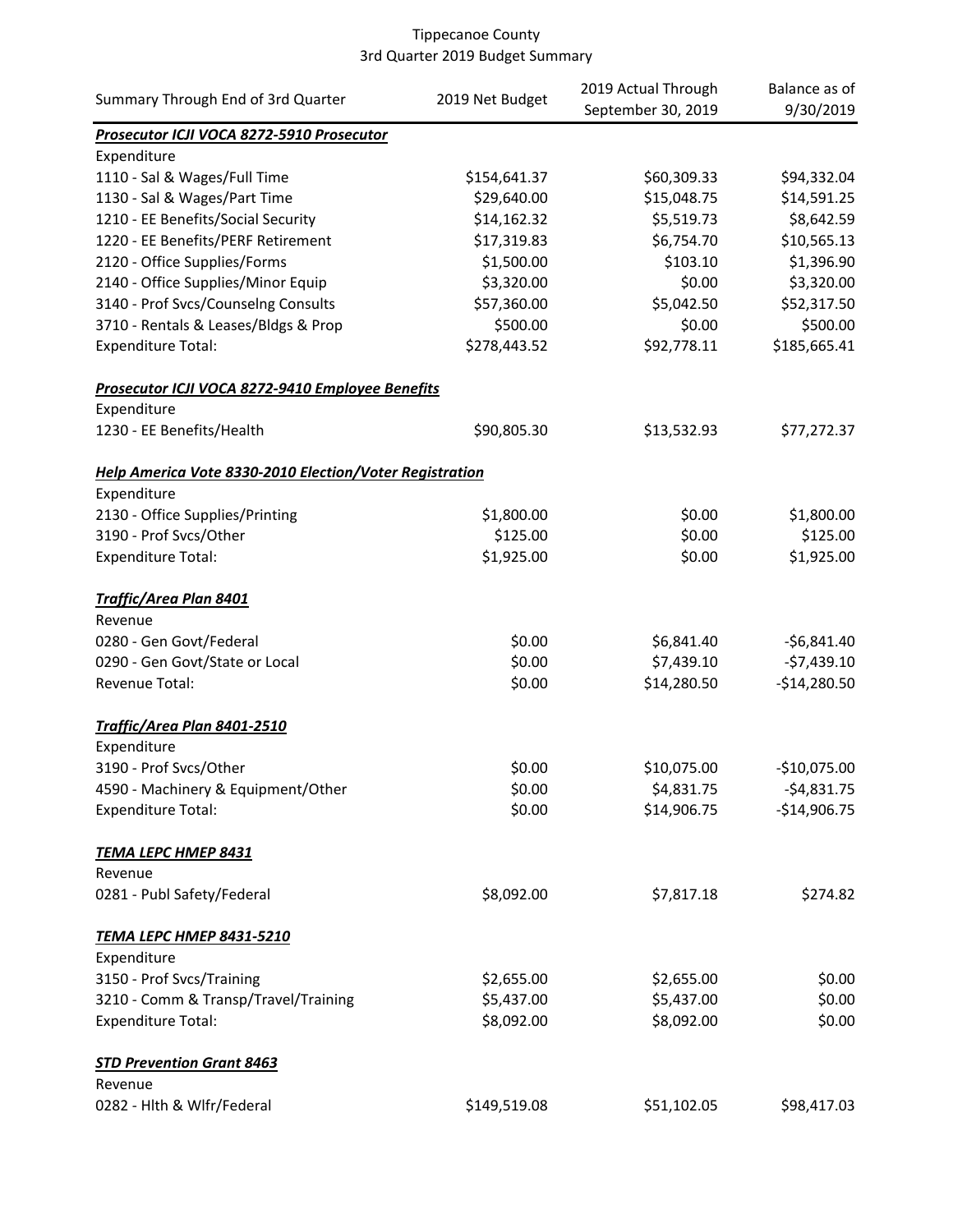|                                                         | 2019 Net Budget | 2019 Actual Through | Balance as of |
|---------------------------------------------------------|-----------------|---------------------|---------------|
| Summary Through End of 3rd Quarter                      |                 | September 30, 2019  | 9/30/2019     |
| STD Prevention Grant 8463-9010 Health Dept              |                 |                     |               |
| Expenditure                                             |                 |                     |               |
| 1110 - Sal & Wages/Full Time                            | \$31,200.00     | \$13,886.05         | \$17,313.95   |
| 1130 - Sal & Wages/Part Time                            | \$17,811.00     | \$10,143.50         | \$7,667.50    |
| 1210 - EE Benefits/Social Security                      | \$3,749.16      | \$1,784.16          | \$1,965.00    |
| 1220 - EE Benefits/PERF Retirement                      | \$3,494.00      | \$1,555.27          | \$1,938.73    |
| 1910 - Other Personal Services/WC                       | \$200.00        | \$0.00              | \$200.00      |
| 2110 - Office Supplies/General                          | \$4,947.75      | \$619.22            | \$4,328.53    |
| 2220 - Oper Supplies/Inst'l or Med                      | \$10,599.60     | \$2,991.08          | \$7,608.52    |
| 3190 - Prof Svcs/Other                                  | \$30,235.17     | \$12,848.45         | \$17,386.72   |
| 3210 - Comm & Transp/Travel/Training                    | \$2,908.00      | \$1,386.24          | \$1,521.76    |
| <b>Expenditure Total:</b>                               | \$105,144.68    | \$45,213.97         | \$59,930.71   |
| <b>STD Prevention Grant 8463-9410 Employee Benefits</b> |                 |                     |               |
| Expenditure                                             |                 |                     |               |
| 1230 - EE Benefits/Health                               | \$23,305.00     | \$2,677.60          | \$20,627.40   |
| 1231 - EE Benefits/LTD                                  | \$117.00        | \$50.72             | \$66.28       |
| 1232 - EE Benefits/Life                                 | \$109.00        | \$36.48             | \$72.52       |
| <b>Expenditure Total:</b>                               | \$23,531.00     | \$2,764.80          | \$20,766.20   |
| <b>Immunization Grant 8464</b>                          |                 |                     |               |
| Revenue                                                 |                 |                     |               |
| 0282 - Hlth & Wlfr/Federal                              | \$39,760.80     | \$33,857.23         | \$5,903.57    |
| <b>Immunization Grant 8464-9010 Health Dept</b>         |                 |                     |               |
| Expenditure                                             |                 |                     |               |
| 1130 - Sal & Wages/Part Time                            | \$19,737.00     | \$5,208.00          | \$14,529.00   |
| 1210 - EE Benefits/Social Security                      | \$1,612.78      | \$398.42            | \$1,214.36    |
| 2110 - Office Supplies/General                          | \$6,906.89      | \$1,776.80          | \$5,130.09    |
| 2220 - Oper Supplies/Inst'l or Med                      | \$7,913.37      | \$3,058.98          | \$4,854.39    |
| 3190 - Prof Svcs/Other                                  | \$47,877.63     | \$17,682.44         | \$30,195.19   |
| 3210 - Comm & Transp/Travel/Training                    | \$680.00        | \$370.10            | \$309.90      |
| <b>Expenditure Total:</b>                               | \$84,727.67     | \$28,494.74         | \$56,232.93   |
| <b>HPP &amp; PHEP Base Grant 8476</b>                   |                 |                     |               |
| Revenue                                                 |                 |                     |               |
| 0282 - Hlth & Wlfr/Federal                              | \$23,924.81     | \$23,883.47         | \$41.34       |
| HPP & PHEP Base Grant 8476-9010 Health Dept             |                 |                     |               |
| Expenditure                                             |                 |                     |               |
| 1130 - Sal & Wages/Part Time                            | \$1,617.00      | \$1,617.00          | \$0.00        |
| 1210 - EE Benefits/Social Security                      | \$122.87        | \$122.55            | \$0.32        |
| 2220 - Oper Supplies/Inst'l or Med                      | \$20,346.57     | \$20,305.55         | \$41.02       |
| <b>Expenditure Total:</b>                               | \$22,086.44     | \$22,045.10         | \$41.34       |
| <b>HIV Prevention Health Program 8482</b>               |                 |                     |               |
| Revenue                                                 |                 |                     |               |
| 0282 - Hith & Wifr/Federal                              | \$18,000.00     | \$10,027.24         | \$7,972.76    |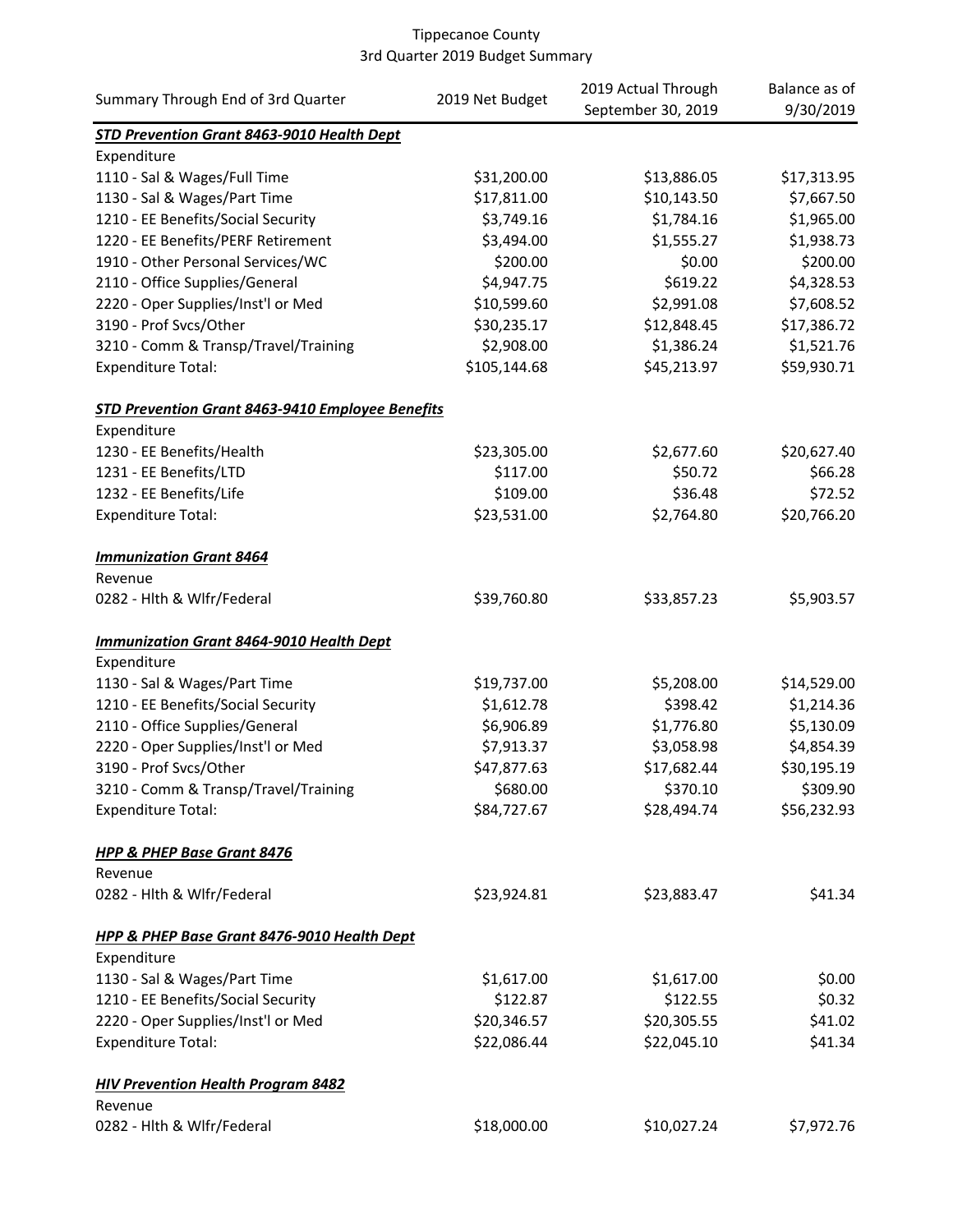| Summary Through End of 3rd Quarter                  | 2019 Net Budget | 2019 Actual Through | Balance as of |
|-----------------------------------------------------|-----------------|---------------------|---------------|
|                                                     |                 | September 30, 2019  | 9/30/2019     |
| HIV Prevention Health Program 8482-9010 Health Dept |                 |                     |               |
| Expenditure                                         |                 |                     |               |
| 1130 - Sal & Wages/Part Time                        | \$9,360.00      | \$5,352.00          | \$4,008.00    |
| 1210 - EE Benefits/Social Security                  | \$716.00        | \$409.43            | \$306.57      |
| 1910 - Other Personal Services/WC                   | \$104.00        | \$0.00              | \$104.00      |
| 2110 - Office Supplies/General                      | \$1,000.00      | \$0.00              | \$1,000.00    |
| 3190 - Prof Svcs/Other                              | \$3,285.00      | \$465.00            | \$2,820.00    |
| 3210 - Comm & Transp/Travel/Training                | \$4,000.00      | \$2,773.89          | \$1,226.11    |
| <b>Expenditure Total:</b>                           | \$18,465.00     | \$9,000.32          | \$9,464.68    |
| <b>Quick Response Team 8483</b>                     |                 |                     |               |
| Revenue                                             |                 |                     |               |
| 0282 - Hlth & Wlfr/Federal                          | \$31,530.00     | \$26,408.27         | \$5,121.73    |
| Quick Response Team 8483-9010 Health Dept           |                 |                     |               |
| Expenditure                                         |                 |                     |               |
| 2110 - Office Supplies/General                      | \$2,400.00      | \$443.35            | \$1,956.65    |
| 2250 - Oper Supplies/Food                           | \$100.00        | \$99.74             | \$0.26        |
| 3145 - Prof Svcs/Hlth & Med Prof                    | \$26,530.00     | \$21,986.20         | \$4,543.80    |
| 3210 - Comm & Transp/Travel/Training                | \$2,500.00      | \$0.00              | \$2,500.00    |
| <b>Expenditure Total:</b>                           | \$31,530.00     | \$22,529.29         | \$9,000.71    |
| <b>SSP Mobilization 8484</b>                        |                 |                     |               |
| Revenue                                             |                 |                     |               |
| 0282 - Hlth & Wlfr/Federal                          | \$100,000.00    | \$0.00              | \$100,000.00  |
| <b>SSP Mobilization 8484-9010 Health Department</b> |                 |                     |               |
| Expenditure                                         |                 |                     |               |
| 4520 - Machinery & Equipment/Vehicle                | \$100,000.00    | \$100,000.00        | \$0.00        |
| CASA ICJI VOCA 8507                                 |                 |                     |               |
| Revenue                                             |                 |                     |               |
| 0282 - Hlth & Wlfr/Federal                          | \$322,939.00    | \$107,176.73        | \$215,762.27  |
| <b>CASA ICJI VOCA 8507-7310</b>                     |                 |                     |               |
| Expenditure                                         |                 |                     |               |
| 1110 - Sal & Wages/Full Time                        | \$255,766.28    | \$106,526.00        | \$149,240.28  |
| 1210 - EE Benefits/Social Security                  | \$19,585.98     | \$7,905.19          | \$11,680.79   |
| 1220 - EE Benefits/PERF Retirement                  | \$28,646.22     | \$11,930.87         | \$16,715.35   |
| <b>Expenditure Total:</b>                           | \$303,998.48    | \$126,362.06        | \$177,636.42  |
| <b>Title II JJDP 8520</b>                           |                 |                     |               |
| Revenue                                             |                 |                     |               |
| 0281 - Publ Safety/Federal                          | \$9,790.80      | \$9,790.80          | \$0.00        |
| <b>Title II JJDP 8520-5610</b>                      |                 |                     |               |
| Expenditure                                         |                 |                     |               |
| 3190 - Prof Svcs/Other                              | \$950.00        | \$950.00            | \$0.00        |
| <b>Court Improvement Project 8634</b>               |                 |                     |               |

Revenue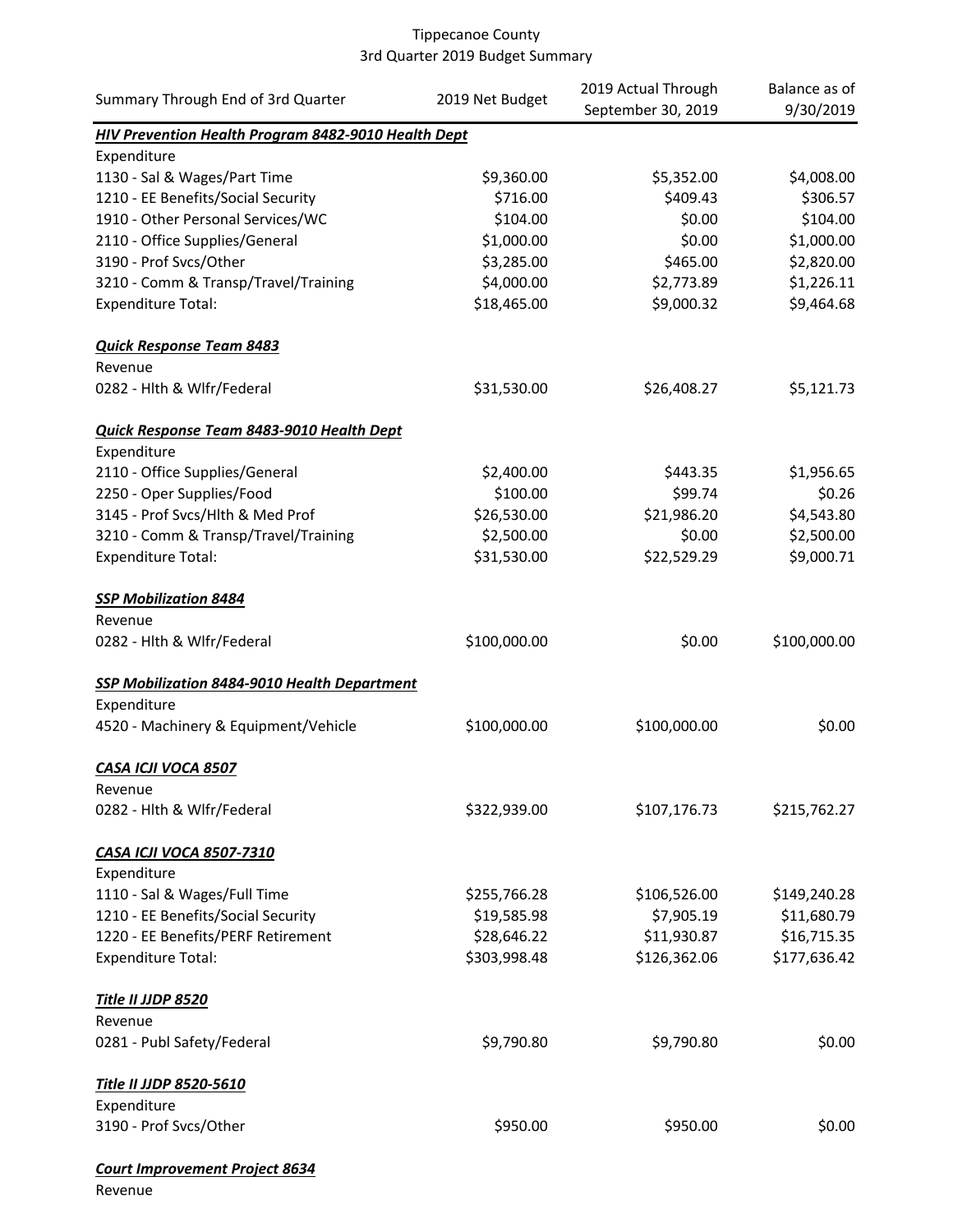| Summary Through End of 3rd Quarter                                        | 2019 Net Budget | 2019 Actual Through<br>September 30, 2019 | Balance as of<br>9/30/2019 |
|---------------------------------------------------------------------------|-----------------|-------------------------------------------|----------------------------|
| 0282 - Hith & Wifr/Federal                                                | \$1,000.00      | \$0.00                                    | \$1,000.00                 |
| Court Improvement Project 8634-7203 Superior Court 3                      |                 |                                           |                            |
| Expenditure                                                               |                 |                                           |                            |
| 3190 - Prof Svcs/Other                                                    | \$1,000.00      | \$305.09                                  | \$694.91                   |
| <b>Comprehensive Opioid Abuse Program 8665</b>                            |                 |                                           |                            |
| Revenue                                                                   |                 |                                           |                            |
| 0282 - Hith & Wifr/Federal                                                | \$277,703.00    | \$0.00                                    | \$277,703.00               |
| <b>Comprehensive Opioid Abuse Program 8665-5510 Community Corrections</b> |                 |                                           |                            |
| Expenditure                                                               |                 |                                           |                            |
| 1110 - Sal & Wages/Full Time                                              | \$107,013.00    | \$6,172.57                                | \$100,840.43               |
| 1210 - EE Benefits/Social Security                                        | \$8,187.00      | \$455.01                                  | \$7,731.99                 |
| 1220 - EE Benefits/PERF Retirement                                        | \$11,986.00     | \$691.33                                  | \$11,294.67                |
| 2110 - Office Supplies/General                                            | \$5,930.00      | \$1,012.94                                | \$4,917.06                 |
| 2140 - Office Supplies/Minor Equip                                        | \$3,185.00      | \$2,916.64                                | \$268.36                   |
| 3140 - Prof Svcs/Counselng Consults                                       | \$36,920.00     | \$0.00                                    | \$36,920.00                |
| 3145 - Prof Svcs/Hlth & Med Prof                                          | \$12,000.00     | \$0.00                                    | \$12,000.00                |
| 3150 - Prof Svcs/Training                                                 | \$3,106.00      | \$0.00                                    | \$3,106.00                 |
| 3190 - Prof Svcs/Other                                                    | \$36,123.00     | \$0.00                                    | \$36,123.00                |
| 3210 - Comm & Transp/Travel/Training                                      | \$2,000.00      | \$1,598.98                                | \$401.02                   |
| 3320 - Printing & Advertising/Duplica                                     | \$3,290.00      | \$0.00                                    | \$3,290.00                 |
| Expenditure Total:                                                        | \$229,740.00    | \$12,847.47                               | \$216,892.53               |
| Comprehensive Opioid Abuse Program 8665-9410 Employee Benefits            |                 |                                           |                            |
| Expenditure                                                               |                 |                                           |                            |
| 1230 - EE Benefits/Health                                                 | \$45,519.00     | \$1,257.22                                | \$44,261.78                |
| 1231 - EE Benefits/LTD                                                    | \$402.00        | \$16.14                                   | \$385.86                   |
| 1232 - EE Benefits/Life                                                   | \$219.00        | \$9.12                                    | \$209.88                   |
| 1910 - Other Personal Services/WC                                         | \$1,823.00      | \$0.00                                    | \$1,823.00                 |
| <b>Expenditure Total:</b>                                                 | \$47,963.00     | \$1,282.48                                | \$46,680.52                |
| D-4 Emergency Deployment 8726-9910                                        |                 |                                           |                            |
| Expenditure                                                               |                 |                                           |                            |
| 2290 - Oper Supplies/Other                                                | \$6,033.00      | \$2,380.52                                | \$3,652.48                 |
| 3150 - Prof Svcs/Training                                                 | \$6,033.00      | \$0.00                                    | \$6,033.00                 |
| 3620 - Rep & Maint/Vehicle & Equip                                        | \$12,068.00     | \$2,943.01                                | \$9,124.99                 |
| <b>Expenditure Total:</b>                                                 | \$24,134.00     | \$5,323.53                                | \$18,810.47                |
| <b>WIC 8880</b>                                                           |                 |                                           |                            |
| Revenue                                                                   |                 |                                           |                            |
| 0282 - Hlth & Wlfr/Federal                                                | \$1,044,416.25  | \$671,846.28                              | \$372,569.97               |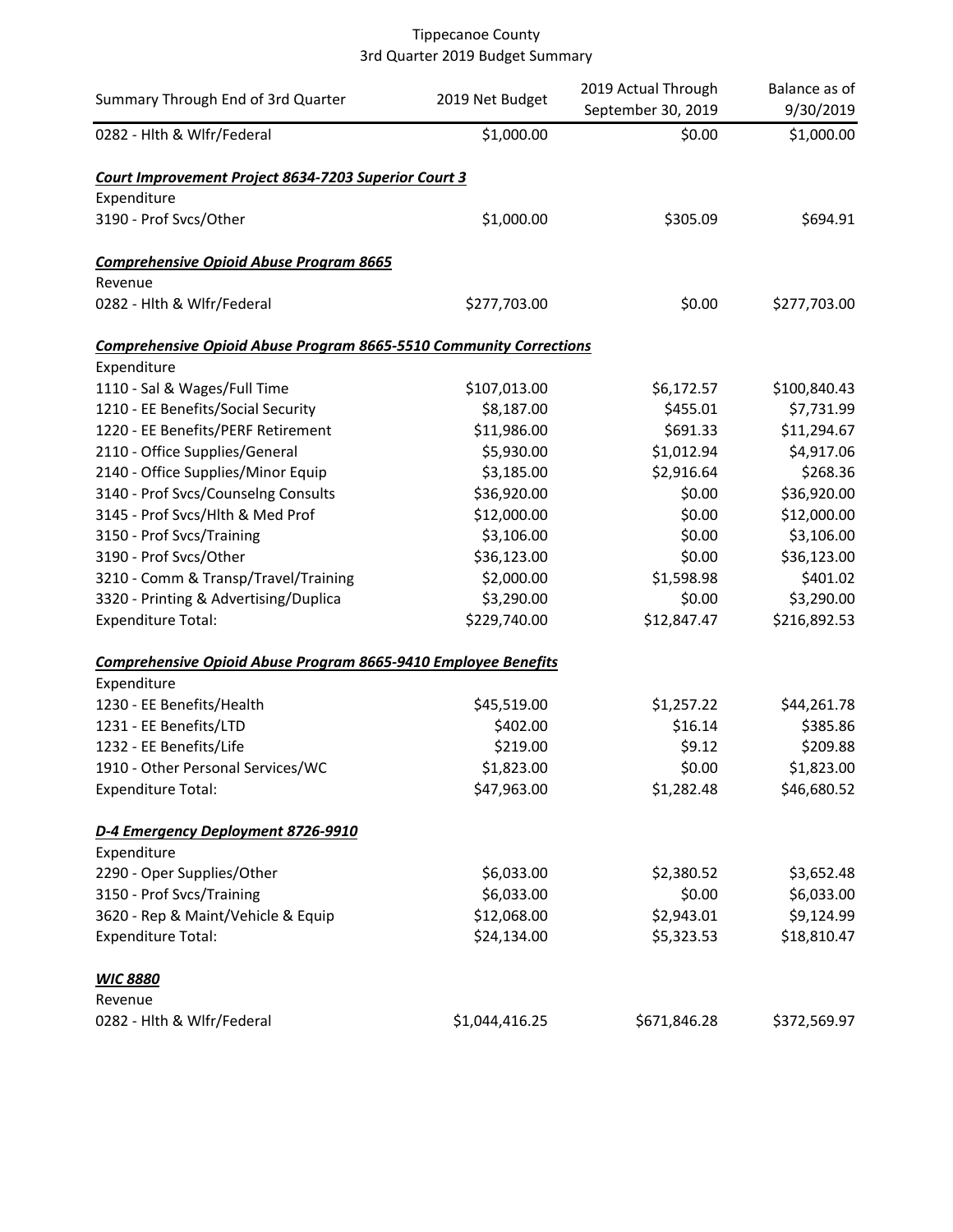|                                                       |                 | 2019 Actual Through | Balance as of   |
|-------------------------------------------------------|-----------------|---------------------|-----------------|
| Summary Through End of 3rd Quarter                    | 2019 Net Budget | September 30, 2019  | 9/30/2019       |
| WIC 8880-9210                                         |                 |                     |                 |
| Expenditure                                           |                 |                     |                 |
| 1110 - Sal & Wages/Full Time                          | \$447,044.02    | \$410,804.33        | \$36,239.69     |
| 1130 - Sal & Wages/Part Time                          | \$79,003.25     | \$36,330.51         | \$42,672.74     |
| 1210 - EE Benefits/Social Security                    | \$40,693.70     | \$32,107.41         | \$8,586.29      |
| 1220 - EE Benefits/PERF Retirement                    | \$49,949.83     | \$46,060.09         | \$3,889.74      |
| 2110 - Office Supplies/General                        | \$11,908.00     | \$3,777.95          | \$8,130.05      |
| 2220 - Oper Supplies/Inst'l or Med                    | \$7,887.00      | \$3,080.20          | \$4,806.80      |
| 2270 - Oper Supplies/Educational Mtls                 | \$8,918.74      | \$1,911.35          | \$7,007.39      |
| 2290 - Oper Supplies/Other                            | \$2,480.00      | \$720.92            | \$1,759.08      |
| 3190 - Prof Svcs/Other                                | \$28,298.41     | \$26,013.42         | \$2,284.99      |
| 3210 - Comm & Transp/Travel/Training                  | \$7,913.22      | \$7,094.55          | \$818.67        |
| 3220 - Comm & Transp/Communications                   | \$3,840.65      | \$1,141.52          | \$2,699.13      |
| 3510 - Utility Service/Utilities                      | \$6,653.18      | \$5,286.73          | \$1,366.45      |
| 3710 - Rentals & Leases/Bldgs & Prop                  | \$40,673.25     | \$40,672.53         | \$0.72          |
| <b>Expenditure Total:</b>                             | \$735,263.25    | \$615,001.51        | \$120,261.74    |
| WIC 8880-9410 Employee Benefits                       |                 |                     |                 |
| Expenditure                                           |                 |                     |                 |
| 1230 - EE Benefits/Health                             | \$120,025.00    | \$110,108.20        | \$9,916.80      |
| 1231 - EE Benefits/LTD                                | \$1,778.34      | \$1,578.64          | \$199.70        |
| 1232 - EE Benefits/Life                               | \$1,064.64      | \$966.72            | \$97.92         |
| 1910 - Other Personal Services/WC                     | \$6,226.00      | \$4,407.59          | \$1,818.41      |
| <b>Expenditure Total:</b>                             | \$129,093.98    | \$117,061.15        | \$12,032.83     |
| <b>WIC Peer Counselor 8882</b>                        |                 |                     |                 |
| Revenue                                               |                 |                     |                 |
| 0282 - Hlth & Wlfr/Federal                            | \$52,272.03     | \$25,934.27         | \$26,337.76     |
| <b>WIC Peer Counselor 8882-9210</b>                   |                 |                     |                 |
| Expenditure                                           |                 |                     |                 |
| 1130 - Sal & Wages/Part Time                          | \$36,336.61     | \$21,652.88         | \$14,683.73     |
| 1210 - EE Benefits/Social Security                    | \$2,892.70      | \$1,656.45          | \$1,236.25      |
| 3210 - Comm & Transp/Travel/Training                  | \$1,163.26      | \$454.94            | \$708.32        |
| 3220 - Comm & Transp/Communications                   | \$880.00        | \$875.40            | \$4.60          |
| 3510 - Utility Service/Utilities                      | \$2,046.57      | \$1,778.53          | \$268.04        |
| <b>Expenditure Total:</b>                             | \$43,319.14     | \$26,418.20         | \$16,900.94     |
| WIC Peer Counselor 8882-9410 Employee Benefits        |                 |                     |                 |
| Expenditure                                           |                 |                     |                 |
| 1910 - Other Personal Services/WC                     | \$465.00        | \$233.20            | \$231.80        |
| 95.563 Title IV-D Incentive 8895                      |                 |                     |                 |
| Revenue                                               |                 |                     |                 |
| 0282 - Hlth & Wlfr/Federal                            | \$0.00          | \$31,311.00         | $-$ \$31,311.00 |
| 0660 - Other Rcpts/Investment Earning                 | \$0.00          | \$109.60            | $-$109.60$      |
| Revenue Total:                                        | \$0.00          | \$31,420.60         | $-531,420.60$   |
| 95.563 Title IV-D Incentive 8895-5920 Prosecutor IV-D |                 |                     |                 |
| Expenditure                                           |                 |                     |                 |
| 1130 - Sal & Wages/Part Time                          | \$0.00          | \$22,480.75         | -\$22,480.75    |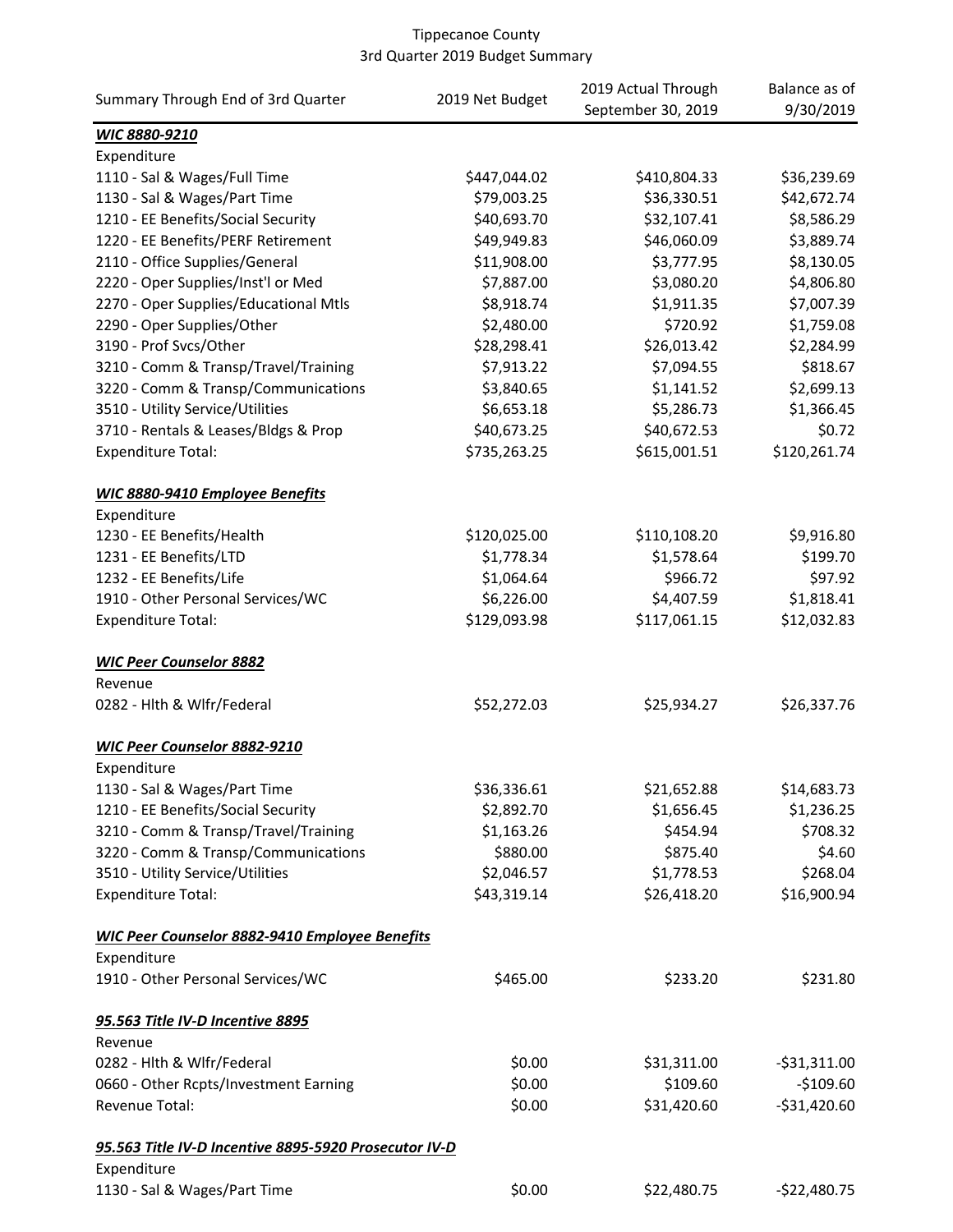| Summary Through End of 3rd Quarter                           | 2019 Net Budget | 2019 Actual Through | Balance as of |  |
|--------------------------------------------------------------|-----------------|---------------------|---------------|--|
|                                                              |                 | September 30, 2019  | 9/30/2019     |  |
| 1210 - EE Benefits/Social Security                           | \$0.00          | \$1,705.24          | $-$1,705.24$  |  |
| 2110 - Office Supplies/General                               | \$0.00          | \$2,056.86          | $-52,056.86$  |  |
| 3190 - Prof Svcs/Other                                       | \$0.00          | \$1,785.45          | $-$1,785.45$  |  |
| 4510 - Machinery & Equipment/General                         | \$0.00          | \$2,849.94          | $-$2,849.94$  |  |
| <b>Expenditure Total:</b>                                    | \$0.00          | \$30,878.24         | $-$30,878.24$ |  |
| 95.563 Prosecutor IV-D Incentive 8897                        |                 |                     |               |  |
| Revenue                                                      |                 |                     |               |  |
| 0282 - Hlth & Wlfr/Federal                                   | \$0.00          | \$47,106.00         | $-547,106.00$ |  |
| 0660 - Other Rcpts/Investment Earning                        | \$0.00          | \$2,949.95          | $-$2,949.95$  |  |
| Revenue Total:                                               | \$0.00          | \$50,055.95         | $-$50,055.95$ |  |
| 95.563 Prosecutor IV-D Incentive 8897-5920                   |                 |                     |               |  |
| Expenditure                                                  |                 |                     |               |  |
| 1110 - Sal & Wages/Full Time                                 | \$0.00          | \$17,268.41         | $-$17,268.41$ |  |
| 1130 - Sal & Wages/Part Time                                 | \$0.00          | \$37,426.50         | $-$37,426.50$ |  |
| 1150 - Sal & Wages/Overtime                                  | \$0.00          | \$3,971.78          | $-53,971.78$  |  |
| 1210 - EE Benefits/Social Security                           | \$0.00          | \$4,333.82          | $-$4,333.82$  |  |
| 1220 - EE Benefits/PERF Retirement                           | \$0.00          | \$2,378.94          | $-$2,378.94$  |  |
| 2110 - Office Supplies/General                               | \$0.00          | \$3,166.30          | $-53,166.30$  |  |
| 3190 - Prof Svcs/Other                                       | \$0.00          | \$178.40            | $-$178.40$    |  |
| 3210 - Comm & Transp/Travel/Training                         | \$0.00          | \$583.41            | $-$ \$583.41  |  |
| 4510 - Machinery & Equipment/General                         | \$0.00          | \$4,132.72          | $-54,132.72$  |  |
| <b>Expenditure Total:</b>                                    | \$0.00          | \$73,440.28         | $-$73,440.28$ |  |
| 95.563 Prosecutor IV-D Incentive 8897-9410 Employee Benefits |                 |                     |               |  |
| Expenditure                                                  |                 |                     |               |  |
| 1230 - EE Benefits/Health                                    | \$0.00          | \$8,800.54          | $-58,800.54$  |  |
| 1231 - EE Benefits/LTD                                       | \$0.00          | \$83.12             | $-583.12$     |  |
| 1232 - EE Benefits/Life                                      | \$0.00          | \$63.84             | $-563.84$     |  |
| <b>Expenditure Total:</b>                                    | \$0.00          | \$8,947.50          | $-$8,947.50$  |  |
| 93.563 Clerk IV-D Incentive 8899                             |                 |                     |               |  |
| Revenue                                                      |                 |                     |               |  |
| 0282 - Hlth & Wlfr/Federal                                   | \$40,000.00     | \$31,311.00         | \$8,689.00    |  |
| 0660 - Other Rcpts/Investment Earning                        | \$162.00        | \$854.63            | $-5692.63$    |  |
| Revenue Total:                                               | \$40,162.00     | \$32,165.63         | \$7,996.37    |  |
| 93.563 Clerk IV-D Incentive 8899                             |                 |                     |               |  |
| Expenditure                                                  |                 |                     |               |  |
| 1130 - Sal & Wages/Part Time                                 | \$15,000.00     | \$0.00              | \$15,000.00   |  |
| 1210 - EE Benefits/Social Security                           | \$1,148.00      | \$0.00              | \$1,148.00    |  |
| 2110 - Office Supplies/General                               | \$11,147.00     | \$4,663.09          | \$6,483.91    |  |
| 2140 - Office Supplies/Minor Equip                           | \$5,000.00      | \$0.00              | \$5,000.00    |  |
| <b>Expenditure Total:</b>                                    | \$32,295.00     | \$4,663.09          | \$27,631.91   |  |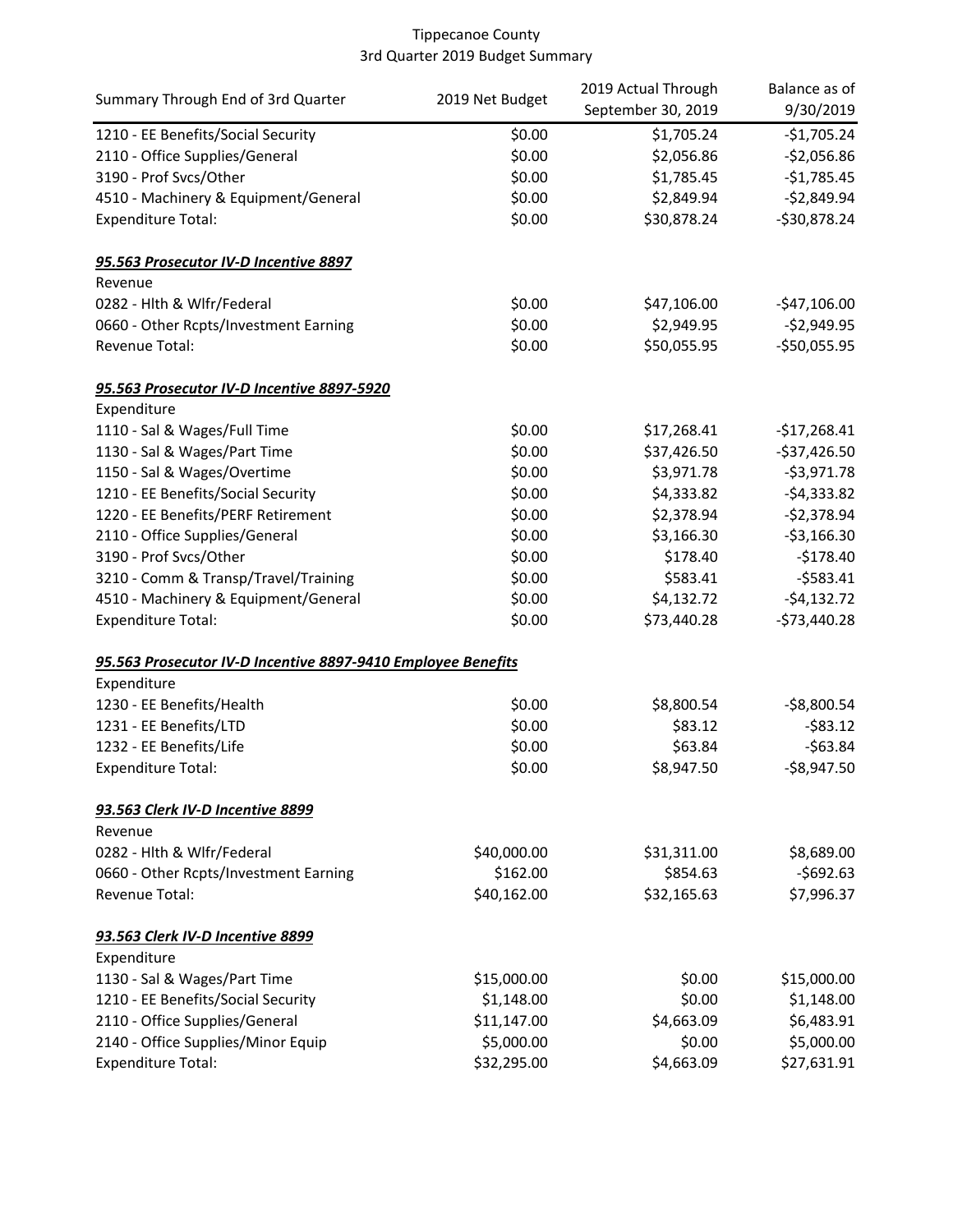|                                                              |                 | 2019 Actual Through | Balance as of    |
|--------------------------------------------------------------|-----------------|---------------------|------------------|
| Summary Through End of 3rd Quarter                           | 2019 Net Budget | September 30, 2019  | 9/30/2019        |
| <b>CASAs for Kids 9107</b>                                   |                 |                     |                  |
| Revenue                                                      |                 |                     |                  |
| 0292 - Hlth & Wlfr/State or Local                            | \$45,223.50     | \$45,152.00         | \$71.50          |
| <b>CASAs for Kids 9107-7310</b>                              |                 |                     |                  |
| Expenditure                                                  |                 |                     |                  |
| 1110 - Sal & Wages/Full Time                                 | \$676.00        | \$676.00            | \$0.00           |
| 1113 - Sal & Wages/Benefit Elig PT                           | \$24,675.00     | \$7,784.81          | \$16,890.19      |
| 1130 - Sal & Wages/Part Time                                 | \$13,581.67     | \$11,689.75         | \$1,891.92       |
| 1210 - EE Benefits/Social Security                           | \$3,040.07      | \$1,520.70          | \$1,519.37       |
| 1220 - EE Benefits/PERF Retirement                           | \$76.00         | \$76.00             | \$0.00           |
| 2140 - Office Supplies/Minor Equip                           | \$2,250.00      | \$0.00              | \$2,250.00       |
| 2210 - Oper Supplies/Gasoline & Oil                          | \$1,500.00      | \$999.04            | \$500.96         |
| 3150 - Prof Svcs/Training                                    | \$1,461.00      | \$435.00            | \$1,026.00       |
| 3210 - Comm & Transp/Travel/Training                         | \$1,049.24      | \$0.00              | \$1,049.24       |
| 3240 - Comm & Transp/Software                                | \$1,500.00      | \$0.00              | \$1,500.00       |
| 3620 - Rep & Maint/Vehicle & Equip                           | \$500.00        | \$0.00              | \$500.00         |
| <b>Expenditure Total:</b>                                    | \$50,308.98     | \$23,181.30         | \$27,127.68      |
| <b>CASAs for Kids 9107-9410 Employee Benefits</b>            |                 |                     |                  |
| Expenditure                                                  |                 |                     |                  |
| 1230 - EE Benefits/Health                                    | \$9,727.00      | \$1,004.10          | \$8,722.90       |
| 1231 - EE Benefits/LTD                                       | \$64.00         | \$28.75             | \$35.25          |
| 1232 - EE Benefits/Life                                      | \$99.00         | \$22.80             | \$76.20          |
| 1910 - Other Personal Services/WC                            | \$254.00        | \$0.00              | \$254.00         |
| <b>Expenditure Total:</b>                                    | \$10,144.00     | \$1,055.65          | \$9,088.35       |
| <b>Community Crossing 9108</b>                               |                 |                     |                  |
| Revenue                                                      |                 |                     |                  |
| 0293 - Hwys & Strts/State or Local                           | \$0.00          | \$1,000,000.00      | $-$1,000,000.00$ |
| <b>Community Crossing 9108-8261</b>                          |                 |                     |                  |
| Expenditure                                                  |                 |                     |                  |
| 4210 - Infrastructure/Roads & Streets                        | \$0.00          | \$339,752.11        | $-$ \$339,752.11 |
| <b>Juv Case Assessment Triage 9114</b>                       |                 |                     |                  |
| Revenue                                                      |                 |                     |                  |
| 0292 - Hlth & Wlfr/State or Local                            | \$0.00          | \$45,000.00         | $-$45,000.00$    |
| <b>Juv Case Assessment Triage 9114-7310 Superior Court 3</b> |                 |                     |                  |
| Expenditure                                                  |                 |                     |                  |
| 1130 - Sal & Wages/Part Time                                 | \$15,875.00     | \$10,944.00         | \$4,931.00       |
| 1210 - EE Benefits/Social Security                           | \$1,236.20      | \$833.39            | \$402.81         |
| 2110 - Office Supplies/General                               | \$500.00        | \$439.62            | \$60.38          |
| 2140 - Office Supplies/Minor Equip                           | \$308.98        | \$0.00              | \$308.98         |
| 3150 - Prof Svcs/Training                                    | \$500.00        | \$0.00              | \$500.00         |
| 3210 - Comm & Transp/Travel/Training                         | \$2,845.13      | \$122.51            | \$2,722.62       |
| <b>Expenditure Total:</b>                                    | \$21,265.31     | \$12,339.52         | \$8,925.79       |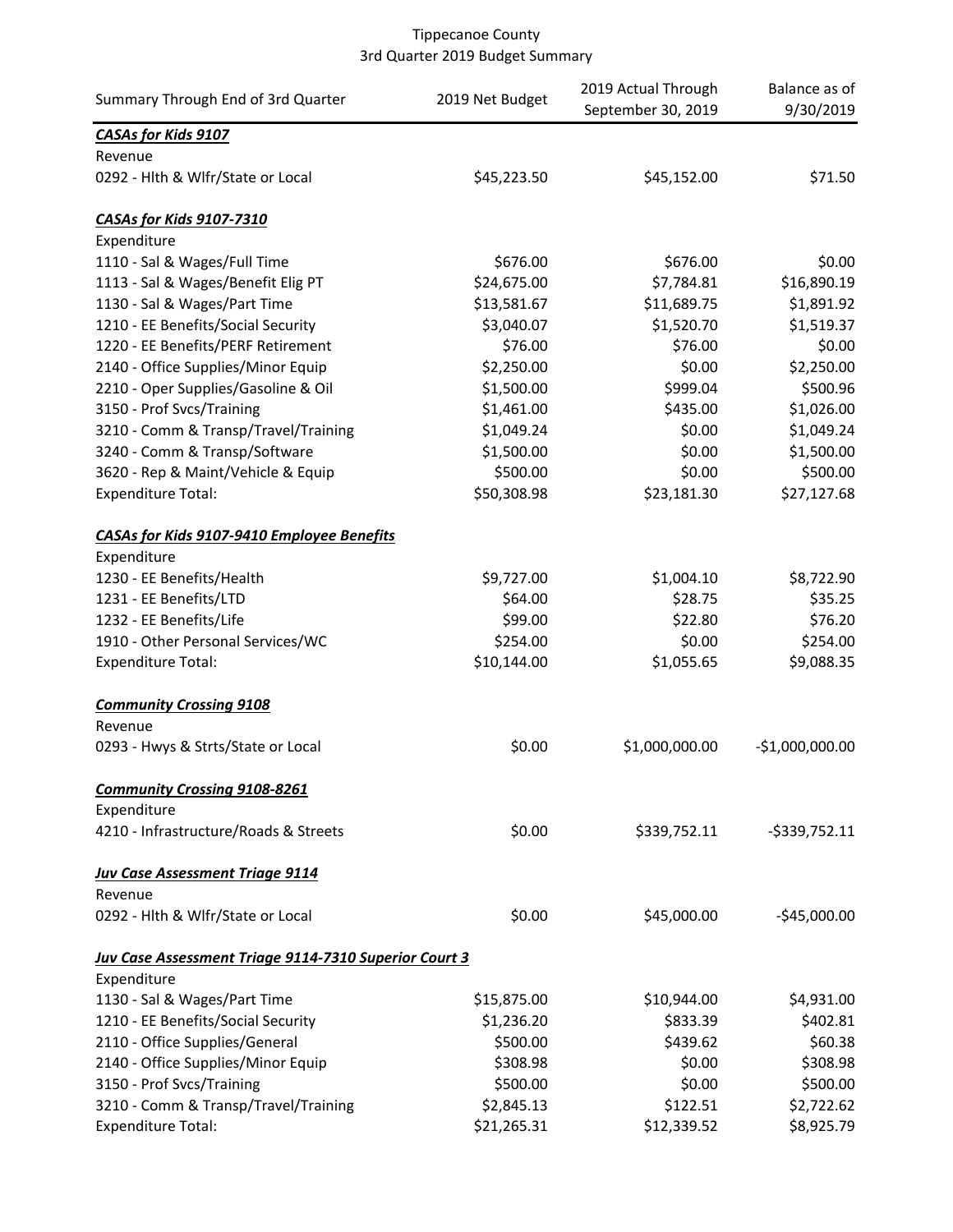| Summary Through End of 3rd Quarter                                | 2019 Net Budget | 2019 Actual Through<br>September 30, 2019 | Balance as of<br>9/30/2019 |
|-------------------------------------------------------------------|-----------------|-------------------------------------------|----------------------------|
| <b>CLAF Byrne Local Law Enforcement 9144</b>                      |                 |                                           |                            |
| Revenue                                                           |                 |                                           |                            |
| 0291 - Publ Safety/State or Local                                 | \$0.00          | \$7,620.00                                | $-$7,620.00$               |
| <b>CLAF Byrne Local Law Enforcement 9144-5410 Sheriff</b>         |                 |                                           |                            |
| Expenditure                                                       |                 |                                           |                            |
| 4530 - Machinery & Equipment/Safety                               | \$7,620.00      | \$7,620.00                                | \$0.00                     |
| <b>Indiana American Water Grant 9146</b>                          |                 |                                           |                            |
| Revenue                                                           |                 |                                           |                            |
| 0671 - Other Rcpts/Grants from NonGov                             | \$1,000.00      | \$0.00                                    | \$1,000.00                 |
| Indiana American Water Grant 9146-0410 Surveyor                   |                 |                                           |                            |
| Expenditure                                                       |                 |                                           |                            |
| 4590 - Machinery & Equipment/Other                                | \$1,000.00      | \$0.00                                    | \$1,000.00                 |
| <b>CHeP Boilerworx 9165</b>                                       |                 |                                           |                            |
| Expenditure                                                       |                 |                                           |                            |
| 2110 - Office Supplies/General                                    | \$1,024.80      | \$1,023.98                                | \$0.82                     |
| 2220 - Oper Supplies/Inst'l or Med                                | \$2,370.00      | \$2,344.84                                | \$25.16                    |
| 3210 - Comm & Transp/Travel/Training                              | \$61.00         | \$0.00                                    | \$61.00                    |
| <b>Expenditure Total:</b>                                         | \$3,455.80      | \$3,368.82                                | \$86.98                    |
| <b>Syringe Services-THFGI 9171</b>                                |                 |                                           |                            |
| Revenue                                                           |                 |                                           |                            |
| 0671 - Other Rcpts/Grants from NonGov                             | \$10,000.00     | \$10,000.00                               | \$0.00                     |
| <b>Syringe Services-THFGI 9171-9010 Health Department</b>         |                 |                                           |                            |
| Expenditure                                                       |                 |                                           |                            |
| 2220 - Oper Supplies/Inst'l or Med                                | \$12,094.93     | \$3,043.55                                | \$9,051.38                 |
| <b>Gateway to Hope Counseling 9178</b>                            |                 |                                           |                            |
| Revenue                                                           |                 |                                           |                            |
| 0671 - Other Rcpts/Grants from NonGov                             | \$15,200.00     | \$0.00                                    | \$15,200.00                |
| <b>Gateway to Hope Counseling 9178-5510 Community Corrections</b> |                 |                                           |                            |
| Expenditure                                                       |                 |                                           |                            |
| 3145 - Prof Svcs/Hlth & Med Prof                                  | \$7,800.00      | \$0.00                                    | \$7,800.00                 |
|                                                                   |                 |                                           |                            |
| <b>Gateway to Hope Counseling 9178-9010 Health Dept</b>           |                 |                                           |                            |
| Expenditure                                                       |                 |                                           |                            |
| 3145 - Prof Svcs/Hlth & Med Prof                                  | \$12,400.00     | \$0.00                                    | \$12,400.00                |
| <b>Bullet Proof Vest 9181</b>                                     |                 |                                           |                            |
| Revenue                                                           |                 |                                           |                            |
| 0291 - Publ Safety/State or Local                                 | \$2,535.00      | \$0.00                                    | \$2,535.00                 |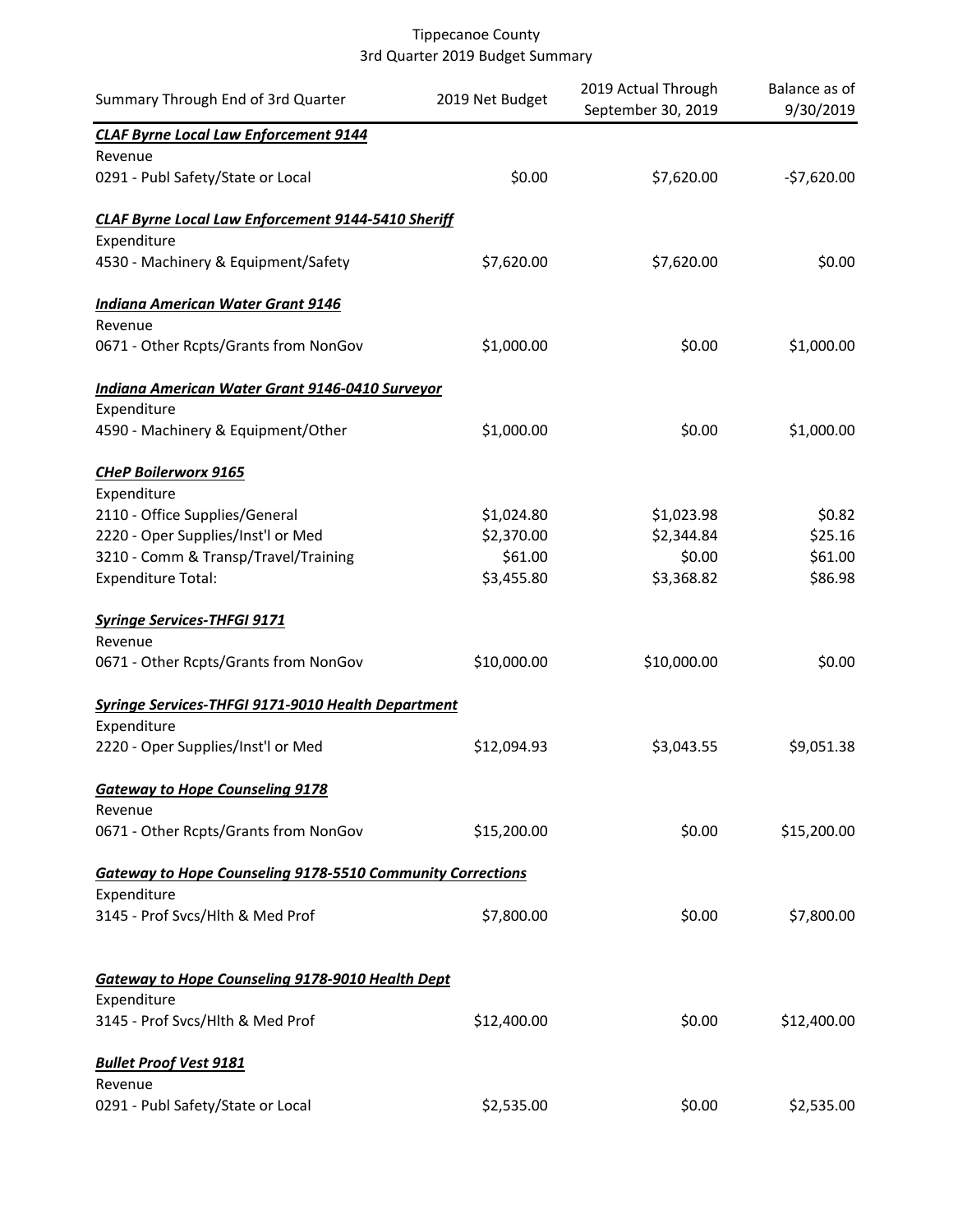| Summary Through End of 3rd Quarter                       | 2019 Net Budget | 2019 Actual Through<br>September 30, 2019 | Balance as of<br>9/30/2019 |
|----------------------------------------------------------|-----------------|-------------------------------------------|----------------------------|
| <b>Bullet Proof Vest 9181-5510 Community Corrections</b> |                 |                                           |                            |
| Expenditure                                              |                 |                                           |                            |
| 2220 - Oper Supplies/Inst'l or Med                       | \$2,535.00      | \$0.00                                    | \$2,535.00                 |
| <b>Juvile Truancy Mediation 9203</b>                     |                 |                                           |                            |
| Revenue                                                  |                 |                                           |                            |
| 0670 - Other Rcpts/Misc Sources                          | \$0.00          | \$10,200.00                               | $-$10,200.00$              |
| <b>Juvile Truancy Mediation 9203-5610</b>                |                 |                                           |                            |
| Expenditure                                              |                 |                                           |                            |
| 1110 - Sal & Wages/Full Time                             | \$20,503.92     | \$9,434.06                                | \$11,069.86                |
| 1130 - Sal & Wages/Part Time                             | \$1,042.00      | \$0.00                                    | \$1,042.00                 |
| 1210 - EE Benefits/Social Security                       | \$1,708.06      | \$637.07                                  | \$1,070.99                 |
| 1220 - EE Benefits/PERF Retirement                       | \$2,644.14      | \$1,056.66                                | \$1,587.48                 |
| 3620 - Rep & Maint/Vehicle & Equip                       | \$1,000.00      | \$0.00                                    | \$1,000.00                 |
| <b>Expenditure Total:</b>                                | \$26,898.12     | \$11,127.79                               | \$15,770.33                |
| Juvile Truancy Mediation 9203-9410 Employee Benefits     |                 |                                           |                            |
| Expenditure                                              |                 |                                           |                            |
| 1230 - EE Benefits/Health                                | \$10,424.04     | \$4,438.08                                | \$5,985.96                 |
| 1231 - EE Benefits/LTD                                   | \$77.84         | \$36.42                                   | \$41.42                    |
| 1232 - EE Benefits/Life                                  | \$45.32         | \$21.36                                   | \$23.96                    |
| 1910 - Other Personal Services/WC                        | \$296.00        | \$136.39                                  | \$159.61                   |
| <b>Expenditure Total:</b>                                | \$10,843.20     | \$4,632.25                                | \$6,210.95                 |
| <b>Juvenile Alternatives Safe Place Grant 9211</b>       |                 |                                           |                            |
| Revenue                                                  |                 |                                           |                            |
| 0292 - Hlth & Wlfr/State or Local                        | \$5,028.34      | \$5,656.88                                | $-5628.54$                 |
| Juvenile Alternatives Safe Place Grant 9211-5610         |                 |                                           |                            |
| Expenditure                                              |                 |                                           |                            |
| 3190 - Prof Svcs/Other                                   | \$12,860.00     | \$4,960.00                                | \$7,900.00                 |
| 3510 - Utility Service/Utilities                         | \$446.80        | \$157.36                                  | \$289.44                   |
| <b>Expenditure Total:</b>                                | \$13,306.80     | \$5,117.36                                | \$8,189.44                 |
| <b>IDHS Foundation Grant 9212</b>                        |                 |                                           |                            |
| Revenue                                                  |                 |                                           |                            |
| 0671 - Other Rcpts/Grants from NonGov                    | \$3,922.50      | \$3,922.50                                | \$0.00                     |
| <b>Juvenile Alternatives DOC JDAI 9213</b>               |                 |                                           |                            |
| Revenue                                                  |                 |                                           |                            |
| 0291 - Publ Safety/State or Local                        | \$80,881.70     | \$47,459.75                               | \$33,421.95                |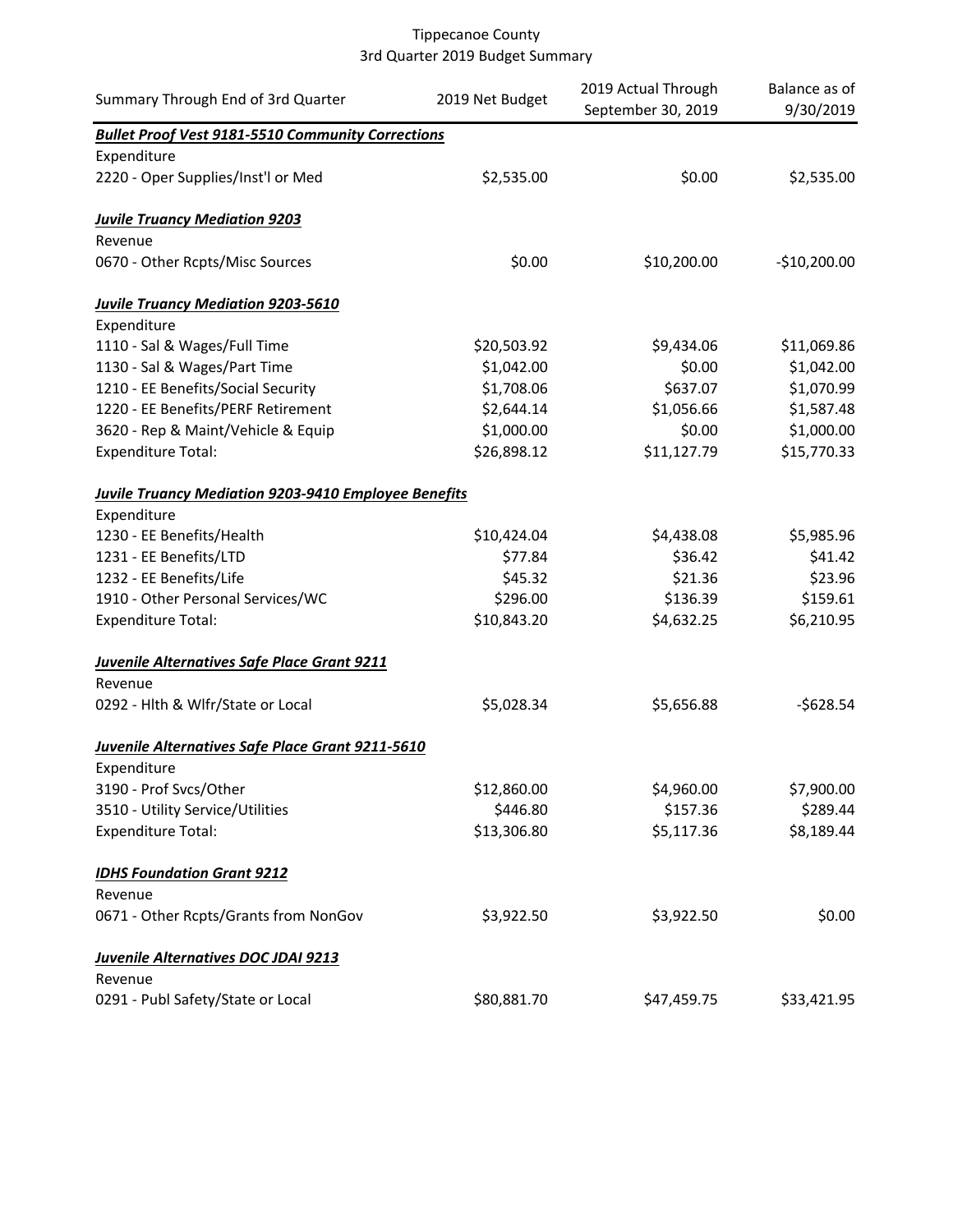| Summary Through End of 3rd Quarter                                                      | 2019 Net Budget | 2019 Actual Through | Balance as of |
|-----------------------------------------------------------------------------------------|-----------------|---------------------|---------------|
|                                                                                         |                 | September 30, 2019  | 9/30/2019     |
| Juvenile Alternatives DOC JDAI 9213-5610                                                |                 |                     |               |
| Expenditure                                                                             |                 |                     |               |
| 2110 - Office Supplies/General                                                          | \$2,835.00      | \$2,235.00          | \$600.00      |
| 2250 - Oper Supplies/Food                                                               | \$4,576.86      | \$1,889.15          | \$2,687.71    |
| 2270 - Oper Supplies/Educational Mtls                                                   | \$611.25        | \$611.25            | \$0.00        |
| 2990 - Other Supplies/Non-specified                                                     | \$4,965.00      | \$3,065.00          | \$1,900.00    |
| 3190 - Prof Svcs/Other                                                                  | \$82,855.64     | \$44,351.64         | \$38,504.00   |
| 3210 - Comm & Transp/Travel/Training                                                    | \$1,632.12      | \$316.68            | \$1,315.44    |
| 4590 - Machinery & Equipment/Other                                                      | \$1,849.00      | \$1,849.00          | \$0.00        |
| <b>Expenditure Total:</b>                                                               | \$99,324.87     | \$54,317.72         | \$45,007.15   |
| <b>JDAI Performance Grant 9214</b>                                                      |                 |                     |               |
| Revenue                                                                                 |                 |                     |               |
| 0291 - Publ Safety/State or Local                                                       | \$49,500.00     | \$49,500.00         | \$0.00        |
| <b>JDAI Performance Grant 9214-5610</b>                                                 |                 |                     |               |
| Expenditure                                                                             |                 |                     |               |
| 2220 - Oper Supplies/Inst'l or Med                                                      | \$6,900.00      | \$0.00              | \$6,900.00    |
| 2250 - Oper Supplies/Food                                                               | \$1,961.17      | \$1,960.56          | \$0.61        |
| 2340 - Rep & Maint/Minor Equipment                                                      | \$6,000.00      | \$6,000.00          | \$0.00        |
| 2990 - Other Supplies/Non-specified                                                     | \$8,252.11      | \$3,251.63          | \$5,000.48    |
| 3190 - Prof Svcs/Other                                                                  | \$37,383.00     | \$12,750.00         | \$24,633.00   |
| 3210 - Comm & Transp/Travel/Training                                                    | \$6,965.91      | \$0.00              | \$6,965.91    |
| <b>Expenditure Total:</b>                                                               | \$67,462.19     | \$23,962.19         | \$43,500.00   |
| <b>Community Corrections DOC Adult Grant 9218</b>                                       |                 |                     |               |
| Revenue                                                                                 |                 |                     |               |
| 0291 - Publ Safety/State or Local                                                       | \$816,868.50    | \$641,825.25        | \$175,043.25  |
| <b>Community Corrections DOC Adult Grant 9218-5510</b>                                  |                 |                     |               |
| Expenditure                                                                             | \$315,746.83    | \$188,588.04        | \$127,158.79  |
| 1110 - Sal & Wages/Full Time<br>1112 - Sal & Wages/Chief Dep & Appt                     | \$8,115.68      | \$3,337.92          | \$4,777.76    |
| 1130 - Sal & Wages/Part Time                                                            | \$62,522.01     | \$5,125.30          | \$57,396.71   |
| 1210 - EE Benefits/Social Security                                                      | \$31,289.15     | \$14,226.99         | \$17,062.16   |
| 1220 - EE Benefits/PERF Retirement                                                      | \$36,272.30     | \$21,495.38         | \$14,776.92   |
| 2990 - Other Supplies/Non-specified                                                     | \$17,900.00     | \$83.76             | \$17,816.24   |
| 3190 - Prof Svcs/Other                                                                  | \$97,450.35     | \$70.00             | \$97,380.35   |
| <b>Expenditure Total:</b>                                                               | \$569,296.32    | \$232,927.39        | \$336,368.93  |
|                                                                                         |                 |                     |               |
| <b>Community Corrections DOC Adult Grant 9218-9410 Employee Benefits</b><br>Expenditure |                 |                     |               |
| 1230 - EE Benefits/Health                                                               | \$125,516.62    | \$57,796.71         | \$67,719.91   |
| 1231 - EE Benefits/LTD                                                                  | \$1,382.00      | \$723.37            | \$658.63      |
| 1232 - EE Benefits/Life                                                                 | \$1,304.64      | \$487.42            | \$817.22      |
| 1910 - Other Personal Services/WC                                                       | \$4,211.94      | \$7,632.24          | $-$3,420.30$  |
| <b>Expenditure Total:</b>                                                               | \$132,415.20    | \$66,639.74         | \$65,775.46   |
|                                                                                         |                 |                     |               |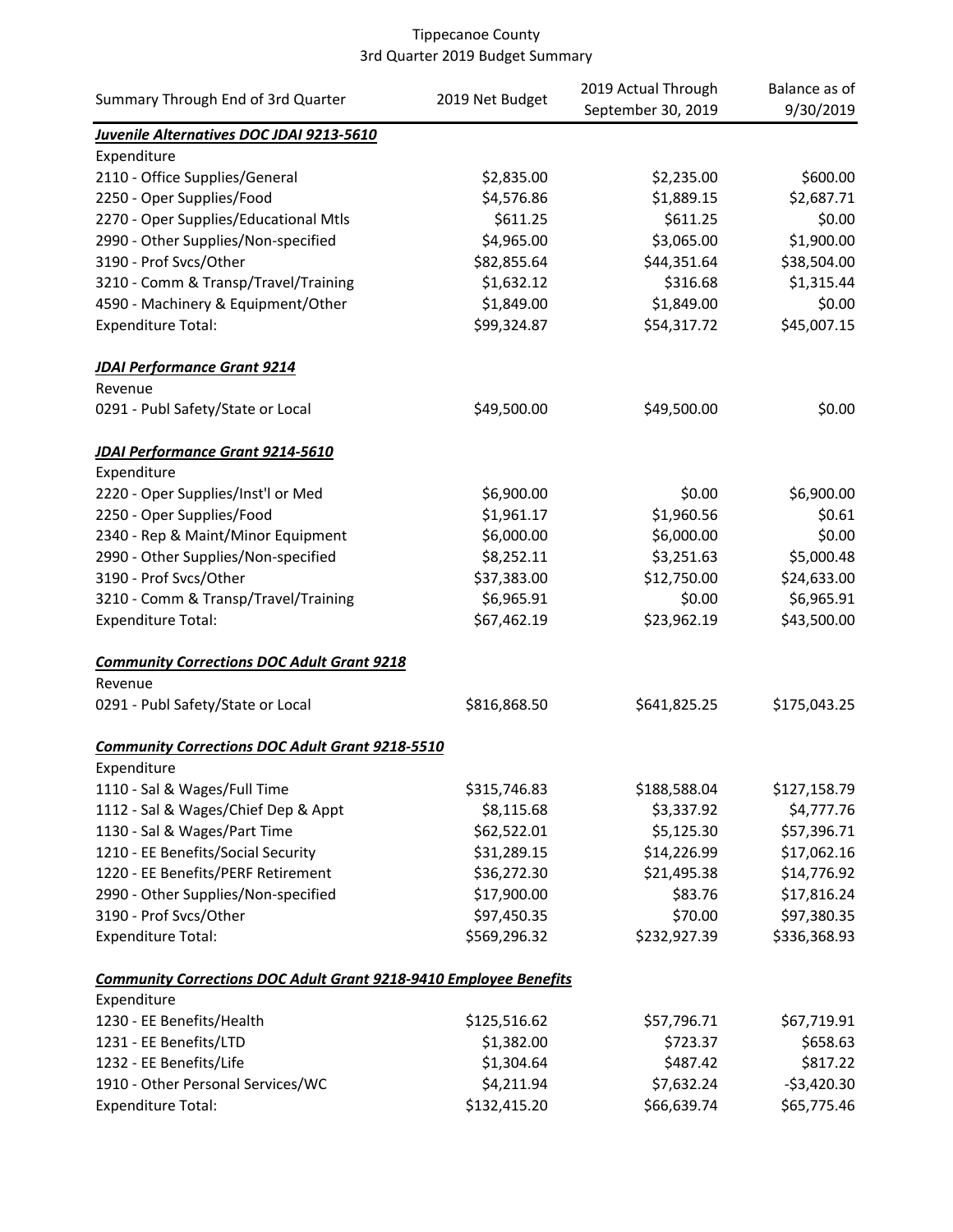| Summary Through End of 3rd Quarter                          | 2019 Net Budget | 2019 Actual Through<br>September 30, 2019 | Balance as of<br>9/30/2019 |
|-------------------------------------------------------------|-----------------|-------------------------------------------|----------------------------|
| <b>Community Corrections DOC Community Transitions 9220</b> |                 |                                           |                            |
| Expenditure                                                 |                 |                                           |                            |
| 2990 - Other Supplies/Non-specified                         | \$5,706.00      | \$5,556.20                                | \$149.80                   |
| <b>SIA Foundatin Grant WOW 9242</b>                         |                 |                                           |                            |
| Revenue                                                     |                 |                                           |                            |
| 0671 - Other Rcpts/Grants from NonGov                       | \$14,960.00     | \$14,960.00                               | \$0.00                     |
| SIA Foundatin Grant WOW 9242-0410 Surveyor                  |                 |                                           |                            |
| Expenditure                                                 |                 |                                           |                            |
| 2140 - Office Supplies/Minor Equip                          | \$5,800.00      | \$5,800.00                                | \$0.00                     |
| 2990 - Other Supplies/Non-specified                         | \$5,865.00      | \$1,819.89                                | \$4,045.11                 |
| 3190 - Prof Svcs/Other                                      | \$3,295.00      | \$2,194.50                                | \$1,100.50                 |
| <b>Expenditure Total:</b>                                   | \$14,960.00     | \$9,814.39                                | \$5,145.61                 |
| <b>DFC Drug Task Force Grant 9251</b><br>Revenue            |                 |                                           |                            |
| 0671 - Other Rcpts/Grants from NonGov                       | \$24,097.00     | \$0.00                                    | \$24,097.00                |
| 0730 - Refunds Reimb or Redeposits                          | \$0.00          | \$2,400.00                                | $-$2,400.00$               |
| Revenue Total:                                              | \$24,097.00     | \$2,400.00                                | \$21,697.00                |
| DFC Drug Task Force Grant 9251-5910 Prosecutor              |                 |                                           |                            |
| Expenditure                                                 |                 |                                           |                            |
| 4530 - Machinery & Equipment/Safety                         | \$19,297.00     | \$0.00                                    | \$19,297.00                |
| <b>IFSSA Adult Protective Services 9252</b><br>Revenue      |                 |                                           |                            |
| 0292 - Hlth & Wlfr/State or Local                           | \$600,153.68    | \$247,010.81                              | \$353,142.87               |
| 0299 - Unrestricted Grants & Cntr/S/L                       | \$0.00          | \$33.47                                   | $-533.47$                  |
| Revenue Total:                                              | \$600,153.68    | \$247,044.28                              | \$353,109.40               |
| IFSSA Adult Protective Services 9252-5910 Prosecutor        |                 |                                           |                            |
| Expenditure                                                 |                 |                                           |                            |
| 1110 - Sal & Wages/Full Time                                | \$234,548.16    | \$113,388.27                              | \$121,159.89               |
| 1130 - Sal & Wages/Part Time                                | \$49,700.50     | \$9,172.50                                | \$40,528.00                |
| 1210 - EE Benefits/Social Security                          | \$21,258.73     | \$8,836.56                                | \$12,422.17                |
| 1220 - EE Benefits/PERF Retirement                          | \$26,383.02     | \$12,699.55                               | \$13,683.47                |
| 2110 - Office Supplies/General                              | \$4,503.96      | \$3,856.51                                | \$647.45                   |
| 2140 - Office Supplies/Minor Equip                          | \$4,020.00      | \$1,240.72                                | \$2,779.28                 |
| 2210 - Oper Supplies/Gasoline & Oil                         | \$6,316.26      | \$2,514.85                                | \$3,801.41                 |
| 3180 - Prof Svcs/Institutional Care                         | \$53,638.57     | \$7,523.21                                | \$46,115.36                |
| 3190 - Prof Svcs/Other                                      | \$4,733.00      | \$2,353.71                                | \$2,379.29                 |
| 3210 - Comm & Transp/Travel/Training                        | \$4,700.76      | \$243.64                                  | \$4,457.12                 |
| 3510 - Utility Service/Utilities                            | \$3,848.39      | \$360.73                                  | \$3,487.66                 |
| 3620 - Rep & Maint/Vehicle & Equip                          | \$1,217.00      | \$216.76                                  | \$1,000.24                 |
| 3710 - Rentals & Leases/Bldgs & Prop                        | \$16,652.00     | \$6,652.00                                | \$10,000.00                |
| 4520 - Machinery & Equipment/Vehicle                        | \$19,451.00     | \$19,287.25                               | \$163.75                   |
| <b>Expenditure Total:</b>                                   | \$450,971.35    | \$188,346.26                              | \$262,625.09               |

*IFSSA Adult Protective Services 9252-9410 Employee Benefits*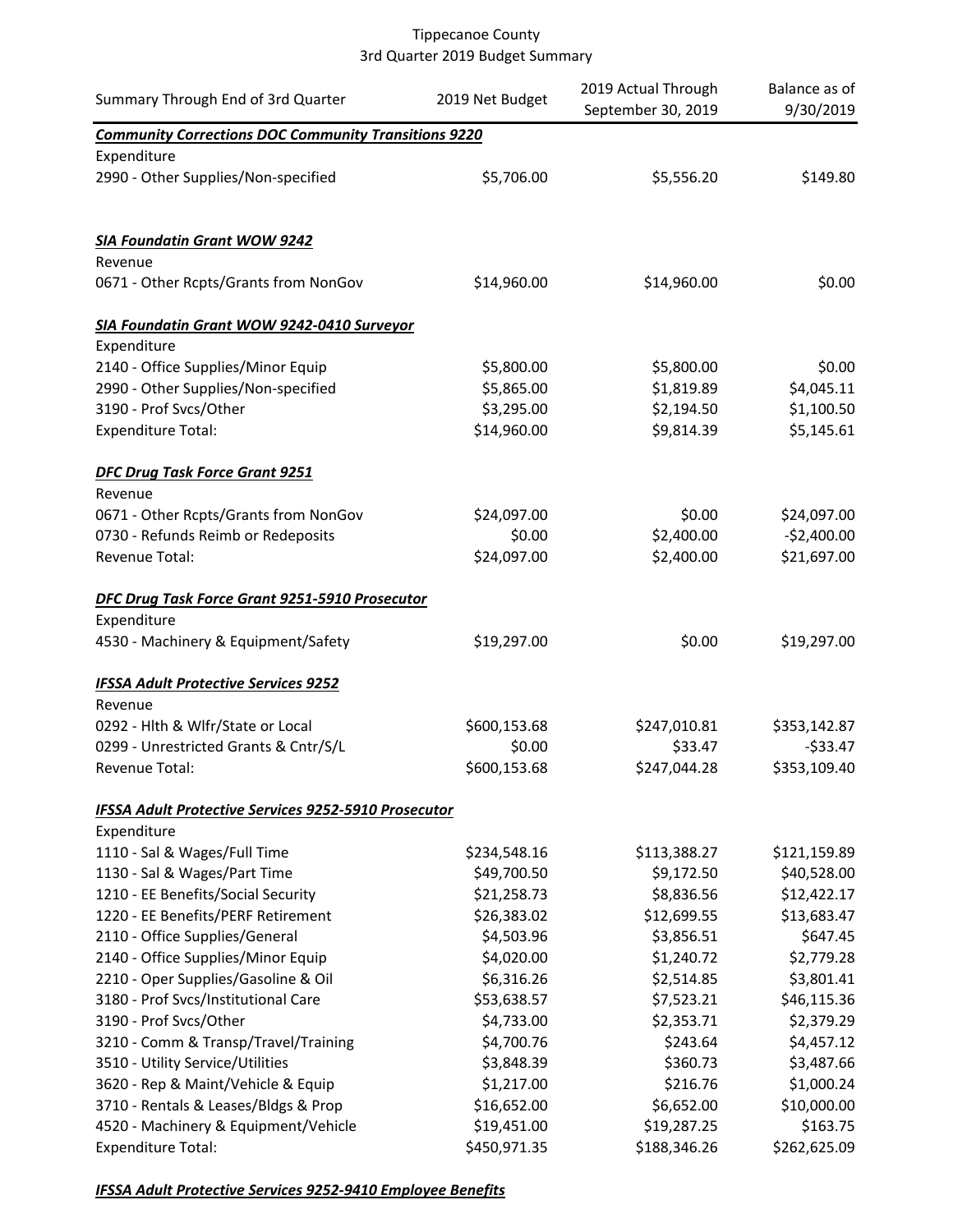| Summary Through End of 3rd Quarter                     | 2019 Net Budget | 2019 Actual Through | Balance as of |
|--------------------------------------------------------|-----------------|---------------------|---------------|
|                                                        |                 | September 30, 2019  | 9/30/2019     |
| Expenditure                                            |                 |                     |               |
| 1230 - EE Benefits/Health                              | \$54,703.40     | \$30,051.88         | \$24,651.52   |
| 1231 - EE Benefits/LTD                                 | \$848.18        | \$436.48            | \$411.70      |
| 1232 - EE Benefits/Life                                | \$507.84        | \$246.24            | \$261.60      |
| <b>Expenditure Total:</b>                              | \$56,059.42     | \$30,734.60         | \$25,324.82   |
| <b>ICJI EEDMA Project 9254</b>                         |                 |                     |               |
| Revenue                                                |                 |                     |               |
| 0291 - Publ Safety/State or Local                      | \$85,879.55     | \$85,879.80         | $-50.25$      |
| ICJI EEDMA Project 9254-5910 Prosecutor                |                 |                     |               |
| Expenditure                                            |                 |                     |               |
| 3190 - Prof Svcs/Other                                 | \$44,807.82     | \$41,247.78         | \$3,560.04    |
| 4520 - Machinery & Equipment/Vehicle                   | \$15,073.04     | \$8,360.00          | \$6,713.04    |
| <b>Expenditure Total:</b>                              | \$59,880.86     | \$49,607.78         | \$10,273.08   |
| <b>Drug Prosecution Fund 9259-5910 Prosecutor</b>      |                 |                     |               |
| Expenditure                                            |                 |                     |               |
| 2140 - Office Supplies/Minor Equip                     | \$8,932.04      | \$8,931.50          | \$0.54        |
| 3190 - Prof Svcs/Other                                 | \$554.00        | \$0.00              | \$554.00      |
| <b>Expenditure Total:</b>                              | \$9,486.04      | \$8,931.50          | \$554.54      |
| <b>DOC Probation Grant 9512</b>                        |                 |                     |               |
| Revenue                                                |                 |                     |               |
| 0291 - Publ Safety/State or Local                      | \$74,112.50     | \$58,231.25         | \$15,881.25   |
| <b>DOC Probation Grant 9512-6110 Probation</b>         |                 |                     |               |
| Expenditure                                            |                 |                     |               |
| 1110 - Sal & Wages/Full Time                           | \$36,472.13     | \$24,226.09         | \$12,246.04   |
| 1210 - EE Benefits/Social Security                     | \$2,908.09      | \$1,846.05          | \$1,062.04    |
| 1220 - EE Benefits/PERF Retirement                     | \$4,176.63      | \$2,821.64          | \$1,354.99    |
| 3190 - Prof Svcs/Other                                 | \$32,500.00     | \$20,000.00         | \$12,500.00   |
| <b>Expenditure Total:</b>                              | \$76,056.85     | \$48,893.78         | \$27,163.07   |
| <b>DOC Probation Grant 9512-9410 Employee Benefits</b> |                 |                     |               |
| Expenditure                                            |                 |                     |               |
| 1230 - EE Benefits/Health                              | \$8,032.60      | \$6,024.60          | \$2,008.00    |
| 1231 - EE Benefits/LTD                                 | \$174.54        | \$131.34            | \$43.20       |
| 1232 - EE Benefits/Life                                | \$110.46        | \$82.08             | \$28.38       |
| 1910 - Other Personal Services/WC                      | \$395.00        | \$0.00              | \$395.00      |
| <b>Expenditure Total:</b>                              | \$8,712.60      | \$6,238.02          | \$2,474.58    |
| <b>CASA Capacity Building Grant 9532</b>               |                 |                     |               |
| Revenue                                                |                 |                     |               |
| 0292 - Hlth & Wlfr/State or Local                      | \$37,822.00     | \$31,358.00         | \$6,464.00    |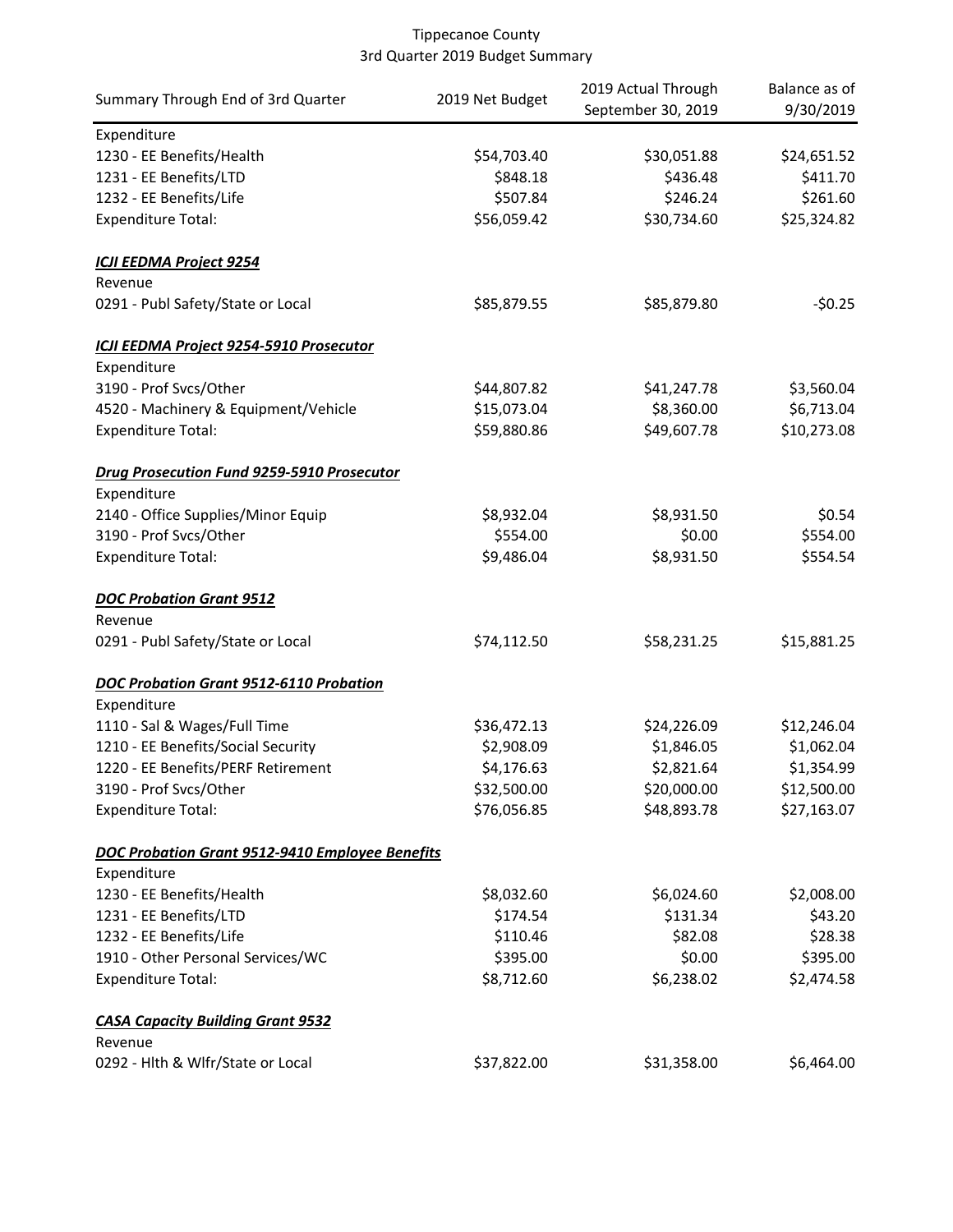| Summary Through End of 3rd Quarter                   | 2019 Net Budget | 2019 Actual Through<br>September 30, 2019 | Balance as of<br>9/30/2019 |
|------------------------------------------------------|-----------------|-------------------------------------------|----------------------------|
| <b>CASA Capacity Building Grant 9532-7310</b>        |                 |                                           |                            |
| Expenditure                                          |                 |                                           |                            |
| 1110 - Sal & Wages/Full Time                         | \$32,089.56     | \$26,709.95                               | \$5,379.61                 |
| 1210 - EE Benefits/Social Security                   | \$2,464.89      | \$1,969.05                                | \$495.84                   |
| 1220 - EE Benefits/PERF Retirement                   | \$3,580.42      | \$2,991.20                                | \$589.22                   |
| <b>Expenditure Total:</b>                            | \$38,134.87     | \$31,670.20                               | \$6,464.67                 |
| <b>Veterans Treatment 9535</b>                       |                 |                                           |                            |
| Revenue                                              |                 |                                           |                            |
| 0292 - Hlth & Wlfr/State or Local                    | \$5,500.00      | \$5,500.00                                | \$0.00                     |
| Veterans Treatment 9535-7010 Circuit Court           |                 |                                           |                            |
| Expenditure                                          |                 |                                           |                            |
| 2250 - Oper Supplies/Food                            | \$300.00        | \$172.32                                  | \$127.68                   |
| 2270 - Oper Supplies/Educational Mtls                | \$300.00        | \$135.66                                  | \$164.34                   |
| 3140 - Prof Svcs/Counselng Consults                  | \$12,000.00     | \$0.00                                    | \$12,000.00                |
| 3190 - Prof Svcs/Other                               | \$5,900.00      | \$1,341.00                                | \$4,559.00                 |
| 3210 - Comm & Transp/Travel/Training                 | \$5,000.00      | \$0.00                                    | \$5,000.00                 |
| <b>Expenditure Total:</b>                            | \$23,500.00     | \$1,648.98                                | \$21,851.02                |
| <b>Court Interpreter 9549</b>                        |                 |                                           |                            |
| Revenue                                              |                 |                                           |                            |
| 0292 - Hlth & Wlfr/State or Local                    | \$7,000.00      | \$3,207.50                                | \$3,792.50                 |
| Court Interpreter 9549-7106 Superior Court 6         |                 |                                           |                            |
| Expenditure                                          |                 |                                           |                            |
| 3170 - Prof Svcs/Translator                          | \$9,889.26      | \$8,715.75                                | \$1,173.51                 |
| <b>Family Court Grant 9623</b>                       |                 |                                           |                            |
| Revenue                                              |                 |                                           |                            |
| 0292 - Hlth & Wlfr/State or Local                    | \$5,000.00      | \$5,000.00                                | \$0.00                     |
| <b>Family Court Grant 9623-7203 Superior Court 3</b> |                 |                                           |                            |
| Expenditure                                          |                 |                                           |                            |
| 3140 - Prof Svcs/Counselng Consults                  | \$12,160.00     | \$8,345.00                                | \$3,815.00                 |
| <b>Tags VASIA Grant 9631</b>                         |                 |                                           |                            |
| Revenue                                              |                 |                                           |                            |
| 0292 - Hlth & Wlfr/State or Local                    | \$75,000.00     | \$75,000.00                               | \$0.00                     |
| Tags VASIA Grant 9631-7010 Circuit Court             |                 |                                           |                            |
| Expenditure                                          |                 |                                           |                            |
| 3190 - Prof Svcs/Other                               | \$75,000.00     | \$37,500.00                               | \$37,500.00                |
| <b>Juvenile Alternative DOC Grant 9641</b>           |                 |                                           |                            |
| Revenue                                              |                 |                                           |                            |
| 0291 - Publ Safety/State or Local                    | \$339,125.86    | \$200,392.54                              | \$138,733.32               |